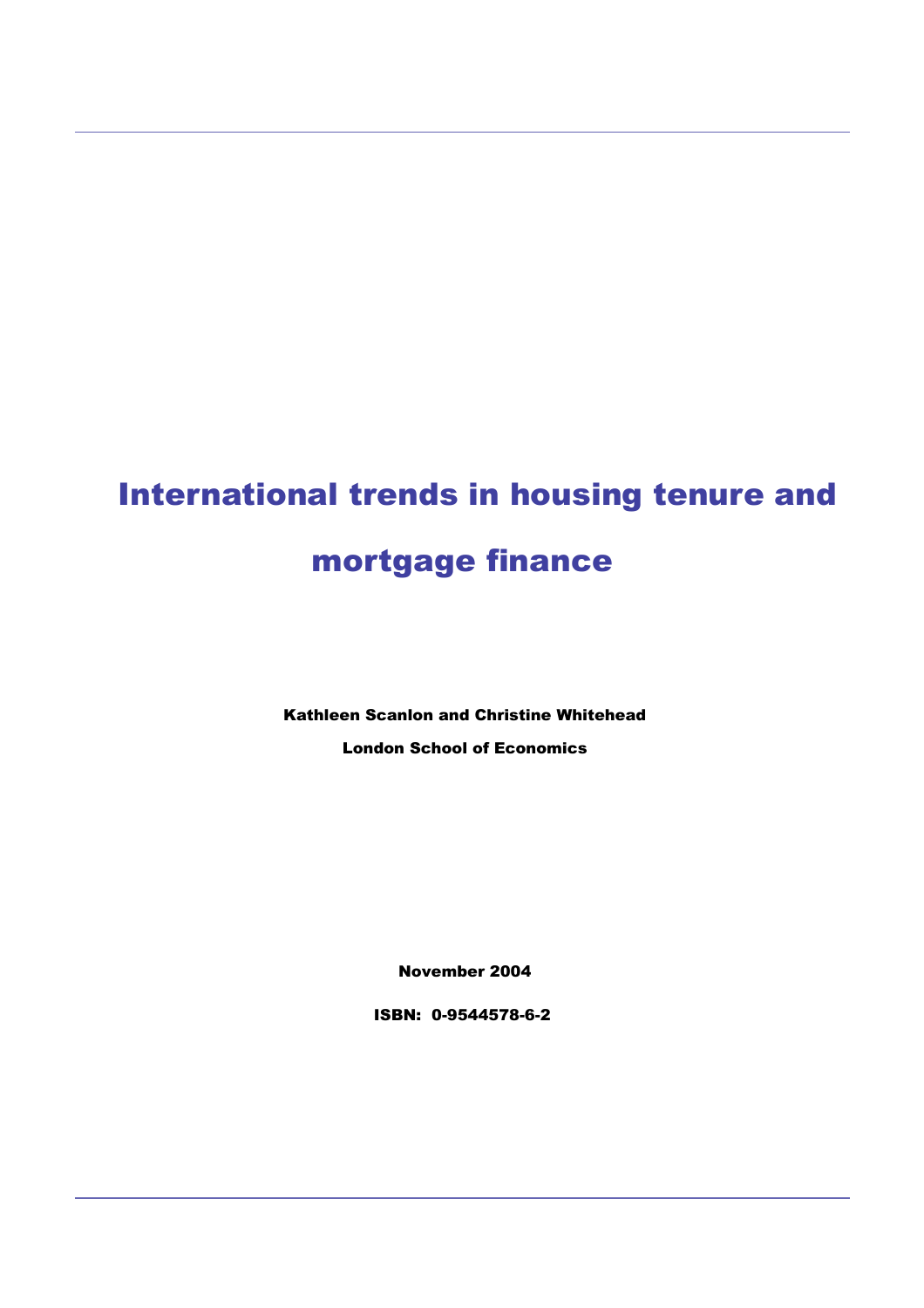# Acknowledgements

The research was conducted in collaboration with senior housing researchers in each of the countries studied, and we are very grateful for all the work done by:

Judy Yates, Australia; Wolfgang Amann and Sandra Bauernfeind, Austria; Pascal de Decker, Belgium; Andre Asselin and Greg Goy, Canada; Martin Lux, Czech Republic; Jens Lunde, Denmark; Timo Tahtinen, Finland; Alain Jacquot and Claude Taffin, France; Horst Tomann, Germany; Dimitrios Frangopoulos, Greece; Jozsef Hegedus, Hungary; Jon Runar Sveinsson and Magnus Arni Skulason, Iceland; Michael Lee and Eduardas Kazakevicius, Lithuania; Kees Dol, The Netherlands; Pedro Guedes de Carvalho, Portugal; Natasha Pichler-Milanovic and Andreja Cirman, Slovenia; Tommy Berger, Sweden; Rebecca Tunstall, USA.

### The Council of Mortgage Lenders

The Council of Mortgage Lenders (CML) is the trade association representing the mortgage industry. Its members comprise banks, building societies, insurance companies and other specialist residential mortgage lenders, which together represent around 98% of the UK mortgage assets.

This publication forms part of the research programme commissioned by the CML on issues related to the mortgage and housing market.

A list of recent research reports and CML publications can be found at the end of this report.

Copyright 2004 Council of Mortgage Lenders.

All rights reserved. No part of this publication may be reproduced, stored in a retrieval system, or transmitted in any form or by any means, electronic or mechanical. Photocopying or other means of recording are forbidden without the prior written permission of the publishers.

The Council of Mortgage Lenders, 3 Savile Row, London, W1S 3PB Telephone: 020 7437 0075 Fax: 020 7434 3791 Web: www.cml.org.uk

ISBN 0-9544578-6-2

Every effort has been made to ensure the accuracy of information contained within the report but the CML cannot be held responsible for any inaccuracies that remain. The opinions expressed in this report are those of the authors alone and are not necessarily the views of the CML.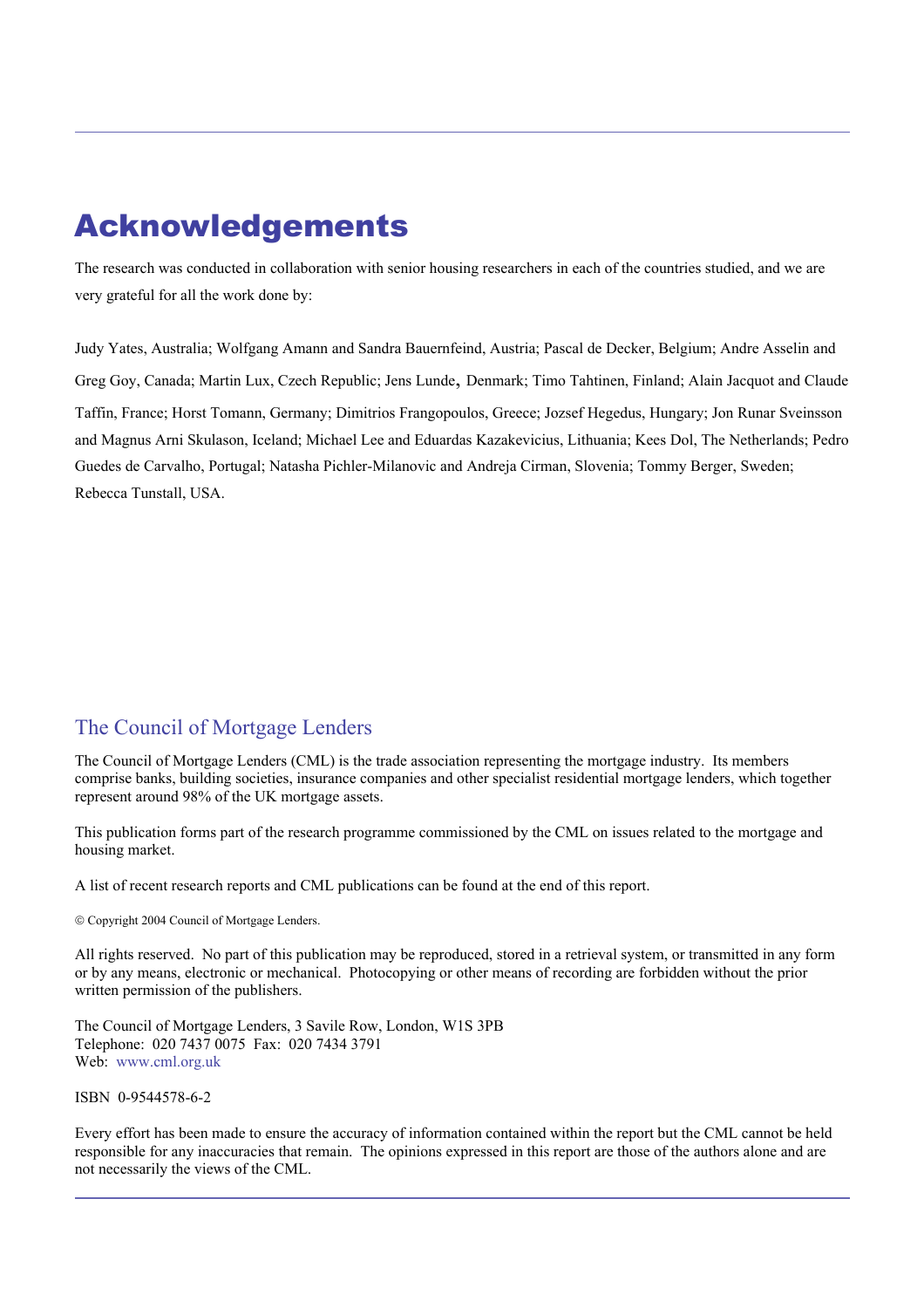# Contents

| <b>Executive Summary</b>                                            | 3  |
|---------------------------------------------------------------------|----|
| <b>Chapter 1</b>                                                    |    |
| <b>Introduction and aims</b>                                        | 7  |
| Research aims                                                       | 8  |
| Methodology                                                         | 9  |
| <b>Chapter 2</b>                                                    |    |
| <b>Tenure patterns</b>                                              | 10 |
| Owner-occupation dominates tenure choice and continues to grow      | 11 |
| Social renting declines compared to private renting                 | 15 |
| Tenure choices of young and middle-aged households                  | 16 |
| Future prospects: has owner-occupation reached a plateau?           | 19 |
| <b>Chapter 3</b>                                                    |    |
| <b>Household expenditure on housing</b>                             | 21 |
| Relative housing expenditure for Young Entrant households           | 21 |
| Relative housing expenditure for Mid-Life households                | 22 |
| Housing expenditure gap narrows between tenures                     | 23 |
| <b>Chapter 4</b>                                                    |    |
| <b>Taxes and subsidies</b>                                          | 24 |
| Is the favourable position of owner-occupation beginning to change? | 24 |
| Mixed trends in support for social and private renting              | 26 |
| <b>Chapter 5</b>                                                    |    |
| <b>Mortgage systems</b>                                             | 27 |
| Borrowers benefit from low interest rates                           | 28 |
| Mortgage terms and LTVs beginning to increase                       | 28 |
| Increasing variety in mortgage products                             | 30 |
| Growing competition helps to increase access to home-ownership      | 31 |
| <b>Chapter 6</b>                                                    |    |
| <b>Risk mitigation</b>                                              | 32 |
| State guarantees                                                    | 33 |
| Private mortgage insurance                                          | 34 |
| State help with mortgage payments                                   | 35 |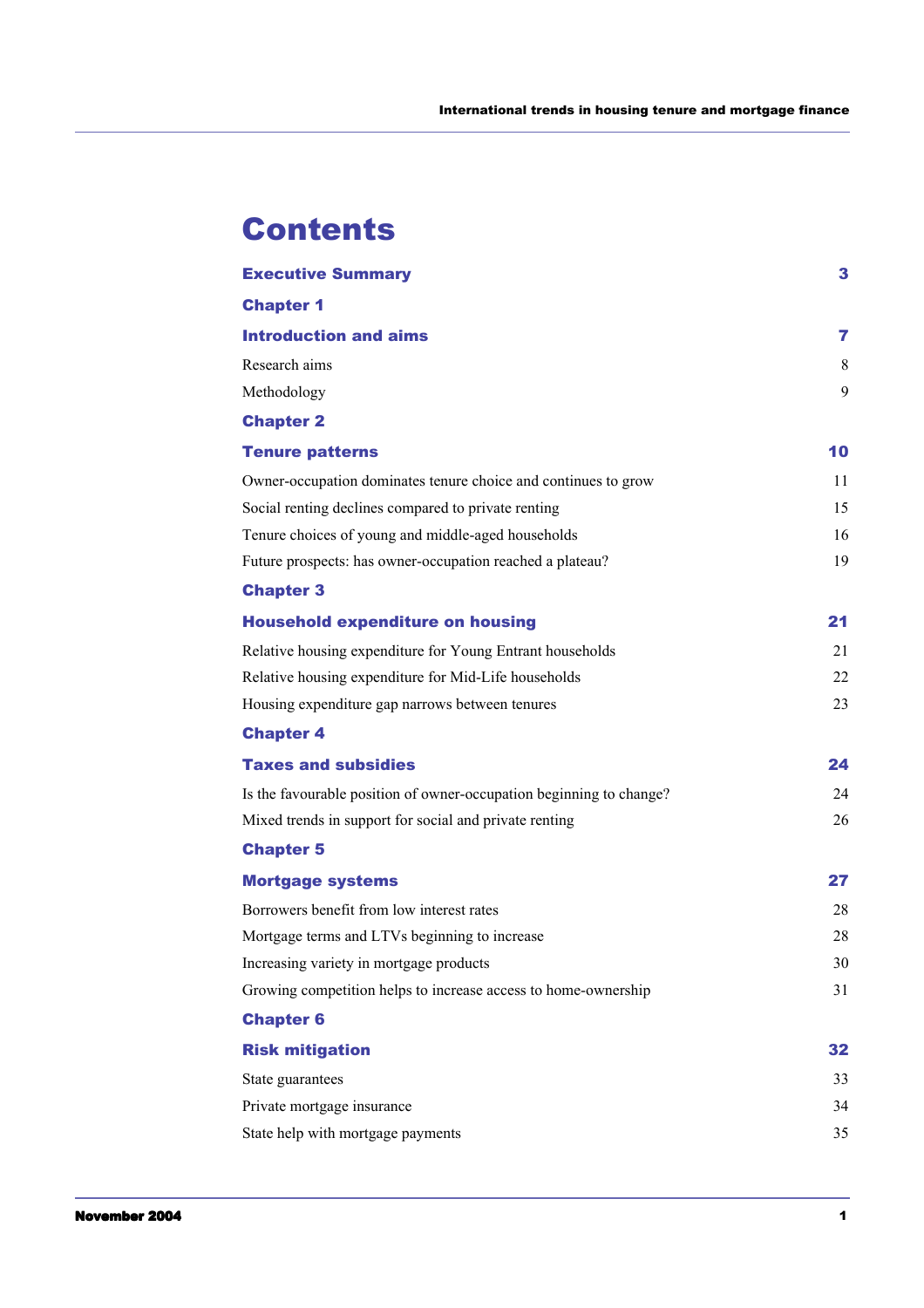| Sub-prime lending                                                | 35  |
|------------------------------------------------------------------|-----|
| Prepayment risk                                                  | 35  |
| Increasing risks result in huge variety of mitigation strategies | 36  |
| <b>Chapter 7</b>                                                 |     |
| <b>Future prospects for tenure patterns</b>                      | 38  |
| <b>Appendix of summary tables</b>                                | 41  |
| <b>References</b>                                                | 47  |
| <b>Index of Tables and Charts</b>                                | 48  |
| <b>Country Chapters</b>                                          | 49  |
| <b>Australia</b>                                                 | 50  |
| <b>Austria</b>                                                   | 56  |
| <b>Belgium</b>                                                   | 60  |
| <b>Canada</b>                                                    | 65  |
| <b>Czech Republic</b>                                            | 70  |
| <b>Denmark</b>                                                   | 73  |
| <b>Finland</b>                                                   | 78  |
| <b>France</b>                                                    | 84  |
| <b>Germany</b>                                                   | 91  |
| <b>Greece</b>                                                    | 97  |
| <b>Hungary</b>                                                   | 101 |
| <b>Iceland</b>                                                   | 104 |
| <b>Lithuania</b>                                                 | 108 |
| <b>Netherlands</b>                                               | 112 |
| <b>Portugal</b>                                                  | 119 |
| <b>Slovenia</b>                                                  | 122 |
| <b>Sweden</b>                                                    | 127 |
| <b>United Kingdom</b>                                            | 132 |
| <b>USA</b>                                                       | 139 |
| <b>Other CML Publications</b>                                    | 145 |
|                                                                  |     |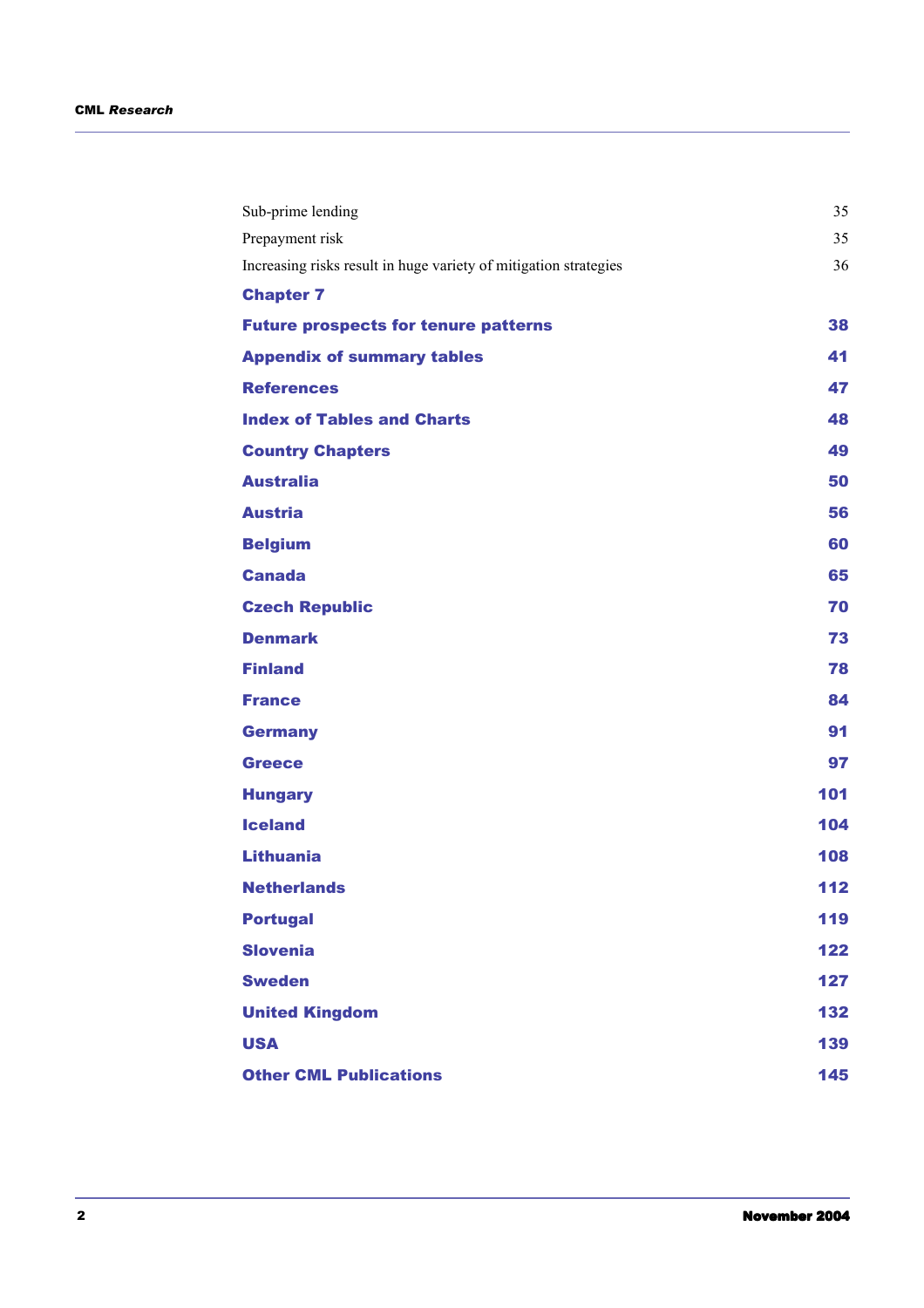# **Executive Summary**

#### Trends in tenure between owner-occupation and renting

- Owner-occupation is the largest tenure in all countries studied except Germany.
- The percentage of owner-occupiers has continued to increase in the majority of countries included in the study, but now seems to be stabilising. Where falls have been observed, they generally reflect cyclical changes in the housing market.
- The proportions of younger households entering owner-occupation are, however, stable or falling, often by quite significant amounts.
- Growth in core middle-aged, middle-income owner-occupation also appears to reached a plateau. People are becoming owner-occupiers later, and slightly fewer mainstream middle-aged households are owners.
- These reductions are offset by cohort effects as hosueholds get older and move into owner-occupation.
- The main reason given for younger households not entering owner-occupation is affordability, although in some countries (notably the UK), the increased availability of more appropriate private rented accommodation is also seen as relevant.
- Given that interest rates have fallen in all countries, and mortgage conditions have eased, affordability problems are mainly the result of increased house prices.
- Some countries have introduced policies to help all first-time buyers (Australia) or those in particular households (UK, USA). In other countries young households increasingly rely on help from family members (Denmark, Netherlands).
- Owner-occupation in the countries studied is expected to increase slightly from current levels because of cohort factors and a tendency in some countries to give increased responsibility to the private sector.
- Ex-communist countries have experienced sudden rises in owner-occupation, taking them to proportions above those found elsewhere in Europe (except in Czech Republic). In these countries, markets may stabilise around lower levels of owner-occupation over the next few decades.
- Social renting across Europe is generally declining as a percentage of the rented sector. Where the percentages have increased, as notably in the USA, it appears to be the outcome of positive government policy — not just changes in other tenures.

#### Comparing relative housing costs between tenures

Owner-occupation has generally become cheaper as compared to renting, particularly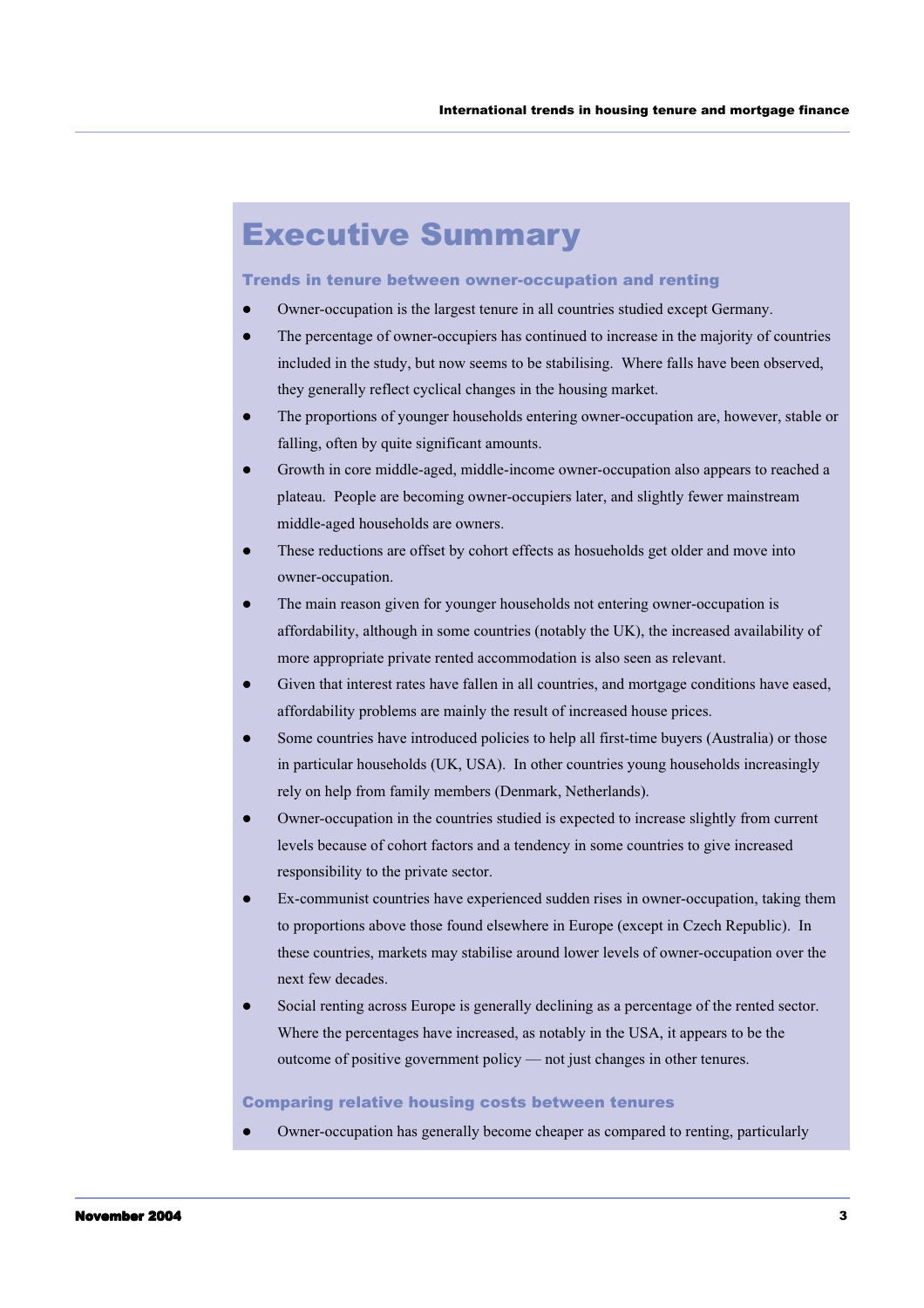reflecting lower nominal interest rates. Social renting is particularly cheap in countries such as Australia and the US, where rents relate directly to income.

- ! The UK is the only country where private renting is more expensive for younger households than owner-occupation.
- ! For middle-aged households, private rents in most countries exceed the cost of owneroccupation - partly because owner-occupiers costs will largely reflect historic prices.
- Several policy and economic forces seem to be acting to narrow the gap between the cost of owner-occupation and that of renting.

#### Changes in government taxes and subsidies to housing

- While in most of the countries studied, government policies still favour owner-occupation, this assistance is now beginning to decline. Nevertheless, in many countries (eg, the USA, Iceland), owner-occupation still receives very generous tax treatment.
- Social housing subsidies, while more generous than in private renting, are beginning to decrease leading in turn to higher rents.

#### Differences in mortgage finance across countries

- ! Mortgage providers are offering a wider range of instruments than a decade ago, from fully variable to long-term fixed interest rates. Across countries interest rates are now more often linked to the macro economy (such as interest-rate trackers).
- The numbers of mortgage products are increasing across all countries, driven both by competition and consumer demand. While formally the differences in types of mortgages used across countries remain fairly consistent, in practice, there is evidence of movement towards shorter-term, fixed interest rates.
- For example, in the USA there are now many fixed rates offered for less than 30 years often 5 or 10. In Denmark, there is a shift towards greater use of variable-rate mortgages.
- ! Although high loan-to-value ratios permit purchasers to buy a dwelling with only a small deposit, there is no evidence that countries with high average LTVs have higher owneroccupation rates among young households.

#### Risk mitigation strategies

- ! Increasing variety in borrower types, changing labour markets and social patterns have increased the relative importance of risk mitigation.
- ! The importance of state guarantees is growing. These, generally, protect the lender rather than the borrower, allowing the lender to make loans to higher-risk groups. Insurance products against fall in value are developing, for example, in the Netherlands.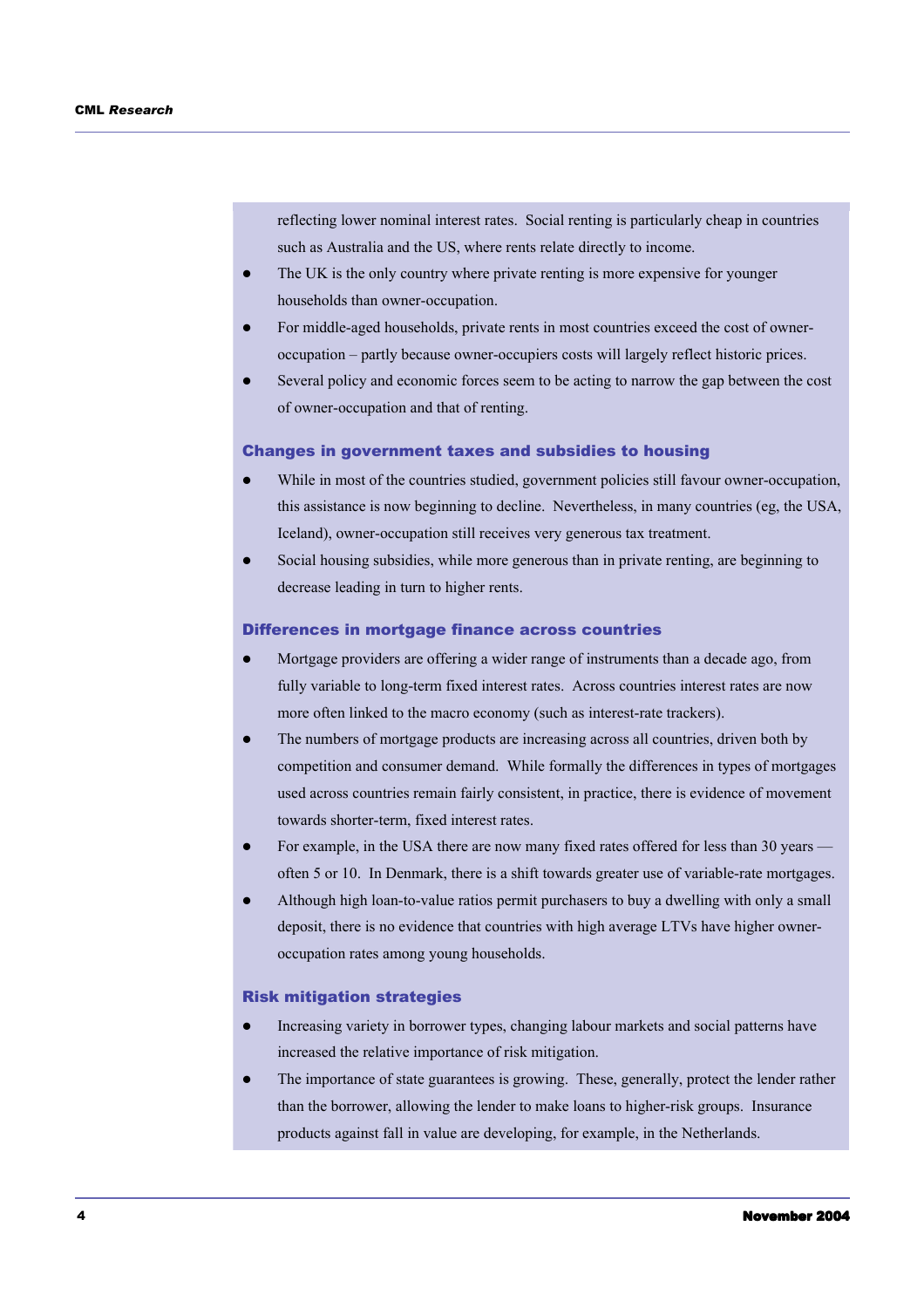- The availability of private mortgage insurance is also increasing with the development of both insurance to cover borrowers loss of income and insurance to cover lenders against loss of principal. The UK, Canada, Australia and the USA have the most developed private insurance markets.
- ! More sophisticated risk mitigation strategies have enabled the growth in non-conforming lending – partly through transferring risk to insurers or through securitisation.
- State help towards mortgage payments when the mortgagor's circumstances change is limited or, in some countries, non-existent. The UK appears unique in having both continuing, if limited, state support and well-developed insurance products to cover loss of income.

#### Future prospects for tenure patterns

- In the short term, attitudes to the housing market have been shaped by the relatively easy conditions of the last few years. While risks remain, there is now some evidence of lower prices and lower activity in housing markets which were thought to be overheating. This may in turn help to alleviate the access problems faced by younger households.
- Over the longer-term, the evidence is that across most of Europe owner-occupation is maturing. It is, therefore, not expected to grow as rapidly over the next decade as it has done in earlier decades.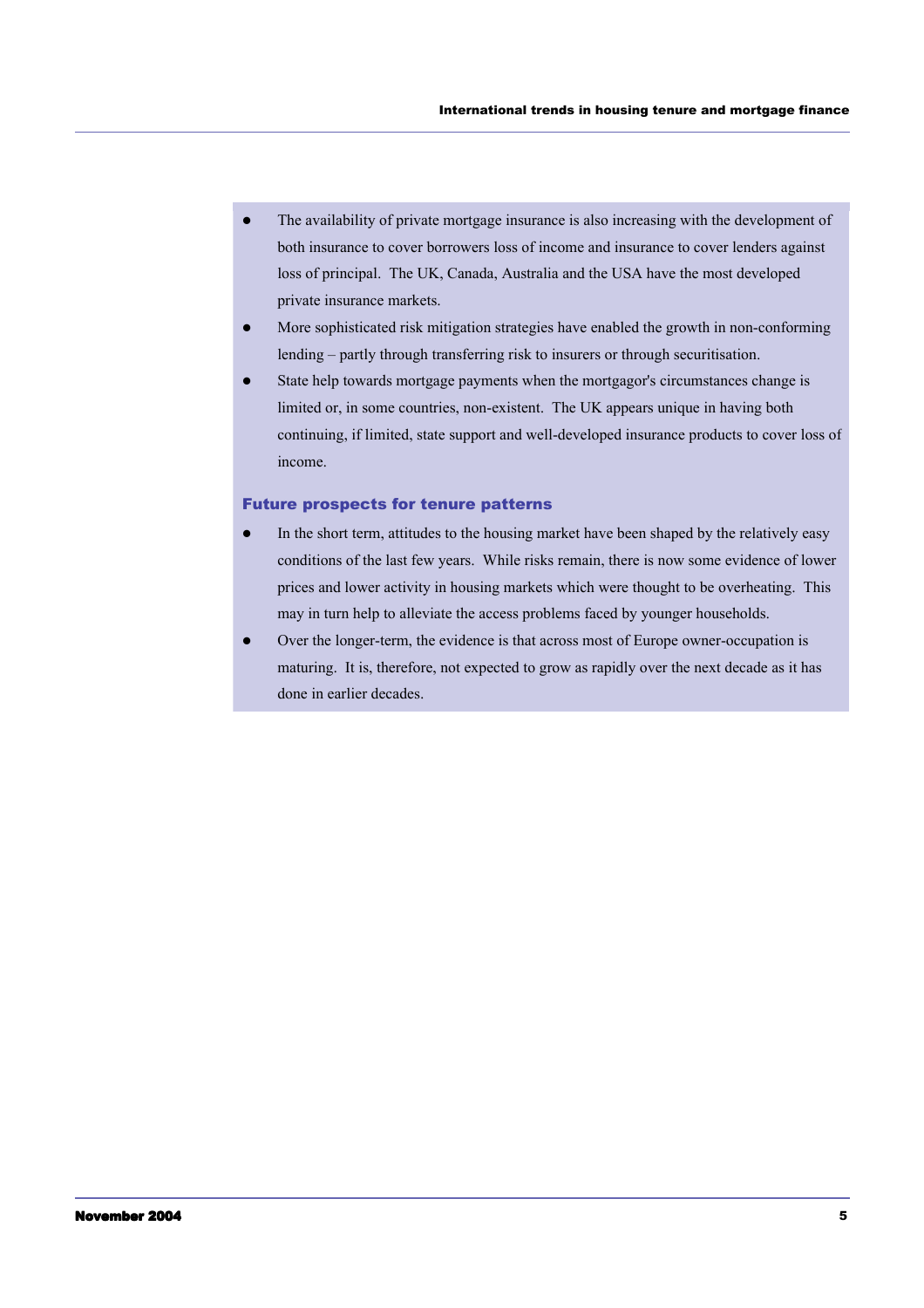CML *Research*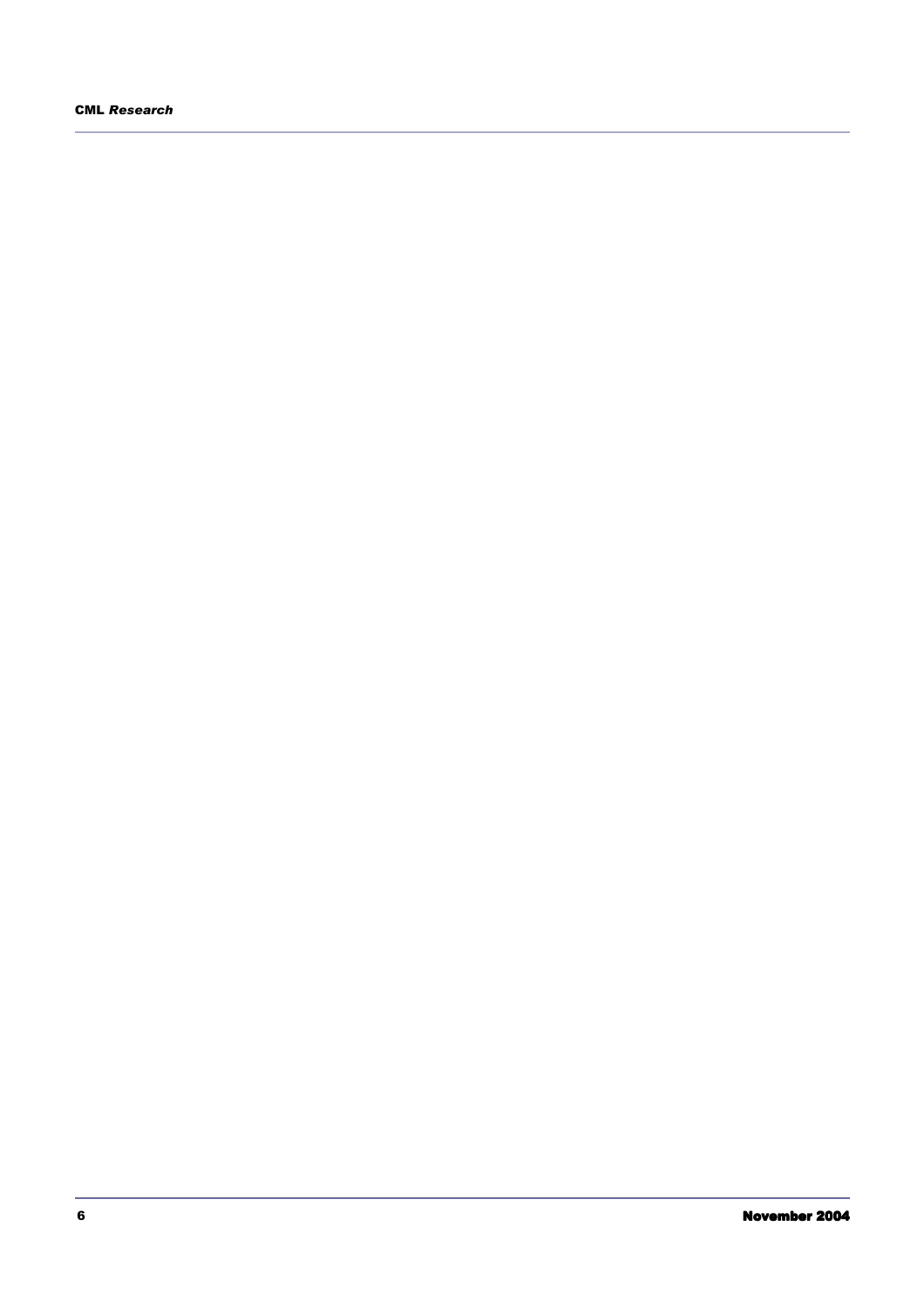# Chapter 1

### Introduction and aims

In the mid-1990s, the Council of Mortgage Lenders funded a project to examine why the UK housing market is so different from that of other advanced industrial countries. This difference was manifested through the rapid growth of owner-occupation, the extent to which younger households were choosing ownership rather than private renting, and the risks associated with the structure of finance and subsidy in the country (Freeman, Holmans and Whitehead, 1996).

*Previous studies have shown that the UK housing market is different to other countries, in having larger numbers of young people in owner occupation and higher private rental costs. But, does the UK remain different and what are likely future trends?* 

This and other research revealed the extent of mortgage market liberalisation during the 1980s and 1990s across many of the countries studied. Governments were cutting back on subsidies to owner-occupation, and that new legal arrangements and housing finance instruments were beginning to emerge that were aimed at making markets more robust and better able to meet consumer demands. The research also concluded that the UK was, indeed, different, particularly in terms of the high proportion of younger households entering owner-occupation and the relatively high costs of being a private tenant (a related issue). However, in Europe and other industrialised countries, it was clear that owner-occupation was the tenure of choice for the stable middle-income, middle-aged household in all the countries studied  $-$  including countries such as Germany, where renting was still the majority tenure.

Since the mid-1990s there have been many changes in the macroeconomic environment, in government attitudes to tenure and housing assistance, in the choices available to consumers, and in approaches to risk sharing and reduction. Housing and housing-finance markets have continued to develop within a more liberal regulatory environment, and there have been continuing pressures toward integration of markets within the European Community. New trends and challenges are emerging, particularly that of affordability of housing for younger households and, in some countries, notably the UK, equity withdrawal by older owner-occupier households.

It, therefore, seems appropriate to take another look at whether and how the fundamentals are changing. In particular, we ask whether the UK remains different, how government policies and markets are developing across Europe and, at a more qualitative level, what experts in the different countries think about the robustness of the housing and housing-finance systems in their countries - and the likely future trends.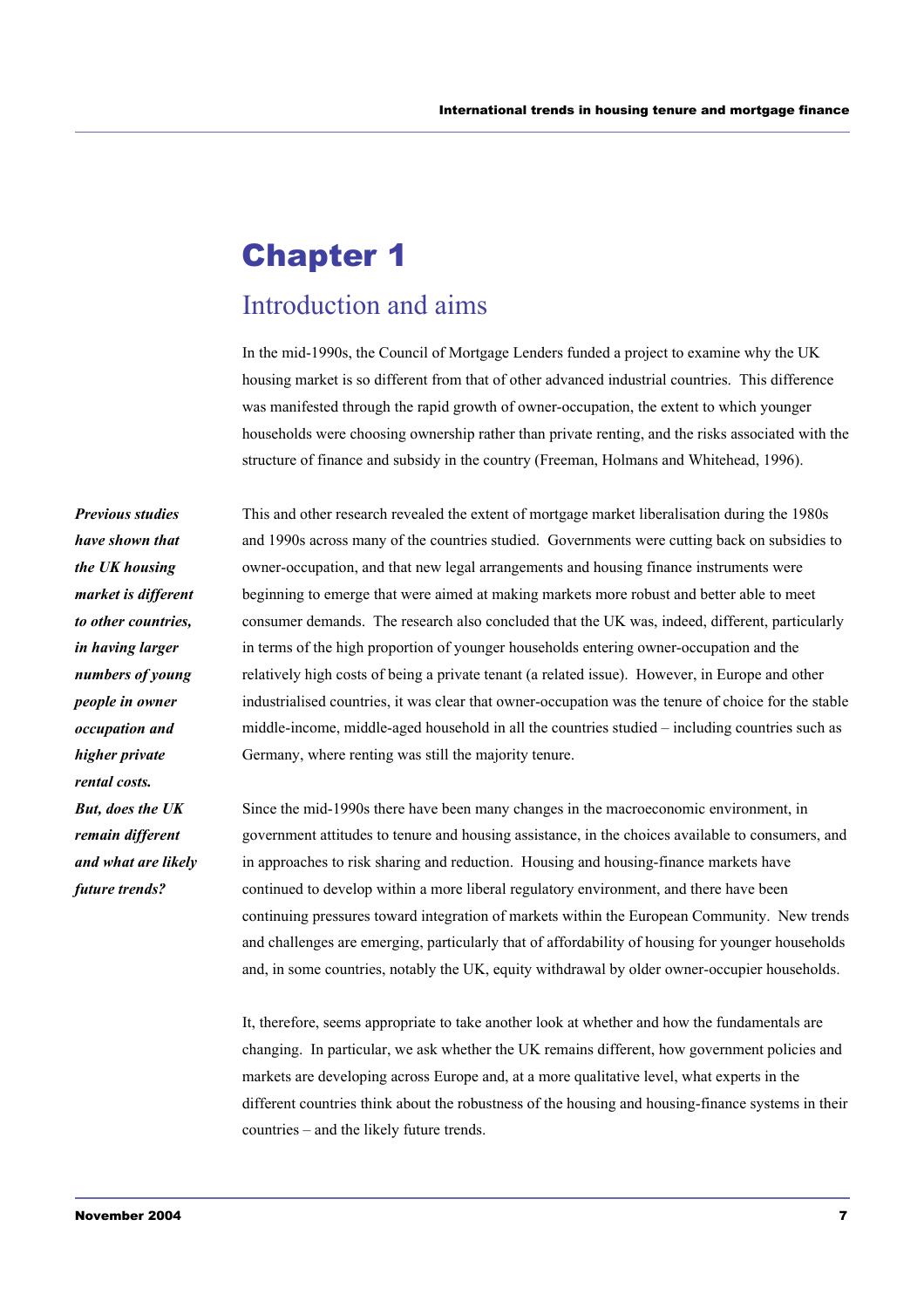*This report aims to identify trends in owner-occupation, comparing expenditure, mortgage system developments and risk mitigation between countries* 

#### Research aims

This report, therefore, brings together information about recent international trends in housing tenure, mortgage systems, and housing taxes and subsidies. It updates the 1996 study of patterns of housing tenure, housing cost, and taxes and subsidies in twelve countries, and also examines some of the questions about instruments and risk. The nineteen countries covered in this report include the main European countries with differing housing traditions, but we also discuss several non-European countries, see Table 1.

### Australia **Denmark** Hungary Slovenia Austria Finland Iceland Sweden Belgium France Lithuania UK Canada Germany Netherlands USA Czech Republic Greece Portugal

#### Table 1: Countries included in study

Note: The three countries covered in the 1996 report and not in this one are Japan, (excluded due to its very different economic and social environment); Ireland and Spain, (where experts were not able to respond within the required timetable). The majority of new countries included are transition economies, which adds an interesting new dimension to the analysis as these countries are becoming more integrated into the European Community.

The report is made up of two elements: a comparative analysis that makes up the first part of this report and the individual country summaries, which provide a cameo of each country.

In the cross-country analysis section, we bring together the statistical and qualitative information provided by experts in the different countries to address the following questions:

- What are the patterns of housing tenure and how are they changing? Is there an international trend towards increased levels of owner-occupation? Is the proportion of social renting falling compared to private renting?
- What is the relative cost of housing across different tenures? Have these relative costs changed in the last decade?
- What important changes have occurred in tax and subsidy frameworks recently, and what are the implications of these changes?
- ! What are the principal characteristics of the mortgage system in each country, from the point of view of the borrower?
- ! What mechanisms are in place to handle risks faced by lenders and borrowers alike?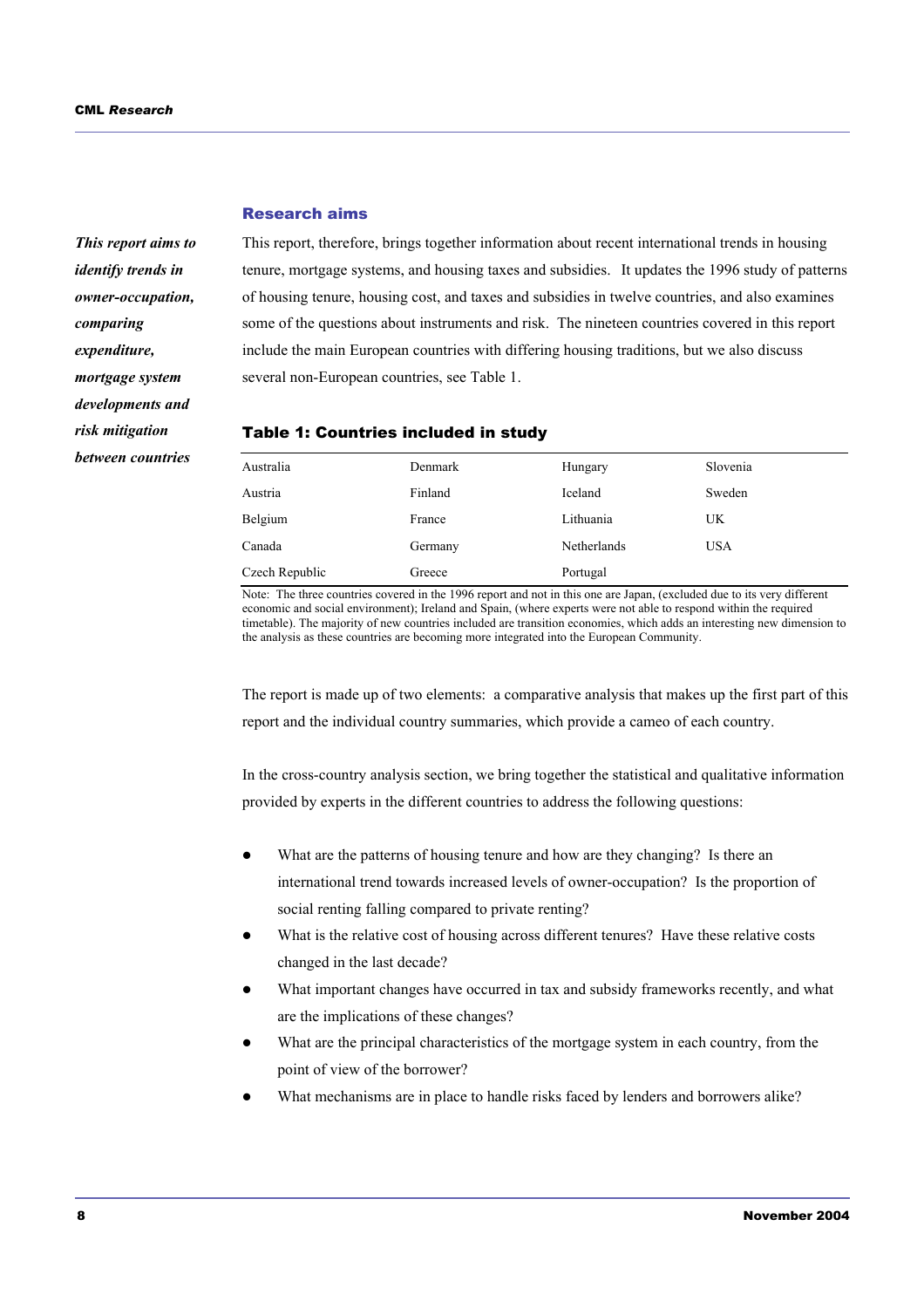The second part of the report summarises the material for each country within a common structure. These sections put flesh on the comparisons, and enable a more detailed understanding of how housing and mortgage systems are developing across the nineteen countries.

#### Methodology

We sent a standard questionnaire to a housing expert in each of the countries in mid-2003. Nine of the nineteen countries were also studied in the 1996 research. The survey questionnaire closely followed that used in the previous research, to facilitate comparisons where possible. Additional questions were included covering mortgage systems, and going into greater depth about tax and subsidy systems. Information from the housing experts was supplemented by material from published and online sources; references are given at the end of each country cameo in the Annex. The summary cameos were checked with the experts in each country.

*Together with general trends the research examines two key housing career stages: Young Entrants and Mid-Life households* 

A particularly important aspect of our methodology is that we look at two distinct points in housing careers – young entrants to the housing market and households at a stable mid-life stage. Our aim was to allow greater understanding of the conditions faced by individuals, and greater consistency in comparisons across countries.

- ! The *Young Entrant* household was defined as a two-adult household without children, with the main respondent aged around 25 years, and an average income for the age group.
- ! The *Mid-Life* household was defined as a two-adult household with two children, with the main respondent aged around 45 years, and an average income for that age group.

These household types were specified because they represent two points in a fairly typical household housing career. They do not, however, make up a particularly large percentage of households  $-$  in the UK in 2001/02, for example, of the 19,901 households that participated in the Survey of English Housing; only 12% were Young Entrant and Mid-Life households. These groups do, however, tend to be seen as the leading indicators of change in behaviour.

Our definitions were ideals, and in practice, we found that for most countries the data did not permit such levels of disaggregation. In several countries, we could distinguish between younger and older households, but not between those with and without children; in a few countries, the reverse was true. Further selection of households by income levels was rarely possible. Each country chapter gives details of the data used.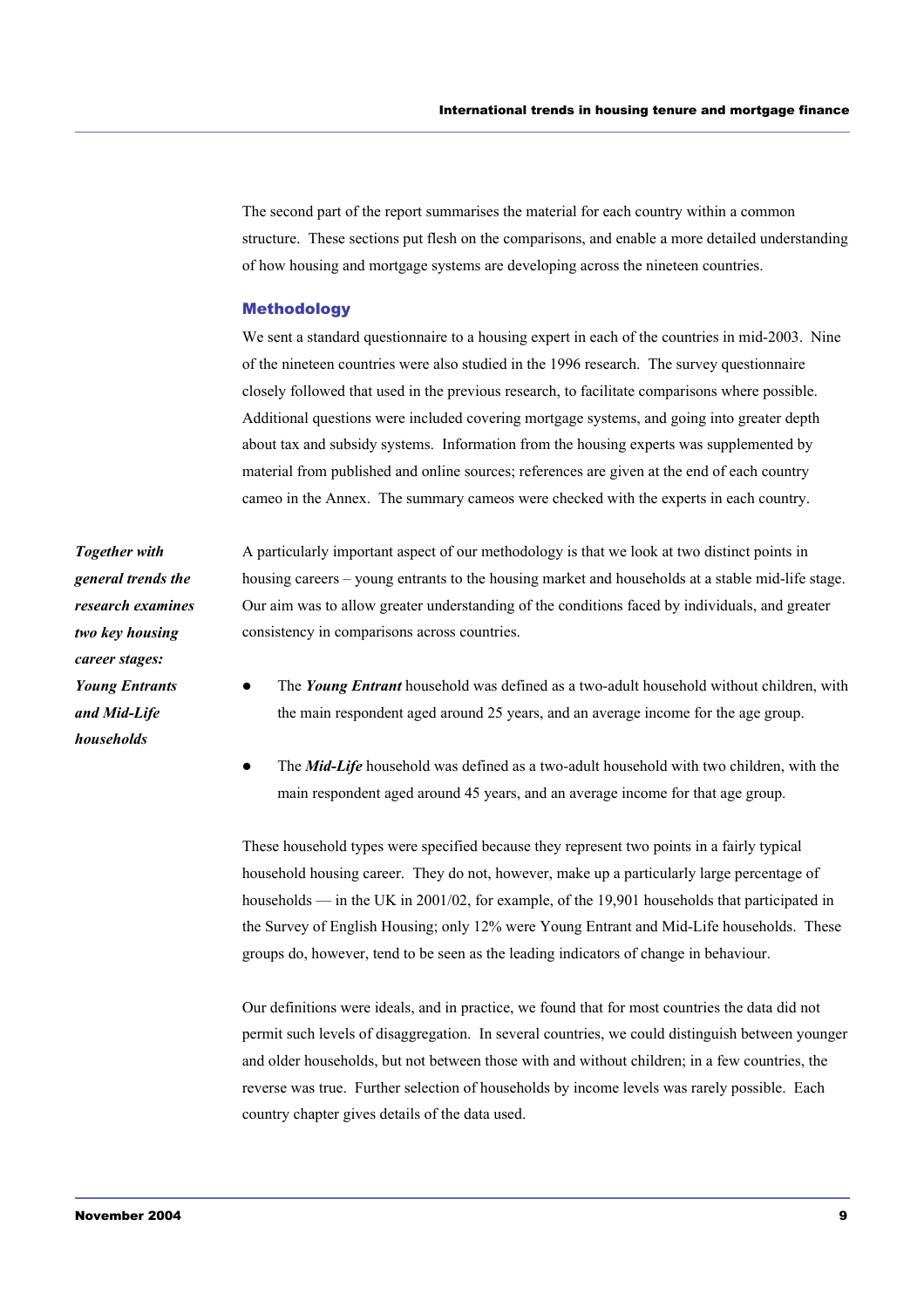# Chapter 2

### Tenure patterns

In this section, we first compare overall tenure patterns across countries for the most recent year available. We then look at recent changes for those countries where we have data. Finally, we look at cross-country tenure patterns for Young Entrant and Mid-Life households.

| Country                         | Owner-<br>occupation |                  | Social renting Private renting | Others           | Year    |
|---------------------------------|----------------------|------------------|--------------------------------|------------------|---------|
| Hungary                         | 92                   | $\overline{4}$   | $\overline{\mathbf{3}}$        | $\mathbf{1}$     | 2003    |
| Lithuania                       | 84                   | $\overline{4}$   | 5                              | $\overline{7}$   | 2002    |
| Slovenia                        | 82                   | 7                | $\overline{\mathbf{3}}$        | $\overline{9}$   | 2002    |
| Greece                          | 80                   | $\boldsymbol{0}$ | 20                             | $\boldsymbol{0}$ | 2001    |
| Iceland                         | 78                   | $\overline{c}$   | 5                              | 16               | 2003    |
| Portugal                        | 76                   | $\boldsymbol{7}$ | 15                             | $\sqrt{2}$       | 1999    |
| Belgium                         | 74                   | $\boldsymbol{7}$ | 16                             | $\mathfrak{Z}$   | 1999    |
| Australia                       | 70                   | 5                | 20                             | 5                | 1999    |
| $\ensuremath{\text{UK}}\xspace$ | $70\,$               | 20               | 10                             | $\mathbf{0}$     | 2001/02 |
| <b>USA</b>                      | 68                   | 3                | 30                             | $\mathbf{0}$     | 2002    |
| Canada                          | 66                   | $\sqrt{6}$       | 28                             | $\boldsymbol{0}$ | 2001    |
| Finland                         | 64                   | $17\,$           | 15                             | $\overline{4}$   | 2001    |
| Austria                         | 57                   | 23               | 17                             | $\mathfrak{Z}$   | 2001    |
| France                          | 56                   | 17               | 21                             | $\epsilon$       | 2002    |
| Sweden                          | 55                   | $21\,$           | 24                             | $\boldsymbol{0}$ | 1997    |
| Denmark                         | 53                   | 19               | 18                             | 9                | 1999    |
| Netherlands                     | 53                   | 35               | 12                             | $\boldsymbol{0}$ | 1998    |
| Czech Republic                  | 47                   | 19               | $10\,$                         | 24               | 2001    |
| Germany                         | 41                   | 6                | 49                             | 5                | 2001    |
| <b>Averages</b>                 | 67                   | 12               | 17                             | 5                |         |

|  |  | Table 2: All households by tenure, % |  |  |  |
|--|--|--------------------------------------|--|--|--|
|--|--|--------------------------------------|--|--|--|

Source: Unless the source is given, all tables in this report are compiled from tables in the country chapters. For explanations of definitions, unusual or missing data, refer to the accompanying footnotes in the relevant chapter. Notes: For calculating averages in Tables 2, 5, and 9, we have allocated the rental sector in Czech Republic (29% overall) 10% to private rental and 19% to social. Co-operative tenure in Sweden treated as owner-occupation.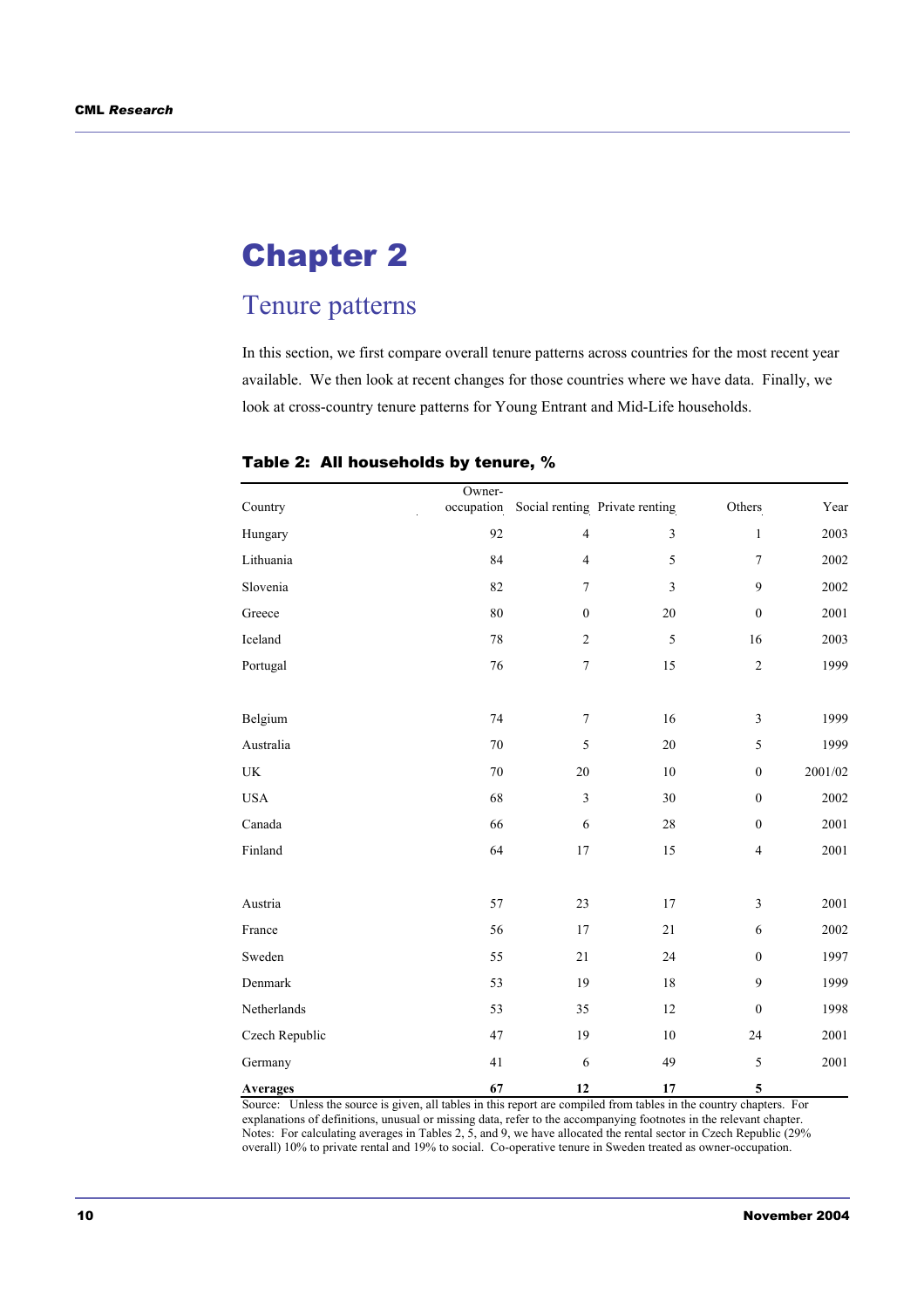The information presented here allows us to identify general trends, but does not permit precise comparisons. Within countries different sources sometimes give different percentages for the same indicator, especially if one source is a survey and another is a census. Also, there are often separate figures for the tenure of dwellings and that of households. In the UK, Germany and the Netherlands, a household is defined in such a way that two or more households can live in one dwelling. But in the USA and France, a household is defined as all persons usually resident in a separate dwelling, so the number of households in total and by tenure necessarily equals the number of occupied residences. The UK is unique in having estimates of tenure as a proportion of the whole housing stock, including second residences and vacant dwellings. Other countries' figures are for the tenure of occupied dwellings. Overall tenure statistics are shown in Table 2.

#### Owner-occupation dominates tenure choice and continues to grow

*Owner-occupation is the largest tenure in all countries except Germany* 

In all countries studied, except Germany, owner-occupation is the largest single tenure category. Overall, percentages of owner-occupation range from Germany (41%) to Hungary (92%). The mean is  $67\%$  – only a little below the UK figure of 70%.

The 1996 study of tenure patterns identified three distinct country-groupings by size of owneroccupied sector. Spain and Finland had the highest proportions of owner-occupation at over 75%; a second group (predominantly English-speaking countries) had 60–70% of households in owner-occupation; and the remainder had fewer than 60% of households in owner-occupation. This last group included France, the Netherlands, Sweden, and Germany.

Using the latest available figures, we can again divide our nineteen countries into three groups (see Chart 1):

- ! *Low Owner-occupation*: Germany, Czech Republic, the Netherlands, Denmark, Sweden, France and Austria have levels of owner-occupation below 60%. These countries (except Germany) are characterised by rather large social rented sectors.
- ! *Mid-level Owner-occupation:* Finland, the USA, Australia, the UK, Canada and Belgium have levels of owner-occupation between 60 and 75%. All the English-speaking countries studied fall into this group.
- ! *High Owner-occupation*: Slovenia, Lithuania, Hungary, Greece, Iceland and Portugal, all have owner-occupation levels of 75% or above. The first three are former Eastern bloc countries, where the post-communist economic changes included a mass transfer of state housing to the private sector. Greece is unique in having no social rented sector at all.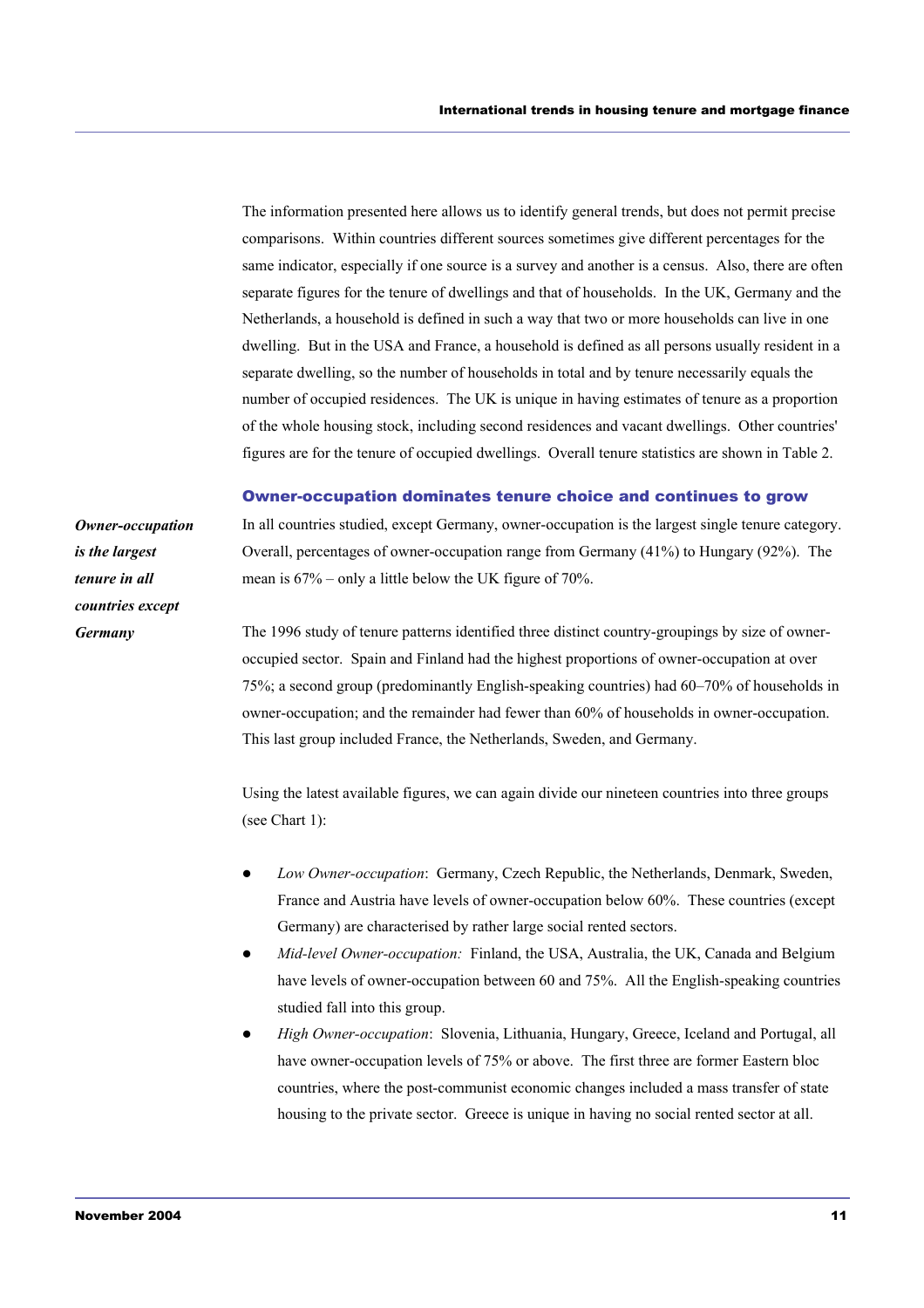

#### Chart 1: Households by tenure

Source: See country chapters

Table 3, below, shows the change in levels of owner-occupation in ten countries over roughly the last decade. The time period covered ranged from five to 14 years, depending on the data sources in the country in question.

*Tenure figures continue to show an overall increase in owner*   $occupation...$  but *levels are stabilising* 

In five of the ten countries, the overall percentage of owner-occupiers rose during the last decade, and in two it was unchanged, indicating a weak trend towards higher levels of owner-occupation (however, as we discuss below, levels of owner-occupation among Young Entrant and Mid-Life households both generally fell). The annual rate of change ranged from  $-0.78\%$  in Finland to 1.3% in Slovenia. Slovenia is, however, a special case because of the post-communist privatisation of previously social housing, or restoration of dwellings to their former owners. If we exclude Slovenia, the mean annual rate of increase in owner-occupation among the nine countries is 0.10%. The 1996 study of tenure patterns identified a general trend of increasing owner-occupation rates over the last 45 years. Our analysis clearly indicates a continuation of this trend although the proportion of owner-occupiers now seems to be stabilising in many countries, albeit at different levels.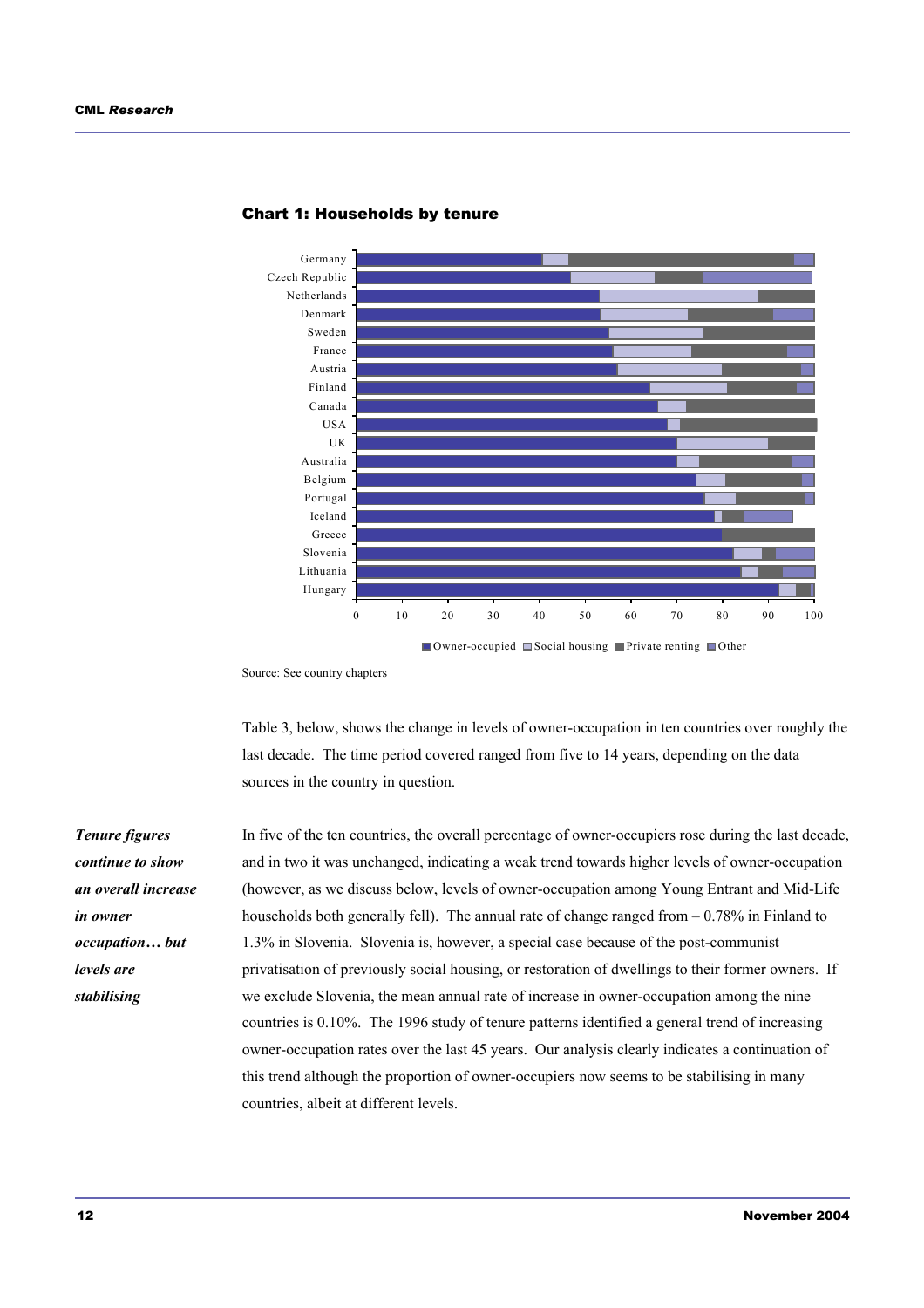|                                      |                               | Owner-occupation             |                    |                         |
|--------------------------------------|-------------------------------|------------------------------|--------------------|-------------------------|
| Country                              | Earlier year<br>$\frac{0}{0}$ | Latest year<br>$\frac{0}{0}$ | Annual %<br>change | Year of<br>data sources |
| Slovenia                             | 68                            | 82                           | 1.3                | 1991; 2002              |
| Australia                            | 70                            | 70                           | $\boldsymbol{0}$   | 1994; 1999              |
| UK                                   | 68                            | 70                           | 0.34               | 1994/95; 2001/02        |
| <b>USA</b>                           | 64                            | 68                           | 0.34               | 1991; 2002              |
| Canada                               | 63                            | 66                           | 0.32               | 1991; 2001              |
| Finland                              | 71                            | 64                           | $-0.78$            | 1992; 2001              |
| France                               | 54                            | 56                           | 0.13               | 1990; 2002              |
| Sweden                               | 55                            | 55                           | $\boldsymbol{0}$   | 1991; 1997              |
| Denmark                              | 55                            | 53                           | $-0.13$            | 1990; 1999              |
| Netherlands                          | 47                            | 53                           | 1.14               | 1993; 1998              |
| Germany                              | 38                            | 41                           | 0.18               | 1987; 2001              |
| Average                              |                               |                              | 0.26               |                         |
| Average excluding Slovenia<br>$\sim$ |                               |                              | 0.15               |                         |

#### Table 3: Change in owner-occupation in the last decade, all households

Source: See country chapters

Rising levels of owner-occupation can be the result of one or more of the following factors:

- ! Government policy changes (increased tax breaks, grants to buyers, transfer of housing formerly owned by the government into private hands);
- ! Demographic and lifestyle changes (baby-boom age cohort reaching property-buying age; rise of two-income households);
- ! Falling interest rates; and
- ! Increased access to mortgage finance.

Major reasons for falling levels of owner-occupation include:

- Government policy changes (removal of tax breaks, imposition of new taxes); and
- Rising interest rates.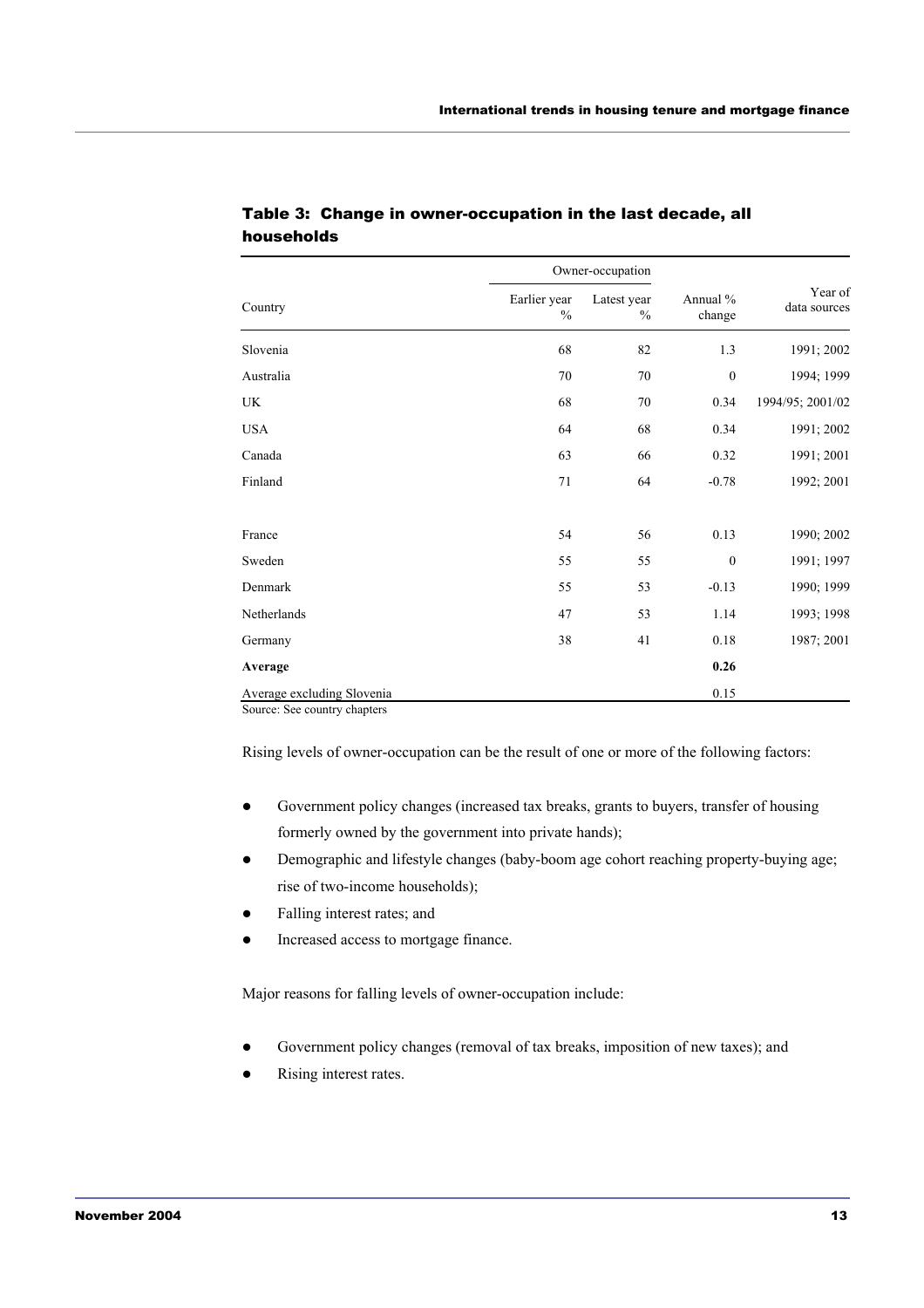The property-market cycle also affects levels of owner-occupation; but its effects are not always straightforward. On the one hand, during a period of generally rising property prices, some buyers bring forward purchases in order to buy before prices rise further. Others choose owneroccupation because of the potential for capital gains. In these ways, rising property prices can lead to an increase in owner-occupation. On the other hand, a rising property market, also, can take prices beyond the range of many potential buyers, leading to a fall or levelling off in owneroccupation.

Similarly, falling property prices can lead potential first-time buyers to delay in the hope of further falls. Price falls can result in negative equity for existing borrowers, who may return to the rental sector. These effects can result in lower owner-occupation levels. However, falling prices can also make home-ownership affordable for more households (resulting in higher owneroccupation levels). The net effect of the property-market cycle on owner-occupation depends on the levels of property prices and incomes in the market, and the stage of the cycle that has been reached. Consumer confidence, the extent of flexibility in mortgage lending criteria and pace of innovation in product development and competition will also play a role.

As shown in Table 3, in the English-speaking countries (Australia, Canada, the UK and USA), owner-occupation rates were high at the start of the decade and, in all except Australia, they continued to increase over the period. This reflects their shared cultural bias in favour of owneroccupation, cyclical factors, lower interest rates, and easier access to mortgage finance. The effect of government policies seems to have been less important: Australia had the strongest proownership policy change, with the introduction of a grant for first-time buyers, but the overall owner-occupation rate was unchanged (although data on tenure rates in Australia varies according to source - see country chapter).

In three countries  $-$  Denmark, Finland and Germany  $-$  the proportion of owner-occupiers fell during the period studied. Again, Germany represents a special case because the data for the earlier period apply only to former West Germany, whereas the more recent data are from the entire post-unification country. It is unclear whether, comparing like with like, owneroccupation has in fact fallen in former West Germany.

Of those countries where owner-occupation has fallen, Denmark and Finland experienced strong cyclical downward movement in house prices during the period between 1980 and 2000, causing owner-occupation rates to fall. Owner-occupation rates are expected to rise again if current conditions to prevail. In both Germany and Austria, temporary government policies were put in

*Owner-occupation rates tended to increase in countries with cyclical house price rises, low interest rates and easy access to mortgage finance. But owner occupation fell in countries experiencing either cyclical house price falls or government policies working against homeownership*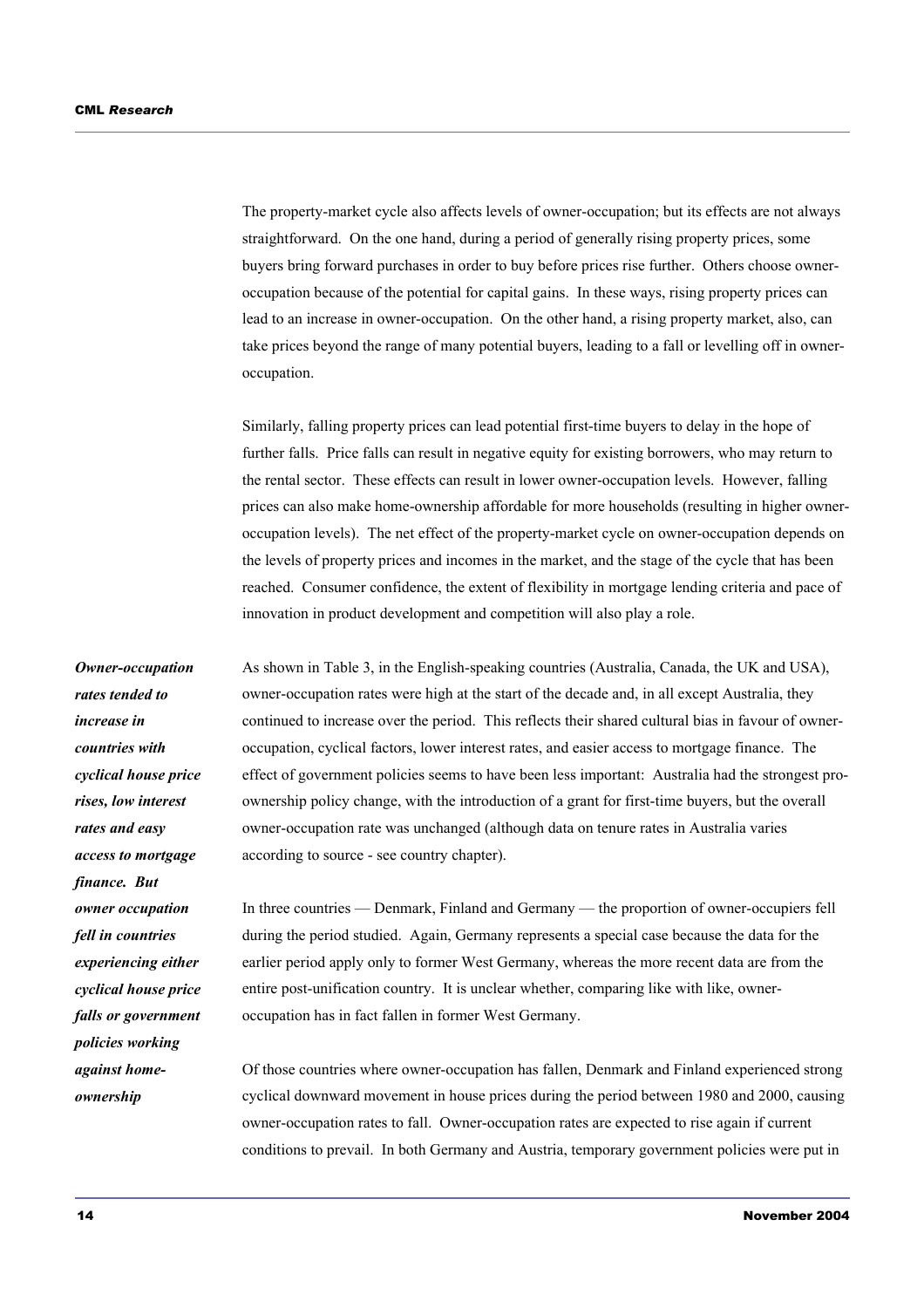place during the 1990s to increase the supply of rental housing. These policies destabilised the housing markets in these countries; again, owner-occupation rates will likely recover in future. In some countries, such as the UK and Finland, problems of affordability for young aspiring owners and a lack of alternative tenures between owner-occupation and renting have led to calls for an 'intermediate tenure'. The box below explains how a new type of tenure works in Finland. A number of low cost home-ownership options exist in the UK and new schemes are emerging to fill demand for these aspiring owners.

#### Intermediate tenure - an example in Finland

In the 1990s, a hybrid ownership rental tenure emerged, using a model first devised in Sweden. In a 'right of occupancy' dwelling, the inhabitant initially pays 10-15% of the market value of the dwelling and then a monthly 'charge for use', covering capital and maintenance costs. The basic idea is that as long as you meet your obligations the owner cannot give you notice to quit. The construction of such dwellings is state subsidised. The 'right of occupancy' can be sold to a third party at a regulated price determined by construction costs (Ball, 2003).

Overall, there is evidence of continued growth in owner-occupation. Several countries with higher-than-average levels of owner-occupation owe these to the transition from collective to market economies. Yet it is also clear that the average rate of growth of owner-occupation is slowing and in some cases decreasing. To examine these trends in more detail we look first at the rented sector and then at different stages in housing careers.

#### Social renting declines compared to private renting

*Over the last decade, social renting as a percentage of all renting fell in seven of the ten countries* 

Table 4 shows changes in the proportion of social as compared to private renting over the period studied. The second and fourth columns show social renting as a percentage of all renting (which is 100%). Over the period studied, social renting as a percentage of all renting fell in seven of the ten countries for which we have data. The fall was most marked in Slovenia, where 97% of renting households were in social rental in 1991, and only 71% in 2002.

Even excluding Slovenia as atypical, the data show a trend towards a fall in the percentage of renting households in social rental. A widespread move towards more market-orientated provision of social housing has seen a fall in the number of publicly-owned dwellings, and increased use of vouchers and allowances that can be spent on privately-owned accommodation. While the ultimate goal of such policies is still to ensure that the most needy are adequately housed, they result in a fall in the level of social housing as defined here. In some countries, including the UK (and, of course, the former communist countries), dwellings that had been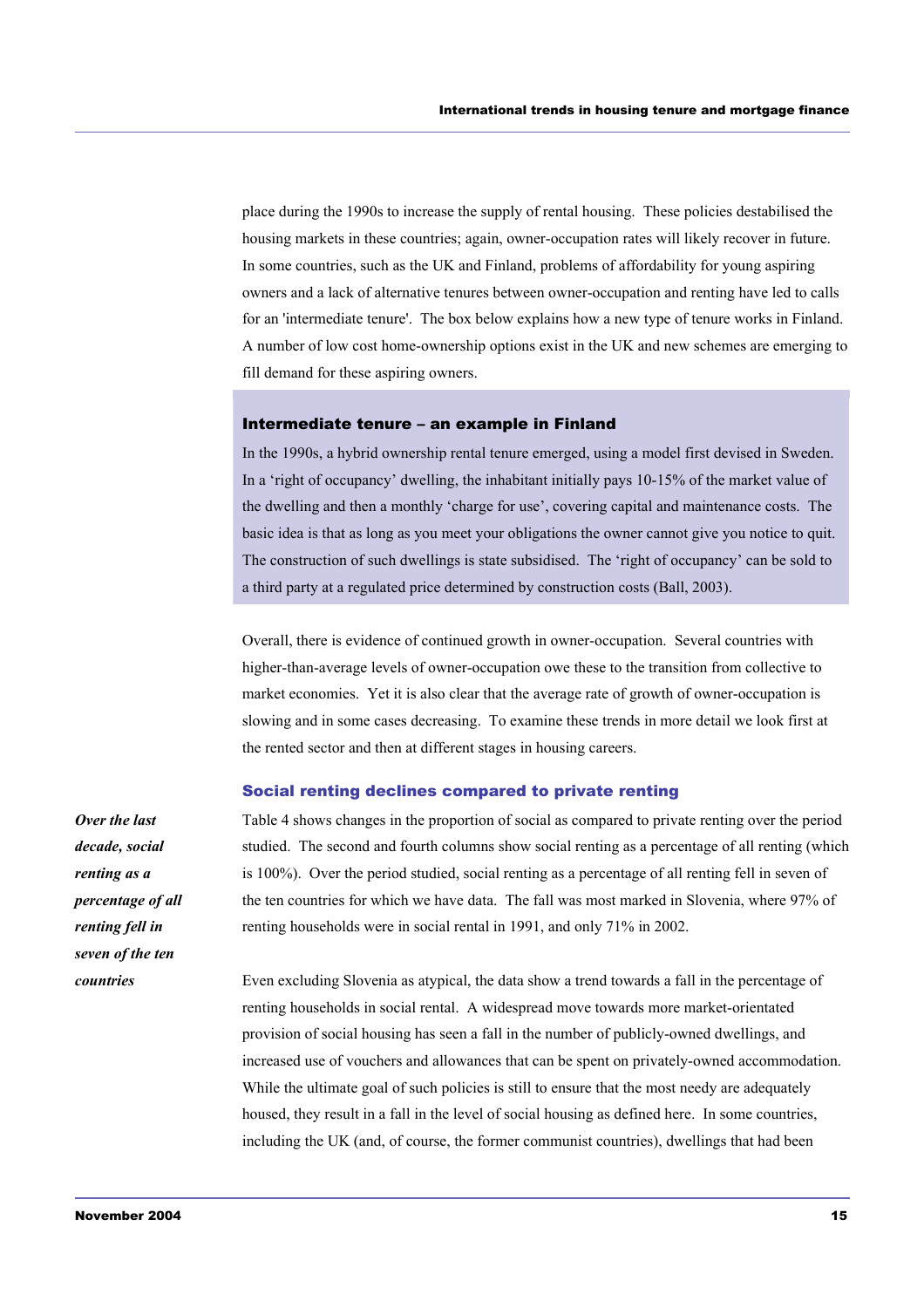rented from social landlords have been sold or given to their occupants, moving them to the category of owner-occupation.

|                                 | Table 4: Change in social renting as a percentage of all renting, all |  |  |  |
|---------------------------------|-----------------------------------------------------------------------|--|--|--|
| households (all renting = 100%) |                                                                       |  |  |  |

| Country                           |               | Social as % of all rental | Annual     | Year of          |
|-----------------------------------|---------------|---------------------------|------------|------------------|
|                                   | Earliest year | Latest year               | $%$ change | data sources     |
| Slovenia                          | 97            | 71                        | $-2.36$    | 1991; 2002       |
| Germany                           | 26            | 11                        | $-1.07$    | 1987; 2001       |
| Australia                         | 24            | 20                        | $-0.8$     | 1994; 1999       |
| Netherlands                       | 78            | 74                        | $-0.8$     | 1993; 1998       |
| Finland                           | 58            | 53                        | $-0.56$    | 1992; 2001       |
| United Kingdom                    | 70            | 67                        | $-0.43$    | 1994/95; 2001/02 |
| Sweden                            | 49            | 47                        | $-0.33$    | 1991; 1997       |
| Canada                            | 18            | 19                        | 0.1        | 1991; 2001       |
| <b>United States</b>              | 6             | 9                         | 0.27       | 1991; 2002       |
| Denmark                           | 48            | 51                        | 0.33       | 1990; 1999       |
| France                            | 38            | 45                        | 0.58       | 1990; 2002       |
| Average                           |               |                           | $-0.46$    |                  |
| <b>Average excluding Slovenia</b> |               |                           | $-0.27$    |                  |

Source: See country chapters

#### Tenure choices of young and middle-aged households

*In almost every country, the proportion of owner-occupiers is higher amongst Mid-Life than Young Entrant households* 

Table 5 gives the tenure breakdown for Young Entrant and Mid-Life households in the most recent year for which data were available. In almost every country, the proportion of owneroccupiers is higher amongst Mid-Life than Young Entrant households. The range of owneroccupation rates among Young Entrant households is very broad, from 17% in France to 95% in Hungary. The spread is narrower for Mid-Life households, ranging from a low of 48% in Czech Republic to 96% in Hungary. If we exclude the countries from the former Eastern bloc and Germany, we still find a wide range of owner-occupation proportions for Young Entrants (17- 72%) and a narrower range for Mid-Life households (64-90%).

Although overall owner-occupation rates are general increasing, different patterns emerge when we focus specifically on Young Entrant and Mid-Life households. Table 6 shows the change in tenure of Young Entrant households over the period studied. Data were available for nine countries, spanning periods from three to twelve years.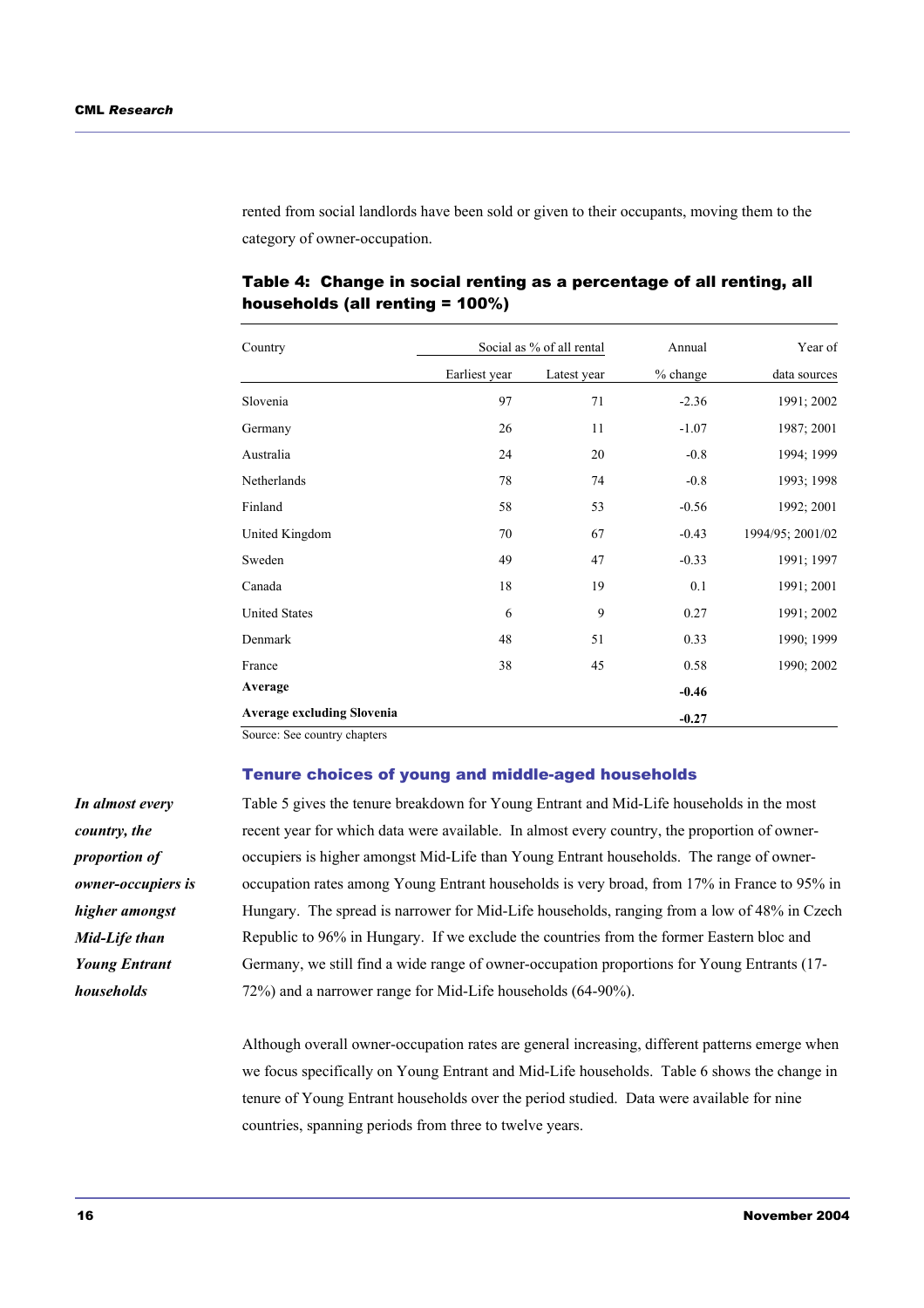|                 |                      | Young Entrant households |                    |                      | Mid-Life households     |                    |         |
|-----------------|----------------------|--------------------------|--------------------|----------------------|-------------------------|--------------------|---------|
| Country         | Owner-<br>occupation | Social<br>renting        | Private<br>renting | Owner-<br>occupation | Social<br>renting       | Private<br>renting |         |
| Hungary         | 95                   | 3                        | $\overline{3}$     | 96                   | $\mathfrak{Z}$          | $\mathbf{1}$       | 2003    |
| Iceland         | 70                   | 5                        | 10                 | 90                   | $\overline{\mathbf{3}}$ | $\overline{4}$     | 2003    |
| Lithuania       | 61                   | 9                        | 30                 | 90                   | 5                       | 5                  | 2002    |
| Belgium         | 33                   | $\mathbf{1}$             | 64                 | 89                   | $\mathbf{2}$            | $\overline{7}$     | 1999    |
| Finland         | 39                   | 20                       | 37                 | 85                   | 6                       | $\overline{7}$     | 2001    |
| Sweden          | 46                   | 39                       | 15                 | 85                   | $\,$ 8 $\,$             | $\overline{7}$     | 1997    |
| <b>USA</b>      | 62                   |                          | $38*$              | 81                   |                         | $19*$              | 2002/99 |
| Australia       | 47                   | 5                        | 41                 | 80                   | $\overline{4}$          | 13                 | 1999    |
| Slovenia        | 46                   |                          | $10*$              | 78                   |                         | $10*$              | 1994    |
| Netherlands     | 44                   | 41                       | 16                 | 77                   | 20                      | $\overline{3}$     | 1998    |
| Canada          | 47                   |                          | 53*                | 74                   |                         | $26*$              | 2001    |
| France          | 17                   | 23                       | 53                 | 71                   | 15                      | 11                 | 2002    |
| UK              | 59                   | $\overline{7}$           | 34                 | 87                   | 9                       | 5                  | 2001/02 |
| Austria         | 48                   | 26                       | 26                 | 64                   | 18                      | 17                 | 1999    |
| Denmark         | 20                   |                          | $80*$              | 64                   |                         | $36*$              | 1999    |
| Germany         | 49                   | 5                        | 45                 | 49                   | $\overline{7}$          | 44                 | 2001    |
| Czech Republic  | 29                   | 22                       | 13                 | 48                   | 14                      | 8                  | 2001    |
| <b>Averages</b> | 47.8                 | 15.8                     | 29.8               | 76.9                 | 8.8                     | 10.1               |         |

#### Table 5: Young Entrant & Mid-Life households by tenure, latest year, %

Notes:  $*$  - represents all renting – breakdown unavailable. Figures in tables 5-7 may not add to 100 because of other tenures not shown. (In the case of Czech Republic, co-operatives of privatised municipal housing account for 28% of Young Entrant and 26% of Mid-Life households. For Slovenia, 41% of Young Entrant and 10% of Mid-Life households were living with parents or relatives.) Data unavailable for Greece, Portugal. For USA, Young Entrant data are 2002; Mid-Life 1999. Calculation of means for social and private rental excludes Canada, Denmark, Slovenia, USA.

*There seems to be a clear trend towards falling levels of owner-occupation among younger households, partly due to affordability problems for firsttime buyers* 

In five of the ten countries, owner-occupation levels among young households have fallen over the period studied, and in three they have been stable. There seems to be a clear trend towards falling levels of owner-occupation among younger households, partly due to affordability problems for first-time buyers in several of the countries studied. Of the three countries that saw an increased level of owner-occupation for Young Entrant households (the Netherlands, Sweden and the USA), the increase was very small in two of them. Only in the USA was the change significant. In the 1990s home-ownership became more affordable to first-time buyers in the USA due to low interest rates, and several new government-backed schemes, which were introduced to help first-time buyers and those on low incomes to buy their own homes. House price inflation since then has again made affordability more difficult for those on low incomes.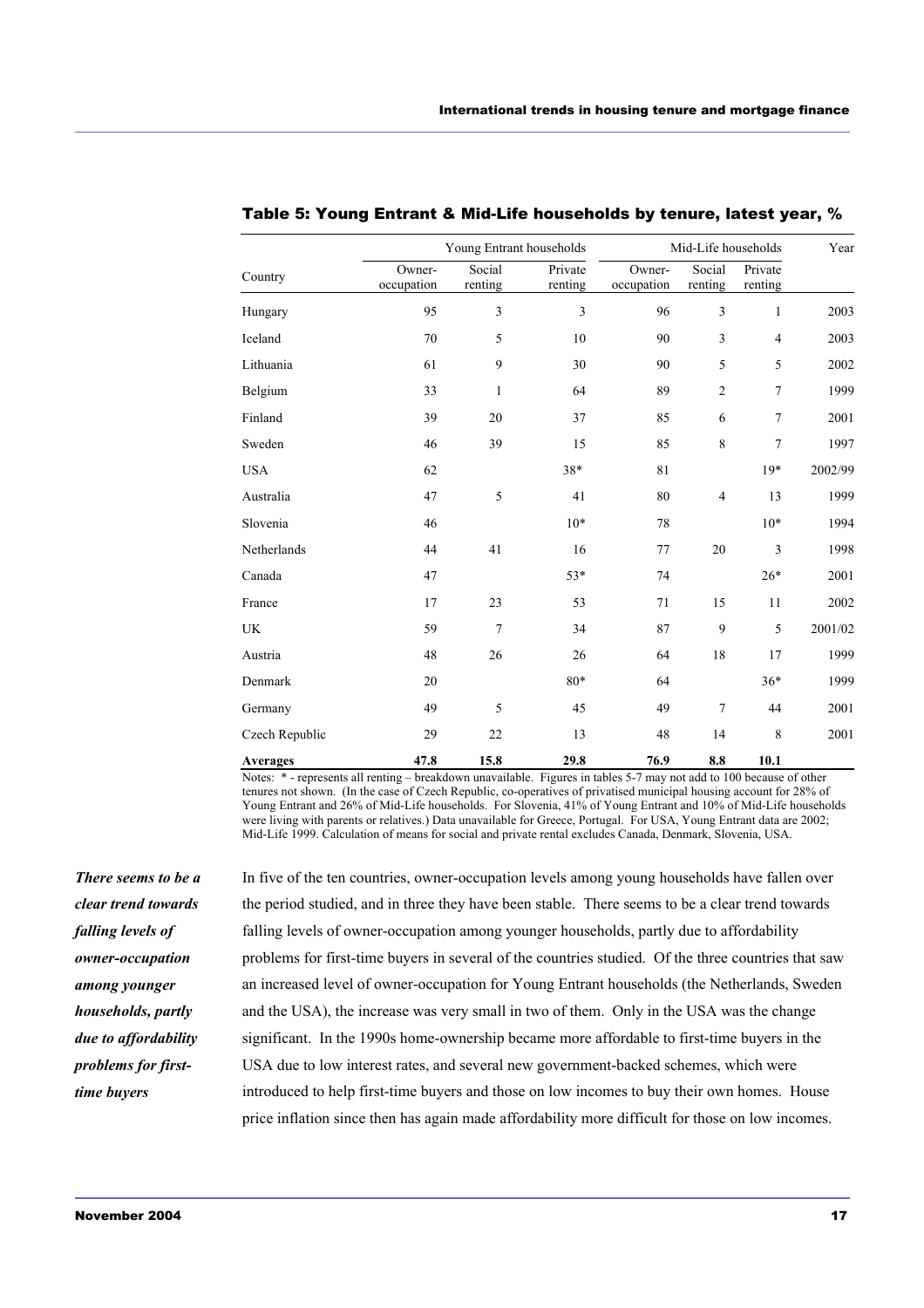| Country     |                      | Earlier Year |                      | Latest Year | Direction<br>of change   | Years of            |
|-------------|----------------------|--------------|----------------------|-------------|--------------------------|---------------------|
|             | Owner-<br>occupation | All rental   | Owner-<br>occupation | All rental  | for owner-<br>occupation | data<br>sources     |
| Australia   | 50                   | 46           | 47                   | 46          | Down                     | 1994; 1999          |
| Canada      | 47                   | 53           | 47                   | 53          | Stable                   | 1991; 2001          |
| Denmark     | 23                   | 77           | 20                   | 80          | Down                     | 1990; 1999          |
| Finland     | 41                   | 54           | 39                   | 57          | Down                     | 1992; 1995          |
| France      | 21                   | 72           | 17                   | 76          | Down                     | 1990; 2002          |
| Netherlands | 43                   | 55           | 44                   | 57          | Stable                   | 1993; 1998          |
| Sweden      | 45                   | 55           | 46                   | 54          | Stable                   | 1991; 1997          |
| UK.         | 74                   | 26           | 59                   | 41          | Down                     | 1994/95;<br>2001/02 |
| <b>USA</b>  | 56                   | 44           | 62                   | 38          | Up                       | 1991; 2001          |

#### Table 6: Change in tenure of Young Entrant households, last decade, %

Source: See country chapters

In the UK young people are tending to delay entry into home-ownership  $-$  partly because of affordability issues but also because of lifestyle choices. While data is rather sketchy and not available for all countries Table 7 shows the latest available average ages for first-time buyers. In some countries this is quite high for cultural reasons (ie in Slovenia young people commonly to continue living with parents/relatives) while in others such as the UK average age has been increasing over time due to affordability, delay in marriage, and other lifestyle issues.

|             | Age       | Year / trend      |
|-------------|-----------|-------------------|
| UK          | 34        | 2003 - Increasing |
| Australia   | $32 - 33$ | 1999 - Increasing |
| Germany     | 38        | 1994 - Decreasing |
| Netherlands | 34        | 1998              |
| Portugal    | $25 - 30$ | Latest            |
| Slovenia    | $30 - 40$ | Latest            |

Table 7: Average age of first-time buyer, selected countries

Source: See country chapters

Table 8 shows the change in tenure (owner-occupation vs all rental) of Mid-Life households over the period. In four of nine countries the percentage of owner-occupiers among middle-aged households with children has fallen over the last decade, and in three countries it has remained stable. The exceptions are Finland and Netherlands. In the Netherlands the increase was partly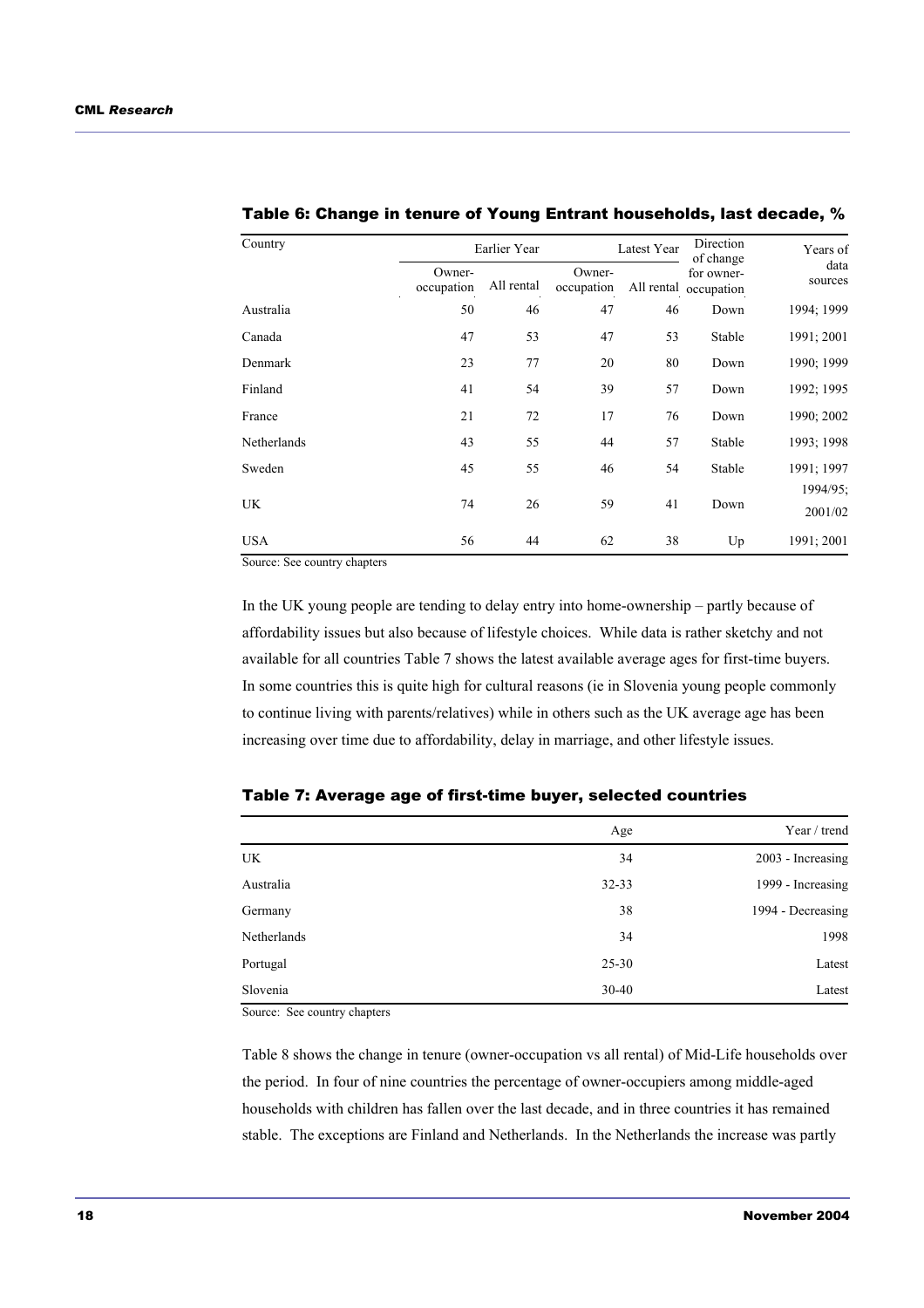the result of a fall in government support for social housing, meaning it was no longer a viable tenure choice for middle-income households. In the case of Finland the apparent change is almost certainly an anomaly stemming from differing data definitions (see country chapter for details).

|             |                      | Earlier year<br>Latest year |                                 |            | Direction of                       | Years of            |
|-------------|----------------------|-----------------------------|---------------------------------|------------|------------------------------------|---------------------|
| Country     | Owner-<br>occupation |                             | Owner-<br>All rental occupation | All rental | change for<br>owner-<br>occupation | data<br>sources     |
| Australia   | 81                   | 17                          | 80                              | 17         | Stable                             | 1994; 1999          |
| Canada      | 75                   | 25                          | 74                              | 26         | Stable                             | 1991; 2001          |
| Denmark     | 68                   | 32                          | 64                              | 36         | Down                               | 1993; 1999          |
| Finland     | 79                   | 20                          | 85                              | 13         | Up                                 | 1992; 1995          |
| France      | 73                   | 23                          | 71                              | 26         | Down                               | 1990; 2002          |
| Netherlands | 68                   | 28                          | 77                              | 23         | Up                                 | 1993; 1998          |
| Sweden      | 91                   | 9                           | 85                              | 15         | Down                               | 1991; 1997          |
| UK          | 86                   | 14                          | 87                              | 13         | Stable                             | 1994/95;<br>2001/02 |
| <b>USA</b>  | 86                   | 14                          | 81                              | 19         | Down                               | 1991; 1999          |

Table 8: Change in tenure of Mid-Life households, last decade, %

Source: See country chapters

*While overall levels of owneroccupation increased in most countries over the period studied, levels of owneroccupation for Young Entrants tended to fall* 

While overall levels of owner-occupation increased in most countries over the period studied, levels of owner-occupation for Young Entrant households (and in some countries for Mid-Life households) tended to fall. The general increased levels of owner-occupation may, therefore, be coming from other household types or housing career stages. It should be remembered, however, that Young Entrant and Mid-Life households as narrowly defined account for only a small percentage of all households – about 12% in the UK. These results may, therefore, be driven in part by small sample sizes and should be treated with some caution. Without collection and analysis of further data it is impossible to say which particular household types are accounting for the increases. In some countries that have had high owner-occupation rates for an extended period of time, current high rates are being sustained by the ageing of the population.

#### Future prospects: has owner-occupation reached a plateau?

Owner-occupation levels in the countries studied may increase slightly from current levels, particularly because of the continuing dynamics of cohorts moving through their housing careers. They may also further increase because of policy pressures as countries continue to look for means of transferring responsibility to the private sector. In terms of underlying trend, however,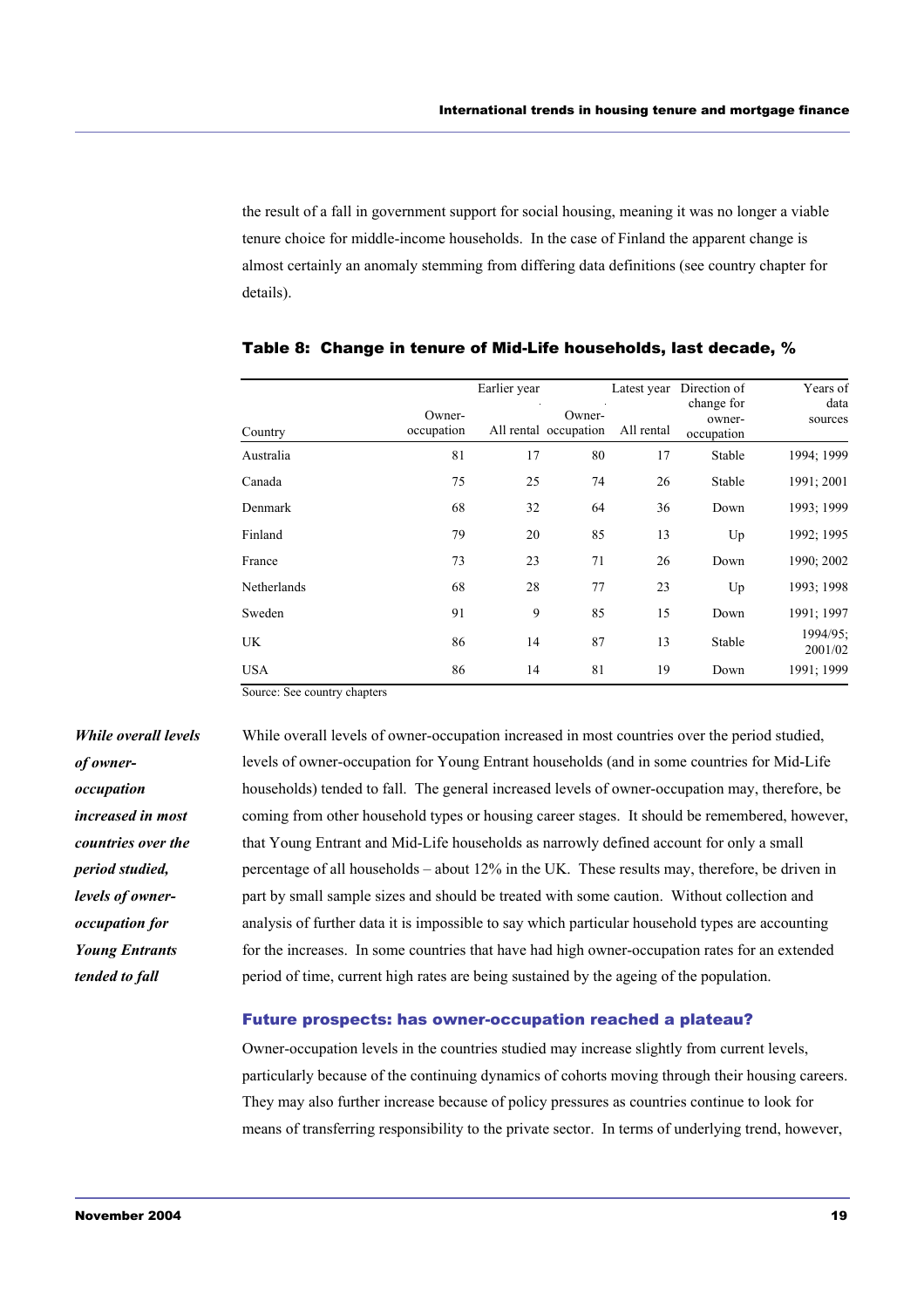the popularity of owner-occupation appears to have reached a plateau. This plateau is at different levels in different countries, reflecting social attitudes to home-ownership, legal and tax systems, and government policies. In the former communist countries, where very high levels of owneroccupation are seen (except in Czech Republic), markets and/or governments may work to reduce them somewhat over the next few decades.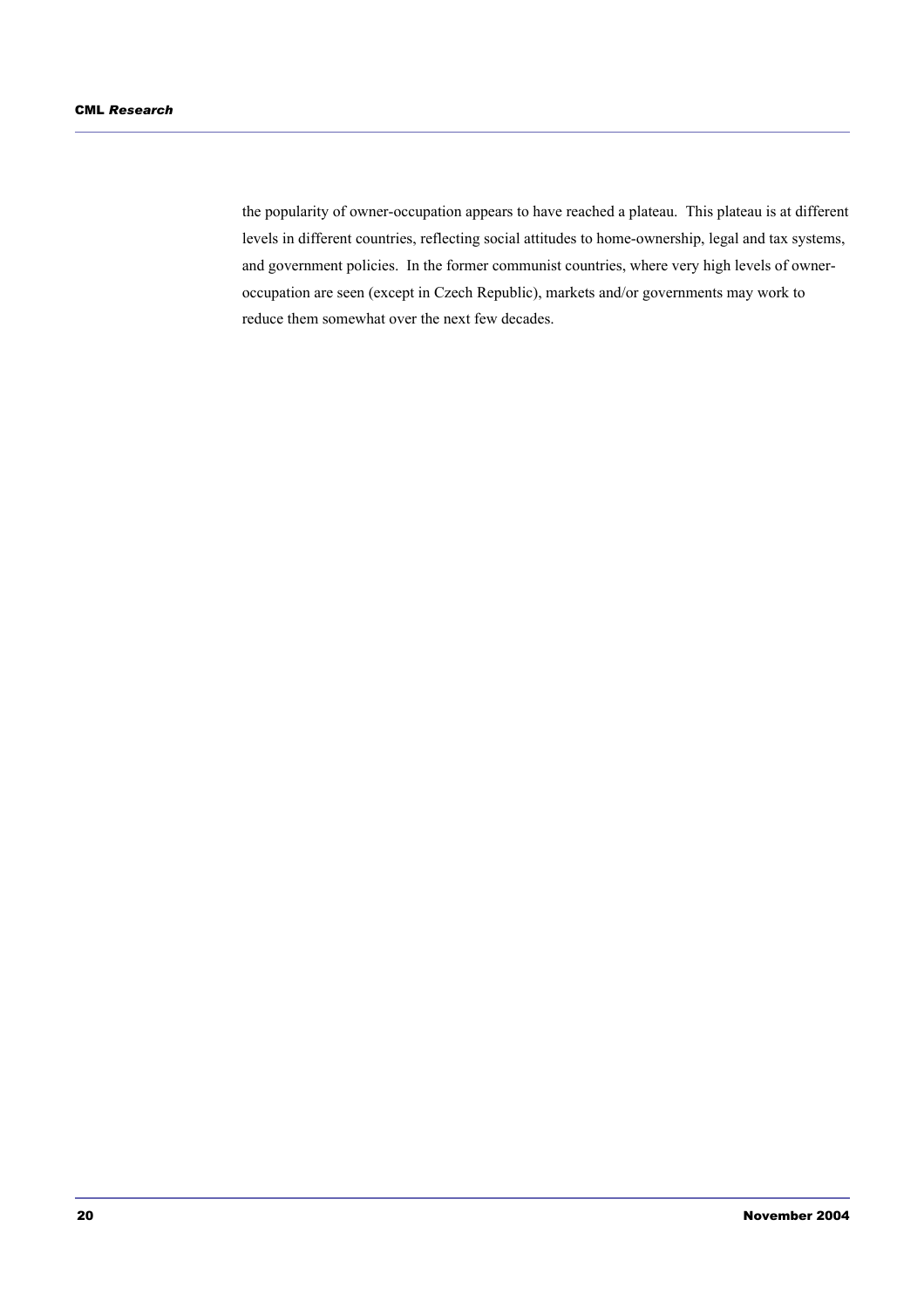# Chapter 3

### Household expenditure on housing

The objective of this section is to examine the extent to which costs differ between tenures across the different countries. This is important in itself, but can also help to explain tenure patterns and how they are changing. We look only at households' actual payments – not at imputed costs or the impact of capital gains, so results are only indicative.

*The relative costs of different housing tenures can help to explain tenure patterns and how they are changing* 

In comparing the expenditure on housing in different countries, we compared payments on housing in each tenure within each country. Ratios of expenditure are calculated on housing in the private and social rental sectors to that on owner-occupation, which was set to 100%. In the text we refer to these ratios as relative expenditures. This allows comparisons of the relative costs of different tenures within each country, to be made between countries - see Table 9. It is not meaningful to compare absolute costs between countries, because different data sources use different definitions of housing costs - some include only rent or mortgage payments, while others include heating, local taxes, and/or utilities. Detailed data on absolute costs in national currencies, and housing cost definitions, are included in the individual country cameos. Here, we examine actual average housing expenditures in the most recent years for which data were available, and compare them with expenditure patterns in the early 1990s.

On average across countries, housing costs in the social sector are about 60% of costs in the owner-occupied sector, reflecting both subsidies and rent-control policies. Private rents, on the other hand, are about 80% of owner-occupation costs. This might be predicted on the grounds that the tenants are only purchasing occupancy rights rather than an asset. The cost differential may also, however, reflect differences in the housing itself, with rental units being smaller and perhaps poorer quality than owner-occupied dwellings.

#### Relative housing expenditure for Young Entrant households

For Young Entrant households, private renting is cheaper than owner-occupation everywhere but in the UK. This echoes findings seen in the study carried out a decade ago and in Table 9 the UK clearly stands out as the most significant cost differential for Young Entrant households*.* 

Young households pay more to rent in the private sector than in the social sector in all countries except Sweden (where rents for privately owned rental units are set in relation to municipally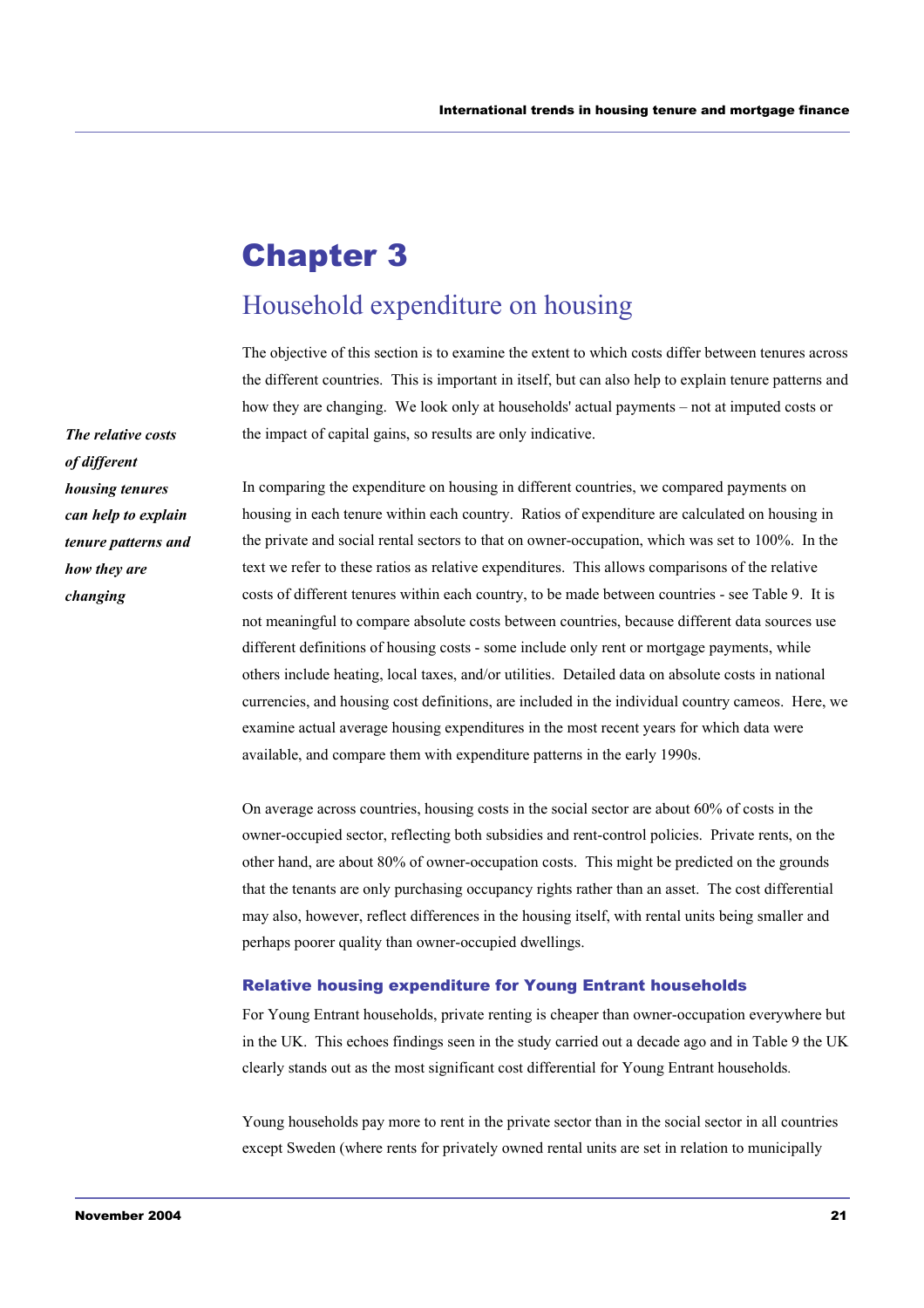owned units, and there is no "social rented sector" in the strictest sense). The particularly low social rents in Australia and the USA are associated with the fact that rents are set in relation to the incomes of their occupants  $-$  and so reflect income distribution rather than housing costs.

*For Young Entrant households, private renting is cheaper than owneroccupation everywhere but in the UK. But in many countries private renting is more expensive than owning for Mid-Life households* 

|                                 |     | Young Entrant                                                 |     | Year |         |
|---------------------------------|-----|---------------------------------------------------------------|-----|------|---------|
|                                 |     | Social renting Private renting Social renting Private renting |     |      |         |
| Australia                       | 30  | 69                                                            | 57  | 132  | 1999    |
| Belgium                         | n/a | 74                                                            | 88  | 110  | 1999    |
| Czech Republic                  | 77  | 78                                                            | 114 | 101  | 2001    |
| Finland                         |     | $64*$                                                         |     | 97*  | 2001    |
| France                          | 65  | 88                                                            | 71  | 108  | 2002    |
| Germany                         | 75  | 84                                                            | 50  | 57   | 2001    |
| Hungary                         | n/a | n/a                                                           | 95  | 104  | 2003    |
| Netherlands                     | 66  | 67                                                            | 95  | 104  | 1998    |
| Sweden                          | 75  | 73                                                            | 79  | 90   | 1997    |
| United Kingdom                  | 51  | 124                                                           | 64  | 104  | 2001/02 |
| <b>USA</b>                      | 23  | 70                                                            | 20  | 73   | 2001    |
| Average                         | 58  | 79                                                            | 75  | 98   |         |
| <b>Average from 1996 report</b> | 52  | 74                                                            | 65  | 89   |         |

#### Table 9: Relative household expenditures on housing, latest year (owner-occupation = 100%)

Notes: Data unavailable for Denmark, Greece, Lithuania, Portugal and Slovenia. \* Finland data cannot be broken down.

#### Relative housing expenditure for Mid-Life households

Relative expenditure on private and social renting is higher on average for Mid-Life than Young Entrant households. The social sector tends still to be the least expensive, at 75% of the cost of owner-occupation, while private rents in most countries now exceed the cost of owneroccupation for these older households. This pattern was also found in the report published a decade ago - average Mid-Life expenditure in the social rental sector in the mid-1990s was 65%, and in the private rented sector 89%. The higher costs for renting reflect the fact that Mid-Life owner-occupiers often purchase homes many years ago, so their costs are a function of historic prices, while private rents in most cases reflect current prices. Equally, many owner-occupiers have large equity shares by this time in their lives, so there are imputed costs that are not included here. The Czech Republic is the only country where Mid-Life households pay more for social than for private rental.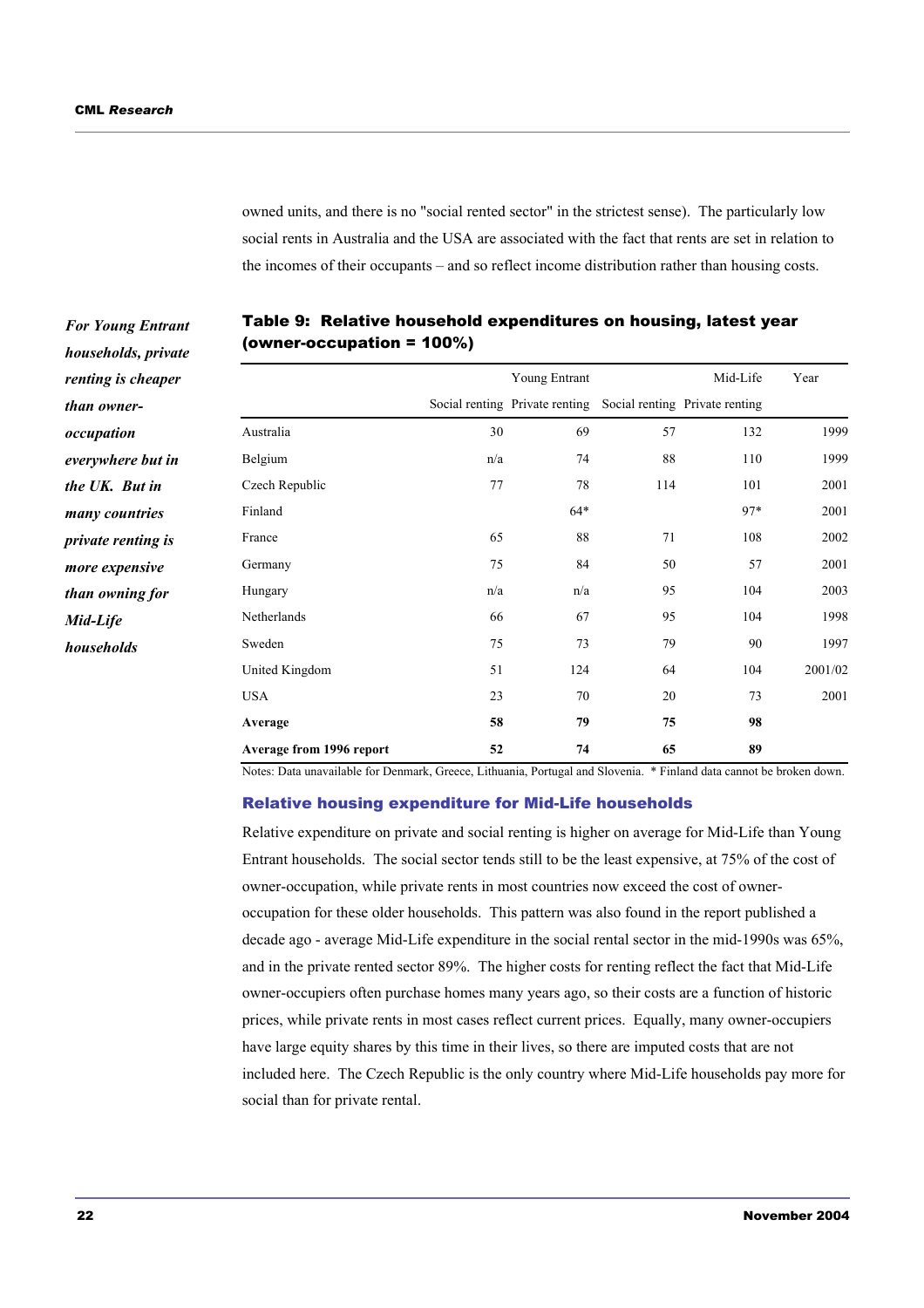Calculations for this report show that US relative expenditure on social renting is extremely low for both Young Entrant and Mid-Life households— $23%$  compared with an international average of 58% for Young Entrant households, and only 20% compared with an average of 75% for Mid-Life households. This is perhaps because the social rented sector in the USA, strictly defined, consists only of municipally-owned housing that is rented to the very poorest people; there is no equivalent of housing associations. As noted above social rent levels are also set according to incomes rather than costs. However, these figures must be treated with some caution because of data limitations.

#### Housing expenditure gap narrows between tenures

Across countries, social renting is always the cheapest tenure option for either household type. For Young Entrant households, private renting is cheaper than owner-occupation, but for Mid-Life households it is more expensive. This is the same pattern as was observed ten years ago.

Several policy and economic forces seem to be acting to narrow the gap between the cost of owner-occupation and that of renting. Low interest rates have reduced the cost of owneroccupation for many households (although this effect can be offset by higher house prices). At the same time a number of governments have cut their involvement in social housing in an attempt to liberalise the rented sectors and reduce government subsidies—thus raising the cost of renting (social renting in particular). However, social rents have not risen everywhere; in many countries (including Denmark, Portugal, Canada and the US) they are based on household incomes or historic costs. The data do show a mixed picture—in some countries (eg, Finland) the gap between owners' and renters' costs has closed somewhat over the last ten years, while in others (Australia) it has widened.

*Several policy and economic forces seem to be acting to narrow the gap between the cost of owner-occupation and that of renting*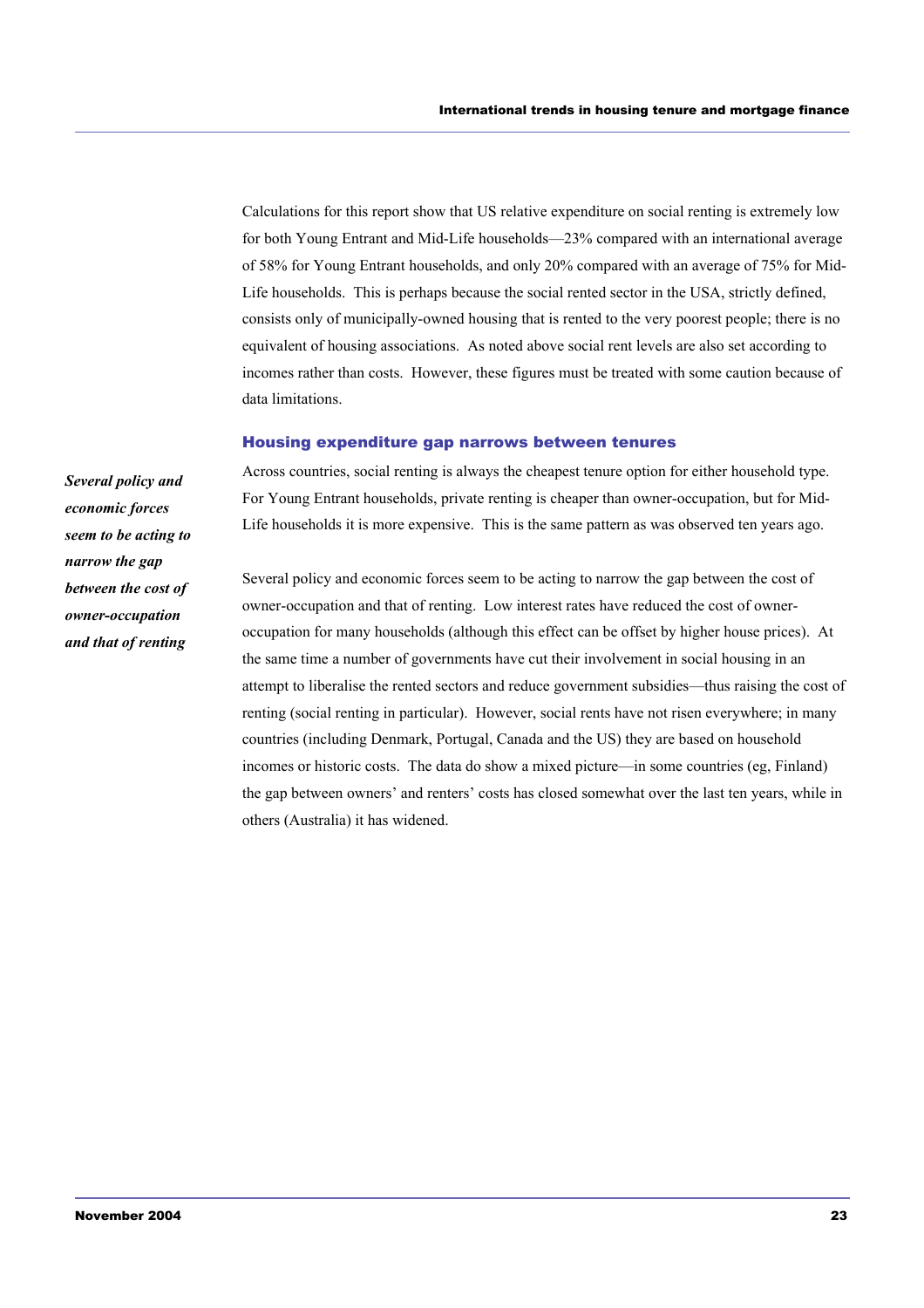### Chapter 4

### Taxes and subsidies

An important factor determining tenure patterns is the extent to which governments assist one tenure or another through subsidy and tax relief. There have been considerable changes in the patterns of such assistance over the last decade (notably in the UK with the removal of mortgage tax relief), which can be expected to have impacted on both actual tenure patterns and expenditures and on attitudes to different tenures (Holmans et al, 2002).

There is almost no difference in the tax and subsidy frameworks surrounding housing between Young Entrant and Mid-Life households, so this discussion refers to all households. In countries where tax relief is given at the marginal tax rate, income determines how much relief a household receives. Since incomes differ between Young Entrant and Mid-Life households, there will be differences in the amount of tax relief obtained. However, we are more interested in the characteristics and composition of the tax and subsidy frameworks than in the amount of tax relief or subsidy available to each household.

#### Is the favourable position of owner-occupation beginning to change?

*In most of the countries studied, government policies generally still favour owneroccupation* 

In most of the countries studied, government policies generally still favour owner-occupation. Tables 11 and 12 in the Appendix summarise the current situation with regard to taxes on and subsidies for owner-occupation. The most valuable right for most households is the ability to deduct from their income, for tax purposes, all or part of the interest paid on their mortgage. Most countries allow this; Belgium also permits deduction of part of the principal. Iceland's tax treatment is notably generous – see below.

#### Iceland: Tax treatment of mortgage interest

Through its tax treatment of mortgage interest payments, the Icelandic government basically pays all interest over six per cent of household income. Owner-occupiers list housing-loan interest on their tax returns, and from this amount deduct six per cent of total family income. If the result is positive (that is, if the amount of interest paid is geater than six per cent of household income), the Icelandic tax authorities send the household a cheque for this amount at the end of the tax year. This very generous tax treatment encourages borrowing, and means that nominal interest rates are not very meaningful.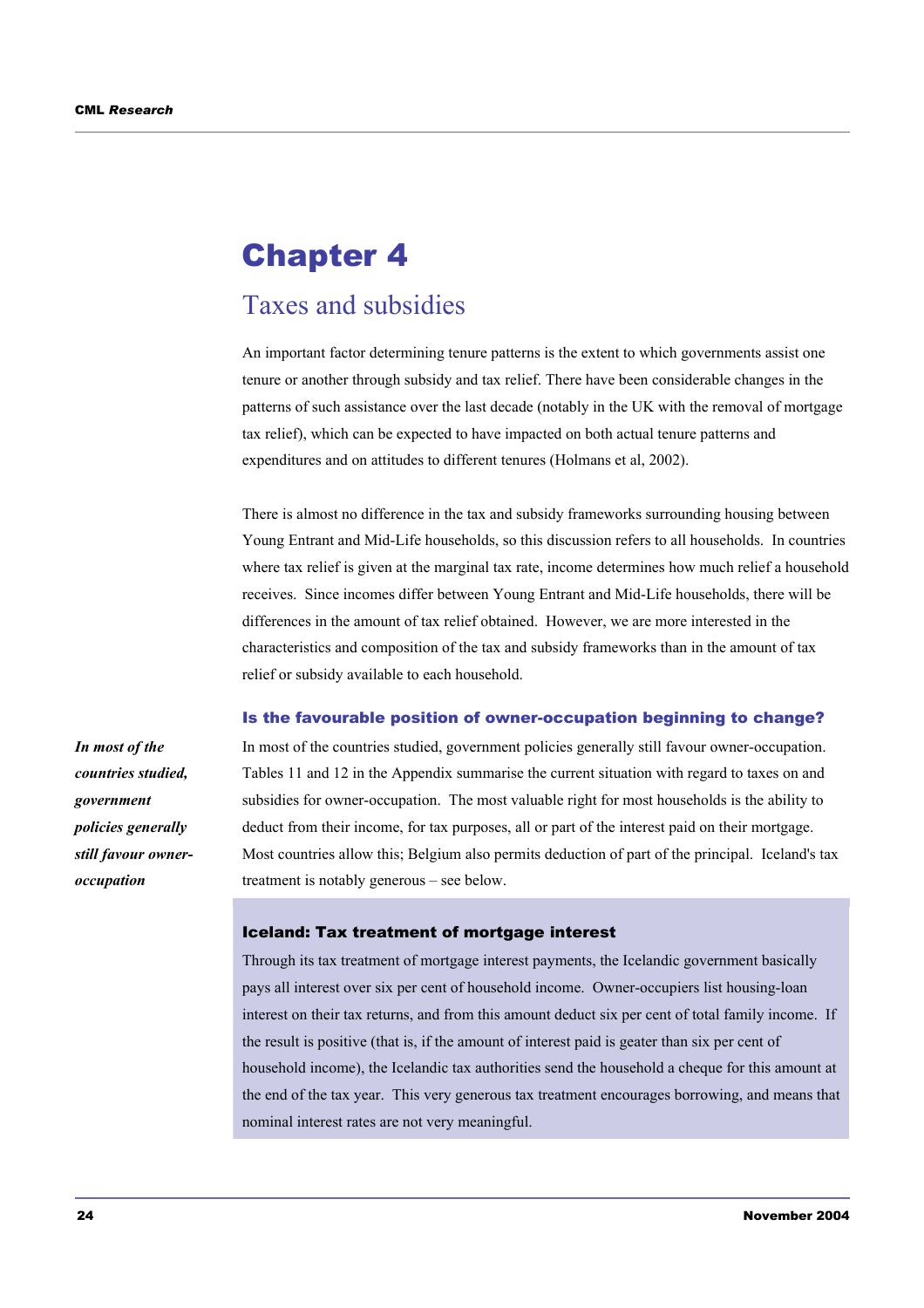*Many countries are, however, now lessening favourable tax treatment for owner occupation* 

There have been changes in several countries over the last ten years that have tended to lessen the favourable tax treatment of owner-occupation.

- ! Five countries have recently changed the tax treatment of mortgage payments; in all countries it appears that the end result will be less favourable for owner-occupiers.
- ! France and the UK have abolished tax relief on mortgages for owner-occupiers (France in 1997/98, the UK in 2000). Previously, French owner-occupiers with mortgages received a tax credit equal to 25% of the interest paid on the mortgage, subject to certain ceilings.
- ! In Finland the percentage of mortgage interest that can be subtracted from tax payable was increased in 1995, from 25% to 29%. However, this form of tax relief is due to be reformed shortly, to target the benefit to first-time buyers and families with children. Existing owner-occupiers will not be affected, but new buyers who fall outside the targeted groups will be.
- In 1998 Denmark reduced the tax rate at which mortgage interest can be deducted, and Greece in 2002 limited full mortgage-interest tax relief to dwellings under a certain size.

In the former communist countries studied, on the other hand, tax treatment of owner-occupiers has grown more favourable over the last ten years. Hungary made tax deductibility for owneroccupiers significantly more generous in 2001 and 2002, and Lithuania introduced mortgageinterest deductibility in 2002.

In almost all the countries studied, sales of owner-occupied housing are free from capital gains tax if certain criteria are met. These may include value ceilings and minimum holding periods (Germany, for instance, increased the holding period from two to ten years in 1998). Greece is the exception here, charging capital gains tax against which the owner-occupier can claim depreciation.

The most common form of subsidy to owner-occupiers is subsidised mortgage interest rates, often following the German *Bausparen* model, see details of the Slovenian scheme below. Eligibility for such schemes is often limited to buyers of new homes, young people, and/or firsttime buyers (as in Finland). Some countries, such as France and Portugal, have recently tightened regulations on the use of house-savings accounts to ensure that they are in fact used to purchase housing. Sweden and Lithuania did have subsidised-interest schemes, but have now abolished them.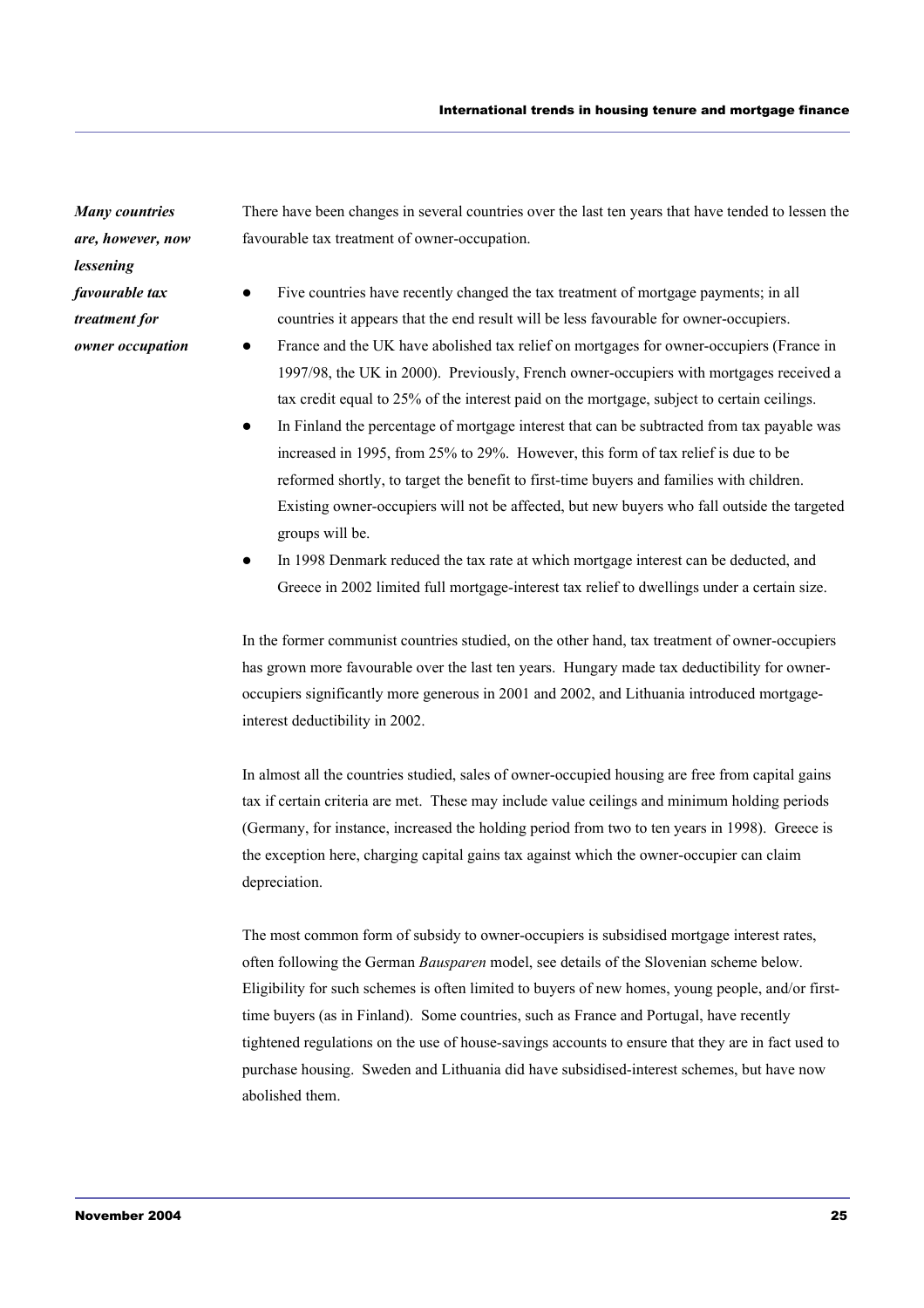#### Subsidised mortgage interest rates in Slovenia

Under the Slovenian scheme, savers contract to save a set amount monthly for five or ten years. They are paid below-market interest rates, but their deposit is topped up by a state-funded premium. At the end of the savings period, the saver is entitled to a loan with a below-market interest rate, which must be spent on housing.

#### Mixed trends in support for social and private renting

*Social housing subsidies are becoming less generous leading in turn to higher social rents* 

Tables 13 and 14 in the Appendix provide a summary of the current tax and subsidy framework for private and social renting. Private rental property is treated as an investment good in most countries, as it was at the time of the previous report. Expenses (including mortgage interest) are generally deductible from rental income for tax purposes. Capital gains are taxed in most countries; Finland is an exception – here income from rental properties is taxed, but capital gains are not. Social landlords generally receive more favourable tax treatment than private landlords, and often benefit from government grants for construction of social housing or other subsidies.

Recent changes with respect to private renting have generally been relatively minor. The most important changes have been in Germany, which has made its depreciation allowances for private landlords less generous, and has extended the holding period for capital-gains-tax-free sales of rental properties from two to ten years. In contrast the tax treatment of private renting in Australia was improved for investors in 1999 and this contributed to a boom in the housing market since 2000. There is also evidence of government encouragement of private renting in the UK with a HM Treasury consultation in 2004 on introducing Property Investment Funds (similar in format to American Real Estate Investment Trusts). The stated aim of these new funds is to boost investment in property and in the private rented sector specifically.

Overall, therefore, there is a mixed picture. Many governments continue to reduce their involvement in social housing, either by trimming the size of the social sector and/or by cutting subsidies and raising rents. At the same time, a few governments have introduced policies to encourage investment in private renting, which have helped revitalise this sector.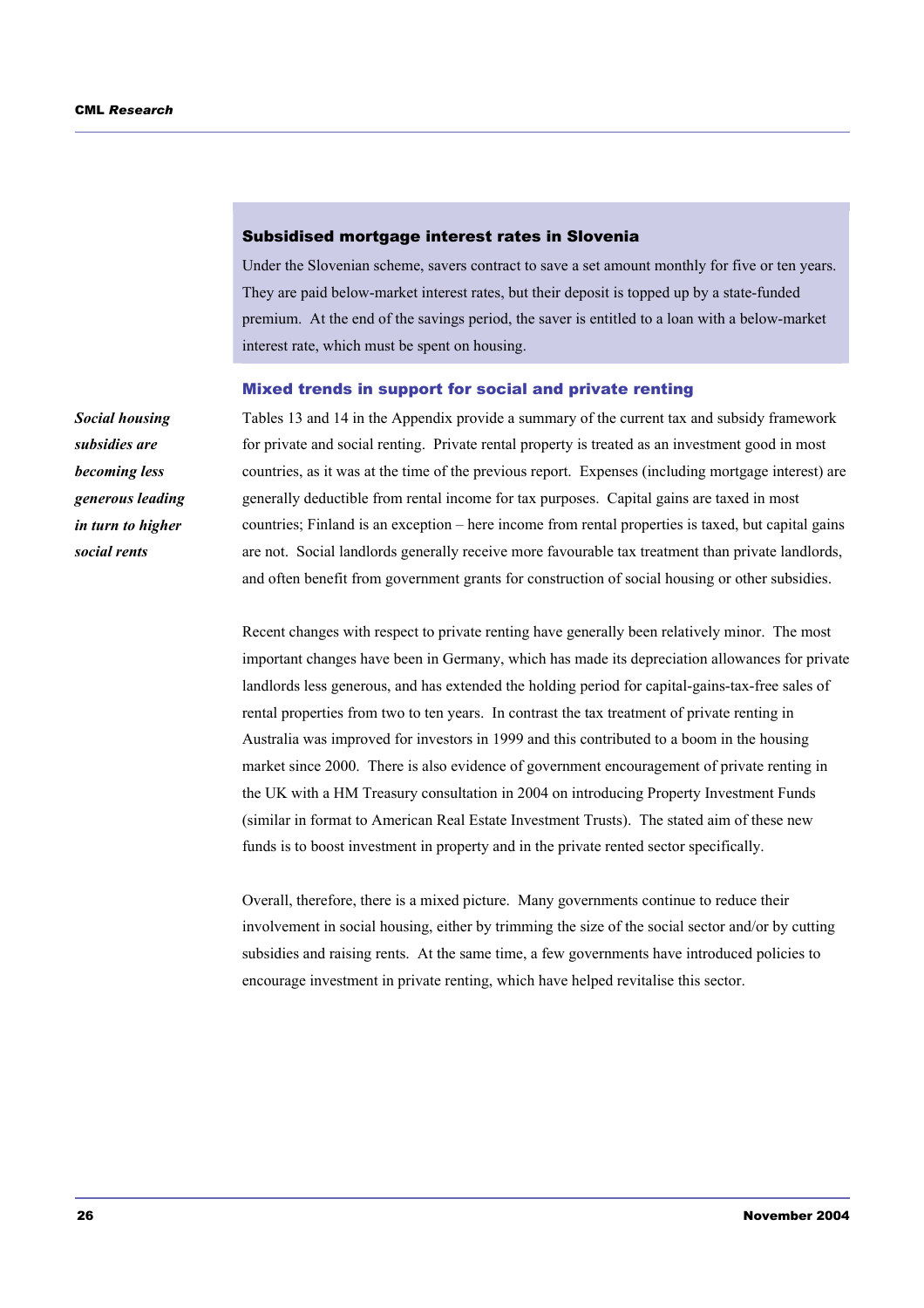# Chapter 5

### Mortgage systems

In the next section we examine how each country's mortgage system operates, from the point of view of the consumer, in order to explore whether and how this might affect tenure choices and the age at which households can access owner-occupation (see ECB, 2003; Mercer Oliver Wyman, 2003; Miles, 2003/2004, for detailed comparisons of mortgage systems). This section mainly, though not exclusively, covers mortgages for individual households rather than investor or buy-to-let mortgages. We summarise the available information in Table 15 in the Appendix.

*Mortgage systems vary widely according to differences in legal frameworks, economies and cultural factors* 

Mortgage systems in the countries studied vary widely - as is to be expected, given that in some of these countries the housing finance system is only a few years old, see box on Slovenia below.

#### Home lending not secured on the dwelling: the case of Slovenia

Mortgage lending, in the sense of a house-purchase loan secured on the dwelling, was only introduced in Slovenia in 1997. Prior to that, housing loans were secured by guarantors or on loan insurance. The loan period was limited to ten years because insurers would only issue insurance for this period. The mortgage system is still in its infancy, and only about 20% of housing loans are secured on the dwelling. The banks still prefer insurance as collateral, because possession is a lengthy, difficult procedure (it takes a minimum of two years and, until recently, if the bank foreclosed the borrower had the legal right to stay in the house as a tenant). This leads to high up-front costs, with redemption costs of up to five per cent of the loan value.

Even within the EU, though, the mortgage systems are very different. The differences reflect,

- ! national legal frameworks for instance, loan-to-value ratios are limited by law in some countries; in others, interest rates must be indexed to underlying central bank rates,
- economies for example, Dutch loan-to-income ratios are rising due to high house prices,
- local habits and preferences for example, UK home buyers expect to own a series of homes of increasing size, topping up their mortgage with each purchase, while French owner-occupiers expect to live in their home for the rest of their lives.

Despite this variation, there are similarities in trends across countries that we now turn to.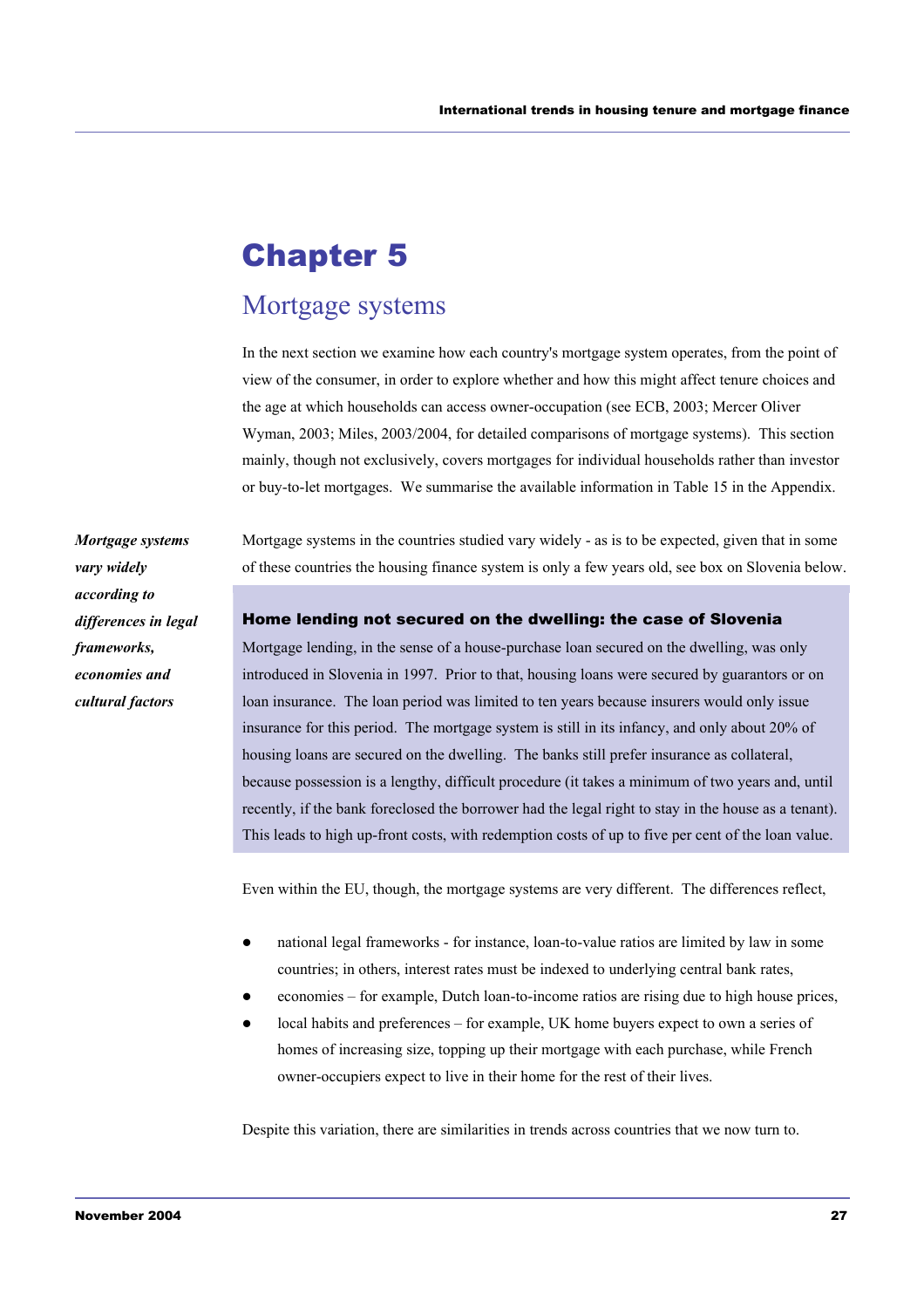#### Borrowers benefit from low interest rates

Interest rates have fallen globally over the last ten years, and mortgage interest rates have fallen in all the countries studied. In countries where most loans are at variable rates of interest all buyers, including those with existing mortgages, have benefited from these new lower interest rates - in Finland, for example, 97% of mortgages are on variable rates. In countries where fixed rates predominate, new borrowers benefit from rate falls, but holders of existing mortgages may be locked into higher rates. In some cases holders of fixed-rate mortgages can remortgage without prepayment penalties, but in others they must compensate lenders for their losses if they pay off the mortgage before the end of its term - in Canada mortgages known as "closed" carry a prepayment penalty, while "open" ones do not.

If interest rates were to rise from today's levels this picture would be inverted -holders of fixedrate loans would clearly benefit compared to holders of variable-rate loans. The USA is the bestknown example of a country where interest rates on most mortgages are fixed for the term of the loan (normally 30 years). In Iceland mortgage interest rates are indexed to inflation -that is, the borrower pays a determined real interest rate, plus inflation. The current mortgage interest rate, at 5.1% plus inflation, is significantly higher than in most of the other countries studied but – as described in the box earlier - interest rates are effectively capped relative to income. Across countries more interest rates are now linked to the macro-economy (for example, products that track the base rate set by the central bank). This may prove more risky in theory as borrowers are exposed to changes in interest rates more quickly, although in practice it is not clear whether this will actually prove to be the case.

#### Mortgage terms and LTVs beginning to increase

*There is a general tendency for mortgage terms to lengthen and in some countries LTV ratios are also increasing* 

There is a general tendency for mortgage terms to lengthen. This has been the case not only in countries where terms were formerly very short (eg, in Lithuania, ten-year terms were common; now the average is 20-25 years), but also in countries such as the USA, where 63% of first mortgages in 2001 were for 30 years. Finland is an interesting example, illustrated below.

#### Variable-term mortgages in Finland

In Finland the typical mortgage is a variable-rate loan where the monthly payment remains the same and, when the interest rate varies, the loan term varies accordingly. A rapid increase in house prices in Finland in recent years, coupled with a decline in interest rates, has led to a lengthening in loan terms. The typical term is 15-20 years - still short by European standards.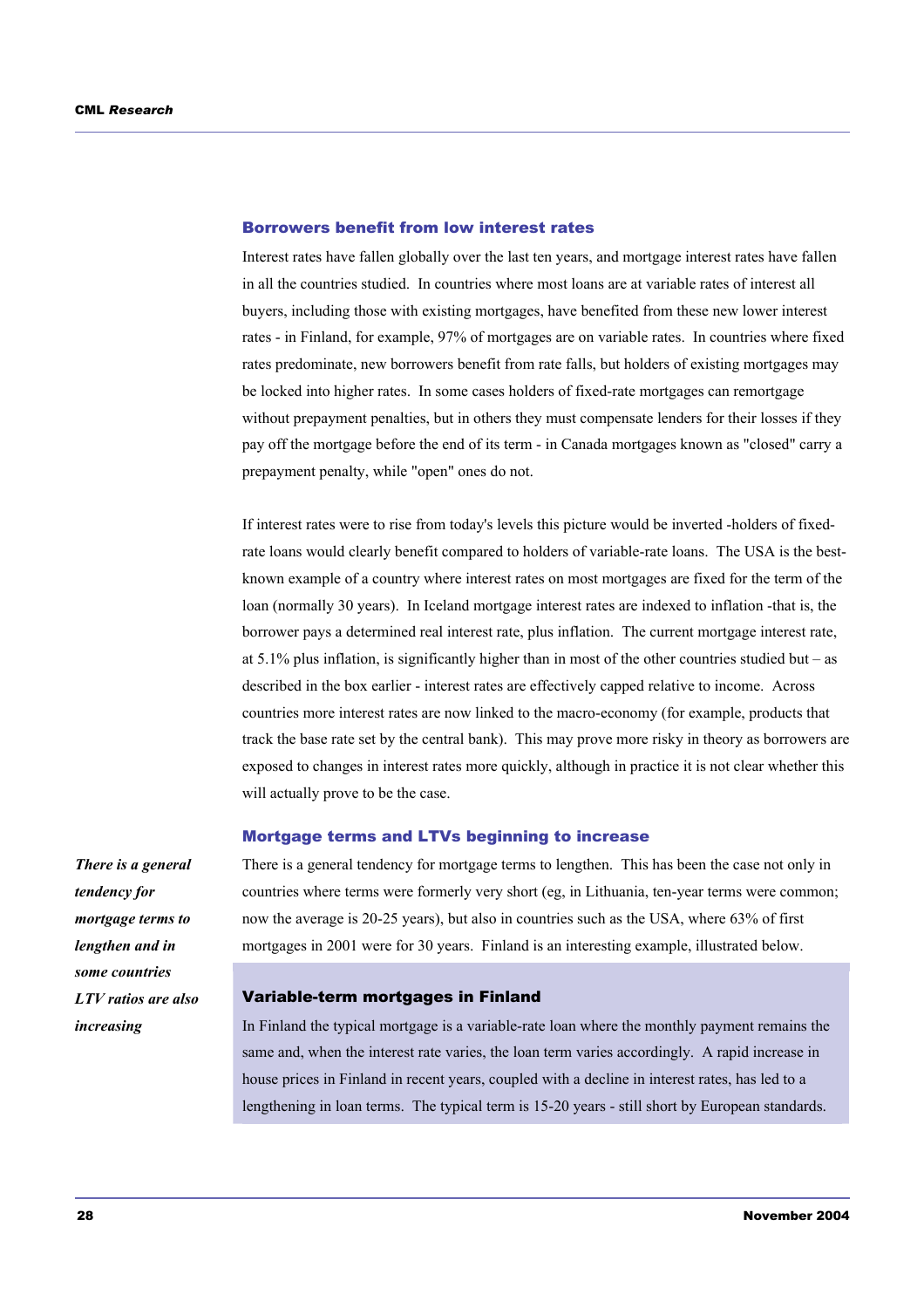Longer term loans generally go hand-in-hand with higher loan-to-value ratios (LTVs). The European Central Bank points out that "concerning LTV ratios, most EU countries have in place some mechanism that makes it costly for both the borrower and the lender to agree on LTV ratios above 75-80%. Beyond this threshold, capital adequacy ratios are higher, the use of mortgagebacked bonds is restricted and the buyer may be requested to post extra guarantees." (ECB, 2003). In spite of this there is evidence that borrowers in a number of countries are able to get higher LTV ratios than ten years ago. This is the case in Australia, Netherlands, Sweden and Denmark. In some countries, such as Belgium, even where regulations limit LTV ratios, borrowers are able to achieve effective LTVs of 100% by topping up with unsecured loans.

One might expect countries where LTVs are low to have low owner-occupation rates among young households, because they would not have had time to accumulate a large deposit. Conversely, we might expect that countries with high average LTVs would also have high owner-occupation rates for young households. Table 10, below, shows typical LTVs and owneroccupation rates for Young Entrant households.

| Country        | Average LTV | Young households<br>owner-occupation<br>rate |
|----------------|-------------|----------------------------------------------|
| Australia      | 95          | 47                                           |
| Netherlands    | 87          | 44                                           |
| Sweden         | 85          | 46                                           |
| Belgium        | 83          | 33                                           |
| Lithuania      | 82          | 61                                           |
| Denmark        | 80          | $20\,$                                       |
| Germany        | 70-80       | 49                                           |
| Finland        | 77          | 39                                           |
| <b>USA</b>     | 76          | 62                                           |
| UK             | $75*$       | 61                                           |
| Iceland        | 70          | $70\,$                                       |
| Hungary        | 70          | 95                                           |
| France         | 60          | 17                                           |
| Czech Republic | 40          | 29                                           |

#### Table 10: LTVs and Young Entrant owner-occupation

Source: See country chapters

Note: Denmark: 80% LTV is legal maximum for mortgage banks, but young entrants normally get loans from commercial banks where higher  $LTVs$ —up to  $115%$ -are common. \* UK rises to 89% for FTBs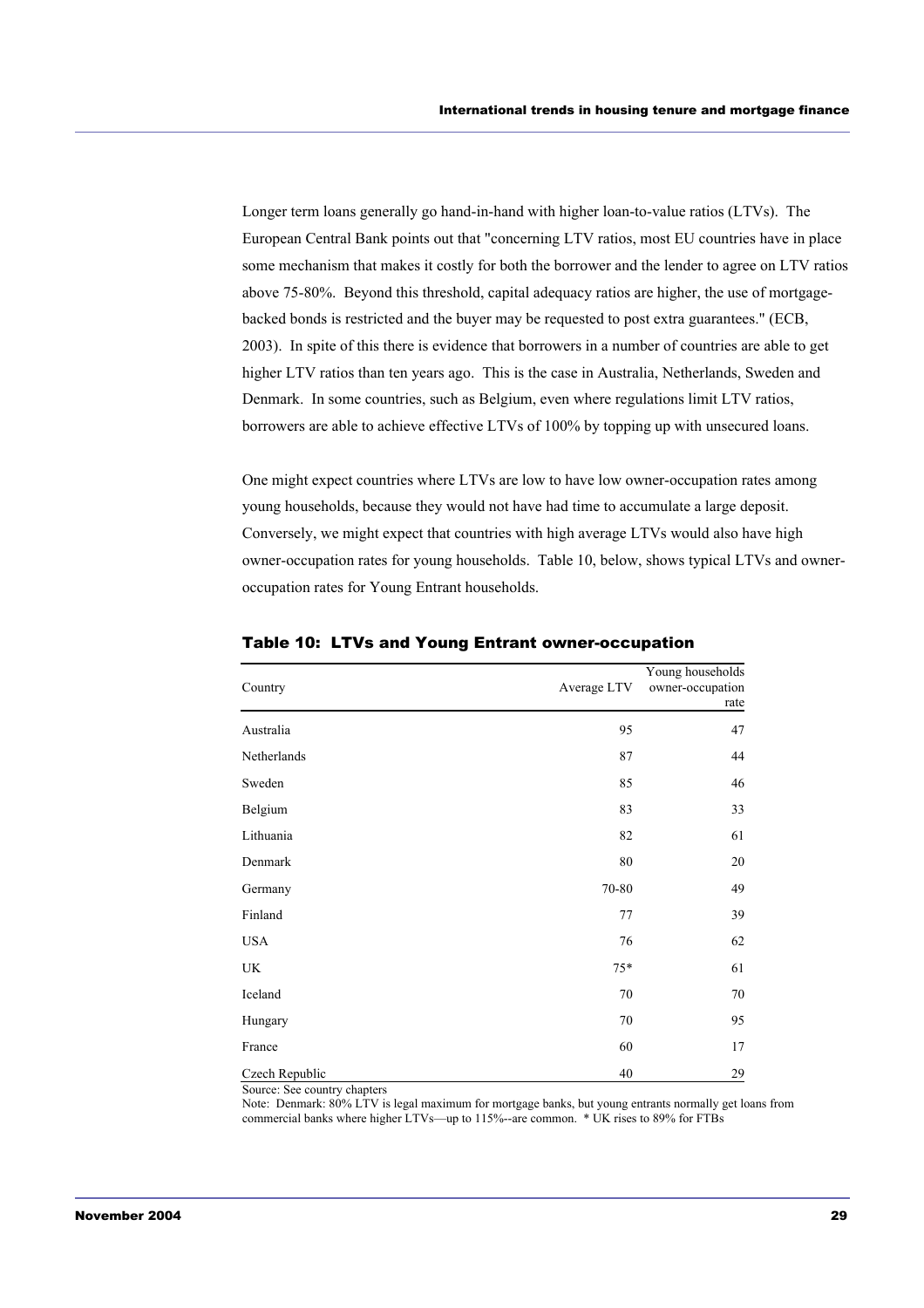When plotted in Chart 2 it is clear that the relationship is at best a very weak one, indicating that LTVs alone do not explain much of the observed variation in owner-occupation rates. Differences may be due to cultural factors such as a large involvement in the family in the provision of housing in some countries; particularly in the south of Europe.

#### Chart 2: Relationship between average loan to value ratios and Young Entrant owner-occupation rates



Source: See country chapters

#### Increasing variety in mortgage products

*The range of choice in products is increasing in most countries, driven by competition and consumer demand* 

The variety of mortgage products offered has burgeoned in recent years. Important product innovations are summarised in Table 16 in the Appendix. At one extreme, former communist countries such as Slovenia now have functioning, albeit undeveloped, mortgage systems. At the other, the UK, where the consumer already had a wide choice of mortgage types, has seen a steady introduction of new products. These include flexible mortgages (which permit over- and underpayments, as well as payment 'holidays') and offset mortgages (where mortgage and savings are in the same or linked accounts, and savings are offset against the mortgage balance). Similarly, in Australia new loan products have included home equity loans and deposit bonds. Under this scheme, in exchange for a fee an insurance company guarantees that the deposit will be paid at settlement, so the purchaser does not have to pay a deposit when contracts are exchanged.

In Slovenia, Austria and Denmark foreign-currency mortgages are important. In Austria the currencies concerned are the Japanese yen and the Swiss franc; in Slovenia and Denmark Eurodenominated mortgages are available. An Icelandic bank has just introduced a mortgage denominated in a basket of foreign currencies. These mortgages appeal to some consumers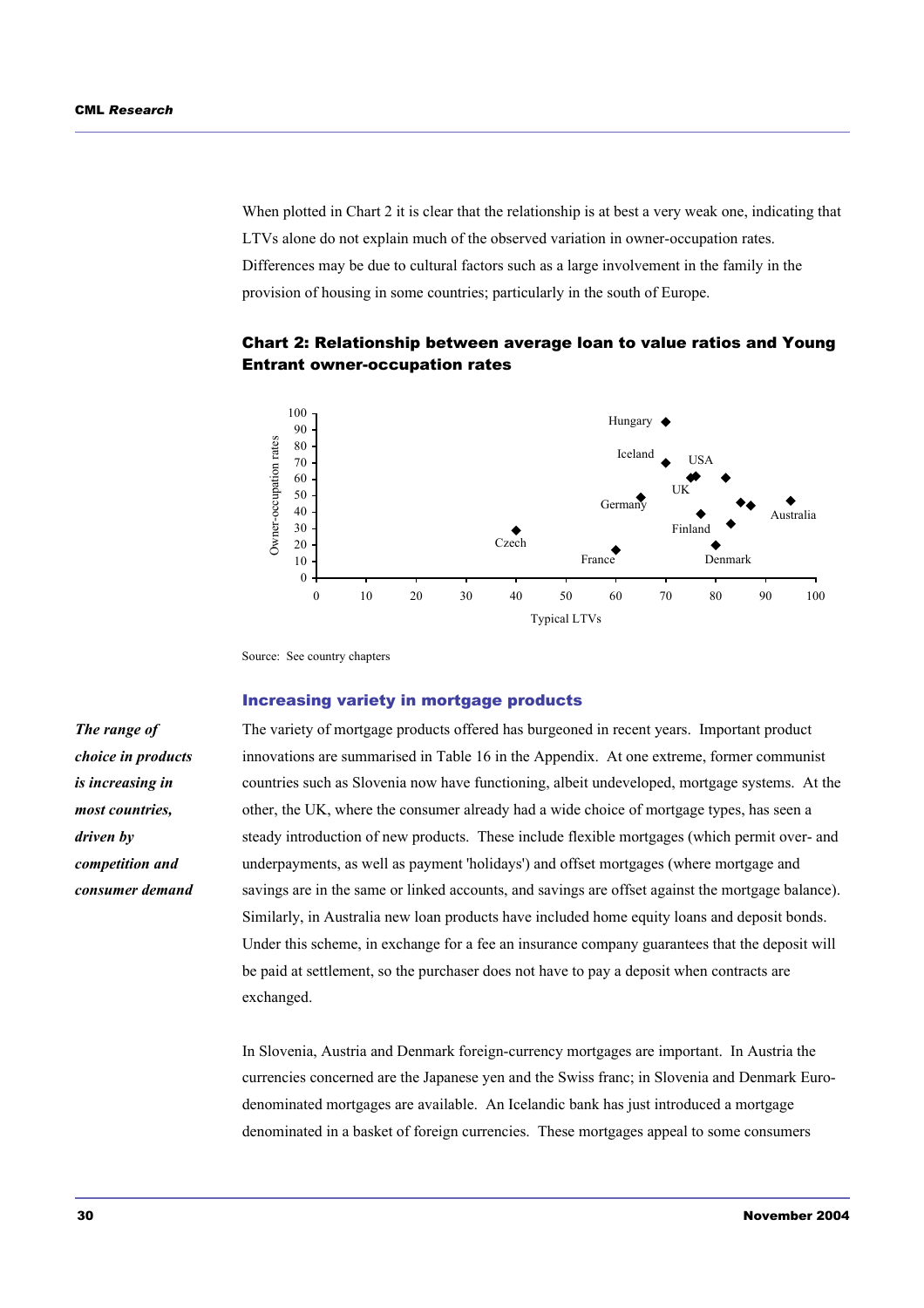because interest rates are lower than on national currencies, but borrowers must bear the exchange-rate risk.

#### Growing competition helps to increase access to home-ownership

Competition forces lenders to develop new products and to price keenly (and perhaps differentially), particularly in those countries with active re-mortgage markets. Strong competition between lenders can lead to a relaxation of entry thresholds, allowing younger and less well-off households to borrow to enter owner-occupation. All else being equal, increased lender flexibility can clearly widen access to home-ownership. However, affordability problems have meant that the average age of first-time buyers in some countries is increasing rather than falling.

*There is a general movement to shorter-term fixed rates and higher borrowing levels, but little evidence of standardisation across countries* 

The general picture is one of increased borrowing in the face of declining money interest rates and of increasing availability of a wider range of mortgage instruments. Competition is strong and pricing is perceived to be keen in most of the countries analysed. If anything, the movement is towards shorter-term fixed rates and towards higher levels of borrowing, both of which from the outset increase exposure to potential risks. Equally, there is little evidence of standardisation across countries. Culture and tradition continue to dominate, although the range of choices for consumers has clearly widened.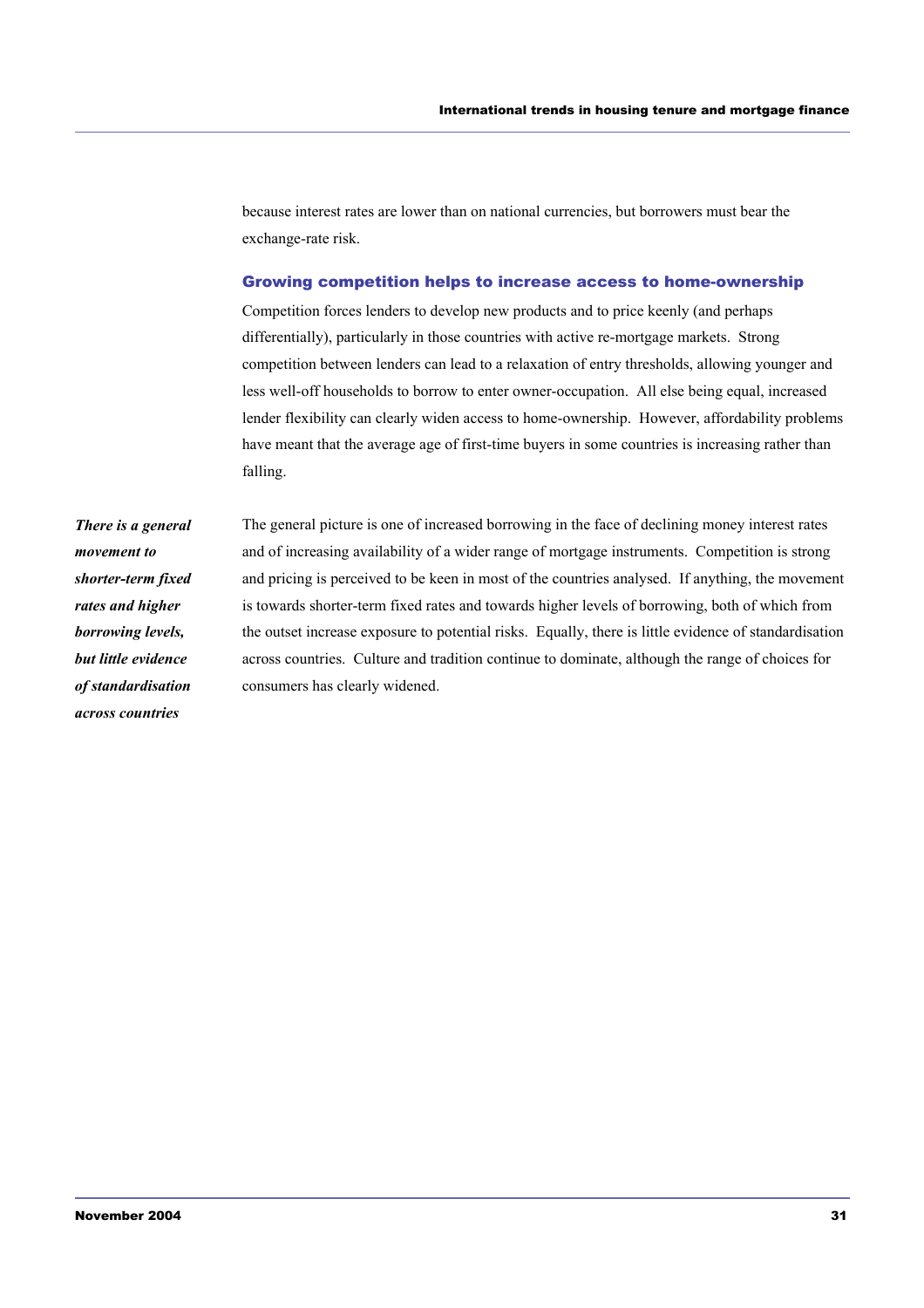### Chapter 6

### Risk mitigation

In this chapter we ask how different housing finance systems have been addressing the issue of risk -both the individual risks associated with the mortgage borrower, and the more general systemic and policy risks usually arising from changes in the wider economy. Many countries are experiencing an increase in different borrower types in owner-occupation as well as changing social and economic conditions, such as changes in the labour market and increasing divorce/relationship breakdown. In this environment, therefore, risk mitigation becomes relatively more important.

There are several types of risk associated with lending on housing, including:

- *Credit risk* the risk to the lender that the borrower will default on his loan
- *Investment risk* the risk to the owner-occupier that the value of the home will fall, and with it the value of the owner-occupier's equity
- *Interest-rate risk* the risk to either party to a loan that the interest rate will move against them
- *Prepayment risk* the risk to the lender that the borrower will repay a loan (particularly a fixed-rate loan) before the end of its term.

We are particularly interested in how the countries studied deal with credit risk. What mechanisms do they use to insure borrowers and/or lenders against the risk of default? Is public money available to prevent default by private borrowers? Risk management takes place not only through these mechanisms, of course, but also through the operation of the mortgage system as a whole. Credit risk is affected by regulations in each country governing loan-to-income ratios, interest arrangements and loan duration, all of which, as shown in Chapter 5, can vary considerably. It is also affected by the operation of the social security system: in some countries the social security system makes some contribution to mortgage payments for workers who lose their jobs. Credit risk mitigation mechanisms across countries are shown in Table 17 in the Appendix.

*More varied borrower types, changing labour markets and social shifts have increased the relative importance of risk mitigation*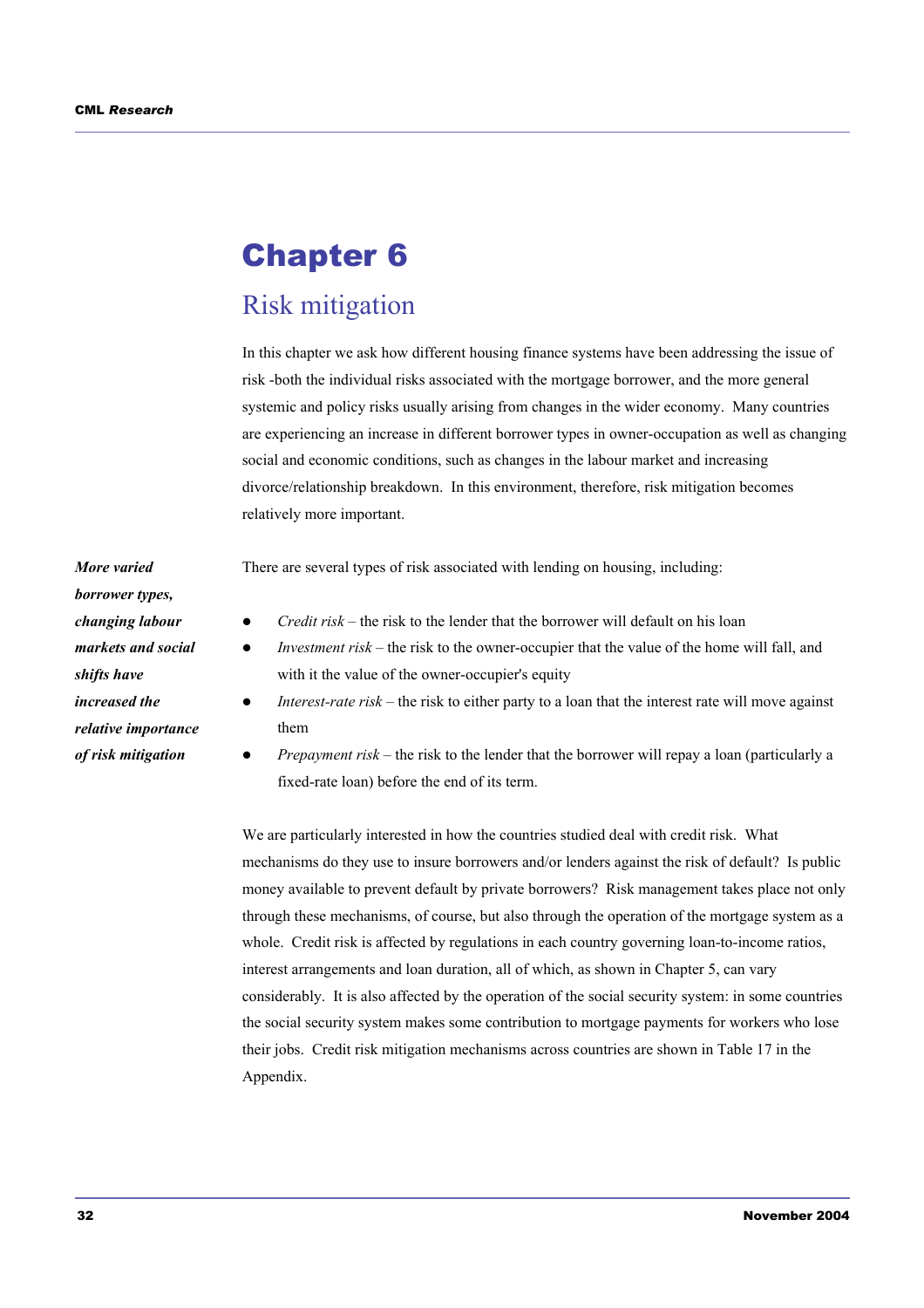#### State guarantees

In Finland, Greece, Hungary and the former East Germany state agencies offer mortgage guarantees in some form. These are often limited to certain types of households — those with low incomes, those in receipt of housing subsidies, or members of certain groups (eg, immigrants from former communist countries in Greece). Increasingly, however, state-based mortgage insurance is available to all owner-occupiers (as, for example, in Sweden). This insurance protects the lender against default-related risks — that is, if the purchaser defaults, the lender will still receive its money. In some cases the state guarantor will (or can) then pursue the borrower for the amount lost.

State guarantees normally protect the lender rather than the borrower. There are some state schemes that do protect the borrower, for example in the case of unemployment - see box below.

#### Belgium: Flanders insurance against income loss

Since June 1998 purchasers in Flanders have been eligible for Flemish government insurance against income loss. When concluding a mortgage, a household can get ten years' free insurance. If the earner(s) involuntarily becomes unemployed or unemployable, the insurance will make a part-contribution to the repayment of the mortgage (waiting period six months; maximum duration of payments three years, maximum payments apply). During the second and third years benefit levels fall. The scheme is managed by a large insurance company on behalf of the government, which pays the cost of this insurance.

#### Netherlands: State insurance against fall in value of dwelling

The borrower pays 0.3% of the mortgage amount for a guarantee from the Netherlands National Mortgage Guarantee scheme (NHG). This money goes into a fund to meet potential losses. Under its terms, the NHG will pay if the borrower should be unable to meet interest and repayment obligations. (If the borrower is at fault for defaulting, he/she then owes this sum to NHG.) Moreover, the borrower receives a discount of 20 to 50 basis points on the market interest rate, because the credit risk for banks of NHG loans is practically nil. In addition to indemnifying the lender against default by the borrower, since 1998 the NHG also insures purchasers against a fall in house prices: if the borrower is forced to sell the house by long-term illness, unemployment, divorce, etc, the NHG will make up the difference of the debt.

*Many countries offer state based mortgage guarantees to protect the lender*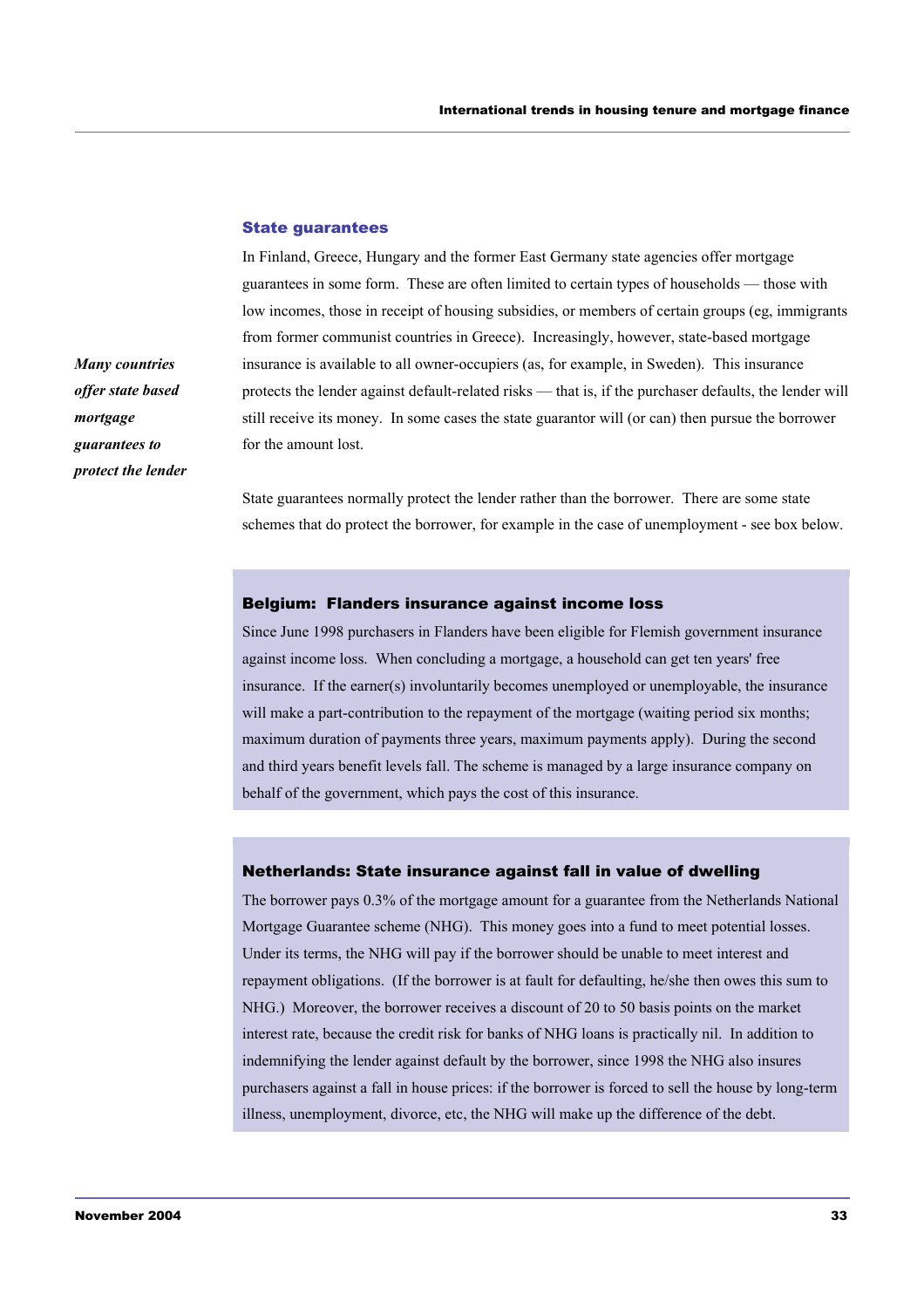In Germany, the government introduced guarantees of mortgage payments for low-income households in former East Germany only. Lithuania offers an interesting hybrid - the Lithuania Mortgage Interest Company is government owned, but operates without government guarantees. It offers insurance covering a variety of losses, which aims to improve housing affordability by making low deposits possible.

#### Private mortgage insurance

*UK, Canada, USA and Australia have the most developed private insurance markets* 

Private mortgage insurance is increasingly widespread, though in many countries it is a very minor player compared to state agencies. The English-speaking countries studied - the UK, Canada, the USA and Australia - are those with the most developed private insurance markets. In a few countries (Canada, for example) state and private insurers compete in the same market, but generally private insurers cover households or risks that are excluded from state cover. As with state mortgage guarantee schemes, there are two types of private mortgage insurance: that which protects lenders against loss of principal, and that which protects borrowers when faced with loss of income.

In the UK, some lenders insure high LTV loans using mortgage indemnity insurance (MII). This protects the lender against losses arising from foreclosure, but is paid for by the borrower. They are a way of allowing consumers to get high gearing without paying increased interest rates. MII premiums or other high lending charges are more likely to be applied on loans with an LTV of over 90%, although some lenders charge these on loans with an LTV above 75%. Other methods of credit risk mitigation used by lenders in the UK include self-insurance, excess of loss insurance, securitisation and use of captives.

In addition, borrowers can often purchase private insurance against loss of income, which will cover their mortgage payments (at least for a certain period). In the Netherlands such policies generally have a term of only one or two years, not the full term of the mortgage. In the UK, Mortgage Payment Protection Insurance (MPPI) can last the full term of the loan, but payouts are usually limited in duration and a waiting period often applies.

Mortgage lenders often require borrowers to take out certain kinds of insurance as a condition of the loan. Insurance is normally required on the dwelling itself, and often on the borrower's life. In Belgium and the Netherlands lenders require borrowers to take out life insurance, and in Germany mortgages for first-time buyers are combined with life insurance.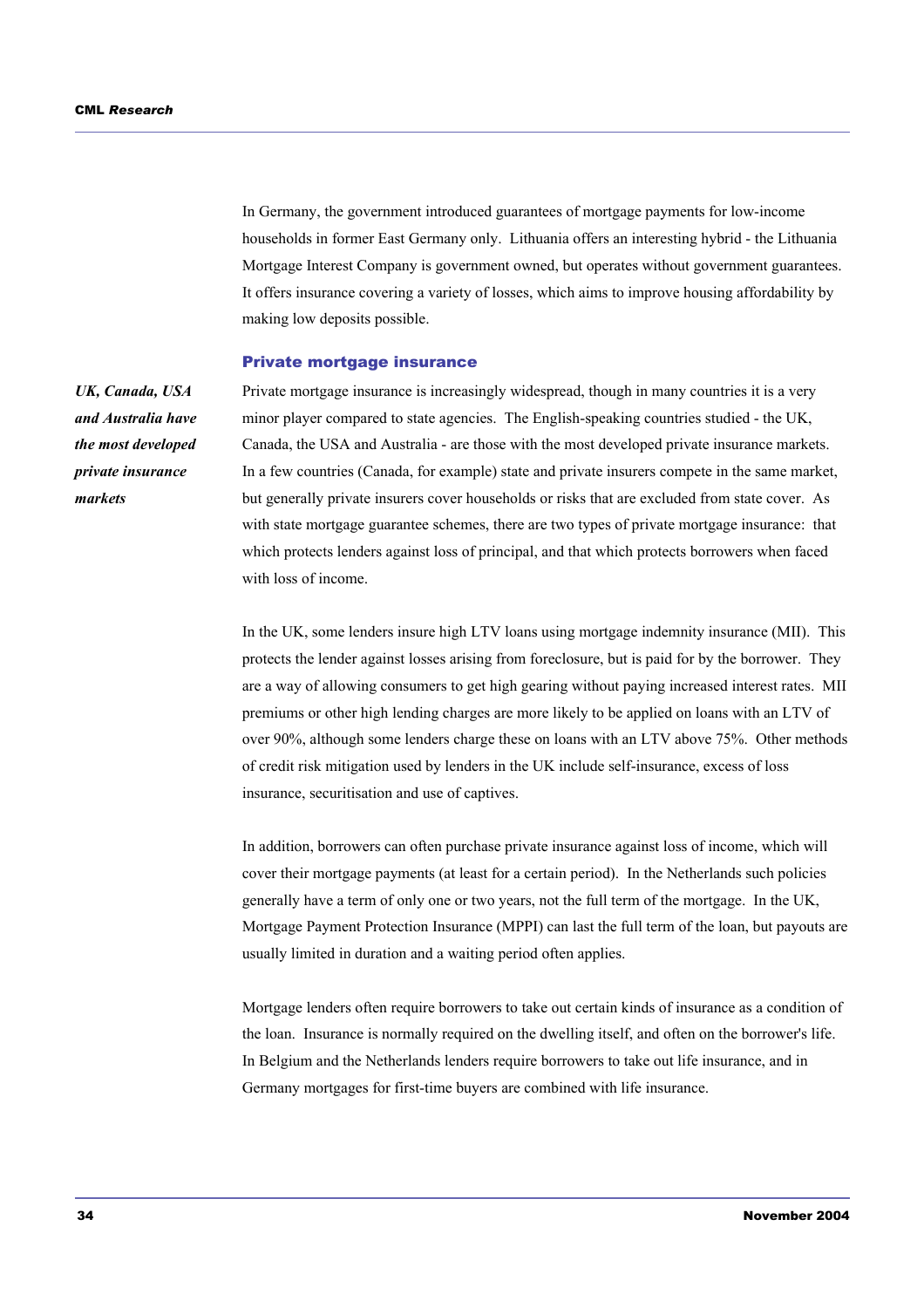#### State help with mortgage payments

Governments (often local governments) in several countries pay all or part of borrowers' mortgage costs under certain circumstances. In the UK, the government provides some meanstested support to borrowers who become unemployed, through the Income Support for Mortgage Interest programme. The government pays mortgage interest, but only after the borrower has been unemployed for nine months. In Australia such payments are made by state governments, and are of limited duration. In the Netherlands if owner-occupiers get into arrears with their mortgage payments they can get a means-tested temporary subsidy from the municipality to cover their housing costs. Recipients are obliged to move within a certain time (generally a year) to cheaper accommodation (normally rented).

#### Sub-prime lending

*More sophisticated risk mitigation has enabled the growth of non-conforming lending* 

Credit risk is of course particularly an issue in the case of sub-prime lending. The UK and Australia both have significant high-risk lending markets. In Australia, new lenders known as non-conforming lenders specialise in lending to borrowers who do not meet banks' normal lending criteria  $-\omega$  who, for example, have a bad credit history or are seeking a loan with a very high loan-to-value ratio. In the UK the non-conforming sector has grown considerably over the last decade with loans available to those with credit-impaired history, and those who need to selfcertify/are self-employed. There is also limited availability of products for consumers:

- with credit impaired history in Denmark, France and Netherlands,
- who have previously been bankrupt in Denmark,
- who self-certify their loans in the Netherlands, and
- who are self-employed in most countries.

Mercer Oliver Wyman find that access to mortgage insurance can enable the market to offer higher risk products. This is because the insurer can take on the risk rather than the lender, and can do this more efficiently due to the greater diversification of risk. Markets where mortgage insurance is more common such as the UK have shown greater willingness to offer higher LTV products and loans to higher risk borrower groups (Mercer Oliver Wyman, 2003).

#### Prepayment risk

Prepayment risk is the risk to the lender that the borrower will repay a loan (particularly a fixedrate loan) before the end of its term. Assuming there are no prepayment penalties, a rational borrower will want to pre-pay a fixed-rate mortgage if interest rates have fallen since the loan was taken out, because the borrower could then secure another mortgage at the new, lower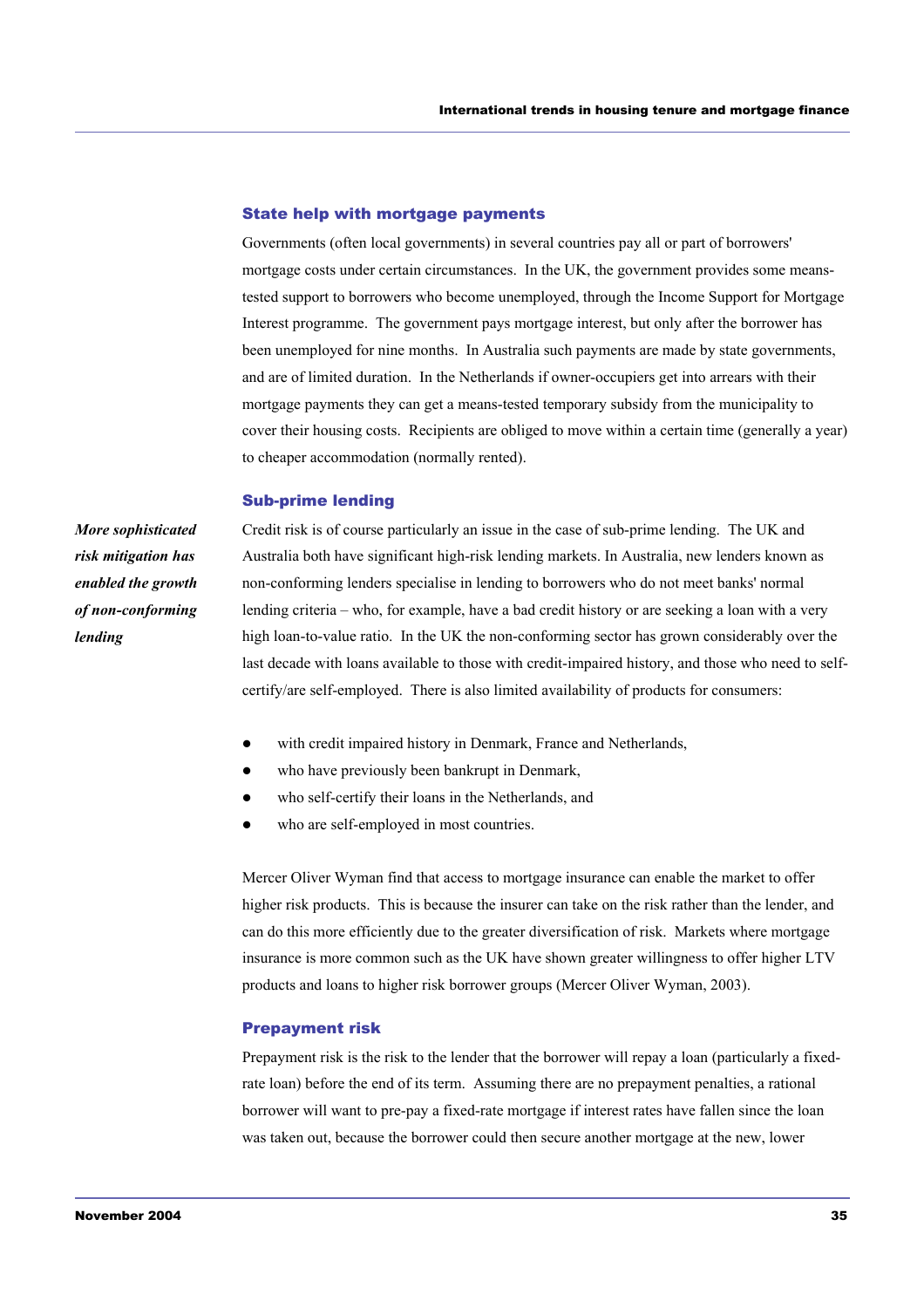interest rate. The lender will suffer a fall in its income stream, as it can only re-lend the money at this lower rate of interest.

Lenders can limit pre-payment risk in several ways (for a full discussion of ways of limiting prepayment risk,see Miles 2003 and 2004). They may hedge it, using swaps and derivatives. They may pass the risk on to borrowers by imposing penalties for early repayment of loans. These penalties may be pre-determined fees, or may reflect the cost to the lender of breaking the contract (known as "mark-to-market" charges). Pre-determined fees are common in the UK; for example, a borrower with a five-year fixed-rate loan might have to pay a fee of 5% of the principal for breaking the contract in the first year, 4% in the second year, and so on. Mark-tomarket fees are used in Germany. Prepayment penalties are limited by law in some countries and regulations often require that lenders can prove that the prepayment fee relates to losses incurred.

Another option is for the lender to require all borrowers to pay a higher interest rate over the life of their mortgages in order to compensate for the risk that some will prepay their loans. Where mortgages are financed by fixed-rate debt, lenders can make that debt callable, as is the case in Denmark. When mortgages are prepaid, the lender can call (repay) the debt. Investors in callable debt need to be compensated for this possibility, so yields on callable debt are higher than on comparable non-callable issues.

In the USA the typical mortgage is a 30-year fixed-rate loan with no prepayment penalties. Prepayment risk here is handled by the use of mortgage-backed securities (MBS). Mortgages are bundled by lenders and sold on to investors, who receive the income from the mortgages and therefore assume the prepayment risk. As with callable bonds, investors in MBS demand a higher yield in order to compensate for this risk. Thus fixed-rate mortgages with no prepayment penalties will generally carry higher interest rates than those with prepayment penalties.

#### Increasing risks result in huge variety of mitigation strategies

It is clear that different countries use very different mortgage and savings instruments, which allocate the risks of changes in cost, value and ability to pay in quite different ways. Increasing lending, shorter-term fixed interest rates and greater use of variable-rate mortgages, together with increasing lending to less traditional households, tend to heighten potential risks, especially those associated with changes in macroeconomic variables.

Some new insurance products are beginning to emerge, addressing variations in value and loss of income, with the help and sometimes the guarantee of governments. Yet this type of

*In some countries, risk mitigation has focused on protecting the lenders and the financial system. But there is now pressure to find ways of more fully addressing the risks to consumers*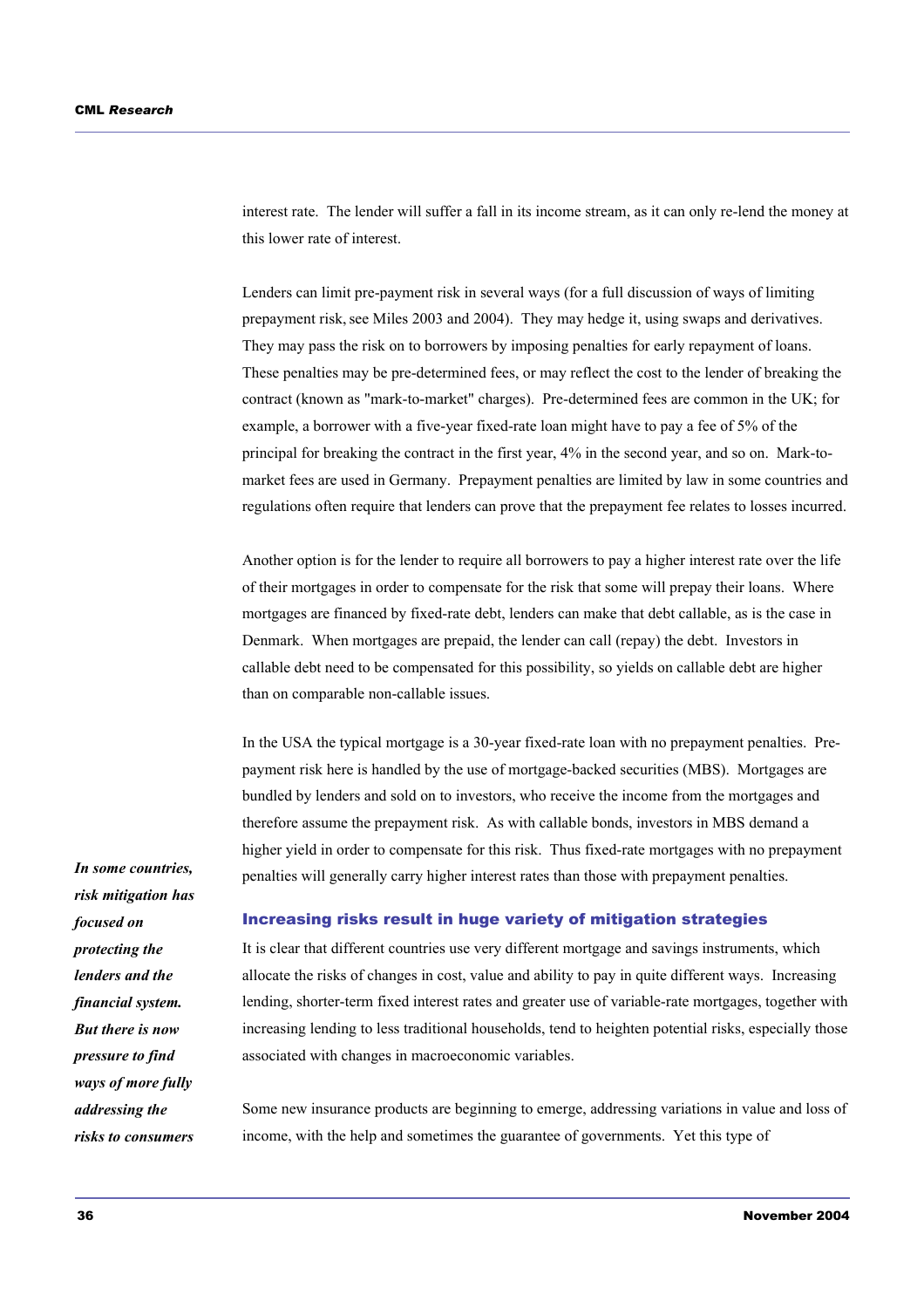encouragement has, in many countries, generally focused more on the risk to lenders than to borrowers. As borrowers also face an increasingly risky environment there is clearly pressure in many countries to find ways of addressing these risks specifically and consumers' financial capability more generally.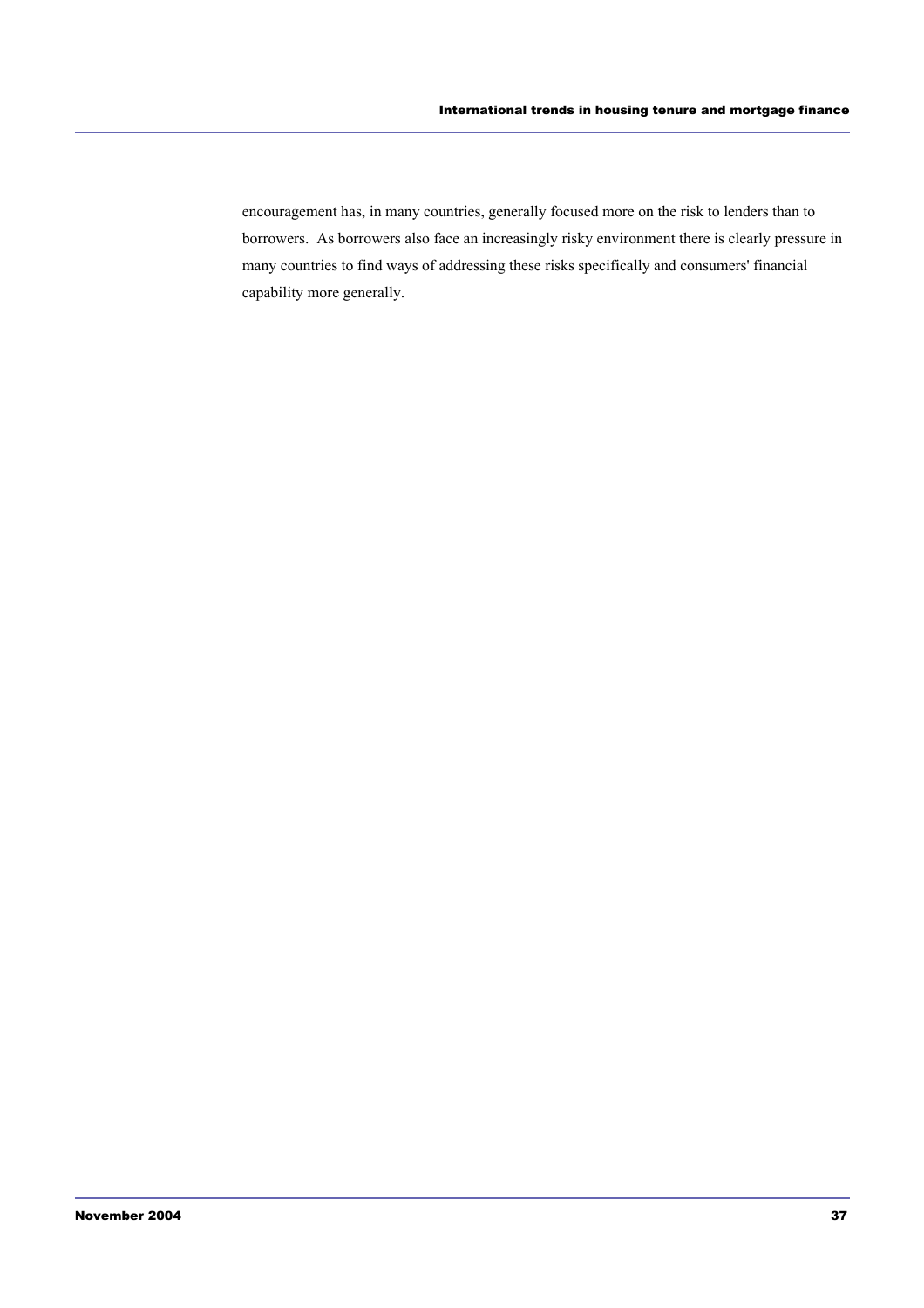# Chapter 7

## Future prospects for tenure patterns

The patterns of tenure, household expenditure and subsidy discussed in this report are mainly consistent with our understanding in the mid-1990s. But there are also differences – and some concerns.

Owner-occupation rates have in general increased and are now on average around 66%. But the rate of increase outside the transition countries has slowed considerably and there is real evidence of stabilisation. The increases that are occurring tend to be the result of cohort effects – because the oldest households had lower rates of owner-occupation – or among non-traditional types of household.

Younger households tend to be entering owner-occupation later. This is in part a reflection of the general trend towards higher house prices and access problems which is a matter of concern in many countries. Increasingly though, changing lifestyles are also playing a role.

It is also worth noting that many of the highest rates of owner-occupation have been achieved in societies that do not make extensive use of mortgage finance; indeed, some do not have highly developed housing-finance systems. In the transition countries this is particularly true - high owner-occupation rates come from the transfer of equity to individuals. Equally they are sometimes the result of self-build or individual equity, often in rural areas. In the UK the relatively high owner-occupation rate would not have been achieved without the Right to Buy policy, which mixed equity transfer with the use of mortgage finance.

In terms of expenditure, there is some evidence that although house prices have increased (often rapidly), outgoings have declined as a result of falling inflation and nominal interest rates. This in turn has fed demand for housing and further increased prices. In many countries movement towards longer-term mortgages, and sometimes to variable-rate mortgages, which have lower initial costs, has reinforced this process. In deregulated markets - and there is evidence across most of the countries examined of liberalisation and increases in the range of products available this allows households to borrow more. Together with a changing social and economic environment it also increases the risks associated with both interest-rate rises and loss of income.

*Although owneroccupation is generally increasing, younger households are none the less entering homeownership later due to high costs and lifestyle changes*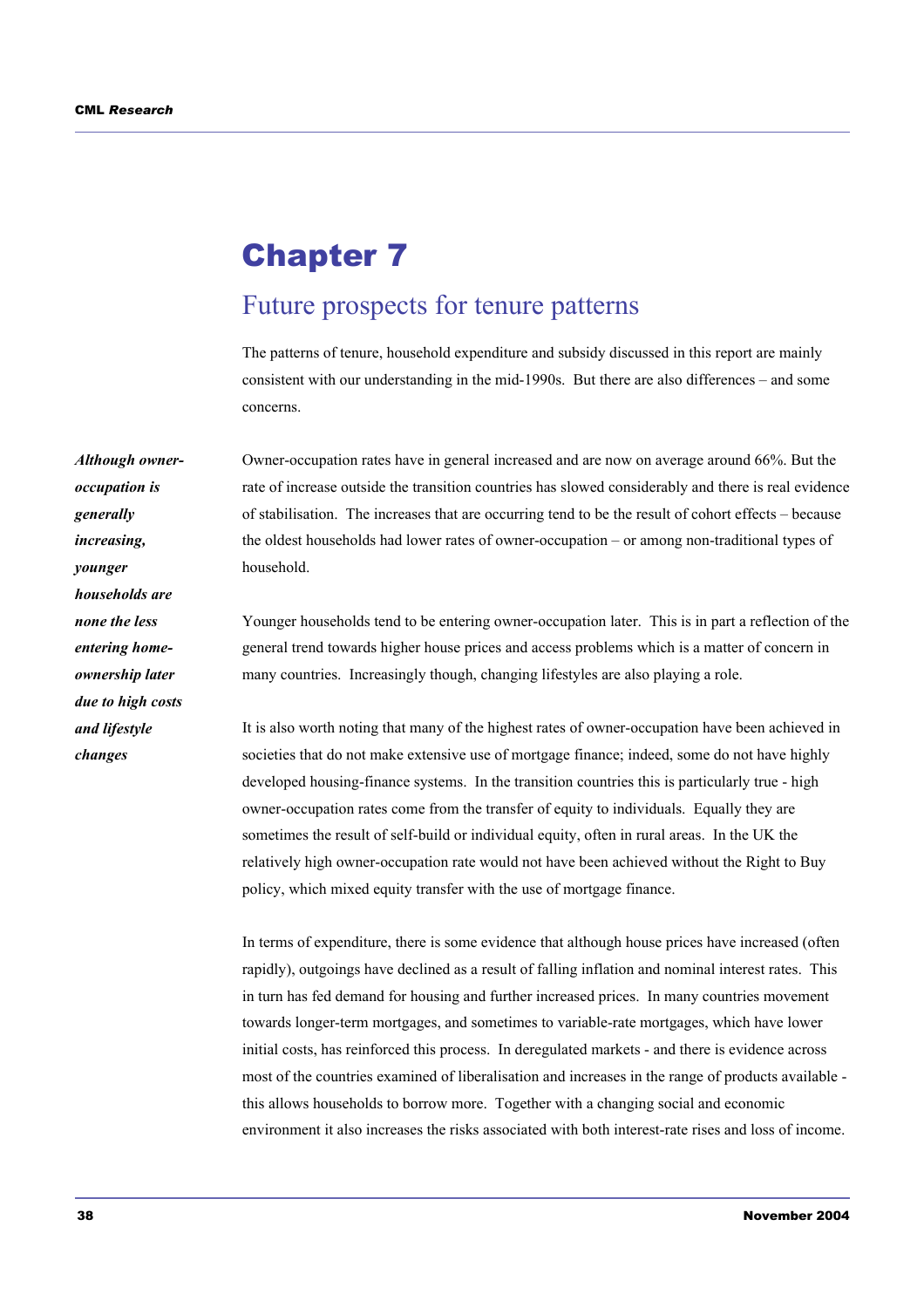*Further risk mitigation strategies to protect borrowers need to be developed in many countries* 

New risk mitigation products have mainly focused on protecting lending institutions rather than borrowers. This has further extended the potential lending market, but may again have left the borrower more exposed. The unexpectedly slow progress with respect to protecting borrowers is probably associated with the macro-economic environment of the second half of the 1990s. There has been very little incentive to take account of risk because of falling interest rates and generally stable economies. However, this situation could change quite quickly, resulting in considerable problems, if unemployment, inflation and interest rates were to rise together. Britain is almost alone in developing mortgage insurance to protect against loss of income, but the Netherlands, interestingly, is developing insurance against loss of value. This type of insurance has also been discussed with government guarantees in regeneration and low-demand areas in the UK and in Finland.

The situation with respect to the rented sector appears to continue past trends: the proportion of social rented housing is declining and rents are generally rising in relative terms. Neither Young Entrant nor Mid-Life households  $-$  as defined in this study  $-$  are likely to be in the sector. In most of the countries studied this sector tends to cater for the old and for the disadvantaged. It is not usually, therefore, a tenure of choice. Private renting is generally cheaper than owneroccupation for younger households, reflecting both high entry costs to owner-occupation and perhaps the smaller size of privately rented units. The UK still stands out as having higher costs of private renting.

Mid-Life households still pay less in owner-occupation remain than in private renting, in part because most such households will have significant equity in their homes. We have not attempted a full economic cost comparison as this depends on data that were not available, especially with regard to capital gains.

In terms of government expenditures it is clear that the emphasis on reducing subsidies and tax relief for owner-occupiers continues. This is associated with greater targeting, especially on first-time buyer, family households. The growing focus in the UK on developing an intermediate tenure is mirrored, with differences in emphasis, across a range of countries.

There is also some interesting evidence of government interest in supporting investment in the privately rented sector through subsidies to provision (USA, UK), attempts to ensure land provision (Finland, UK), and tax transparent vehicles.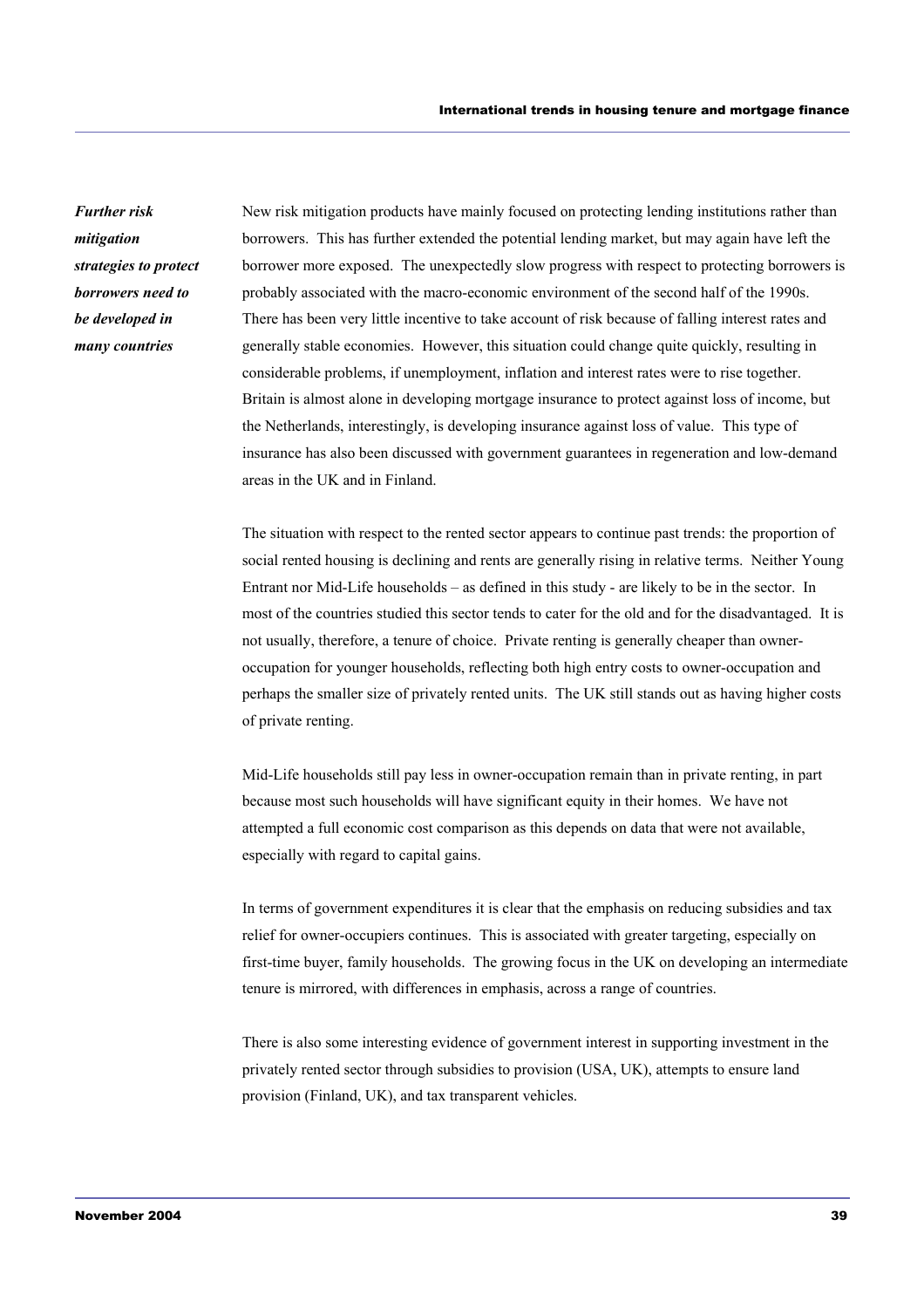*The owneroccupied market is now maturing in many countries and is not expected to grow significantly over the next decade* 

In terms of longer-term trends, the evidence is that across most of Europe owner-occupation is maturing. It is therefore not expected to grow as rapidly over the next decade as it has done in earlier decades. In many national housing markets younger entrants have been facing growing access problems because of rapidly rising house prices in high pressure areas.

In the shorter term, attitudes to the housing market have been shaped by the relatively easy conditions of the last few years. Some of the housing experts consulted for this research were concerned that these might have led to overconfidence. They felt that households and governments in their countries might be relying too heavily on housing debt and are not taking full account of the potential risks if macro-economic conditions were to worsen. At the time of writing, however, markets seem to be stabilising, with some evidence of lower prices and lower activity in markets which were thought to be overheating. This may in turn help to alleviate the access problems faced by younger households.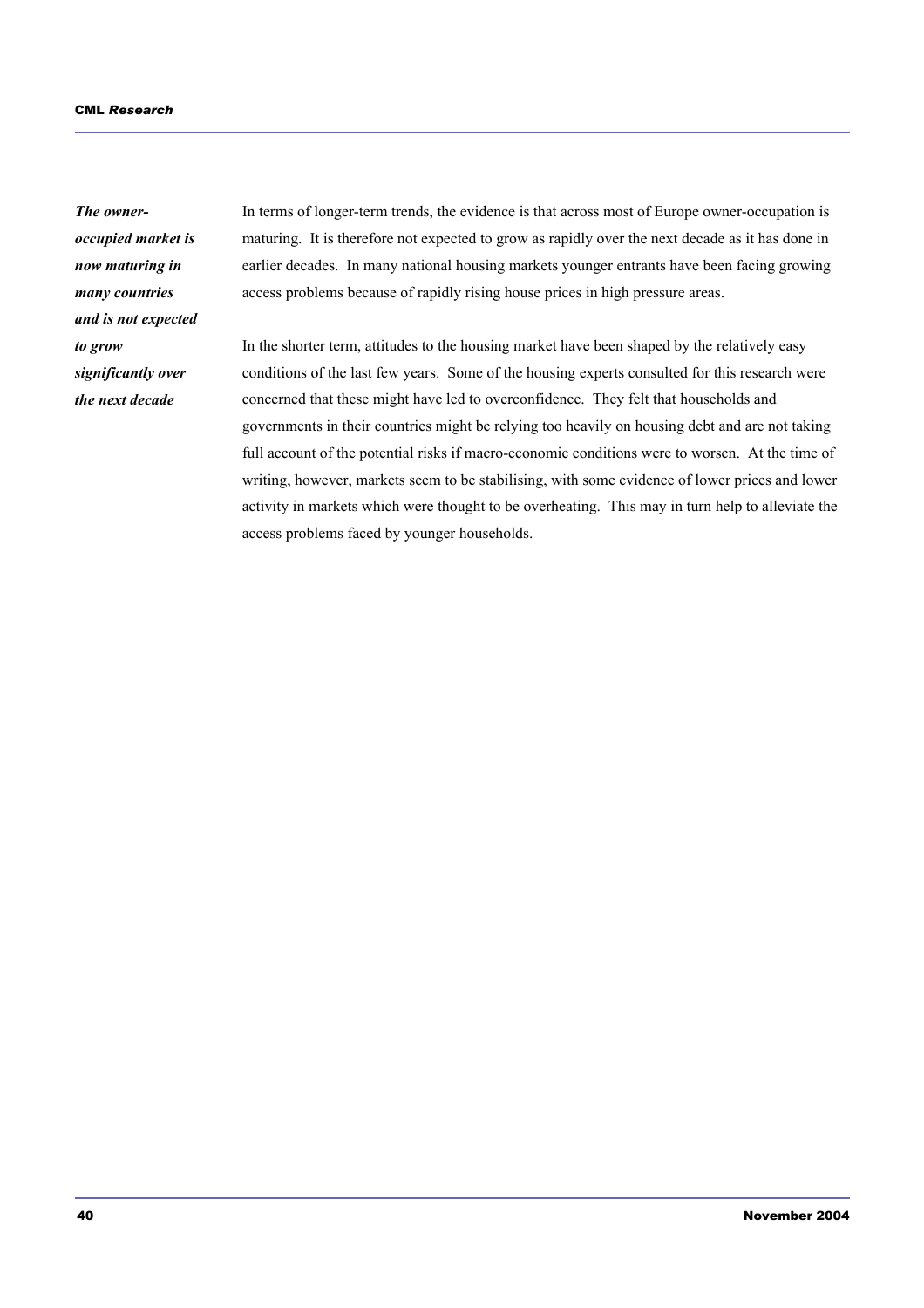# Appendix of summary tables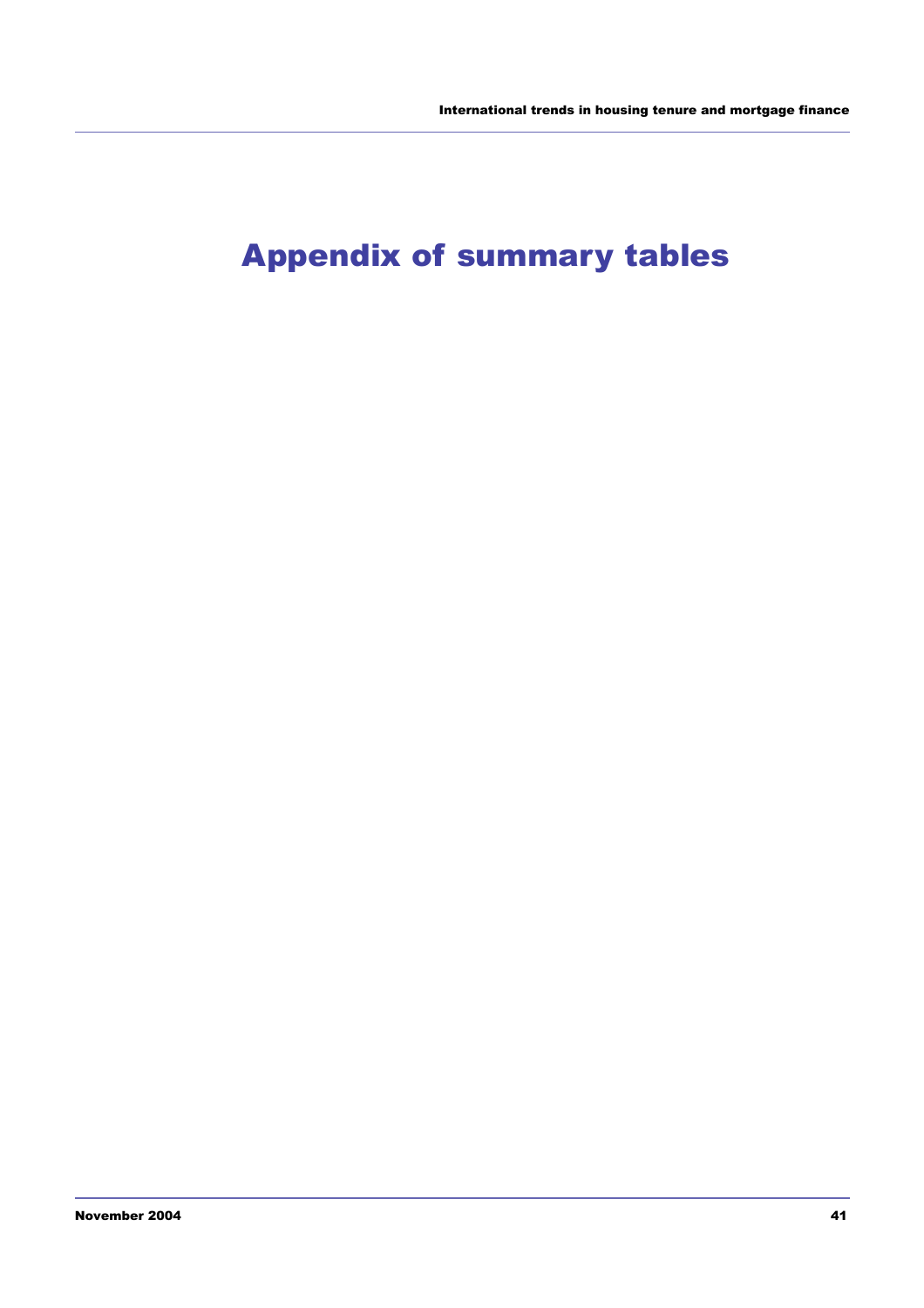| Table 11: Tax frameworks for owner-occupation                                |     |     |     |     |            |           |           |     |      |           |           |                     |            |    |     |           |           |                           |     |
|------------------------------------------------------------------------------|-----|-----|-----|-----|------------|-----------|-----------|-----|------|-----------|-----------|---------------------|------------|----|-----|-----------|-----------|---------------------------|-----|
|                                                                              | AU  | А   | B.  |     | CZ.        | DK        | FI        | н.  | G    | <b>GR</b> | H         |                     |            | NL | P   | <b>SL</b> | <b>SW</b> | UK                        | US  |
| Mortgage tax relief                                                          |     |     |     |     | <b>NEW</b> | $\bullet$ | $\bullet$ | ×   |      | $\bullet$ | $\bullet$ |                     | <b>NEW</b> |    |     |           |           | $\boldsymbol{\mathsf{x}}$ |     |
| Tax on imputed rental income                                                 |     |     |     |     | ×          |           |           |     |      |           |           |                     |            |    |     |           |           |                           |     |
| No capital gains tax on sale of 0-0<br>dwelling (number of years to qualify) | (0) | (2) | (0) | (0) | (2)        | (2)       | (2)       | (0) | (10) |           | (?)       | $\checkmark$<br>(2) |            | Ζ  | (3) | (3)       | Ζ         | (0)                       | (2) |
| Depreciation allowance for owner-<br>occupiers                               |     |     |     |     |            |           |           |     | ×    |           |           |                     |            |    |     |           |           |                           |     |

Source: See country chapters

Notes:  $\checkmark$  = Has existed since mid-1990s;  $\checkmark$  = Existed in mid-1990s but has been abolished; NEW = Has been recently introduced;  $\checkmark$  = Existed in mid-1990s and has since been changed; Z = rollover provisions apply

#### Table 12: Subsidy frameworks for owner-occupation

|                                                                       | AU         | A | B          |              | CZ           | DK | FI           | н.           | G            | <b>GR</b> | Н |             |                           | NL         | <b>SL</b>  | SW | UK | US         |
|-----------------------------------------------------------------------|------------|---|------------|--------------|--------------|----|--------------|--------------|--------------|-----------|---|-------------|---------------------------|------------|------------|----|----|------------|
| Subsidy to savings for house purchase                                 |            |   |            |              |              |    |              |              |              |           |   | ×           |                           |            | <b>NEW</b> |    |    |            |
| Grants for house purchase                                             | <b>NEW</b> | ✓ |            |              |              |    |              |              | <b>NEW</b>   |           |   |             | <b>NEW</b>                |            |            |    |    | <b>NEW</b> |
| Subsidised mortgage interest rates                                    |            |   | ×          |              | $\checkmark$ |    |              |              |              |           |   | ×           | $\boldsymbol{\mathsf{x}}$ |            |            | x  |    |            |
| Income-related housing allowance for<br>owner-occupiers               |            |   |            |              | <b>NEW</b>   |    | ✓            | $\checkmark$ | <b>NEW</b>   |           |   | $\sqrt{}$   | $\check{ }$               | <b>NEW</b> |            |    |    |            |
| Improvement grants for owners                                         |            |   |            | $\checkmark$ |              |    |              |              | ✓            |           |   | $\check{ }$ | <b>NEW</b>                |            |            |    |    |            |
| Government guarantees/helps with<br>mortgage pmts of low-income hhlds |            |   | <b>NEW</b> |              |              |    | <b>NEW</b>   |              | $NEW^*$      | ✓         |   | ✓           | <b>NEW</b>                |            |            |    |    |            |
| Regulations permitting shared<br>ownership/equity                     |            |   |            |              |              |    | $\checkmark$ |              | $\checkmark$ |           |   | $\check{ }$ |                           |            | <b>NEW</b> |    |    |            |

Source: See country chapters

Notes:  $\checkmark$  = Has existed since mid-1990s;  $\checkmark$  = Existed in mid-1990s but has been abolished; NEW = Has been recently introduced;  $\hat{\checkmark}$  = Existed in mid-1990s and has since been changed; NEW\* = former East Germany only

| $AU =$ Australia                          | $A =$ Austria   | $C = Canada$       |  |  |  |  |  |  |
|-------------------------------------------|-----------------|--------------------|--|--|--|--|--|--|
| $CZ = Czech Republic$                     | $DK = Denmark$  | $FI = Finland$     |  |  |  |  |  |  |
| $F =$ France                              | $G = Germany$   | $GR = Greece$      |  |  |  |  |  |  |
| $H = Hungarv$                             | $I = I$ celand  | $NL = Netherlands$ |  |  |  |  |  |  |
| $SL =$ Slovenia                           | $SW = Sweden$ . |                    |  |  |  |  |  |  |
| No data for Belgium, Lithuania, Portugal. |                 |                    |  |  |  |  |  |  |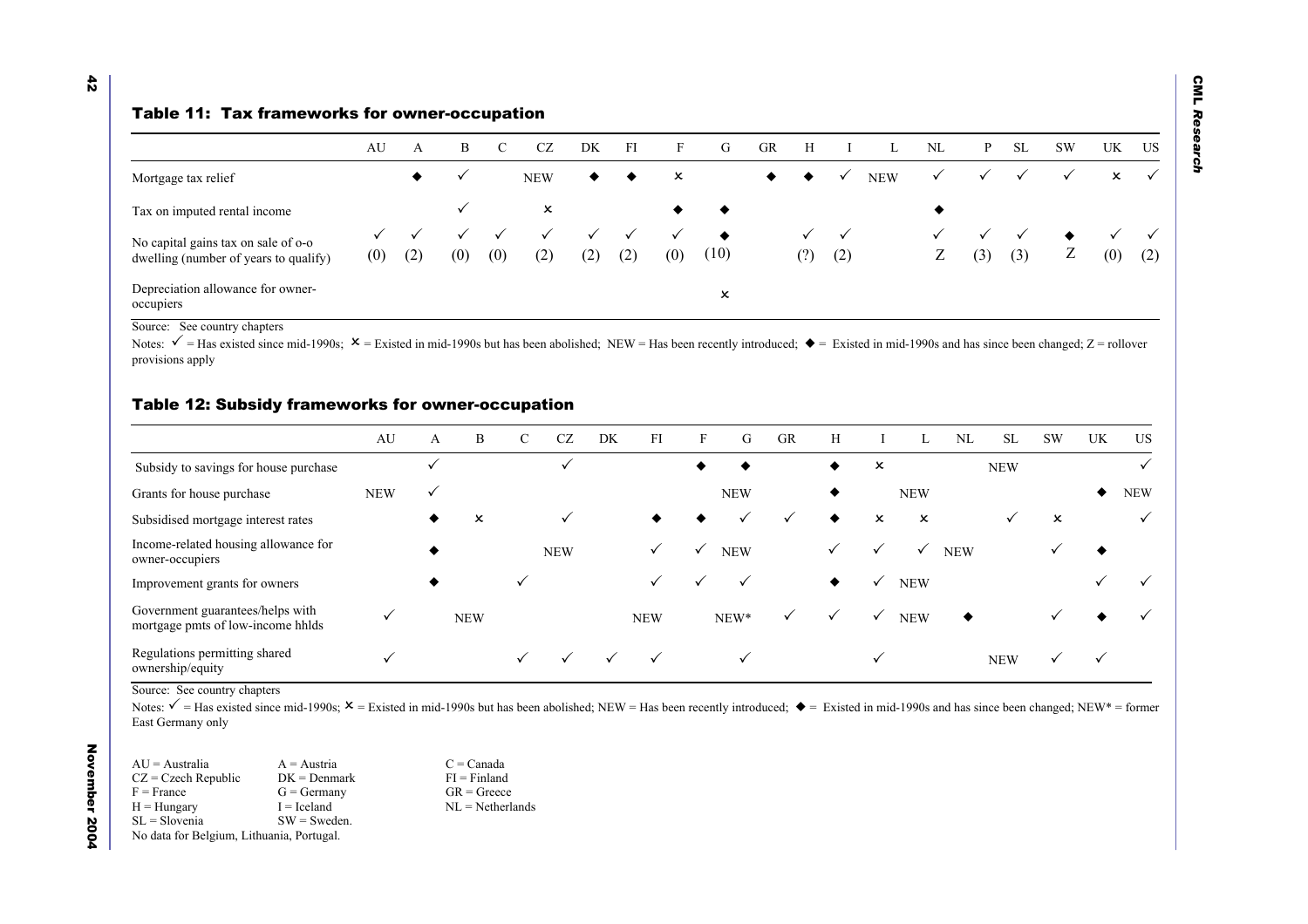#### Table 13: Tax & subsidy frameworks for renting: Policies affecting mainly private landlord and tenant

|                                           | AU         |  | CZ | DK | - FI         | $\overline{a}$ | G            | GR           | Н            |              | NL           | <b>SL</b> | SW | UK | US |
|-------------------------------------------|------------|--|----|----|--------------|----------------|--------------|--------------|--------------|--------------|--------------|-----------|----|----|----|
| Tax on rental income                      |            |  |    |    | $\checkmark$ | $\checkmark$   | $\checkmark$ | $\checkmark$ | $\checkmark$ | $\checkmark$ | $\checkmark$ |           |    |    |    |
| Depreciation allowed on rental property   |            |  |    |    |              |                |              |              |              |              |              |           |    |    |    |
| Tax relief for renter households          | <b>NEW</b> |  |    |    |              |                |              |              |              |              |              |           |    |    |    |
| Capital gains tax on rental property sale |            |  |    |    |              | $\checkmark$   |              | $\checkmark$ |              |              |              | $\cdot$   |    |    |    |

Source: See country chapters

Notes:  $\checkmark$  = Has existed since mid-1990s;  $\checkmark$  = Existed in mid-1990s but has been abolished; NEW = Has been recently introduced;  $\hat{\checkmark}$  = Existed in mid-1990s and has since been changed

|                                                       | AU | А | CZ         | DK           | FI | н. | G         | GR | Н          | NL | SL | <b>SW</b>               | UK | US         |
|-------------------------------------------------------|----|---|------------|--------------|----|----|-----------|----|------------|----|----|-------------------------|----|------------|
| Subsidies for private or social landlords             |    |   |            |              |    |    | ✓         |    | <b>NEW</b> |    |    | $\overline{\mathbf{v}}$ |    |            |
| Income-related housing allowance for<br>tenants       |    |   | <b>NEW</b> | $\checkmark$ |    |    | $\bullet$ | ✔  |            |    |    |                         |    |            |
| Minimum income safety net that meets<br>housing costs |    |   |            |              | ✓  |    |           |    |            |    |    |                         |    |            |
| Grants for rental property construction               |    |   |            | <b>NEW</b>   |    |    |           |    | <b>NEW</b> | ×  |    |                         |    | <b>NEW</b> |
| Rent payments guaranteed by gov't                     |    |   |            |              |    |    |           |    |            |    |    |                         |    |            |

#### Table 14: Tax & subsidy frameworks for renting: Policies affecting both social and private landlords and tenants

Source: See country chapters

Notes:  $\checkmark$  = Has existed since mid-1990s;  $\checkmark$  = Existed in mid-1990s but has been abolished; NEW = Has been recently introduced;  $\hat{\bullet}$  = Existed in mid-1990s and has since been changed

| $AU =$ Australia      | $A =$ Austria   | $C = Canada$       |
|-----------------------|-----------------|--------------------|
| $CZ = Czech Republic$ | $DK = Denmark$  | $FI = Finland$     |
| $F =$ France          | $G = Germany$   | $GR =$ Greece      |
| $H = Hungarv$         | $I = I$ celand  | $NL = Netherlands$ |
| $SL =$ Slovenia       | $SW = Sweden$ . |                    |

No data for Belgium, Lithuania, Portugal.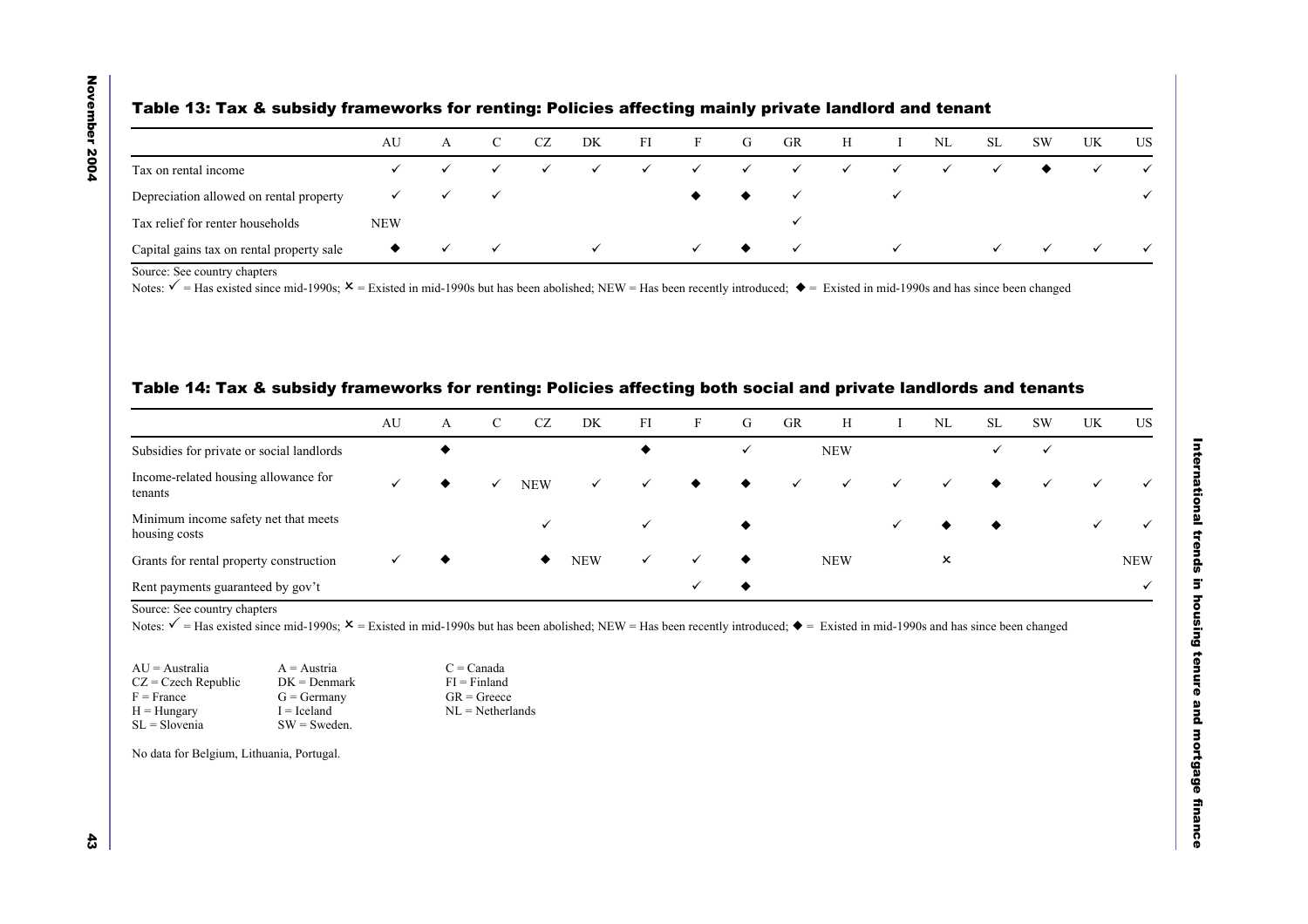| Country        | % of owner-<br>occupiers w.<br>mortgages | Usual length of<br>contract, years  | Estimated avg LTV ratio<br>(new loans)  | Loan amount based on                                         | Rate structures                       |
|----------------|------------------------------------------|-------------------------------------|-----------------------------------------|--------------------------------------------------------------|---------------------------------------|
| Australia      | 45%                                      | 25                                  | 90-100%                                 | M.paymt up to 30% hhld income                                | V                                     |
| Austria        |                                          | 25                                  | 60%                                     |                                                              | F or graduated                        |
| Belgium        | 56%                                      | 20                                  | 80-85%                                  | M.paymt up to 33% hhld income                                | F (75%); M (19%); V (6%)              |
| Canada         |                                          | 25                                  | 60%                                     |                                                              | M or F (48% 5-yr F)                   |
| Czech Republic |                                          | less than 20                        | 30-50%                                  |                                                              |                                       |
| Denmark        |                                          | 30                                  | max 80%                                 |                                                              | F (75%); M (10%); V (15%)             |
| Finland        | 42%                                      | 15-20 (variable)                    | 75-80%                                  |                                                              | V (97%); F (2%); O (1%)               |
| France         | 37.50%                                   | $15 - 20$                           | max 60%                                 | M.paymt up to 30% hhld income                                | V (15%); F,M,O (86%) (most are fixed) |
| Germany        |                                          | $20 - 30$<br>w. initial fix of 5-10 | 70-80%;<br>max 60% if Pfandbrief-backed |                                                              | Mainly M and F                        |
| Greece         | 25%                                      | 15                                  | 55%                                     | M.paymt up to 40% hhld income<br>(income multiple about 3.2) | V (80%); M (15%); F (5%)              |
| Hungary        |                                          |                                     | max 70%                                 |                                                              |                                       |
| Iceland        | 95%                                      | 25-40                               | 65-70% from main lender                 |                                                              | Indexed against CPI                   |
| Lithuania      |                                          | $20 - 25$                           | 70-95%                                  |                                                              | V                                     |
| Netherlands    | 85%                                      | 30                                  | 87%; max 125% for FTBs                  | Avg 4.2 x income in 2002                                     | F (74%); M (19%); V (7%)              |
| Portugal       | Most                                     | $25-30$ years <sup>2</sup>          | 90%                                     |                                                              | Mainly V                              |
| Slovenia       |                                          | 10 years                            | 50%                                     | M.paymt up to 33% hhld income                                | Mainly V                              |
| Sweden         |                                          | $30-40$ years                       | 80-90%                                  | Income multiple                                              | F (38%); V (38%); M (24%)             |
| <b>UK</b>      | 60%                                      | 25 years                            | 75%                                     | Avg $2.91$ x income $3Q03$                                   | As of 3Q03 M (45%); V (52%); O (3%)   |
| <b>USA</b>     | 62%                                      | 30 years                            | avg 76%                                 |                                                              | F(82%)                                |

**CML Research** 

Source: See country chapters

Notes: Adapted from European Central Bank, Structural Factors in the EU Housing Markets, Table 5.1, with additional information for non-EU countries from country researchers' questionnaires.

1 Fixed (F): interest rate fixed for more than five years or until final maturity; Mixed (M): interest rate fixed for more than one year and up to five years; Variable (V); after one year, interest rate renegotiable or tied to market rates or adjustable at the discretion of lender, Other (O)

2 Refers to period up to 2001. With the abolition of legal restrictions on the maximum length, average term may have increased.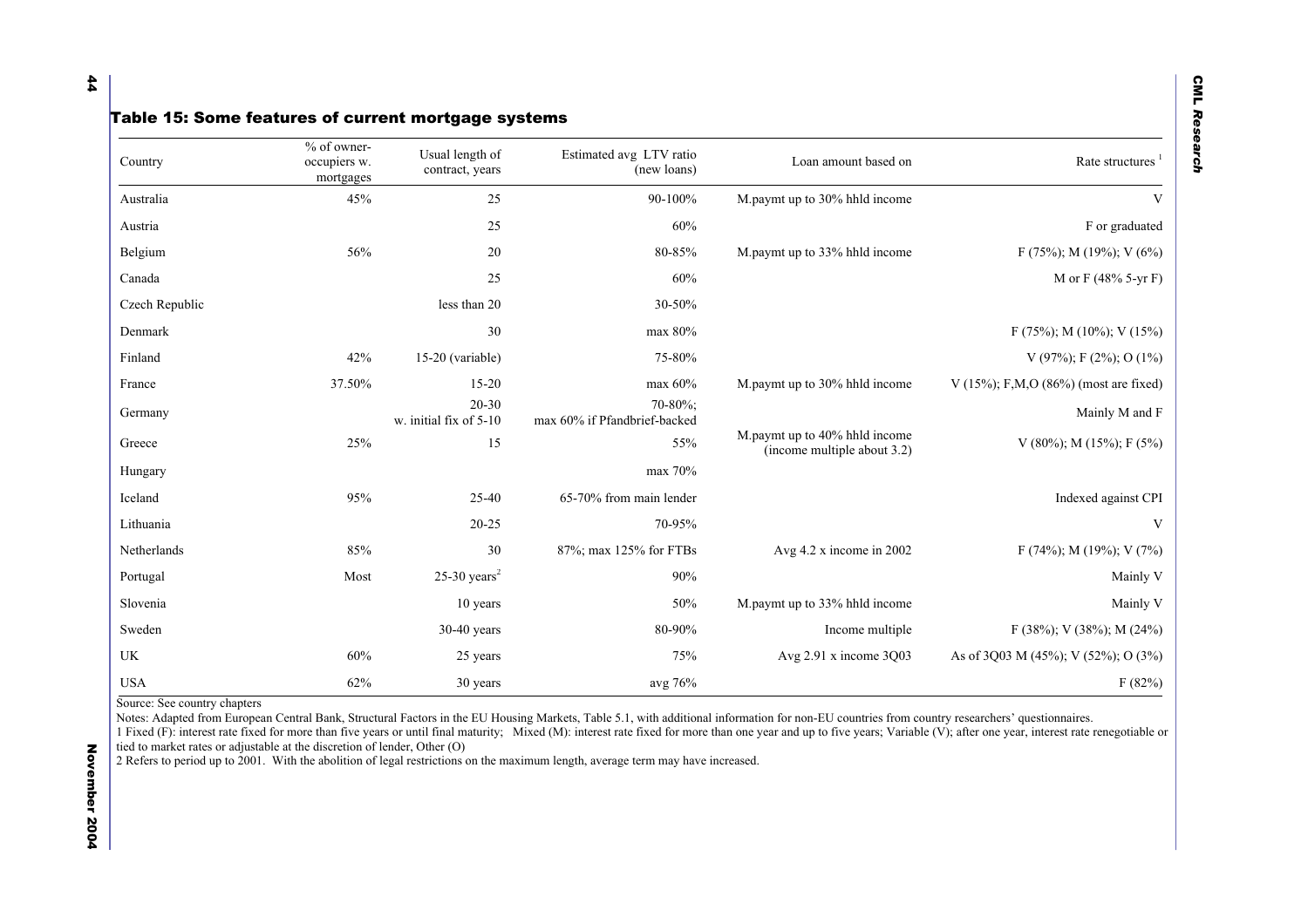### Table 16: Recent mortgage product innovations in selected countries

| Country     | Recent innovations                                                                                                                                                                                                                                                                                                                                                     |
|-------------|------------------------------------------------------------------------------------------------------------------------------------------------------------------------------------------------------------------------------------------------------------------------------------------------------------------------------------------------------------------------|
| Australia   | Flexible mortgages with variable repayments;<br>Home equity loans;<br>Split-purpose loans (splits loan into two sub-accounts, giving tax advantages);<br>Deposit bonds (insurance company guarantees payment of deposit at settlement);<br>Non-conforming loans;<br>Redraw facilities and offset accounts;<br>New providers including mortgage originators and brokers |
| Austria     | Loans denominated in non-Euro currencies, particularly Swiss franc and Japanese yen                                                                                                                                                                                                                                                                                    |
| Belgium     | Loans available for up to 30 years                                                                                                                                                                                                                                                                                                                                     |
| Denmark     | "Interest-adjusted" loans: interest rate set at regular intervals by sale of bonds;<br>Capped-rate loans;<br>BoligXloans: interest adjusted every 6 months with reference to 10-day average of CIBOR;<br>Interest-only loans since 2003.                                                                                                                               |
| Finland     | Lengthening mortgage terms;<br>Introduction of state guarantee for mortgages                                                                                                                                                                                                                                                                                           |
| France      | Variable-payment mortgages                                                                                                                                                                                                                                                                                                                                             |
| Greece      | Mortgages with one-year low fixed rates, reverting to variable;<br>30-year mortgages;<br>Euribor trackers.                                                                                                                                                                                                                                                             |
| Iceland     | Housing Financing Fund increases maximum loan term to 40 years;<br>Main bank offers loan denominated in basket of foreign currencies.                                                                                                                                                                                                                                  |
| Lithuania   | Increase in average term from 10 years to 20-25.                                                                                                                                                                                                                                                                                                                       |
| Netherlands | Savings or equity mortgages: part of payment covers interest, part goes into fixed-interest<br>savings account or equity account (confers tax advantages).                                                                                                                                                                                                             |
| Portugal    | Loans can now run until borrower is 70 years old.                                                                                                                                                                                                                                                                                                                      |
| Slovenia    | Loans secured on dwellings introduced in 1997;<br>Foreign-owned banks offer Euro-denominated loans.                                                                                                                                                                                                                                                                    |
| <b>UK</b>   | Flexible mortgages;<br>Offset mortgages (savings and mortgage held in same/linked accounts, with savings offset<br>against mortgage balance);<br>Base rate trackers.                                                                                                                                                                                                   |

Source: See country experts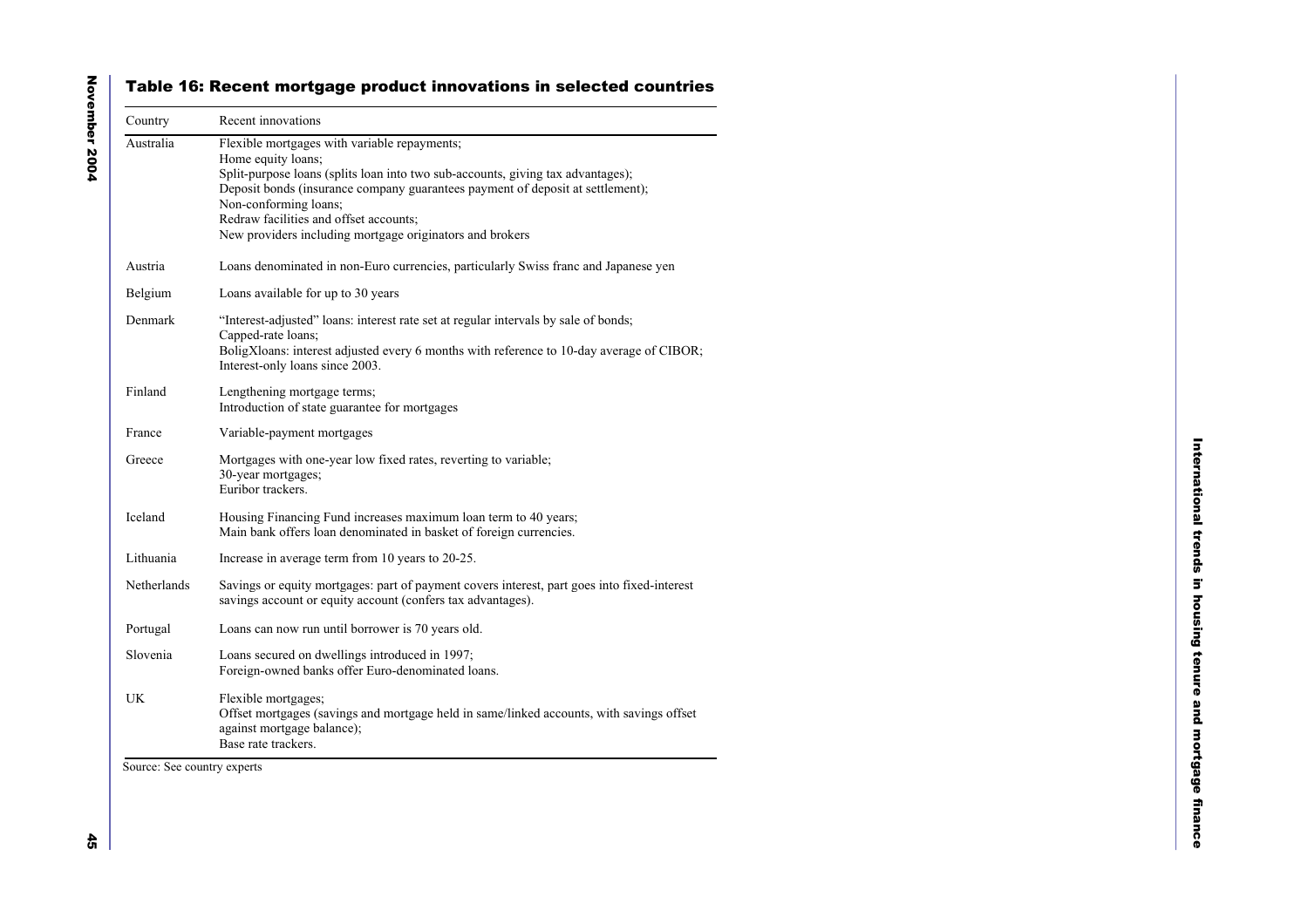### $\frac{4}{6}$

|                | Govt agency<br>provides mortgage<br>insurance | Private mortgage<br>insurance<br>available | State helps low-<br>income or jobless<br>pay mortgage | Comments                                                                                                                                                                                                  |
|----------------|-----------------------------------------------|--------------------------------------------|-------------------------------------------------------|-----------------------------------------------------------------------------------------------------------------------------------------------------------------------------------------------------------|
| Australia      | $\pmb{\times}$                                |                                            |                                                       | State mortgage insurance privatised. Insurance required for $LTVs > 75 - 80\%$                                                                                                                            |
| Austria        |                                               |                                            |                                                       | Private mortgage insurance exists but is not common                                                                                                                                                       |
| Belgium        |                                               |                                            |                                                       | Flanders pays cost of insurance against loss of income for some households                                                                                                                                |
| Canada         |                                               |                                            |                                                       | Insurance required for LTVs $> 75\%$ . About 75% of mortgages insured with govt-owned corporation<br>Average premium 2.5% of amount insured                                                               |
| Czech Republic |                                               | <b>NEW</b>                                 | <b>NEW</b>                                            | Arrears low-only high-income households have loans. Low-income owner occupiers eligible for housing<br>allowance that could meet mortgage payments, though such households are unlikely to have mortgages |
| Finland        | <b>NEW</b>                                    | $\checkmark$                               | ✓                                                     | Fee for state guarantee 2.5% of amount guaranteed                                                                                                                                                         |
| France         | $\checkmark$                                  |                                            | ✓                                                     | Credit Logement insures against default-related losses as alternative to loans secured on the property itself                                                                                             |
| Germany        |                                               |                                            | <b>NEW</b>                                            | Mortgage payment guarantee for former East Germany only                                                                                                                                                   |
| Greece         |                                               |                                            |                                                       | State guarantee covers only limited groups—e.g. immigrants from ex-communist countries, gypsies                                                                                                           |
| Hungary        |                                               |                                            |                                                       | State guarantees 80% of construction loans for recipients of housing construction subsidies                                                                                                               |
| Iceland        |                                               | <b>NEW</b>                                 |                                                       | Private mortgage insurance introduced 2004                                                                                                                                                                |
| Lithuania      |                                               |                                            |                                                       | Insurer is government-owned but operates without state guarantees                                                                                                                                         |
| Netherlands    |                                               | $\checkmark$                               |                                                       | State company insures against fall in property value. Fee 0.3% of mortgage amount                                                                                                                         |
| Sweden         |                                               |                                            |                                                       | Since 1999 all owner occupiers eligible to purchase insurance from government body                                                                                                                        |
| UK             |                                               |                                            |                                                       | Government pays mortgage interest for jobless after 39 weeks<br>Private mortgage insurance available for lenders and borrowers                                                                            |
| <b>USA</b>     |                                               |                                            |                                                       | Lenders require mortgage insurance for LTVs > 80%                                                                                                                                                         |

Source: See country chapters

Notes:  $\checkmark$  = Has existed since mid-1990s;  $\checkmark$  = Existed in mid-1990s but has been abolished; NEW = Has been recently introduced;  $\checkmark$  = Existed in mid-1990s and has since been changed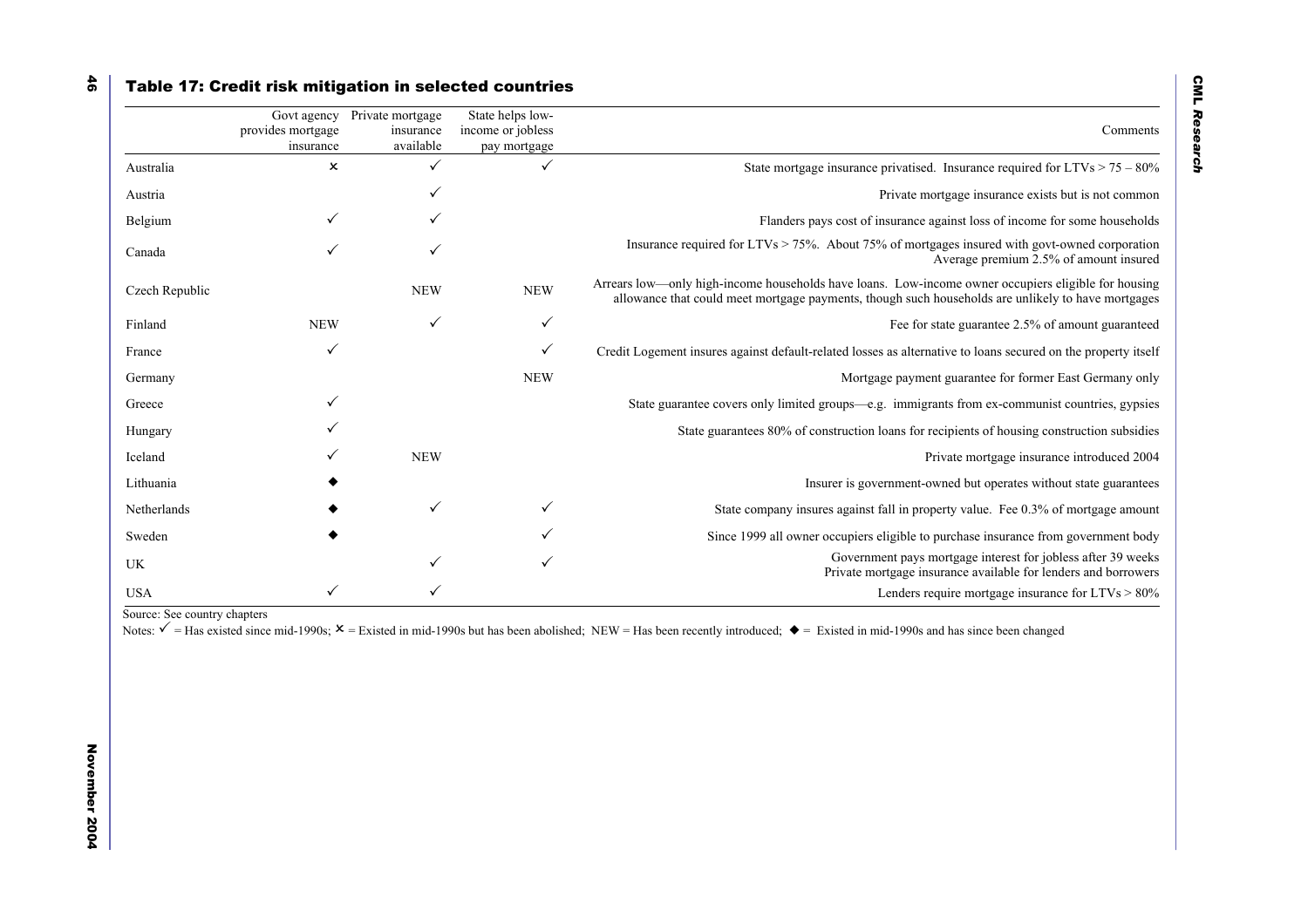# References

Ball, M (2003) *RICS Review of European Housing Market 2003*, RICS, London Blood, R (1998) *A Brief Overview of Mortgage Insurance in Other Countries* prepared for US Agency for International Development, Washington DC: www.usaid.gov/locations/europe\_eurasia/ dem\_gov/local\_gov/pdf\_docs/annexc.pdf Doling, J. and Ford, J., eds (2003) *Globalisation and Home Ownership*, Delft University Press, Delft. European Central Bank (2003) *Structural Factors in the EU Housing Markets,* Frankfurt. European Mortgage Federation (2002) *The Cost of Housing Study,* Brussels. European Mortgage Federation *Hypostat 1992-2002,* Brussels. Freeman, A., Holmans, A., and Whitehead, C. (1996) *Is the UK Different? International Comparisons of Tenure Patterns* Council of Mortgage Lenders, London Holmans, A., Scanlon, K. and Whitehead, C. (2002) *Fiscal Policy Instruments to Promote Affordable Housing*, Research Report VII, Cambridge Centre for Housing and Planning Research, Cambridge Mercer Oliver Wyman (2003) *Study on the Financial Integration of European Mortgage Markets*, European Mortgage Federation, Brussels. Miles, D. (2003) *The UK Mortgage Market: Taking a Longer-Term View – Interim Report*, TSO, London. Miles, D. (2004) *The UK Mortgage Market: Taking a Longer-Term View - Final Report*, TSO, London. Whitehead, C. (1996) Trends in the Provision of Housing Finance in Sixteen Countries,

*European Mortgage Review*, CML, July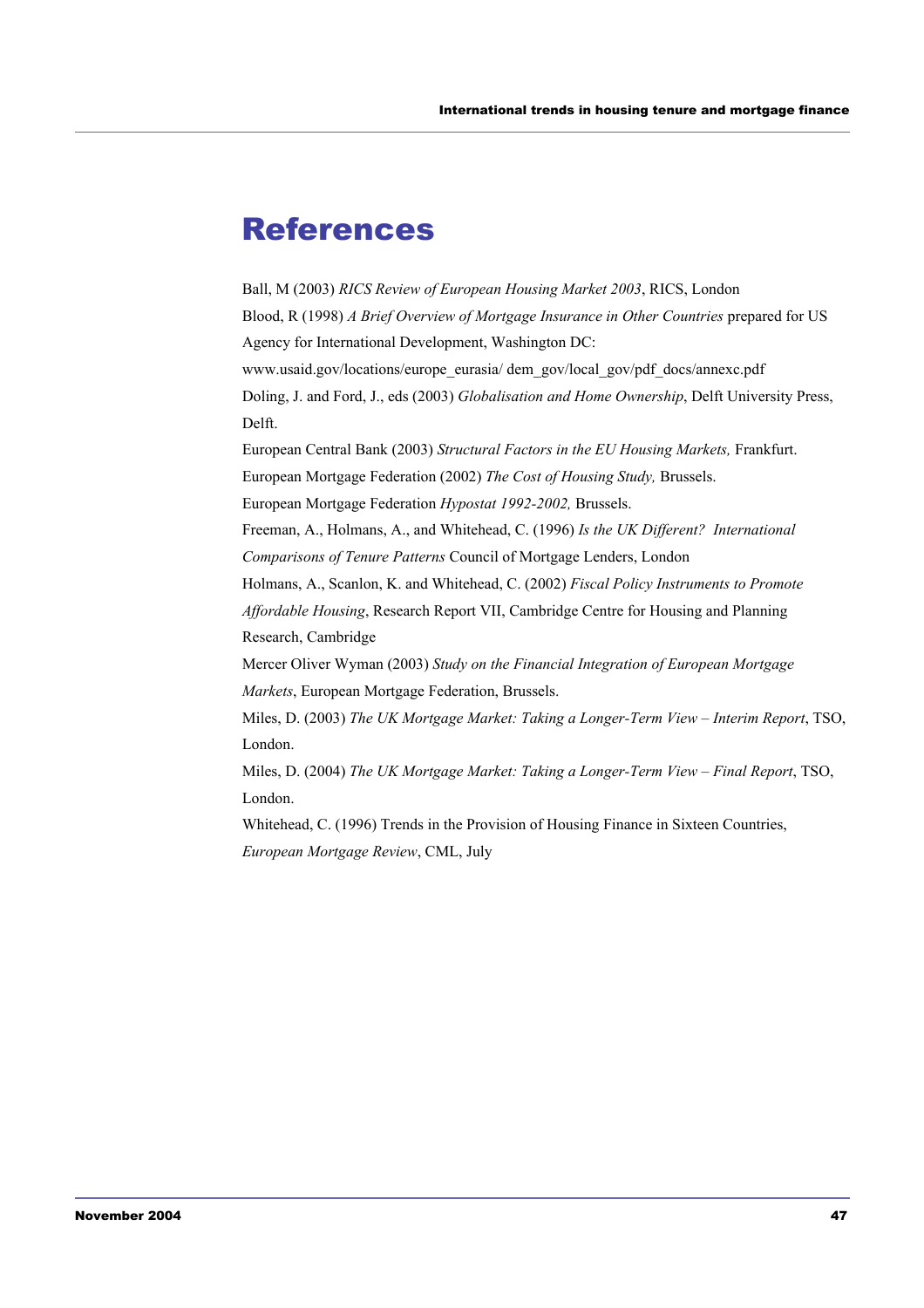# Index of Tables and Charts

| Table 3: Change in owner-occupation in the last decade, all households  13                         |  |
|----------------------------------------------------------------------------------------------------|--|
| Table 4: Change in social renting as a percentage of all renting, all households (all renting =    |  |
|                                                                                                    |  |
|                                                                                                    |  |
|                                                                                                    |  |
|                                                                                                    |  |
|                                                                                                    |  |
| Table 9: Relative household expenditures on housing, latest year (owner-occupation = $100\%$ ). 22 |  |
|                                                                                                    |  |
|                                                                                                    |  |
|                                                                                                    |  |
| Table 13: Tax & subsidy frameworks for renting: Policies affecting mainly private landlord and     |  |
|                                                                                                    |  |
| Table 14: Tax & subsidy frameworks for renting: Policies affecting both social and private         |  |
|                                                                                                    |  |
|                                                                                                    |  |
|                                                                                                    |  |
|                                                                                                    |  |
|                                                                                                    |  |

| Chart 2: Relationship between average loan to value ratios and Young Entrant owner-occupation |  |
|-----------------------------------------------------------------------------------------------|--|
|                                                                                               |  |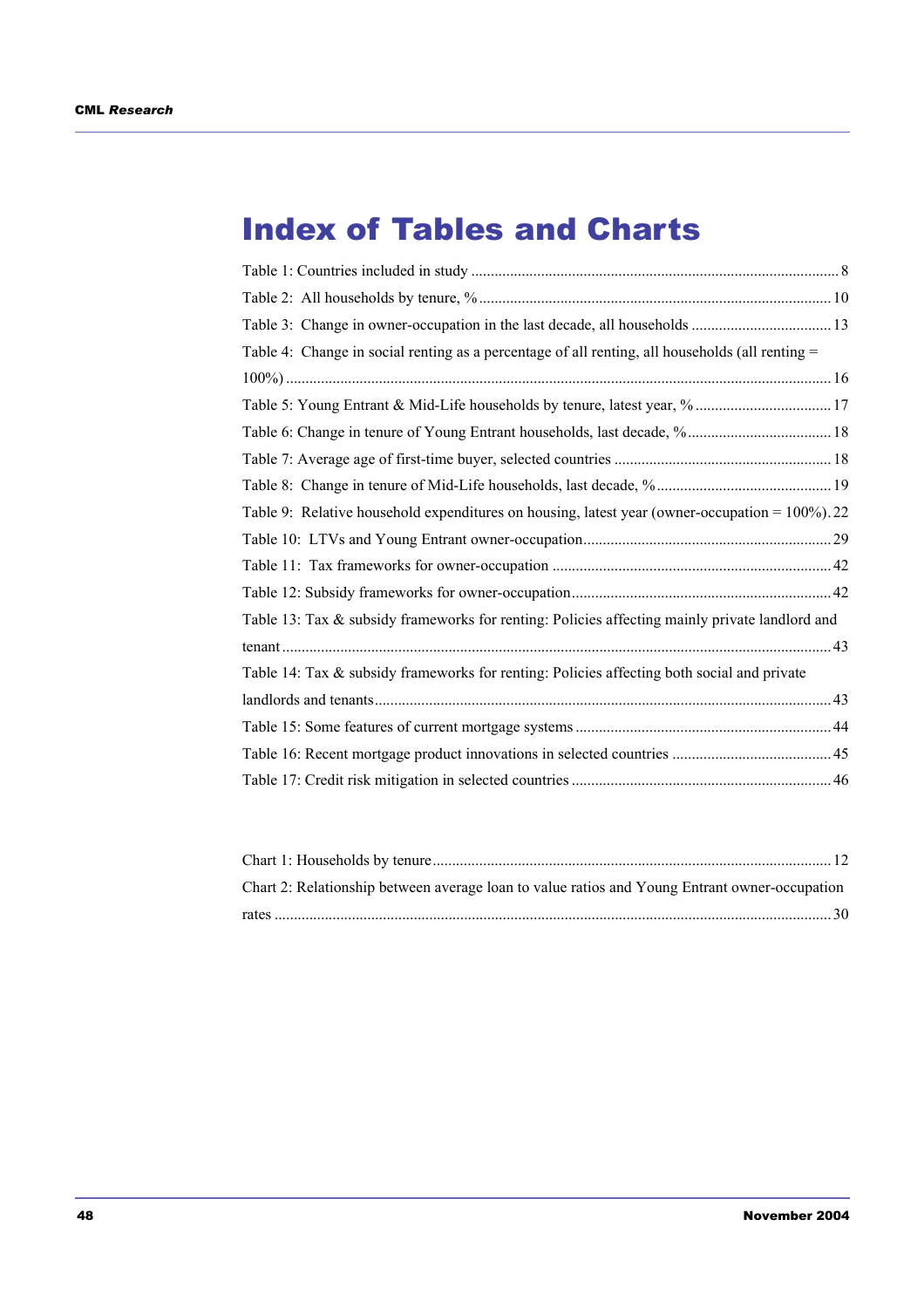# Country Chapters

| <b>Australia</b>      | 50  |
|-----------------------|-----|
| <b>Austria</b>        | 56  |
| <b>Belgium</b>        | 60  |
| <b>Canada</b>         | 65  |
| <b>Czech Republic</b> | 70  |
| <b>Denmark</b>        | 73  |
| <b>Finland</b>        | 78  |
| <b>France</b>         | 84  |
| <b>Germany</b>        | 91  |
| <b>Greece</b>         | 97  |
| <b>Hungary</b>        | 101 |
| <b>Iceland</b>        | 104 |
| <b>Lithuania</b>      | 108 |
| <b>Netherlands</b>    | 112 |
| <b>Portugal</b>       | 119 |
| <b>Slovenia</b>       | 122 |
| <b>Sweden</b>         | 127 |
| <b>United Kingdom</b> | 132 |
| <b>USA</b>            | 139 |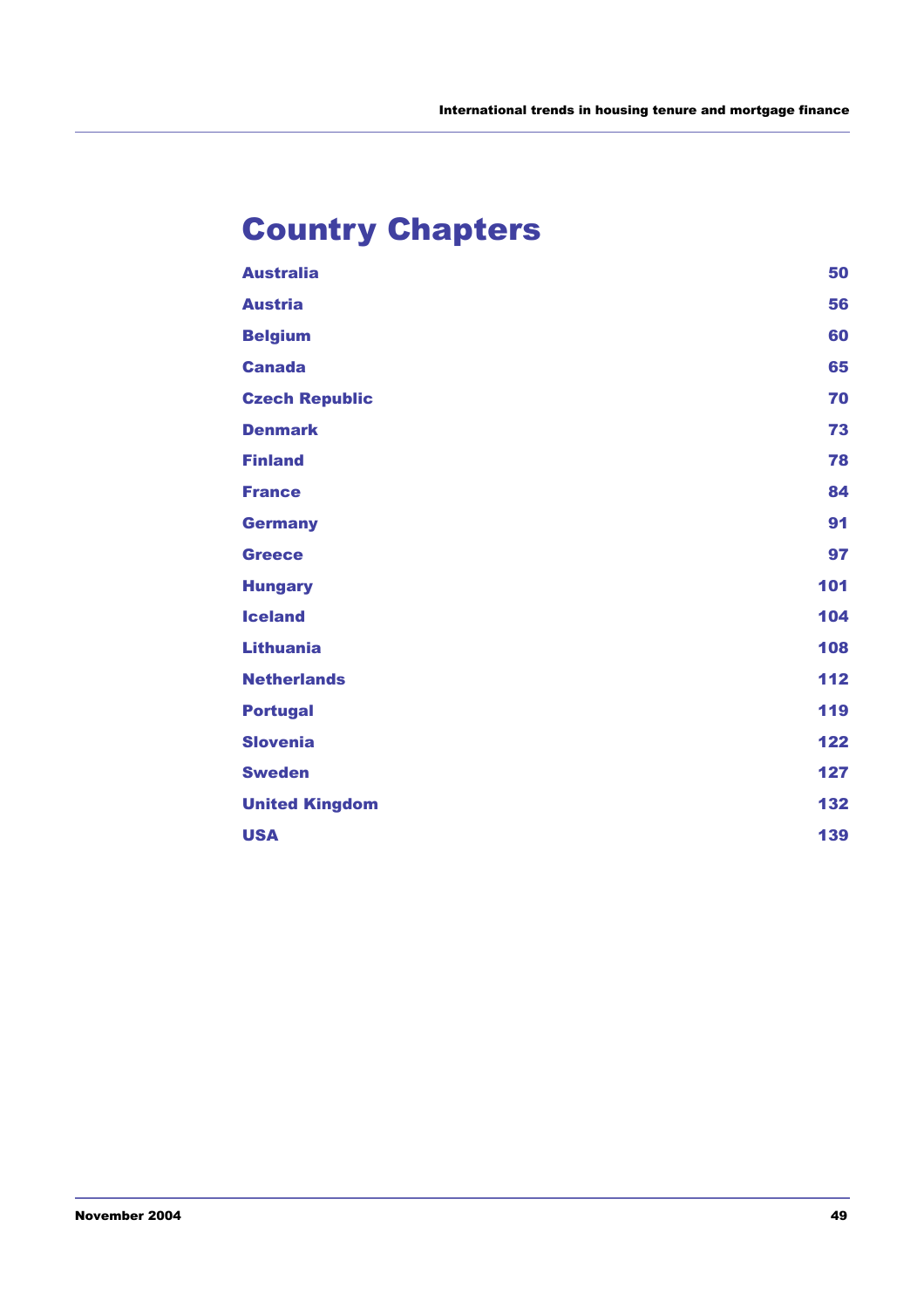## Australia

#### **Tenure**

Australian households are predominantly home-owners, with around 70% in owner-occupation. This figure has remained relatively stable since 1960, although different sources do paint slightly different pictures. For example, the 2001 census puts the tenure at around 66% with a slight fall since 1986. Of owner-occupiers, 55% currently own their property outright, and 45% have a mortgage.

While the overall percentage of owner-occupiers has remained relatively stabled for 20 years, there has been some change in the proportions of our Young Entrant households that own their own homes, see summary in Table 1. While in 1994 50% of Young Entrant households were home-owners, by 1999 this had fallen slightly to 47%. Census data also supports this indicating that the fall in home-ownership rates of those aged 25-34, may be up to 10% over the last 20 years. The proportion of owner-occupiers amongst Young Entrant households remains considerably lower than in the population at large (47% vs. 70%). The proportion of households in social renting has remained the same, at five per cent, but private renting is twice as prevalent among younger people as in the overall population (41% vs. 20%).

|                                                                    |      | All households |       | Young Entrants |        | Mid-Life       |
|--------------------------------------------------------------------|------|----------------|-------|----------------|--------|----------------|
|                                                                    | 1994 | 1999           | 1994  | 1999           | 1994   | 1999           |
| Owner-occupation                                                   | 70   | 70             | $50*$ | 47             | $81**$ | 80             |
| Social renting                                                     | 6    | 5              | 3     | 5              |        | $\overline{4}$ |
| Private renting                                                    | 19   | 20             | 43    | 41             | 16     | 13             |
| Shared ownership/equity                                            |      |                |       | $\theta$       |        | $\mathbf{0}$   |
| Other (rent-free, life tenure, not<br>stated, rent-to-buy, n.e.c.) | 5    | 5              | 4     | 7              | 2      | 3              |

#### Table 1: Households by tenure, %

Sources: All households from Australian Housing Survey 1994 and 1999; Young Entrant Mid-Life households from ABS Household Expenditure Survey unit record files (1994) and unpublished data from Australian Housing Survey 1999 confidentialised unit record file

Notes: \*45% for all 25-29 year olds; 55% for all 30-34 year olds; \*\*81% for all 45-64 year olds, but incidence does not change much after 45. In 1994: couples without children, where the main respondent is 25 to 34. 1999: all 25- to 34 year-olds. In 1994: couples with children, where the main respondent is 45 to 64; 1999: all 45- to 54-year-olds

In the last decade the aggregate home-ownership rate in Australia has remained relatively stable. This is turn is due to the offsetting effect of an increase in the number of outright owners due to the ageing of the population, and a fall in the number of households purchasing with a mortgage.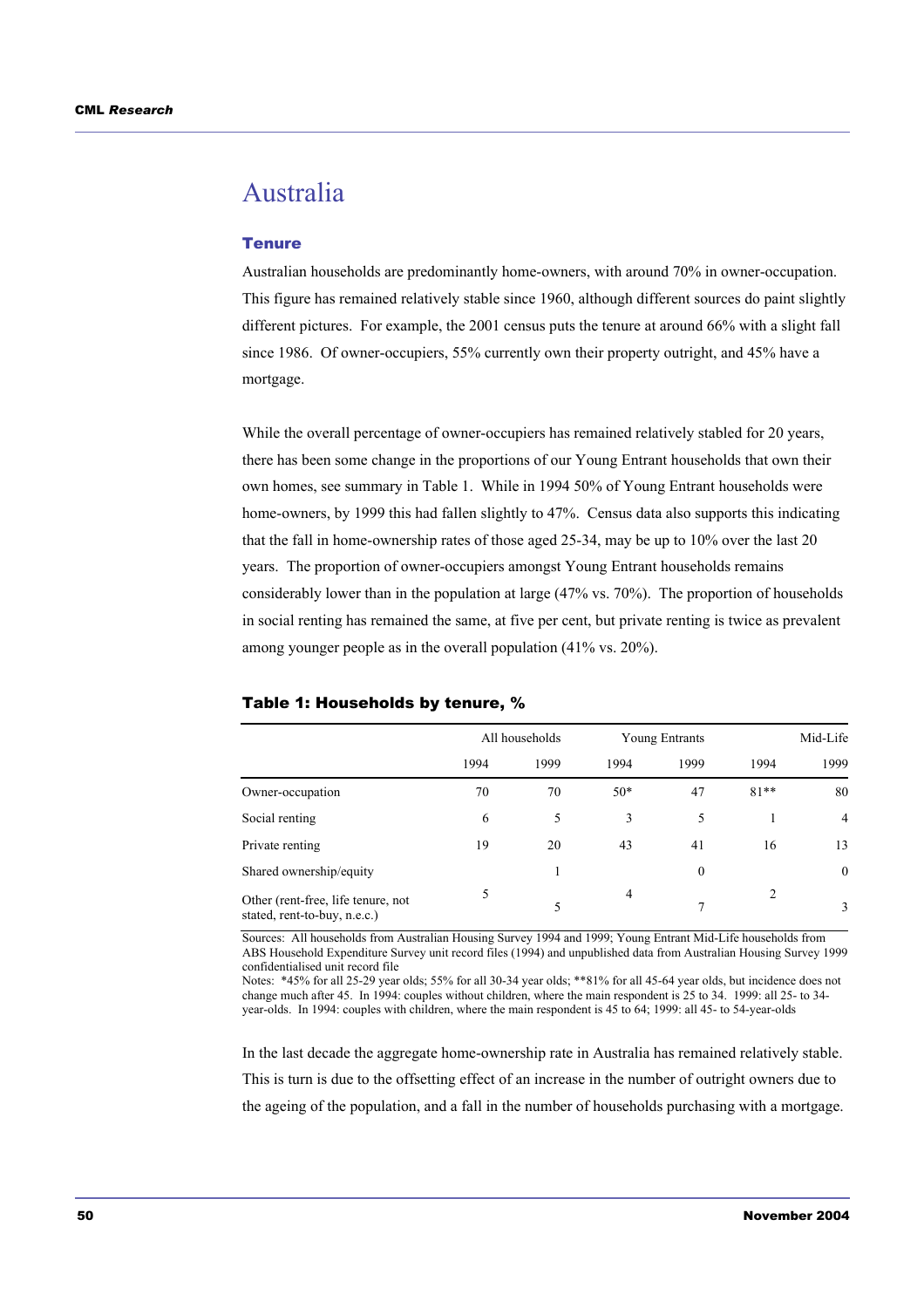The decline in mortgaged households is attributed to decreasing affordability and an increasing polarisation of incomes, partly because of the rising number of single-adult households. Our Young Entrant household is defined as a two-adult household without children, with the main respondent aged around 25 years and of average household income for that age group. In Australia, however, the typical first-time buyer in this age group was just as likely to have children as not (43% of all 25- to 34-year-old first-time buyers in 1999 had children, compared with 36% of the age group generally). The average age of the Australian first-time buyer has increased very slightly over time and is now around 32-33 years.

In the past five years there has been an increasing proportion of younger households remaining in the private rental sector. This was temporarily halted by the introduction of a generous First Home Owners Grant of \$A7,000 in 2000 (see below for details). The grant was expected to bring forward house purchases that would otherwise have occurred somewhat later, but will not otherwise affect the tenure split amongst young households.

Turning to older households, Mid-Life households are defined as two-adult households with children, with the main respondent aged around 45 years, and of average household income for that age group. The percentage of such households in owner-occupation has remained relatively stable at 80%. Of those who are not owner-occupiers, most are private rather than social tenants.

#### Housing costs

Tables 2 and 3 show the actual and relative expenditures on housing for Young Entrant and Mid-Life households. For Young Entrant households, owner-occupation was the most costly tenure in 1999, as it was in 1994. Young Entrant households renting privately paid 69% of the amount paid by owner-occupiers, while social tenants paid 30%.

For Mid-Life households the picture is slightly different. In 1994 owner-occupation was the most expensive tenure for these households as well, though the difference between owneroccupation and renting was smaller than for Young Entrant households. By 1999, however, private renting had become 32% more expensive than owner-occupation. This perhaps reflects the fact that these households generally purchased their dwellings before the recent sustained period of house-price inflation, and their mortgage payments reflect purchase prices that are low by current standards. It also reflects an increased proportion of households who own their dwellings outright and so have no mortgage payments.

The average income of the Young Entrant household in Australia was \$A1,042 per week in 1999.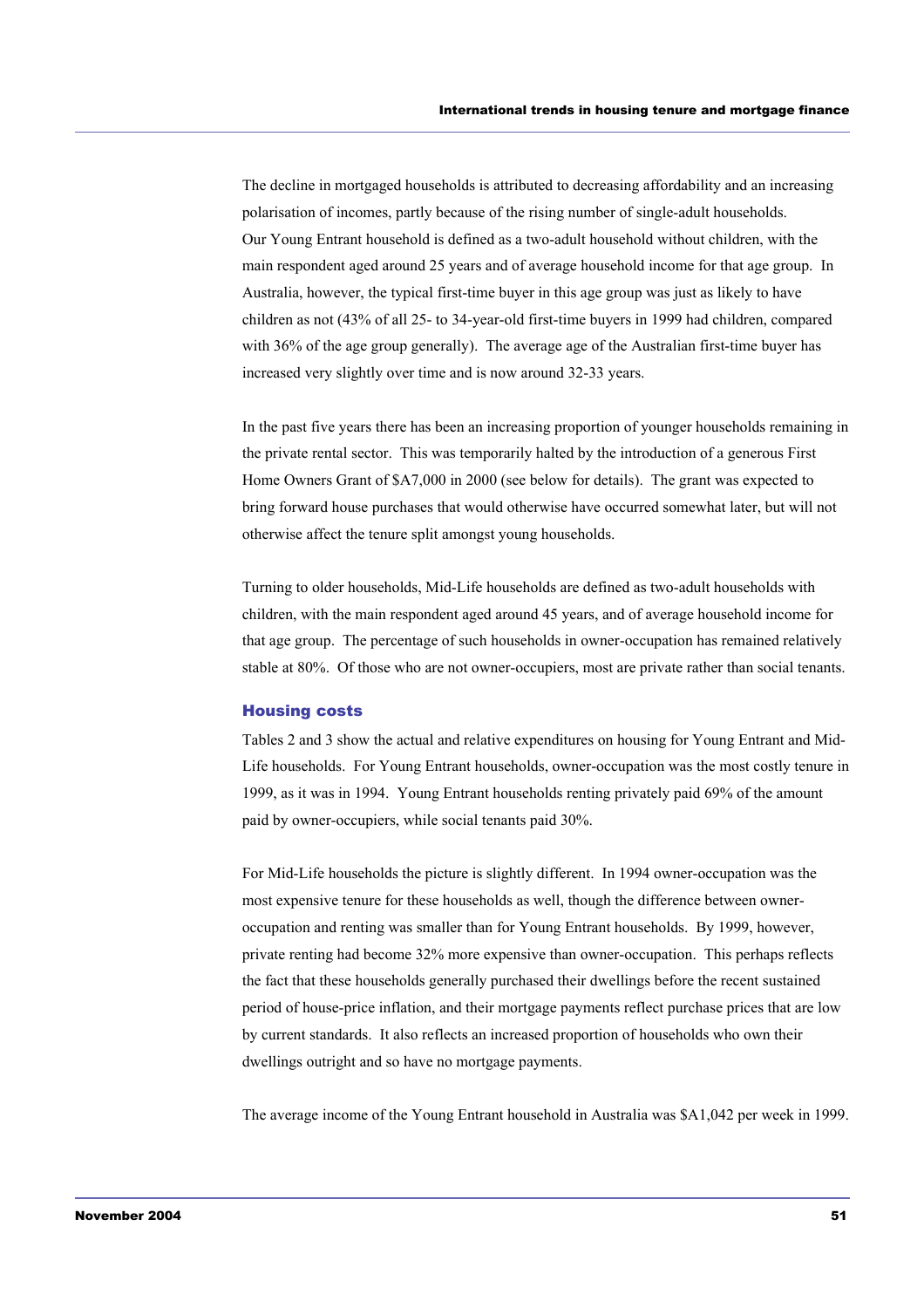Some 48% of all 25- to 34 year-olds lived in a dual-income household (including 80% of couples and 55% of couples with children). Average incomes for Mid-Life households were higher, at \$A1,600 p.w. For both household types, about half had two incomes.

|  | Table 2: Actual expenditures on housing, \$A/month |  |  |
|--|----------------------------------------------------|--|--|
|--|----------------------------------------------------|--|--|

|                | Young Entrant |       |      | Mid-Life |
|----------------|---------------|-------|------|----------|
|                | 1994          | 1999  | 1994 | 1999     |
| Owner-occupier | 975           | 1,092 | 805  | 572      |
| Social tenant  | 329           | 325   | 624  | 325      |
| Private tenant | 619           | 758   | 754  | 754      |

Sources: Landt, J (1994); unpublished data from Australian Housing Survey 1999 confidentialised unit record file.

#### Table 3: Relative expenditures on housing (owner-occupation = 100%)

|                | Young Entrant |      |      | Mid-Life |  |
|----------------|---------------|------|------|----------|--|
|                | 1994          | 1999 | 1994 | 1999     |  |
| Social tenant  | 34            | 30   | 78   | 57       |  |
| Private tenant | 64            | 69   | 94   | 132      |  |

Source: Authors' calculations

Table 4 shows that, as expected, Mid-Life households tend to occupy more expensive houses than Young Entrant households. Their mortgage payments, however, are lower than those of Young Entrant households, because most Mid-Life households are paying a mortgage on a house bought some years ago, when house prices were lower, and because many have paid off a high proportion of their mortgage.

#### Table 4: Housing costs for owner-occupiers in 1999, \$A

|                                       | Young Entrant | Mid-Life                           |
|---------------------------------------|---------------|------------------------------------|
| Average house price                   | 185,000       | 243,000                            |
| Average down payment on a<br>mortgage | 22,000        | $N/A$ : Average equity 196,000     |
| Average mortgage payment              | $242$ /week   | 228/week (for those with mortgage) |
| Course Experte of imagine             |               |                                    |

Source: Experts' estimates

#### Mortgage system

The typical mortgage is a 25-year repayment mortgage with a variable rate, but lately there has been increasing use of flexible mortgages with variable repayments. New purchasers generally take out a mortgage covering about 90% or, more recently, 100% of the price of the house. Lenders require purchasers to take out mortgage insurance for loans with high loan-to-value ratios. There are no regulatory constraints on LTVs, and 100% mortgages are becoming more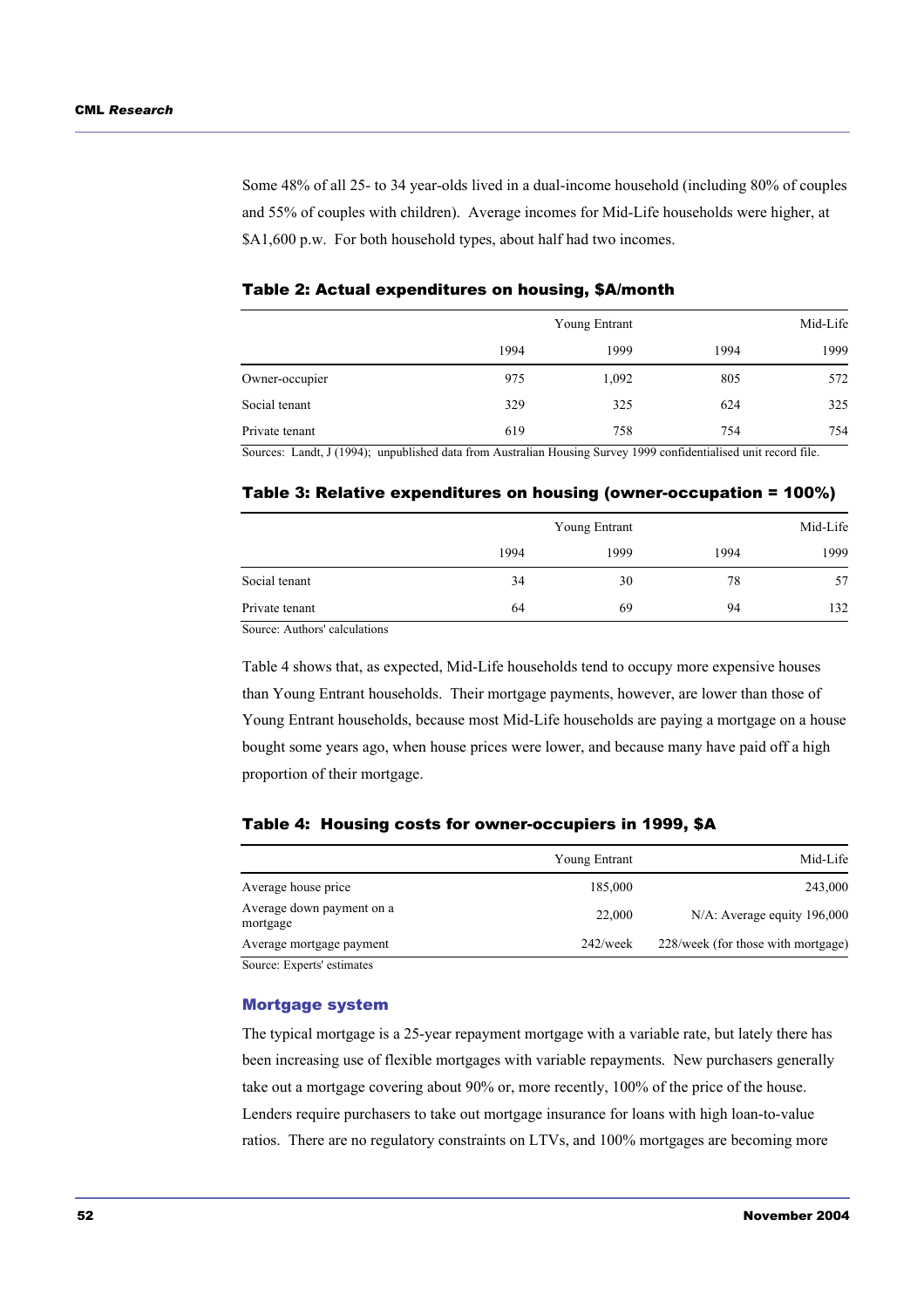popular. Lenders have traditionally calculated affordability on the basis of repayment constraints, allowing for mortgage payments of 30% of income and take both incomes into account for dual-income households.

There has been a growth in non-conforming lenders in the Australian market since 1997. These are mortgage originators that specialise in lending to borrowers who do not meet banks normal lending criteria—who, for example, have a bad credit history or are seeking a loan with a very high loan-to-value ratio. Non-conforming loans accounted for between two and four per cent of loans written as of the end of 2002 (Reserve Bank of Australia, 2002a).

New loan products have included home equity loans and deposit bonds (where in exchange for a fee an insurance company guarantees that the deposit will be paid at settlement, so the purchaser does not have to pay a deposit when contracts are exchanged).

In general, interest rates have fallen from about 10-12% ten years ago to six to seven per cent now. The benefit of declining interest rates has been largely offset by increases in mortgage debt due to equity withdrawal and trading up for older households, and higher house prices and the resulting higher debt for younger households. Some experts are concerned that commercial lending institutions are not imposing strict enough credit criteria, and are failing to allow for problems if interest rates increase or house prices turn down. Similarly, the Governor of the Reserve Bank has expressed concern that household borrowers have not realised that in a lowerinflation environment, high repayment burdens will not be reduced by inflation.

#### Taxes and subsidies

Since 1995 there have been some changes in the Australian system of taxes and subsidies that, taken together, have tended to increase the incentives in favour of owner-occupation.

#### Owner-occupation

Housing is treated as a consumption good for tax purposes in Australia, with no tax on imputed rental income or capital gains for owner-occupiers. This makes housing a more attractive investment than some other sectors of the economy. However, owner-occupiers get no tax relief on mortgage costs and receive no government subsidies apart from the First Home Owners Grant (see below). Some lenders do offer one to two per cent discounts on mortgage rates to first-time buyers for the first 6-12 months of their mortgage. Young Entrant households with incomes below a certain floor will receive mortgage assistance for 12-24 months if their household income falls, but this assistance is not available to Mid-Life households. There is no housing allowance for owner-occupiers.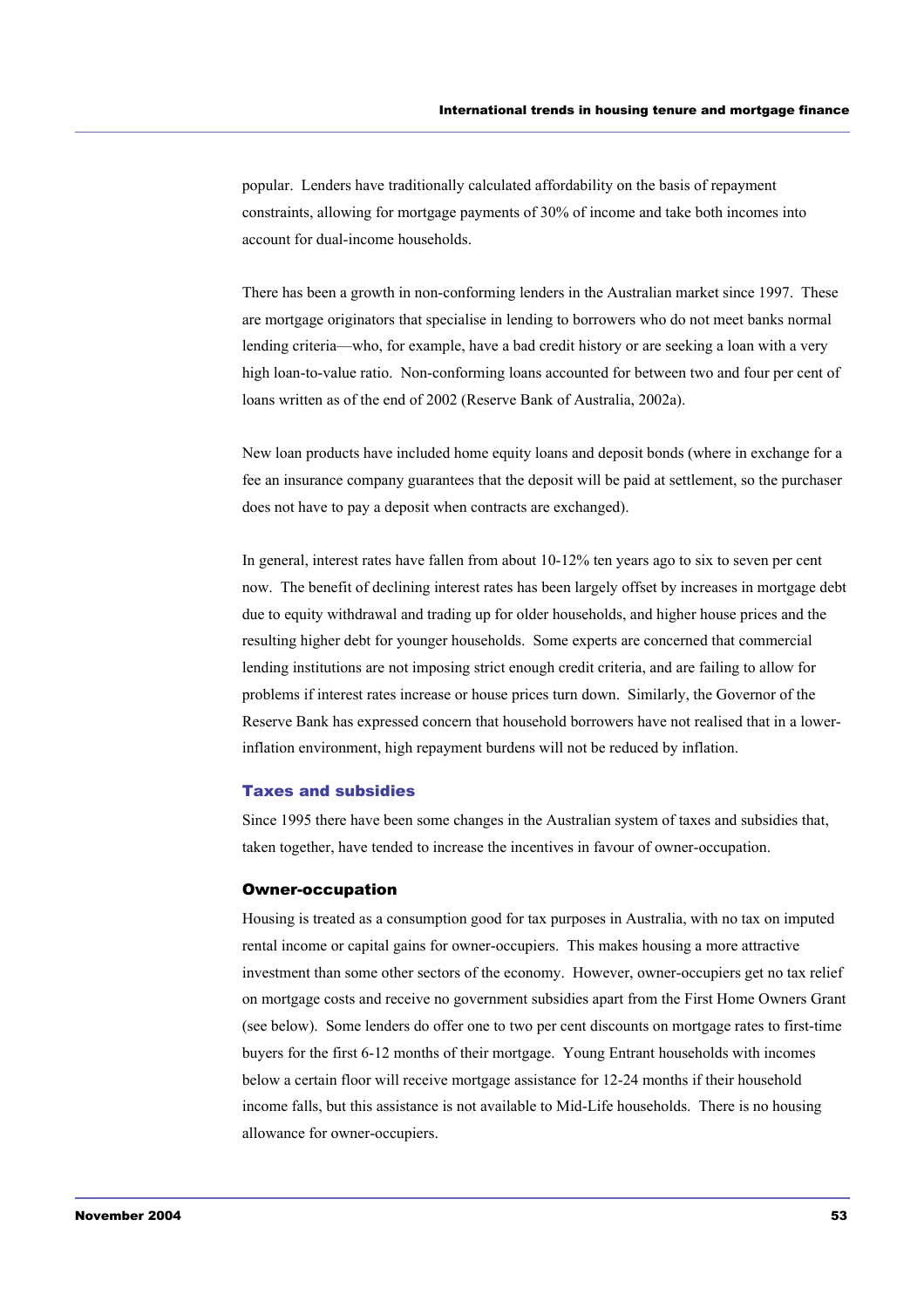A First Home Owner's Grant was introduced in July 2000, ostensibly to offset a predicted increase in the cost of housing as a result of the introduction of a goods and services tax. The grant, initially set at \$A7,000, was available to any first-time buyer. It was increased to \$A14,000 in March 2001, reduced to \$10,000 in January 2002, and again brought down to \$A7,000 from July 2002. The impact has apparently been to bring forward purchases by households who would probably have become home-owners eventually anyway. In addition, the increase in activity is likely to have had an impact on fuelling a rising housing market since 2000.

#### Private renting

Private rental sector landlords receive tax relief for nominal interest costs, which are fully deductible from taxable income, and a 2.5% depreciation allowance on new property. Until 1999, real realised capital gains on properties bought after 1985 were taxed. Private rental housing was treated like any other investment, which put it at a disadvantage compared to owneroccupation, where capital gains were not taxed. The capital gains tax regime changed in 1999 from taxation of real, realised gains to taxation of nominal realised gains with a 50% discount for individuals. This change has encouraged investors to borrow to invest in residential property. The principal place of residence had been, and still is, exempt.

Many private-sector tenants receive no housing allowances or income support. Rent assistance in the private rental sector is available only for social security recipients, who generally have incomes in the lower quartile of the income scale and form a minority of private rental tenants.

#### Public sector rental

Public-sector landlords  $-$  that, is, the state housing authorities  $-$  do not have to pay any tax. They receive capital grants from government to build housing although in most cases these grants are insufficient to meet maintenance costs for the existing public rental stock. Social-sector tenants receive housing allowances, which allow for expenditure of 20-25% of household gross income on rent.

In 2000 a  $10\%$  tax on goods and services was introduced. Housing is exempt – that is, homeowners and renters do not pay tax on their housing expenditure, but they cannot deduct any salestax component of costs they incur.

#### Problems accessing housing

Over the past five years, Australia's economy has been robust and unemployment has declined. Nominal house prices have gone up at a rate of over nine per cent per annum nationally in the five years to 2002, Reserve Bank of Australia (2002b). At the same time, interest rates have fallen, so those able to access finance have reduced problems making mortgage repayments. In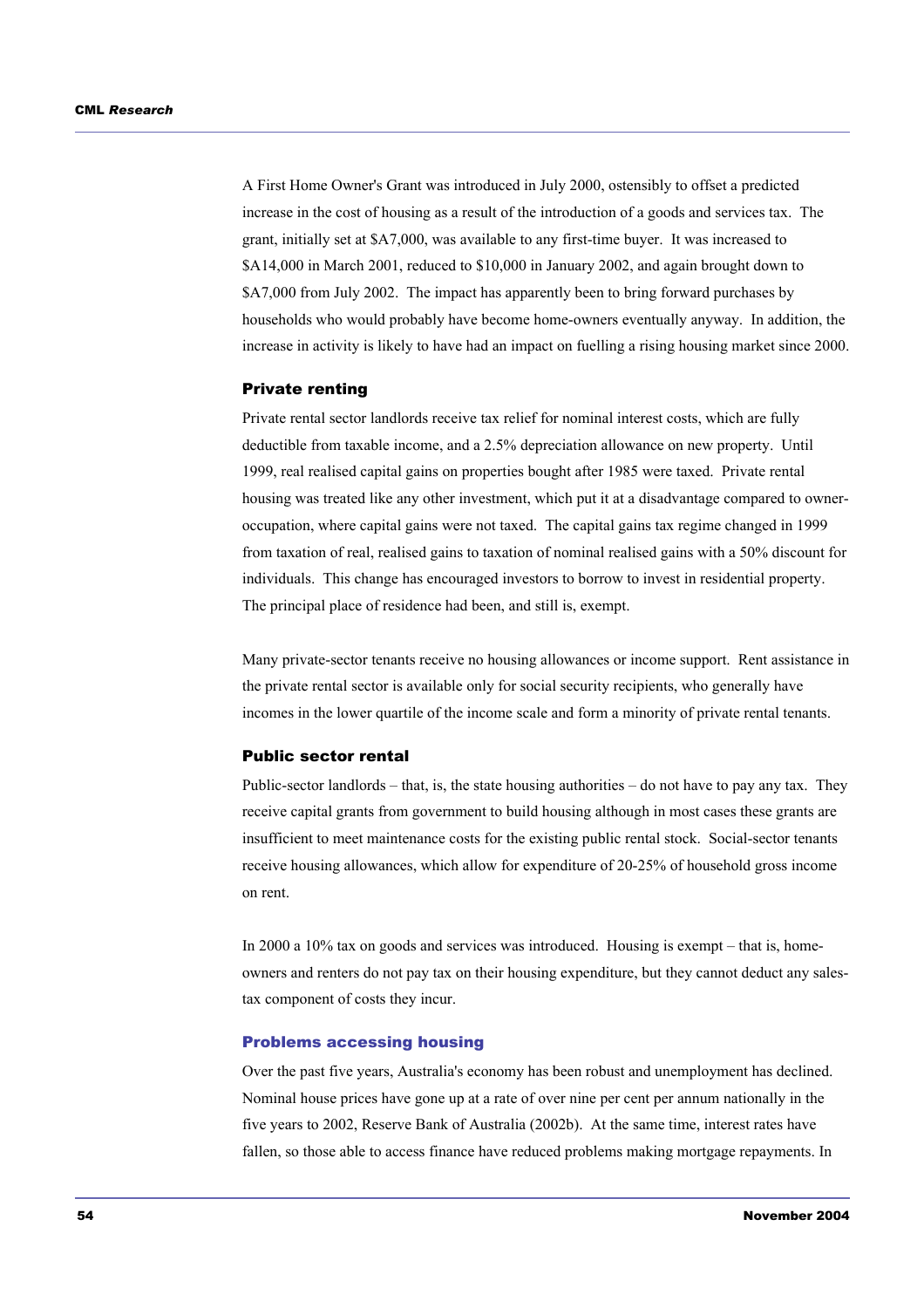general, however, affordability of median priced dwellings has worsened. Moderate-income households in high-cost areas in particular are having problems entering home-ownership. There are no specific schemes to assist households in high-cost areas.

#### Risk reduction

There are limited state-based temporary mortgage assistance schemes for lower-income households in trouble with mortgage repayments.

Private mortgage insurance is available and is a relatively well-developed market. The government-sponsored mortgage insurer dominated the market until 1997, when it was sold to the US-based GE Capital Corporation (which also owns the major Canadian private insurer  $$ now Genworth). Premiums increase with the LTV.

#### **References**

Information provided by J. Yates

Blood, R (1998) *A Brief Overview of Mortgage Insurance in Other Countries prepared for US Agency for International Development*, Washington DC: www.usaid.gov/locations/europe\_ eurasia/ dem\_gov/local\_gov/pdf\_docs/annexc.pdf Freeman, A, Holmans, A, and Whitehead, CME (1996) *Is the UK Different? International Comparisons of Tenure Patterns* Council of Mortgage Lenders, London Landt, J (1994) *Modelling Housing costs and benefits*, STINMOD Technical Paper No. 6, National Centre for Social and Economic Modelling, Cranberra Reserve Bank of Australia (2002a) *Innovations in the Provision of Finance for Investor Housing*, Reserve Bank of Australia Bulletin, December 2002a Reserve Bank of Australia (2002b) *Recent Developments in Housing: Prices, Finance and Investor Attitudes*, Reserve Bank of Australia Bulletin, July 2002b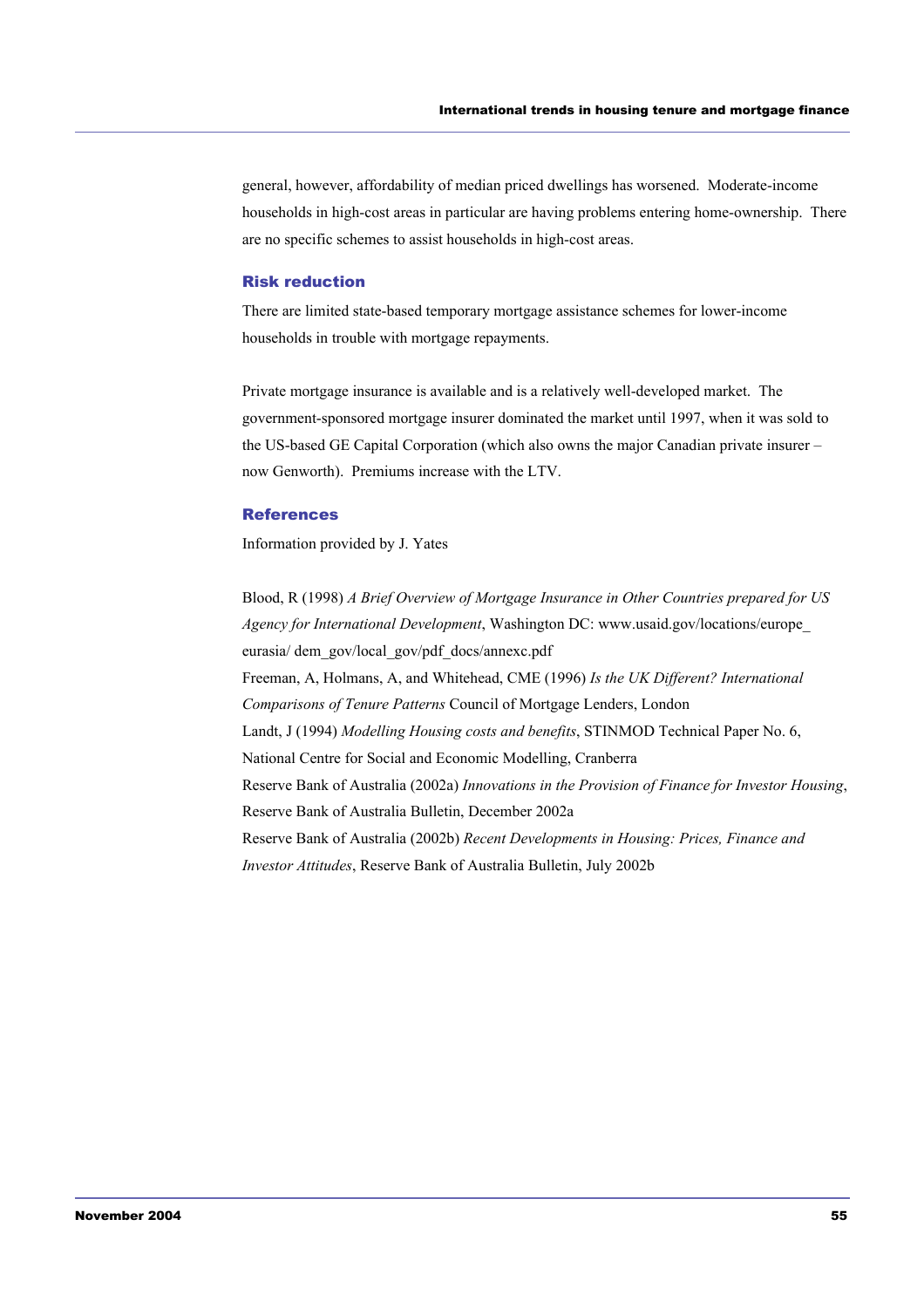### Austria

#### **Tenure**

Of all households in Austria in 2001, 57% were owner-occupiers. However, if one looks only at Austrian citizens (ignoring the many expatriates living in the country, particularly in Vienna), the figure is over 60% (Ball, 2003). Housing demand in recent years tends to be driven by households whose head is aged over 30 and that include children. Such families prefer to reside in the suburbs and have more savings and higher incomes than younger groups (Ball, 2003).

|                  | All households | Young Entrant | Mid-Life <sup>2</sup> |
|------------------|----------------|---------------|-----------------------|
|                  | 2001           | 1999          | 1999                  |
| Owner-occupation | 57             | 48            | 64                    |
| Social renting   | 23             | 26            | 18                    |
| Private renting  | 17             | 26            | 17                    |
| Other            | 3              |               |                       |

#### Table 1: Households by tenure, 1999 and 2001, %

Source: Austrian Statistical Institute, Survey 1999 and Survey 2001 Notes: 1 All households with head of household aged  $25 - 35$  years

2 Two-adult households (all ages) with children

Because of data limitations, the figures in Table 1 for Mid-Life households are for all two-adult households with children. Owner-occupation among such households is, at 64%, higher than the 57% for all households. Local experts believe that the proportion for Mid-Life households strictly defined (two-adult households with children, where the main respondent is aged about 45) would probably be similar to this 64%.

There is a preference to rent rather than buy, because Austrian rental law gives the tenant a very strong position (see below). In Vienna 82% of households are renters - the rental stock is 1/3 private, 1/3 municipal, and 1/3 co-operatives (Ball, 2003). The proportion of renters is also particularly high in Salzburg.

Since 1994, part-owners of subsidised flats (those who paid more than  $\epsilon$ 50/m<sup>2</sup> when they moved in) have had the right to buy the remainder of the equity in their flats. Tenants of co-operative rental units who do not have any equity, and tenants of municipally-owned housing, have no right to buy.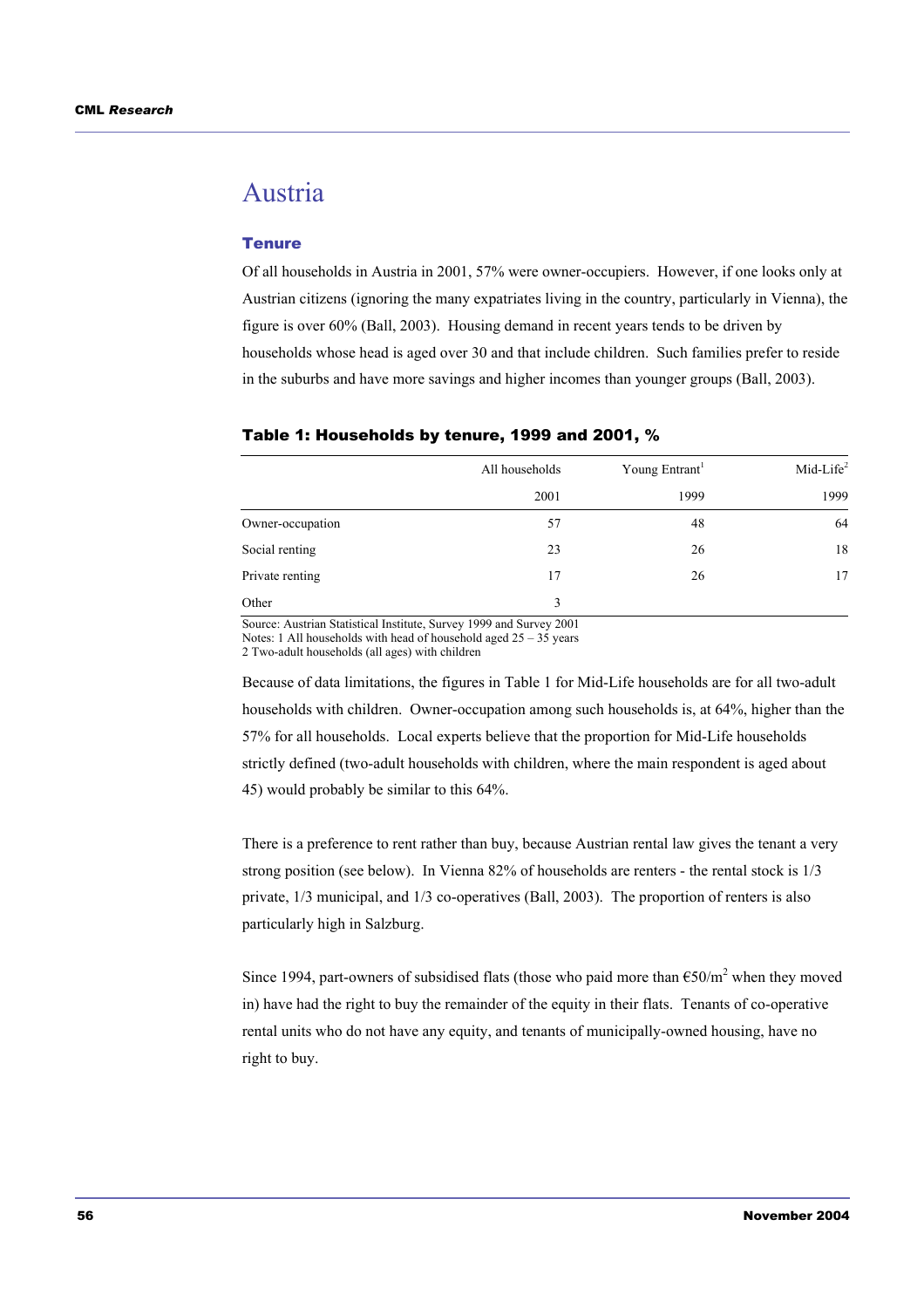#### Housing costs

Approximately 80% of young entrant households in Austria have two incomes. For two-adult households with children, the percentage with two incomes is lower, at around 65%. The mean income for both household types is  $\epsilon$ 2,300/month, including social transfers (eg, for children).

Young Entrant tenants, both private and social, pay less for housing than Young Entrant owneroccupiers. Whilst, Mid-Life private tenants pay more than owner-occupiers, while social tenants pay less (though still more than Young Entrant tenants of either tenure).

#### Table 2: Actual expenditures on housing, €/month, 1999

|                | Young Entrant | Mid-Life |
|----------------|---------------|----------|
| Owner-occupier | 360           | 400      |
| Social tenant  | 320           | 373      |
| Private tenant | 340           | 420      |
|                | .             |          |

Source: Austrian Statistical Institute, Survey 1999

|                | Young Entrant | Mid-Life |
|----------------|---------------|----------|
| Social tenant  | 89            | 93       |
| Private tenant | 94            | 105      |

### Table 3: Relative expenditures on housing (owner-occupation = 100%)

Source: Authors' estimates

Average house prices rose one per cent in 2002 after a fall of three per cent in 2001, which was a consequence of overbuilding in the late 1990s. House-price data in Table 4 are from 2002; current figures are about  $\epsilon$ 200/m<sup>2</sup> higher in each category.

#### Table4: Average house prices, 2002

|                                            | All household types            |
|--------------------------------------------|--------------------------------|
| Houses (to purchase existing or build new) | $\epsilon$ 1400/m <sup>2</sup> |
| Old flats                                  | $\epsilon$ 1400/m <sup>2</sup> |
| New flats                                  | $\epsilon$ 2300/m <sup>2</sup> |
| Course Austria Immabilianindor             |                                |

Source: Austria Immobilienindex

#### Mortgage system

The current average gross interest rate on mortgages is four to five per cent; interest on loans from building and loan associations is limited to six per cent (ECB, 2003). Of mortgages on newly built homes, 55% are from commercial banks, 15% from *Bausparkassen* (housing-specific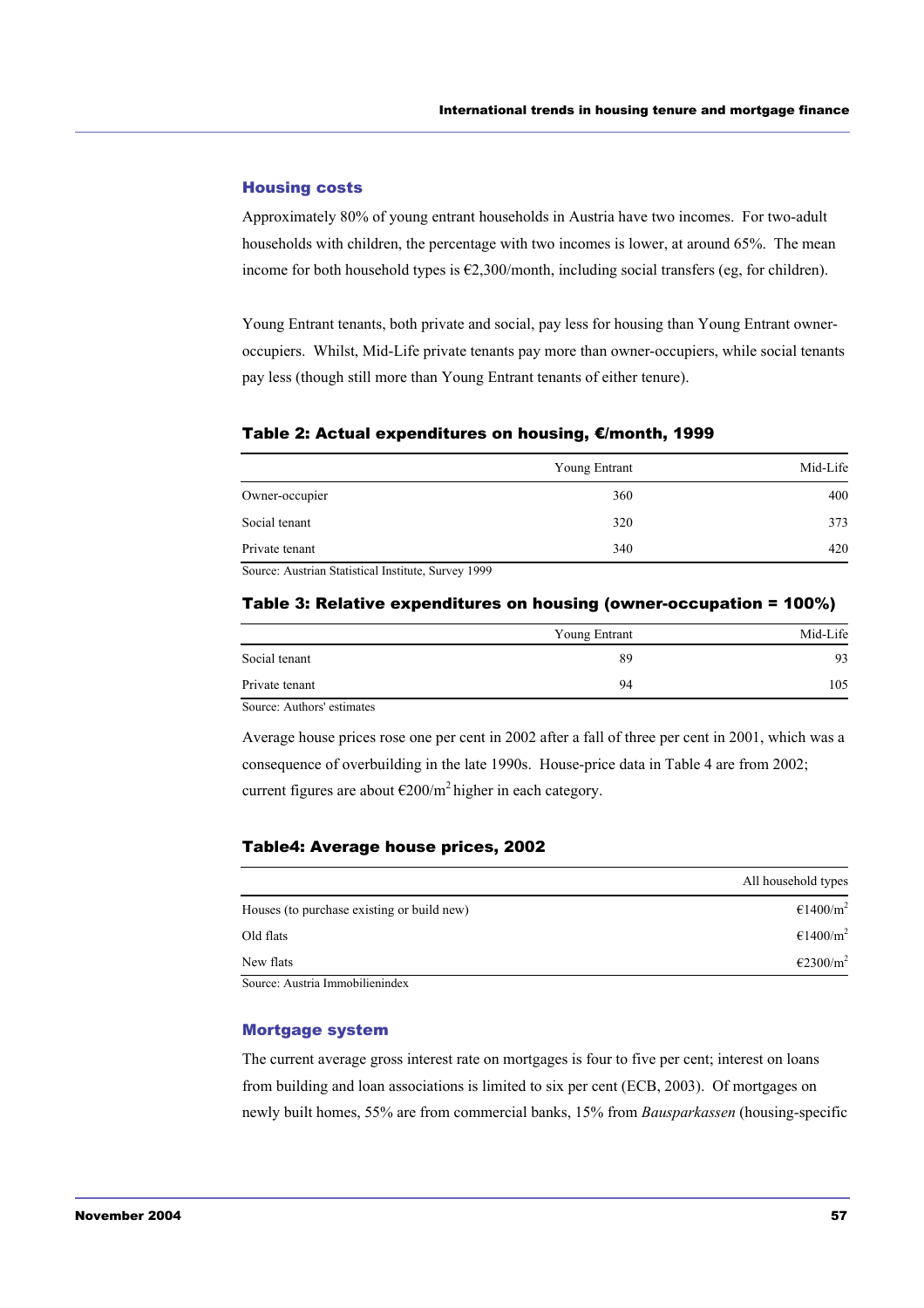savings institutions), and 30% are low-interest loans issued by government bodies. The typical mortgage term is 25 years, but the low-interest loans often have terms of 30 years or more.

The average loan-to-value ratio for new loans is 60%. Interest rates are generally either fixed or graduated, with lower rates for the first few years. Loans denominated in non-Euro currencies, particularly the Swiss franc and the Japanese yen, have been popular. International interest rates are charged, and the exchange-rate risk is borne by the borrower.

#### Taxes and subsidies

#### Owners-occupiers

For owner-occupiers, there is income-tax relief on mortgage interest, though at a very low level, and owner-occupiers with incomes of over  $\epsilon$ 50,000 are ineligible. There is no tax on imputed rental income. Owner-occupiers who sell their dwellings after a two-year period of ownership are not subject to capital gains tax; investors and second-home owners must hold their properties for ten years in order to sell them free of capital-gains tax.

Until 1989 the federal government dispensed housing subsidies. After that, responsibility passed to local governments, who each have their own programmes and systems. In general, Austrian housing subsidy is targeted at new housing rather than housing in general. The government subsidises savings for the purpose of purchasing a dwelling through the *Bausparkassen* system. In all provinces these savings may be used for purchasing new homes; in some provinces they can also be used to buy existing dwellings.

There are schemes in some provinces to subsidise mortgage-interest rates. These are normally targeted at families (particularly young and single-parent families) from lower- and middleincome groups. Income-related housing allowances for owner-occupiers are given in a growing number of provinces. Purchase subsidies and improvement grants for owners are also available in some areas.

#### Rental sector

In the rental market, state subsidies are available for landlords in some cases, as are subsidies for construction of rental property. The eligibility rules for these subsidies vary by province. Until the 1990s some provinces gave grants, but now all such subsidies are in the form of loans, interest-rate subsidies and personal allowances to reduce loan payments. Tenants can qualify for an income-related housing allowance, as in most countries; in addition, the minimum income safety net could be expected to meet housing costs.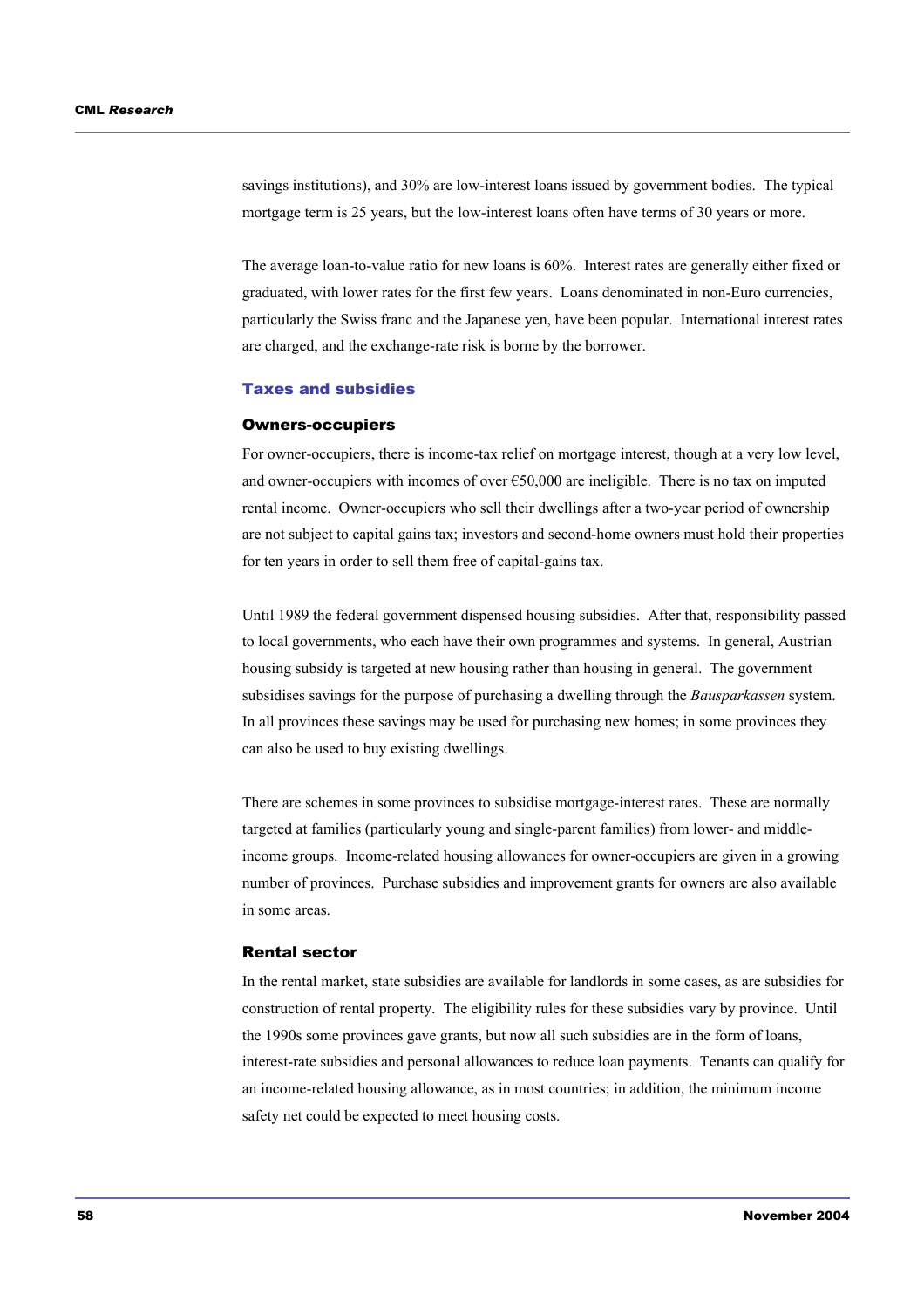Austrian law governing rentals is rather complicated. New contracts for rents on pre-1945 stock are regulated by a system of benchmarks, in an attempt to combine market forces with price controls. Rents on some newer housing stock are subject to comparative-rent regulations, some to regulations connected with public loans, and some are not regulated. It is almost impossible for a landlord to break a lease.

#### Risk reduction

Private mortgage insurance exists but is not common. Since 1997 the Property Developer Contract Act has applied, which requires developers to provide guarantees that if they go bankrupt before a development is finished, purchasers will get their money back or another firm will complete construction.

#### References

Information provided by W. Amann and S. Bauernfeind

Ball, Michael (2003) *RICS European Housing Review 2003* RICS, London European Central Bank (2003) *Structural factors in the EU housing markets*, ECB, Frankfurt EMF (2003) *Hypostat 1992-2002,* European Mortgage Federation, Brussels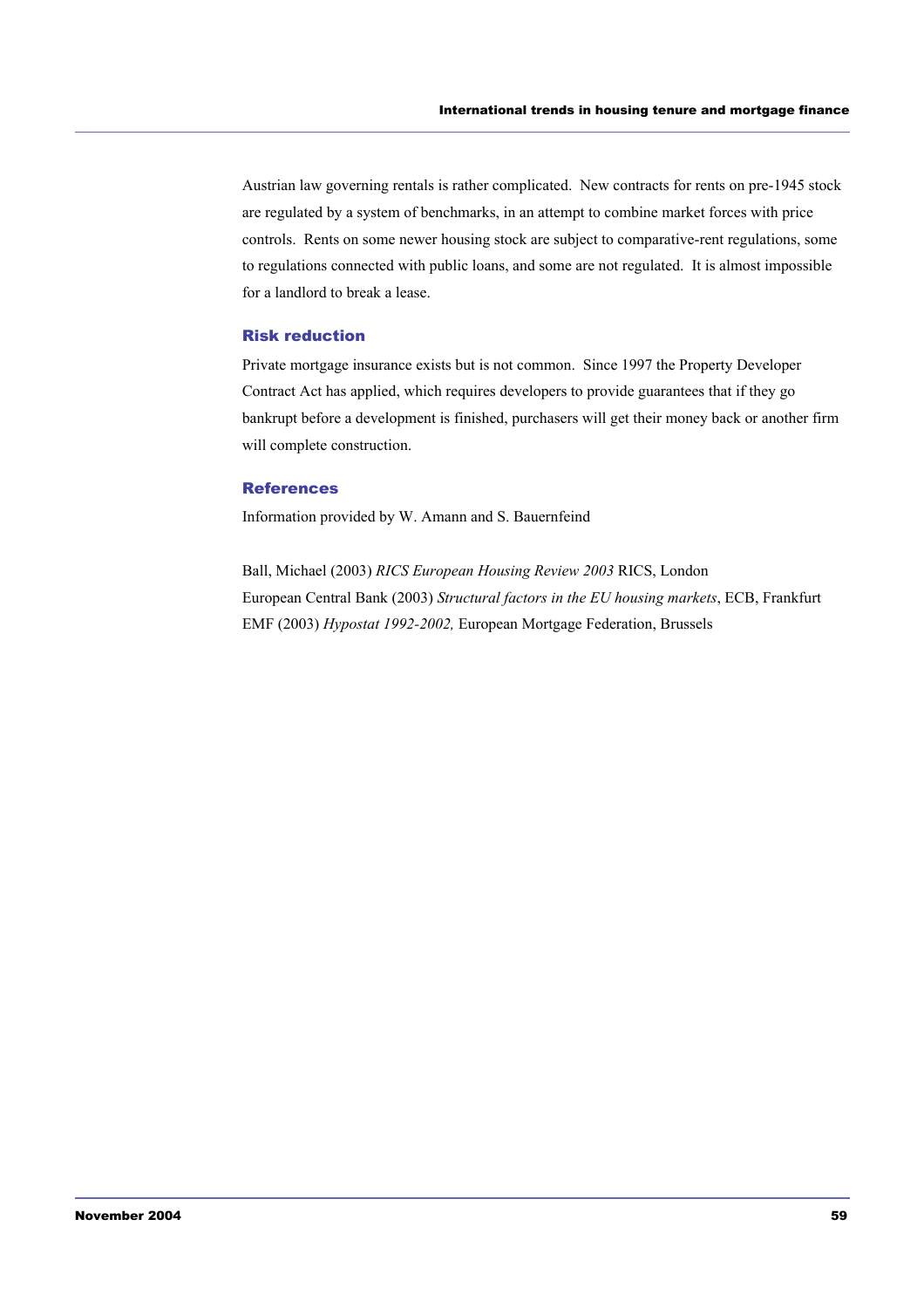## Belgium

#### **Tenure**

Belgium has a relatively high overall level of owner-occupation, at 74%. In this section we use data from the 1999 Panel Study on Belgian Households, which permits comparisons of different household types. According to more recent data, from the 2001 census, the overall owneroccupation rate is somewhat lower: 68% owner-occupiers, 6% social renting, and the remainder private renting.

The rental market is heavily weighted towards the private sector, housing 16% of all households, while the social rented sector houses only 7%. In nearly all countries studied, levels of owneroccupation are higher among middle-aged Mid-Life households than Young Entrant households, but in Belgium this difference is particularly striking. Only 33% of Young Entrant households were owner-occupiers in 1999. Fully 89% of Mid-Life households owned their own homes. The private sector housed the overwhelming majority of both types of household, with social renting accounting for fewer than 2% of Young Entrant or Mid-Life households.

|                                      | All households | Young Entrant | Mid-Life       |
|--------------------------------------|----------------|---------------|----------------|
| Owner-occupation                     | 74             | 33            | 89             |
| Social renting                       |                |               | $\overline{c}$ |
| Private renting                      | 16             | 64            | 7              |
| Shared ownership/equity              | N/A            |               |                |
| Other (free in exchange for service) |                |               |                |

#### Table 1: Households by tenure, 1999, %

Source: Panel Study on Belgian Households, 1999 (wave 8), subsequent calculations Notes: Young Entrants: Couples without children, head of household aged 20 to 29 years. Mid-Life: Couples with children, head of household aged 40 to 49 years

Of owner-occupiers, 56% are buying with a mortgage, while 44% are outright owners (some having already paid off their mortgage).

#### Housing costs

The discussion of house prices is limited to the Flanders region due to lack of additional information. House prices in Flanders have increased significantly in the last 20 years. "Survey data show that the average monthly mortgage repayment in Flanders was 73% higher in 1997 than in 1976 in real terms" (De Decker and Geurts, 2003). During this period real disposable incomes grew by 5.9%. House prices have increased since 1997 at a rate of approximately 10%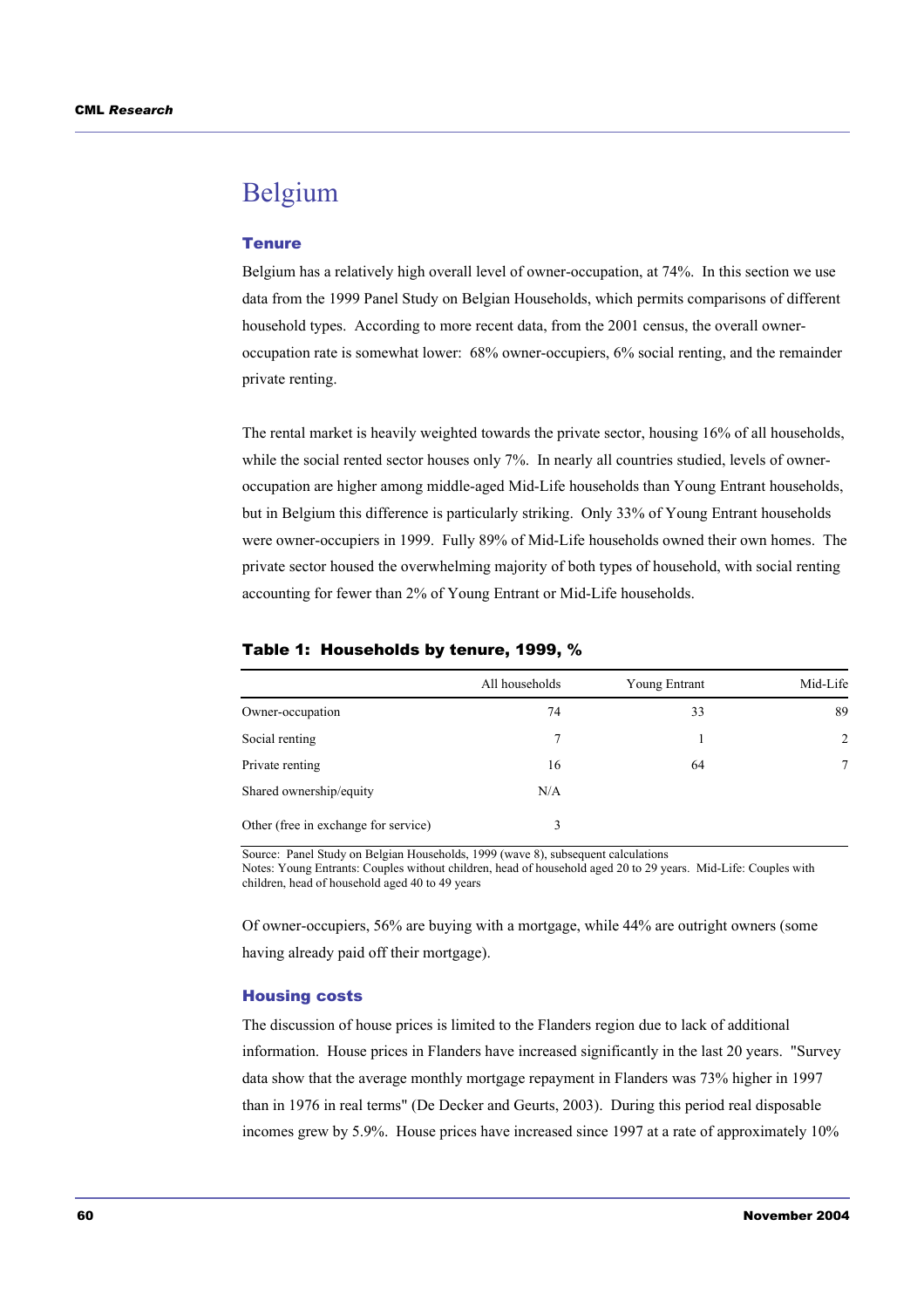per annum (Hypostat, 2002). Home-ownership also became more polarised, increasing among couples with higher incomes and higher education, and falling among unskilled workers and those with only primary education.

In 1999, Young Entrant households had a median monthly net household income of  $E$ 1400. Young Entrant owner-occupiers spent on average  $E$ 470/month on housing, excluding utilities, or 34% of average Young Entrant income. Some 90% of Young Entrant households were dualincome.

Mid-Life owner-occupiers spent, on average,  $21\%$  less than younger owner-occupiers ( $\epsilon$ 372 vs  $f(471)$ , reflecting the fact that they purchased their properties earlier. Older private renters, however, spent more than younger ones ( $\epsilon$ 410 vs  $\epsilon$ 347), and more than older owner-occupiers.

#### Table 2: Median actual expenditures on housing,  $\epsilon$  / month, 1999

|                | Young Entrant                                                               | Mid-Life |
|----------------|-----------------------------------------------------------------------------|----------|
| Owner-occupier | 471                                                                         | 372      |
| Social tenant  | $N/A$ (only one observation)                                                | 328      |
| Private tenant | 347                                                                         | 410      |
|                | Source: Panel Study on Belgian Households (wave 8), subsequent calculations |          |

Note: Figures exclude utilities

#### Table 3: Relative expenditures on housing (owner-occupation = 100%)

|                | Young Entrant | Mid-Life |
|----------------|---------------|----------|
| Social tenant  | N/A           | 88       |
| Private tenant | 74            | 114      |
|                |               |          |

Source: Authors' calculations

Because of high sales taxes and duties, transactions costs for owner-occupiers are very high, averaging over 20% of the cost of a medium-sized dwelling (Ball, 2003). Recent political initiatives have aimed to lower transactions costs in order to speed up mobility, but the changes are, in financial terms, marginal.

#### Mortgage system

Private universal banks provide about 95% of mortgages. They are most often structured as 20 year loans, where the interest rate is fixed for the first ten years but can thereafter be revised every five. In 1999 such fixed-rate mortgages accounted for over 80% of the market, although this percentage has since fallen to around 50%. Capped-rate mortgages are also common. The number of new mortgages more than tripled between 1990 and 1999; many were remortgages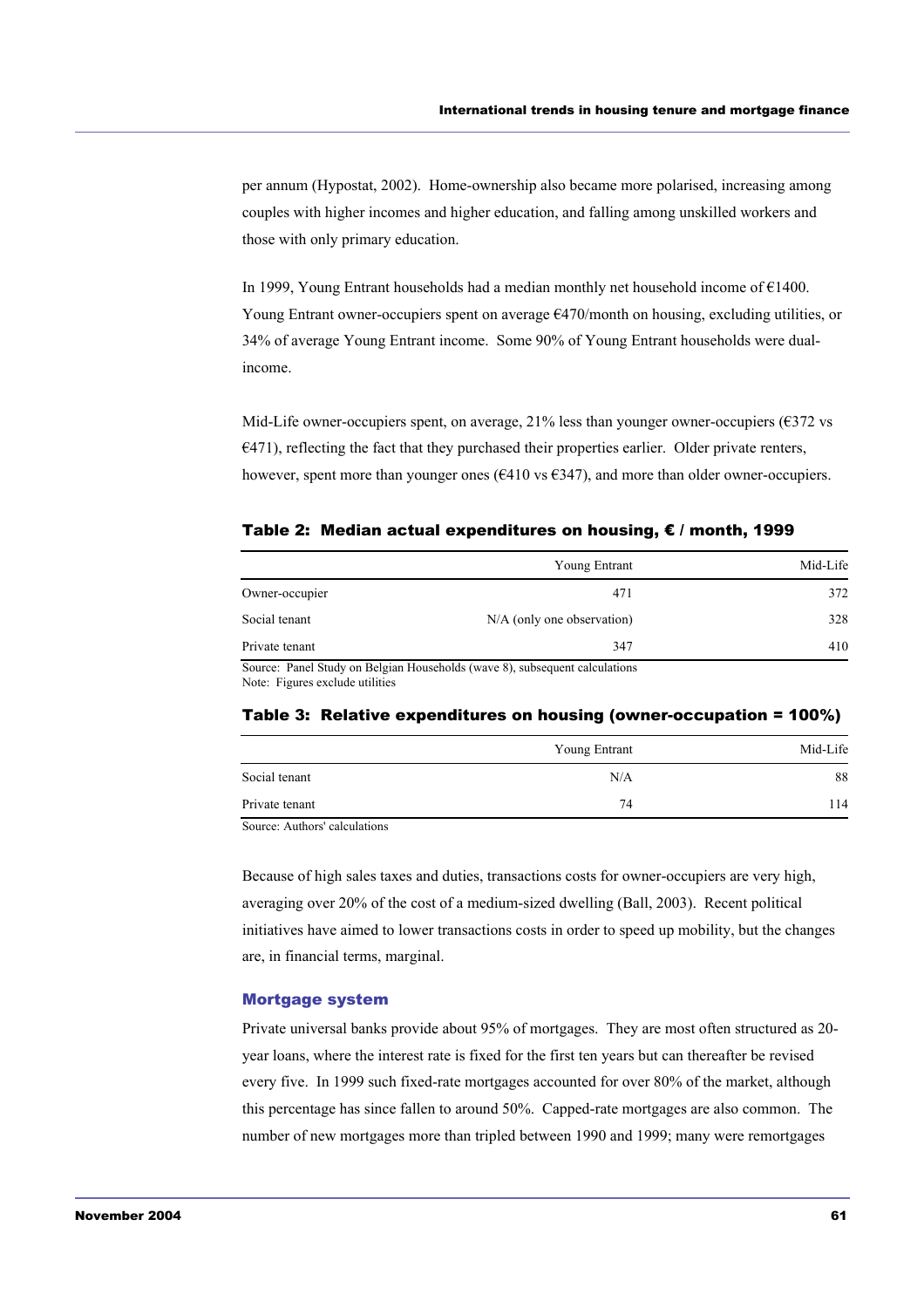taken out to withdraw equity or to take advantage of falling interest rates.

Under the affordability test normally applied by Belgian banks, borrowers may devote no more than 33% of their income to housing costs. Loan-to-value ratios are not typically used; there are regulations limiting the loan to 80-90% of the assessed value of the dwelling, but it is relatively easy for the borrower to get more by adding a personal loan to the mortgage, thus borrowing over 100% of assessed value.

Historically most mortgages in Belgium have been used to finance house construction rather than purchase of an existing dwelling, but this changed in the mid 1980s. In 2000 banks lent roughly three times as much for purchase as for new construction (De Decker and Geurts, 2003).

#### Taxes and subsidies

Belgium is a federal state and according to its constitution, housing is a matter for the regions: Flanders (prosperous), the Brussels capital region, and Wallonia (less prosperous). Most households in Belgium are eligible for some sort of housing subsidy, but these subsidies are generally rather small amounts, probably too small to affect tenure choices.

#### Federal level measures

At the federal level, mortgage payments are tax deductible. Interest payments are deductible in two categories: the basic tax deduction is limited to the imputed rental income on the house, while the additional tax deduction, for principal homes with a mortgage of at least ten years, allows taxpayers to deduct all mortgage interest from household income up to a maximum of 80%. The deduction is taken at the taxpayer's marginal rate. This maximum decreases gradually after year six, and the additional tax deduction ends after ten years. Certain ceilings apply, depending on whether the loan is for construction of a new home or for purchase of an existing dwelling.

In addition, capital payments on principal homes are in some cases tax deductible. For mortgages of at least ten years with special insurance entered into after 1989 (or before 1989 if the house is a social or mid-sized dwelling), some capital payments are deductible. Like the interest-payment deductions, there are two types of capital deductions, basic and additional. Mortgage insurance premiums are also deductible.

#### Regional level measures

For owner-occupiers in Flanders, there were subsidies for individual households who built new houses, and grants for those purchasing existing dwellings; four times as many construction grants were given as existing-dwelling grants. These grants were replaced by interest subsidies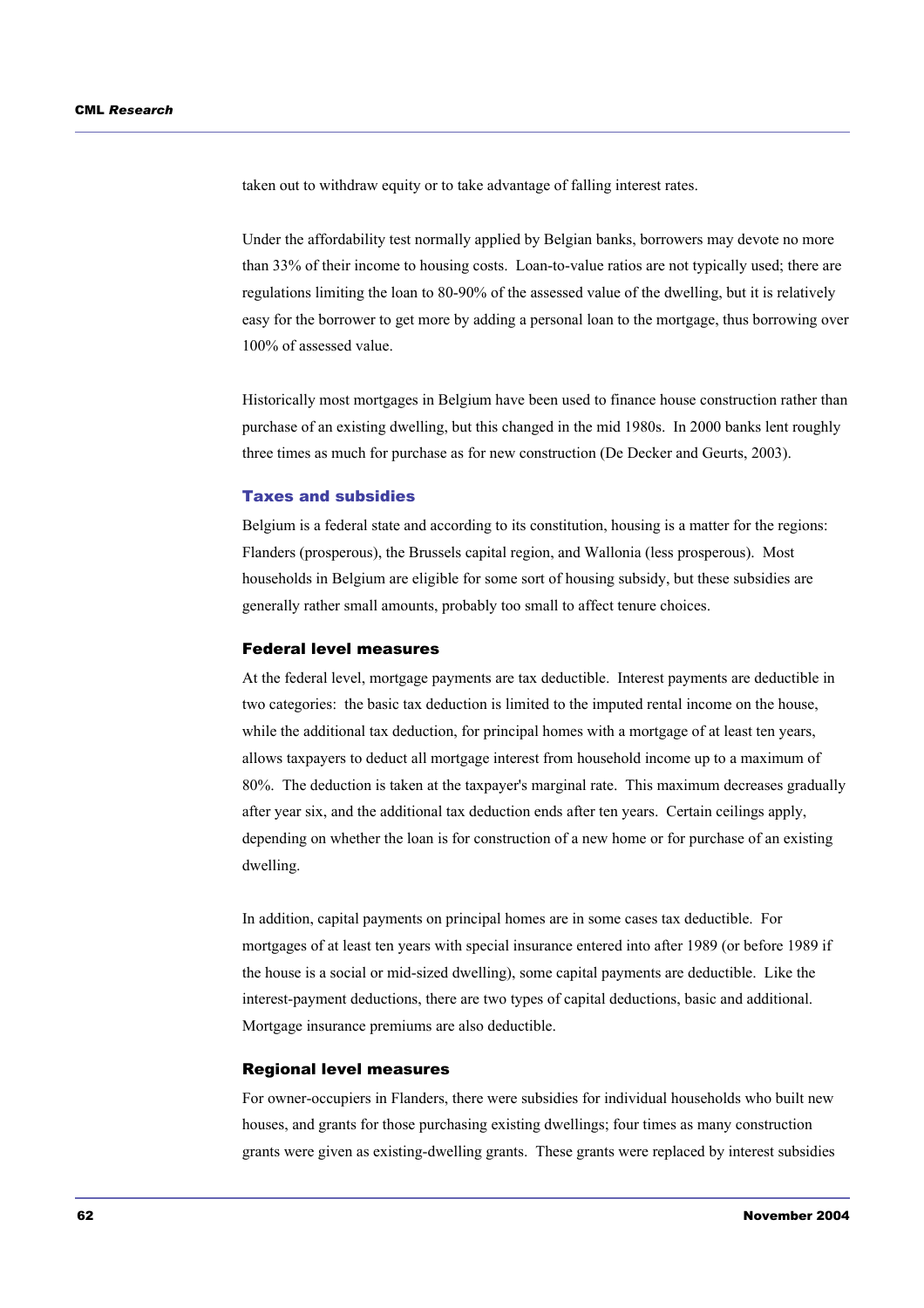in 1993, which themselves were gradually abolished over the 1990s, as the region's housing budget was directed more towards the construction and renovation of social rented housing. There are still social loans for owner-occupation (with subsidised interest rates) provided by the Flemish Housing Association or the Flemish Housing Fund for Large Families. These institutions receive interest subsidies from the Flemish government. The interest rates they charge are means-tested and correspond to the number of children in a family. In principle the loans are for low-income households, but in practice the target group has never been large, so upper and middle-income households can also access the loans. There are household income limits, which have changed frequently.

For renters in the private sector, the Flemish government has a rent allowance scheme. Lowincome tenants who move from a low-quality dwelling to a better one are eligible for a subsidy. The subsidy lasts for 15 years, but is re-assessed every three. The amounts involved are very small.

Wallonia and Brussels offer a number of small subsidies for owner-occupiers (for repair as well as purchase), as well as social loans for big households. There are no rent allowances in these regions of Belgium.

#### Problems accessing housing

The steady increase in the price of owner-occupied housing and the relative costliness of the private rental sector mean that many one-income households face affordability problems. Social renting is often inaccessible as well; the sector is small in Belgium, and waiting lists are  $\log$ families, in particular, must often wait for years.

#### Risk reduction

Mortgage arrears fell from 25,966 new cases in 1994/95 to 16,146 in 1999/2000, and then rose to 20,154 in 2000/01 (De Decker and Geurts, 2003). De Decker and Geurts go on to estimate that about six per cent of households with mortgages are in arrears; Hypostat says "the total amounts unpaid on contracts on which the arrears had not been settled came to less than one per cent of total outstanding mortgage credit in mid-2002."

Most Belgian lenders require borrowers to take out life insurance. Until recently such insurance was also a requirement for tax-deductibility of mortgage interest, but given that insurers were increasingly refusing to insure people with certain medical conditions, this government abolished this condition in 2001.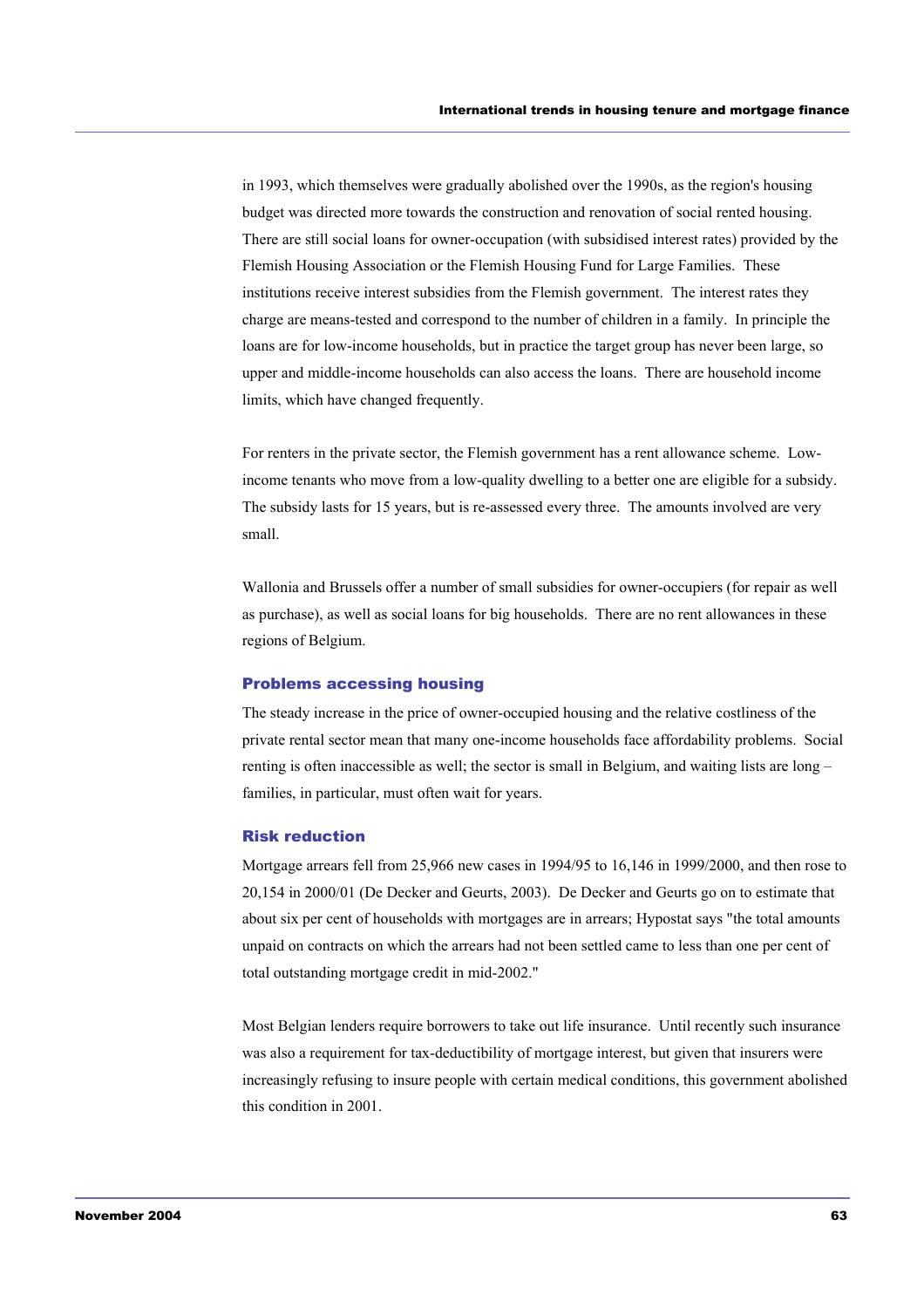Since the late 1990s, anyone making use of subsidies for house purchase has also received government mortgage insurance, which insures the lender against non-payment of the mortgage. In addition, the Flemish government in 1998 introduced an insurance scheme for those with nonsubsidised mortgages. De Decker and Geurts give details:

In June 1998, the Flemish government introduced an insurance against income loss in order to minimise the financial risks of purchase, new construction, or renovation. When concluding a mortgage, a household can get a free assurance from the Flemish government. From the moment a mortgage is concluded, the assurance lasts for 10 years. If during that period a household becomes unemployed or unemployable involuntarily, it can get, after a waiting period of six months, a monthly contribution to the repayment of the mortgage, for a maximum of three years. This contribution does not cover the whole sum. The household still needs to pay  $E247,89$ . The contribution is directly paid by the managing authority, which is a large public assurance company that won the contract, to the lender. This sum can be a maximum of  $E$ 495,78 per month. Normally, it will be smaller since it depends on the household income and the size of the mortgage. During the second year, the benefiting households get 80% of the awarded sum. In year three, this decreases further to 60%. The Flemish government pays the cost of the assurance.

Certain income and dwelling-size limits apply, and applicants need to be in work. Only mortgages over  $\epsilon$ 50,000 are eligible; the average mortgage covered is  $\epsilon$ 87,495. It should also be noted that unemployment benefit is generous in Belgium, and could often be expected to cover mortgage payments.

#### References

Information provided by P. De Decker

Ball, Michael (2003) *RICS European Housing Review 2003* RICS, London De Decker, Pascal (2000) *Who Benefits from Public Money for Housing in Flanders (Belgium)?* Paper for ENHR conference De Decker, P. and Guerts, V. (2003) 'Belgium', in *Globalisation and Home-ownership* (Doling, J. and Ford, J., eds); Delft University Press, Delft. EMF (2003) *Hypostat 1992-2002,* European Mortgage Federation, Brussels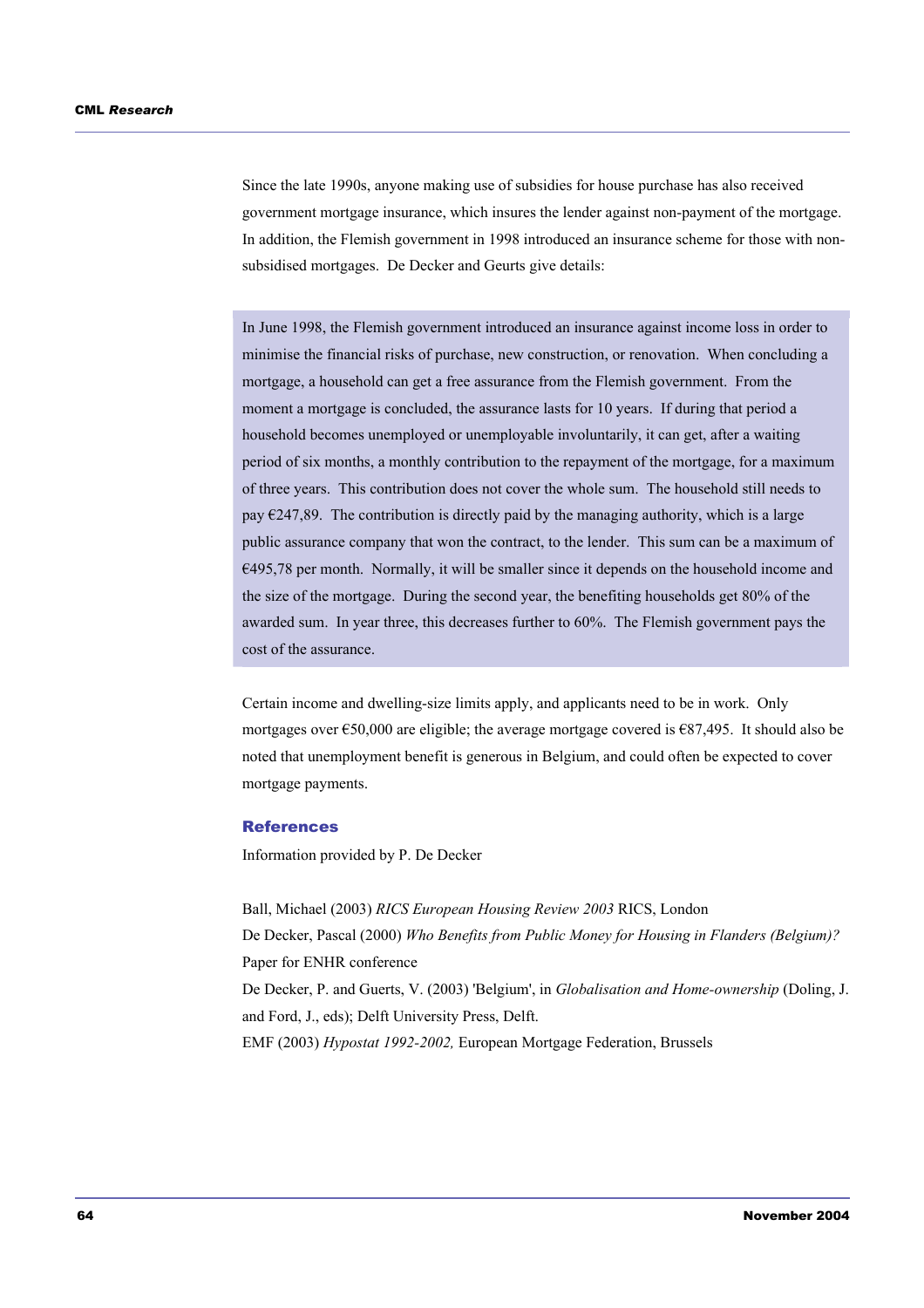## Canada

#### **Tenure**

Overall levels of owner-occupation have risen slightly in Canada over the last ten years to 66% in 2001. This is in line with the world-wide trend towards higher levels of owner-occupation. Canadian owner-occupation rates were nearly at the same level  $-$  about  $66\%$   $-$  from the 1950s to the 1970s. Factors encouraging increased owner-occupation include low mortgage rates, accessible conditions for mortgage financing, regulations allowing buyers to use tax-free retirement savings for house purchase, research and application of improved building technologies, a competitive and efficient homebuilding industry, and socio-economic factors.

Because of data limitations it was not possible to analyse tenure patterns for Young Entrant and Mid-Life households. However, the level of owner-occupation for all couples without children, at 77%, was higher than in the population at large. The proportion of owner-occupiers in such households has risen since 1991 at a faster rate than in the population as a whole.

|                                                   | All households |      | Couples without children |      |
|---------------------------------------------------|----------------|------|--------------------------|------|
|                                                   | 1991           | 2001 | 1991                     | 2001 |
| Owner-occupation                                  | 63             | 66   | 71                       | 77   |
| Social renting                                    | 7              | 6    | 29                       | 23   |
| Private renting                                   | 30             | 28   |                          |      |
| Other (Band housing on or off<br>Indian reserves) | 0.3            | 0.4  |                          |      |

#### Table 1: Households by tenure, %

Source: CMHC Canadian Housing Statistics 2001, table 57, and CMHC estimates CMHC "Canadian Housing Observer 2003", Table 16

Housing units specifically dedicated to social purposes (mainly low-income households) account for a small part of the overall housing stock in Canada, housing only about six per cent of households. However, in addition, a larger number of households receive "social assistance" (or welfare) which includes financial assistance to secure a dwelling.

#### Housing costs

Data on housing costs could not be broken down by Young Entrant and Mid-Life households, but there is information about income by tenure. Owner-occupiers have a significantly higher income than renters in Canada, as Table 2 shows. Some 49% of all owner-occupiers own their dwelling outright. Such owners have incomes somewhat below the national average (because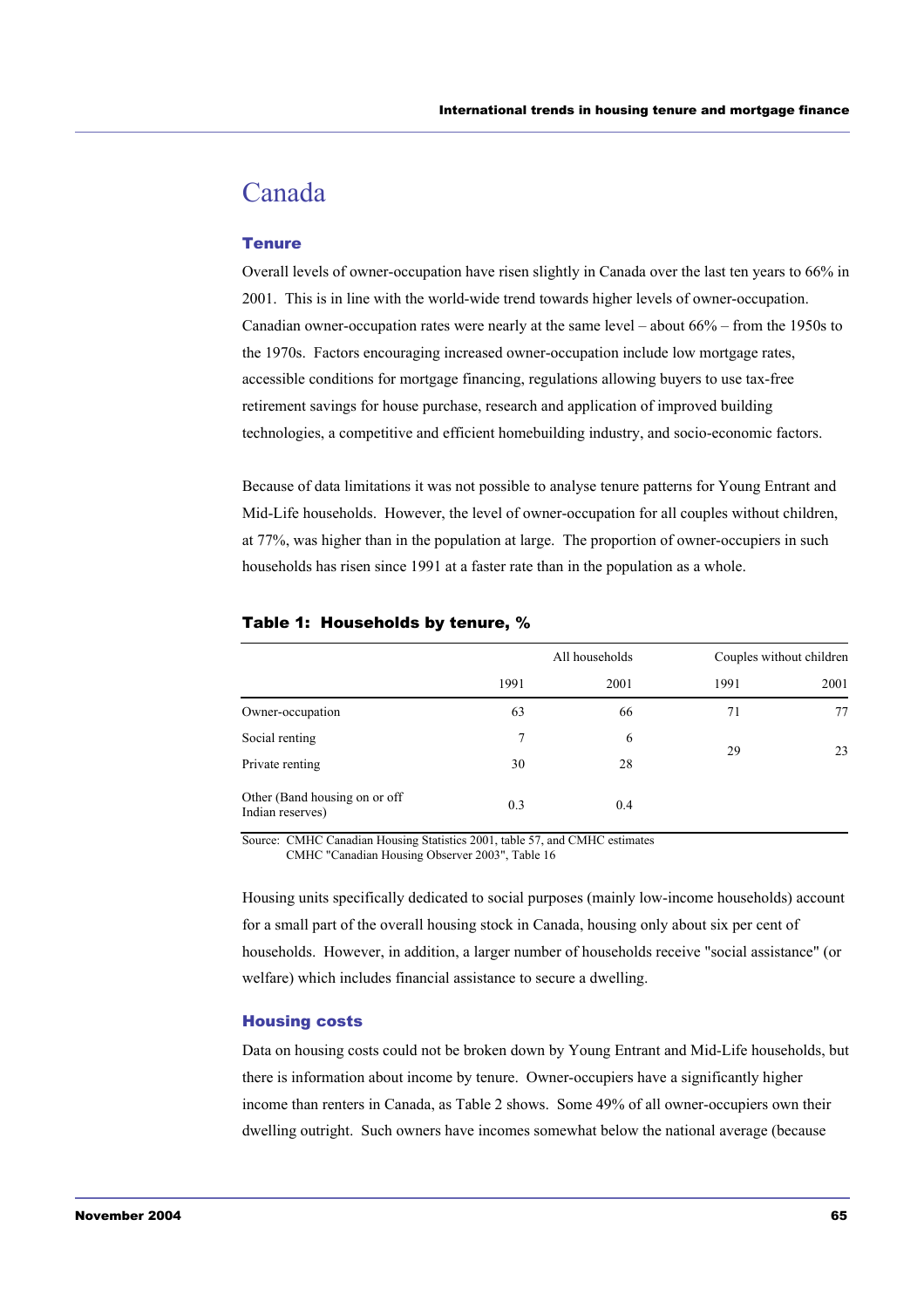they are likely to be pensioners with reduced incomes), while households with mortgages have higher-than-average incomes. The average income of renters is only about half the overall average.

|                         | Canadian dollars |
|-------------------------|------------------|
| All owners              | \$67,679         |
| Owners without mortgage | \$59,249         |
| Owners with mortgage    | \$75,892         |
| Renters                 | \$35,468         |

#### Table 2: Average income before tax, 1999

Source: Statistics Canada, Survey of Household Spending 2000, Table 2F0033

The average resale or existing house price in 2002 was \$188,138, (NB: does not include new construction). In 1992, the average was \$149,572; the increase over the decade was 26%. From 1992 to 2001, the ongoing costs associated with being a homeowner in Canada rose only 6%. On the other hand the cost of renting rose by  $13\%$  – more than twice as much.

Rents in the social rented sector depend on tenant incomes; tenants pay 25 to 30% of income, with a subsidy making up the difference to the public or non-profit agency. There are also a number of rent supplement agreements where the subsidy is paid to a private landlord to make up the difference between the rent paid by the low-income household and the agreed market rent for the unit.

#### Mortgage system

The typical mortgage is a 25-year self-amortising loan. The rate is generally fixed for a period of between six months to five years, after which a new interest rate is set. Canadians can change lenders at this point, shopping around for the best rate and conditions. There are generally no fees for mortgage initiation or for mortgage renewal.

There are two types of mortgage: "closed", where prepayment incurs a penalty, and "open", where the borrower may prepay to refinance at any time. These correspond to UK mortgages with and without prepayment penalties. In 2002, 48% of mortgages had five-year "closed" fixed rates.

By law, banks and other federally regulated financial institutions must insure mortgages where the loan to value ratio exceeds 75%. The maximum permitted LTV ratio for insured mortgages (property purchases only) in Canada is 95%. However, the five per cent down-payment may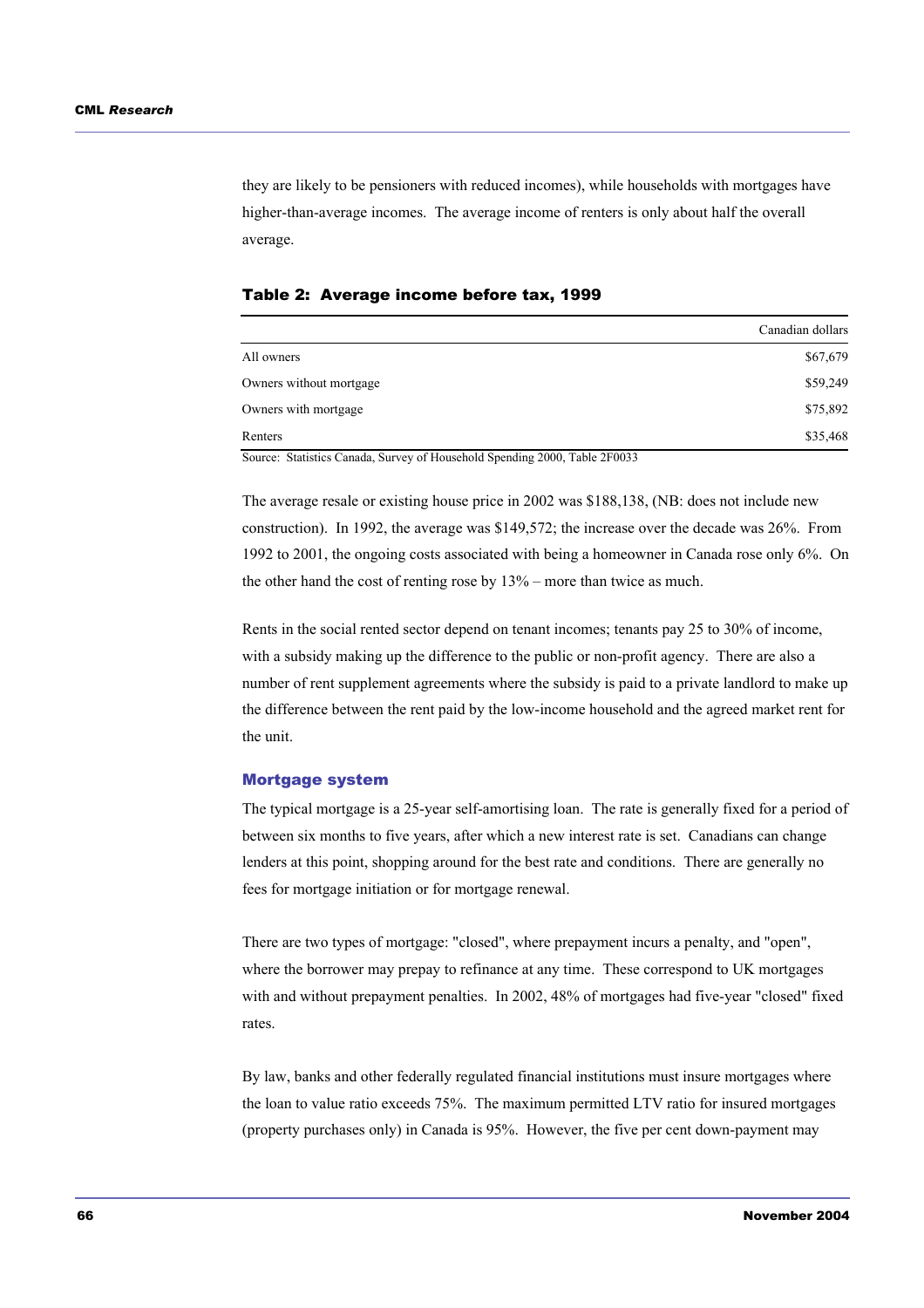consist of borrowed funds, gifts or cash incentives from the lender. There are no good statistics on average LTV of new loans, but one survey of 946 mortgage holders put the mortgage/value ratio at 47%. However, a majority of those surveyed had owned their home and paid down their mortgage for some time.

#### Taxes and subsidies

In Canada, housing is treated as a consumption good with no taxation of imputed rental income nor capital gains, and no mortgage tax relief. This could theoretically favour both housing investment and financing through equity rather than debt. However, OECD statistics show that Canada's Mortgage Financing to GDP ratio (41%) is similar to the 44% ratio found in the USA where housing is treated as an investment. There is no tax relief on mortgage payments, but owner-occupiers are exempt from capital gains tax on the sale of dwellings.

#### Measures targeting owner-occupiers

The only form of federal assistance for home-buyers is a fiscal arrangement, the Home Buyers' Plan, introduced by the federal government in 1992. It allows Canadians who meet certain eligibility conditions (essentially first-time homebuyers) to withdraw up to \$20,000 tax-free from their Registered Retirement Saving Plans (RRSPs) for house purchase. (Under the RRSP scheme, each year an individual may set aside a certain amount for retirement; the amount saved is deducted from income for tax purposes. At retirement age, any RRSP contributions withdrawn from a RRSP are taxed at the contributor's current marginal rate.) The money withdrawn for house purchase remains tax exempt if it is repaid within 15 years. In 1999 the programme was changed to widen accessibility to disabled people or their carers.

About 144,000 people made use of this regulation in 2002, withdrawing more than \$1.5 billion in RRSP funds to purchase homes. Since its inception in 1992, some 1.2 million people have participated in the programme, channelling \$12.0 billion to the housing market.

#### Rental sector measures

Landlords are taxed on their income from rental property, and can offset depreciation against this (but not against other income). Some tenants are eligible for income-related housing allowances.

The federal government stopped funding new social housing supply in the early 1990s but continues providing CAD\$1.9 billion per year assistance to units supplied in prior years and continues to subsidise the production of new additional housing units on Indian Reserves (First Nations Communities). Some provinces continue to fund new social housing supply.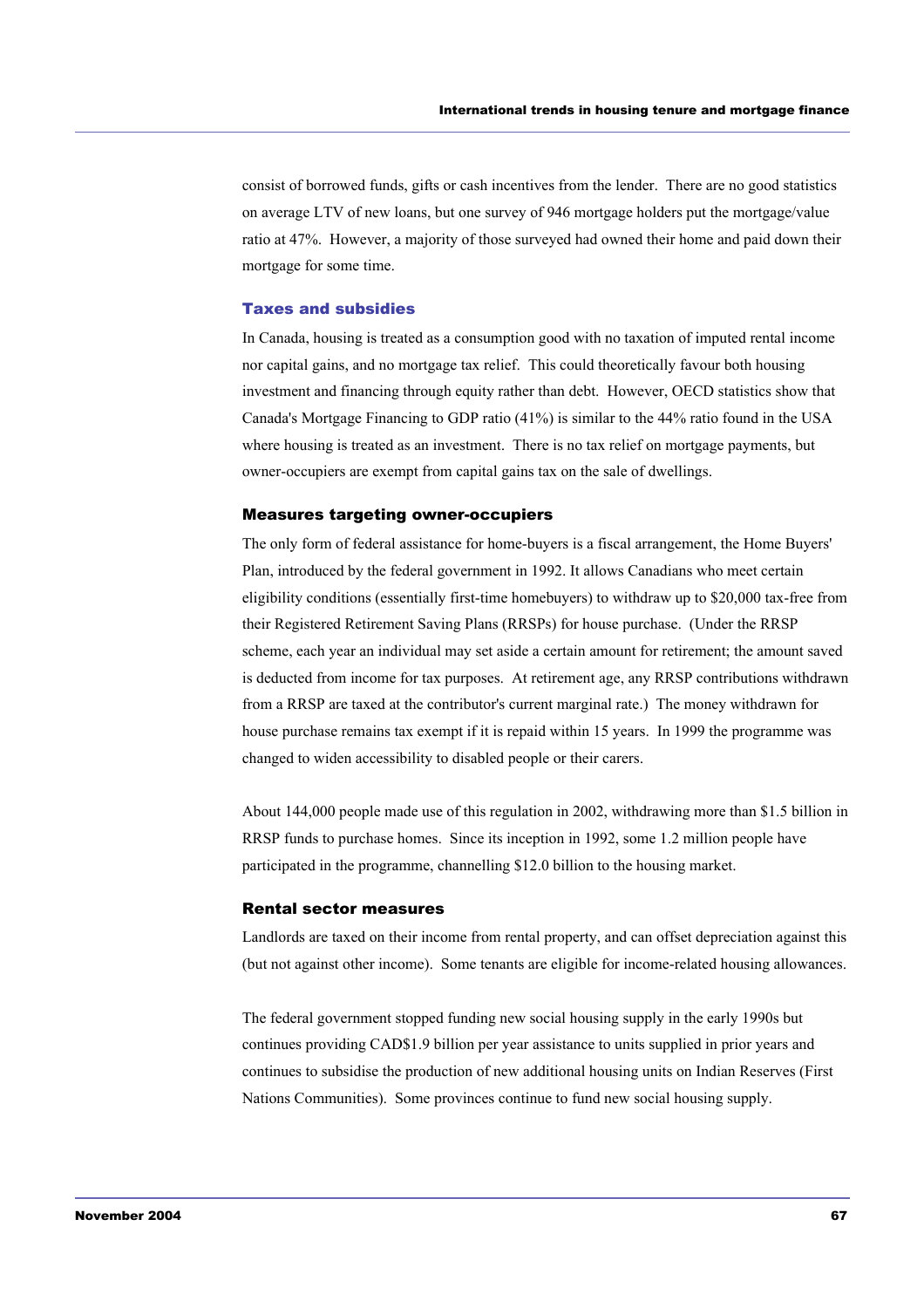Since 2001, under the Affordable Housing Program, the Government of Canada also provides financial assistance for the supply of new affordable rental housing. By the end of 2007-2008, the Federal Government's investment in this program will total CAD\$1 billion, an amount that will be matched by provincial and territorial governments.

#### Other subsidies

Assistance for home repairs (Residential Rehabilitation Assistance Program – RRAP) is also provided to qualifying households. CMHC's recently enhanced renovation programs, which help low-income Canadians, have been extended by \$384 million over three years.

Canada has no national housing allowances. Some provinces have housing allowance programmes targeting older low-income tenants. Others have 'rent supplement' programmes where private rental units are leased to tenants from the public-housing waiting list; the rent supplement covers the difference between the market rent and what the tenant can afford. All provinces have a means-tested income-support programme. Some provinces include a specific estimate of housing costs in their assistance ("shelter component" of social assistance) while others include housing in their formulae in a non-specific fashion.

#### Risk reduction

Housing loans can be insured against default with the government-owned Canada Mortgage and Housing Corporation (CMHC), or with its private-sector competitor, General Electric Mortgage Insurance Company of Canada (GEMICO). Both organisations generally offer similar premium rates and programme conditions. CMHC has a larger market share.

Insurance is required on loans with an LTV of 75% or above. The buyer pays an insurance premium that varies according to anticipated risks. For instance, with a LTV of 90% the premium is two per cent of the loan amount. With a LTV of 95% the premium amounts to 3.25%.

Several privately capitalised mortgage insurance firms operated in Canada during the 1970s and 1980s. However, the dominant government mortgage insurer possessed various market advantages, including the ability to assume more marginal risks and avoid adverse risk selection, which make it difficult for private insurers to compete effectively. In 1996, the last domestic Canadian mortgage insurer ceased doing business. GE Capital Corporation, a leading US-based mortgage insurance parent company, recently re-started the private insurance business in Canada. This new program, similarly to previous private programs, closely resembles the government's own policy in terms of coverage features and premium pricing. It remains to be seen whether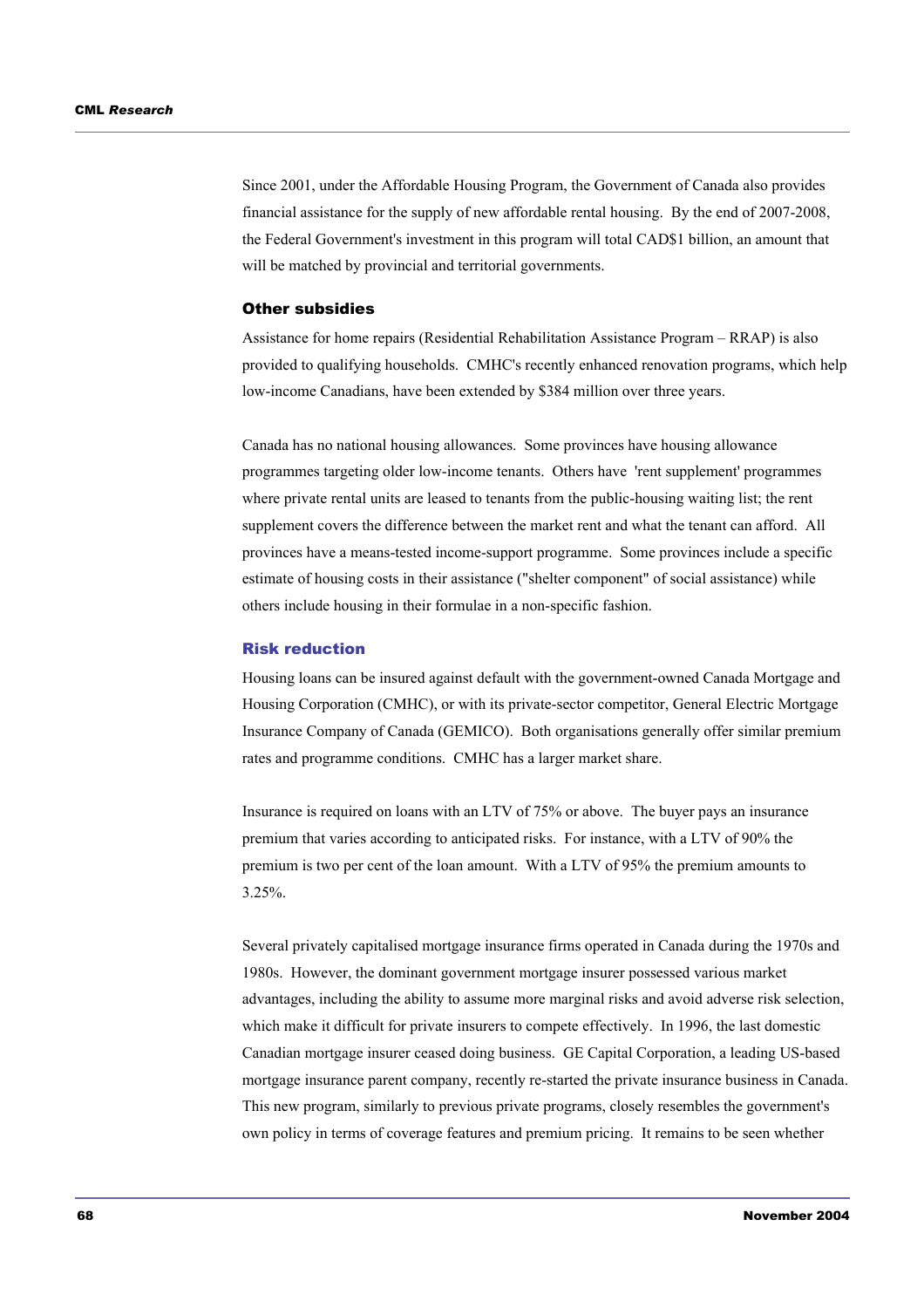private sector insurance will succeed in the face of advantaged government competition (Blood, 1998).

#### References

Information provided by A. Asselin and G. Goy

Blood, R (1998) *A Brief Overview of Mortgage Insurance in Other Countries prepared for US Agency for International Development*, Washington DC:www.usaid.gov/locations/europe\_ eurasia/ dem\_gov/local\_gov/pdf\_docs/annexc.pdf Canada Mortgage and Housing Corporation (2003) *Comparison of Provincial and Territorial Rental Practices Research Highlights*, October 2003 Canada Mortgage and Housing Corporation (2003) *Canadian Housing Observer 2003* Freeman, A, Holmans, A, and Whitehead, CME (1996*) Is the UK Different? International Comparisons of Tenure Patterns* Council of Mortgage Lenders, London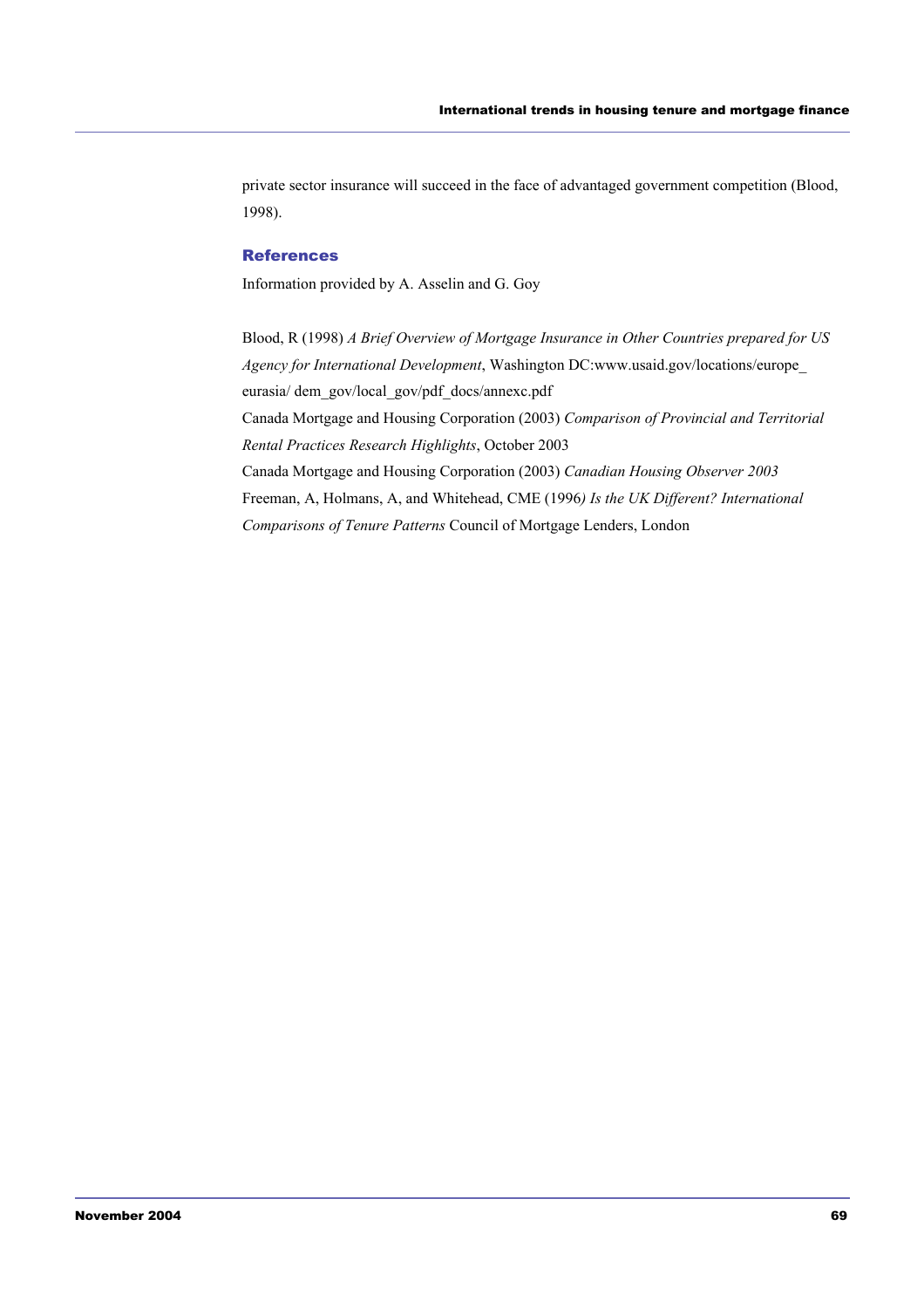# Czech Republic

#### **Tenure**

In the Czech Republic it is not possible to separate social housing from other tenures, but rental housing can be classified according to the type of landlord (municipal versus private). However, municipal housing is not defined as social housing, and 90% of all rents in the private rented sector are regulated in the same way as those for municipally owned housing (first-generation rent control, which also applies to private rental housing that was confiscated and later restored to its former owners). This means that renting from a private landlord is, in practice, much the same as renting from a municipality. The Czech Statistical Office did not separately classify private and municipal rental housing in the 2001 census. Estimates are that about 10% of the housing stock is in private rental, and 19% is municipal (Lux, 2002). Altogether rental housing forms 29% of the housing stock.

#### Table 1: Dwellings/households by tenure, 2001, %

|                                                                              | All dwellings | Young Entrant<br>households | Mid-Life<br>households |
|------------------------------------------------------------------------------|---------------|-----------------------------|------------------------|
| Owner-occupation                                                             | 47            | 29                          | 48                     |
| All renting                                                                  | 29            | 35                          | 22                     |
| Shared ownership/equity                                                      | 14            | 28                          | 26                     |
| Co-operatives of former tenants (from<br>privatisation of municipal housing) |               |                             |                        |
| Other                                                                        |               |                             |                        |

Source: All households - Census 2001, Czech Statistical Office, Young Entrant Mid-Life: Family Budget Survey 2001 Notes: Young Entrant: Two-adult household without children, head of household aged between 20 and 30. Mid-Life: Household with children, head of household aged between 40 and 50

In 1990 43% of the total housing stock was in owner-occupation and there was no private rental housing at all. Since the beginning of the transition to a market economy, municipal housing has been privatised (the legislative framework on condominiums was approved in 1994) and ownership of co-operative housing started to be transferred free of charge to members. The transfer is proceeding slowly, because co-operatives are resisting. Housing expropriated during the communist regime has been restored to its original owners.

The rate of home-ownership among young couples is estimated to be 29%. Rent regulation has led to a shortage of vacant rental flats, meaning that house purchase is often the only option for newly established households who want their own dwelling. Home-ownership among Mid-Life households is, at 48%, just higher than the national average. Many of these households profited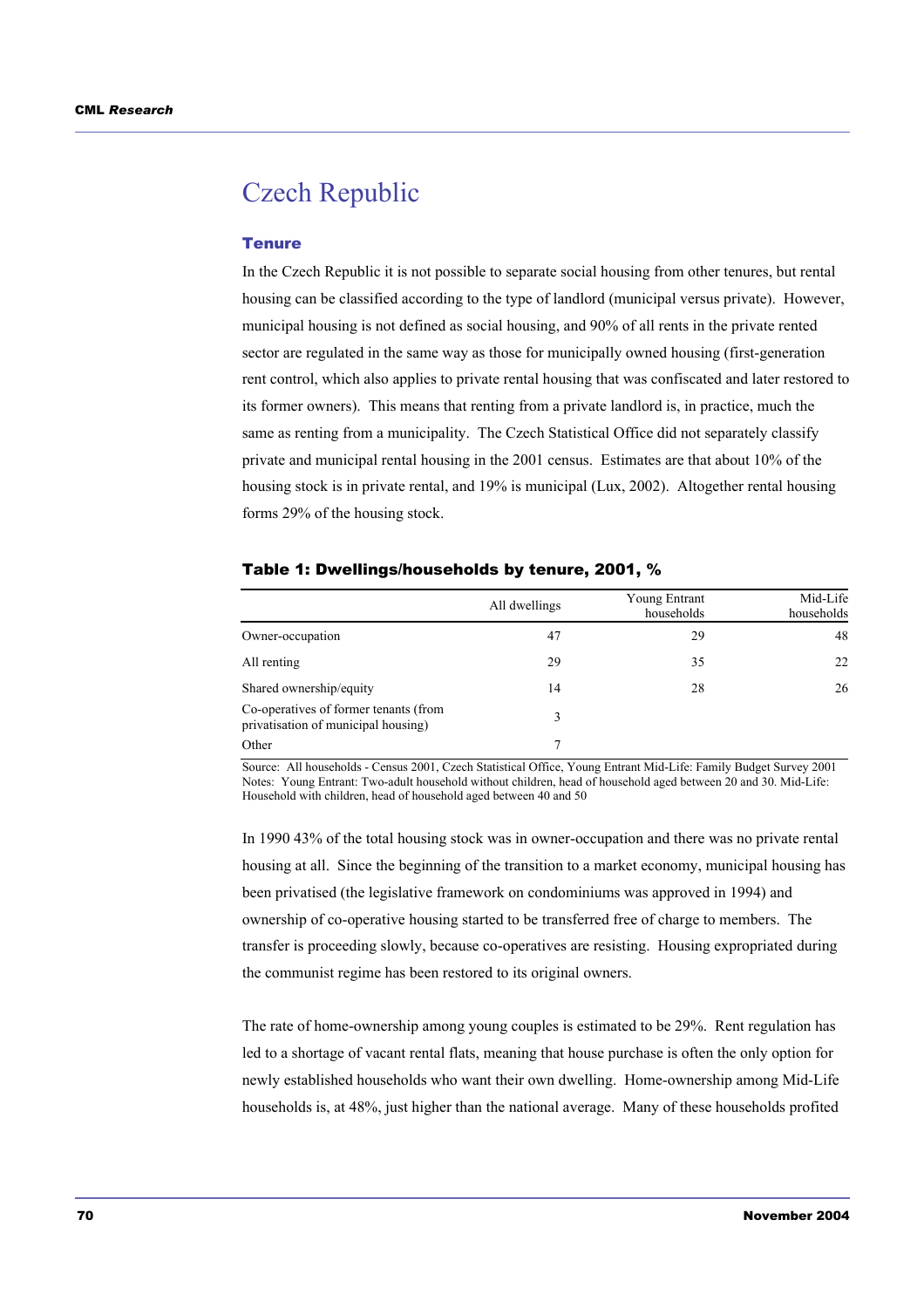from the privatisation of municipal housing, because of the discounted price at which they acquired their dwellings.

#### Housing costs

The average monthly income for a Young Entrant household was CZK 22,610, net of taxes, social and health insurance. The typical Young Entrant household has two incomes, as does the typical Mid-Life household. Average monthly net income for a Mid-Life household was CZK 27,041.

|                                   | Young Entrant | Mid-Life |
|-----------------------------------|---------------|----------|
| Owner-occupier                    | 4.750         | 4,000    |
| Social /private tenant            | 3,663         | 4,571    |
| Co-operative tenant               | 3,708         | 4,048    |
| Source: Fomily Dudget Survey 2001 |               |          |

## Table 2: Actual expenditures on housing 2001, Czech Koruna/month

Source: Family Budget Survey 2001

| Household type Tenure | Young Entrant | Mid-Life |
|-----------------------|---------------|----------|
| Social/private tenant |               | 114      |
| Co-operative tenant   | 78            | 101      |

## Table 3: Relative expenditures on housing (owner-occupation = 100%)

Source: Authors' calculations

Owner-occupation is the most expensive tenure for Young Entrant households, but the cheapest for Mid-Life households. This is because many Mid-Life households benefited from price discounts when they purchased their housing, but Young Entrant households have generally had to pay market rates. Renting of any kind is about 23% cheaper than owner-occupation for Young Entrant households, while for Mid-Life households it is more expensive.

The Czech Republic has experienced a swift rise in housing prices since the early 1990s. Last year (2002) house prices rose by an average of 10% nationally, and 15% in Prague.At the same time interest rates fell, leaving affordability much the same.

## Mortgage system

The typical mortgage is an annuity loan. The maximum term is 20 years, but the average is lower. Although there are no official figures, loan-to-value ratios are estimated to average 30-  $50\%$  – very low compared to those in other countries. One bank offers a deferred-payment mortgage.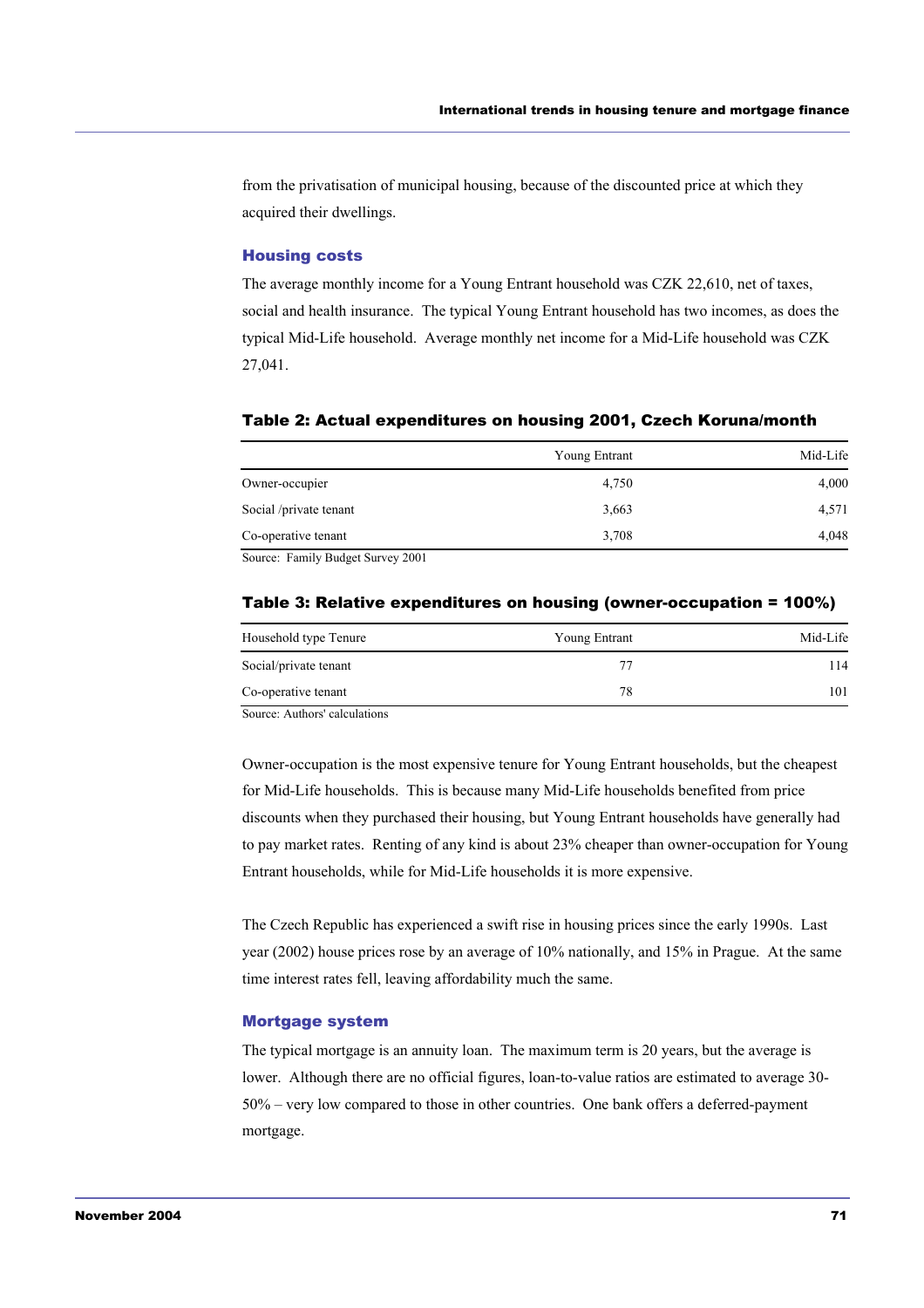#### Taxes and subsidies

Mortgage interest payments are tax deductible up to a limit of CZK 300,000 (£6,818). Owneroccupiers can sell their dwellings without paying capital gains tax after a two-year holding period (five if it is not permanently occupied by the owner and is a rental property). There is a subsidy for house purchase, for which only young people have been eligible hitherto. From 2004, however, there will be an interest-rate subsidy for those acquiring their first home, and the subsidy for young people will be abolished. An income-related housing allowance was introduced in 1996. Both renters and home-owners are eligible, if their income is lower than a set floor. There is a transfer tax with a flat rate of five per cent (falling to three per cent in 2004).

Owners of rental property are taxed on the income from that property. The state offers grants for the construction of new municipal housing. About 33% of the cost is covered by state subsidy. There were no limits on construction costs and no income targeting, and the system has been abused for the construction of quasi-owner-occupied housing. Because of this some restrictions were introduced in 2002.

Rents have historically been subject to rent regulation, which was introduced after World War II and strengthened during the Communist period. Rents are regulated by government decree, and while the constitutional court has overturned two decrees, they have since been replaced by similar regulations. Parliament is now discussing the question, but there is little political will to liberalise rents.

#### Problems accessing housing

Young households often have problems because of a shortage of rental housing, yet most singleincome and young households are unable to take out a mortgage. Their incomes are too low to meet bank lending criteria  $-$  a Czech buyer would need to earn almost ten times the average annual income to cover the mortgage on the median-priced owner-occupied dwelling.

#### Risk reduction

Arrears are not significant (estimated at around 1% of outstanding loans) because only higherincome households take out loans. A system of private mortgage insurance is being developed.

#### **References**

Information provided by M. Lux

Lux M. (2002) *Bydlení – věc veřejná (Housing – Res Publica).* Prague: SLON. p131, Table 4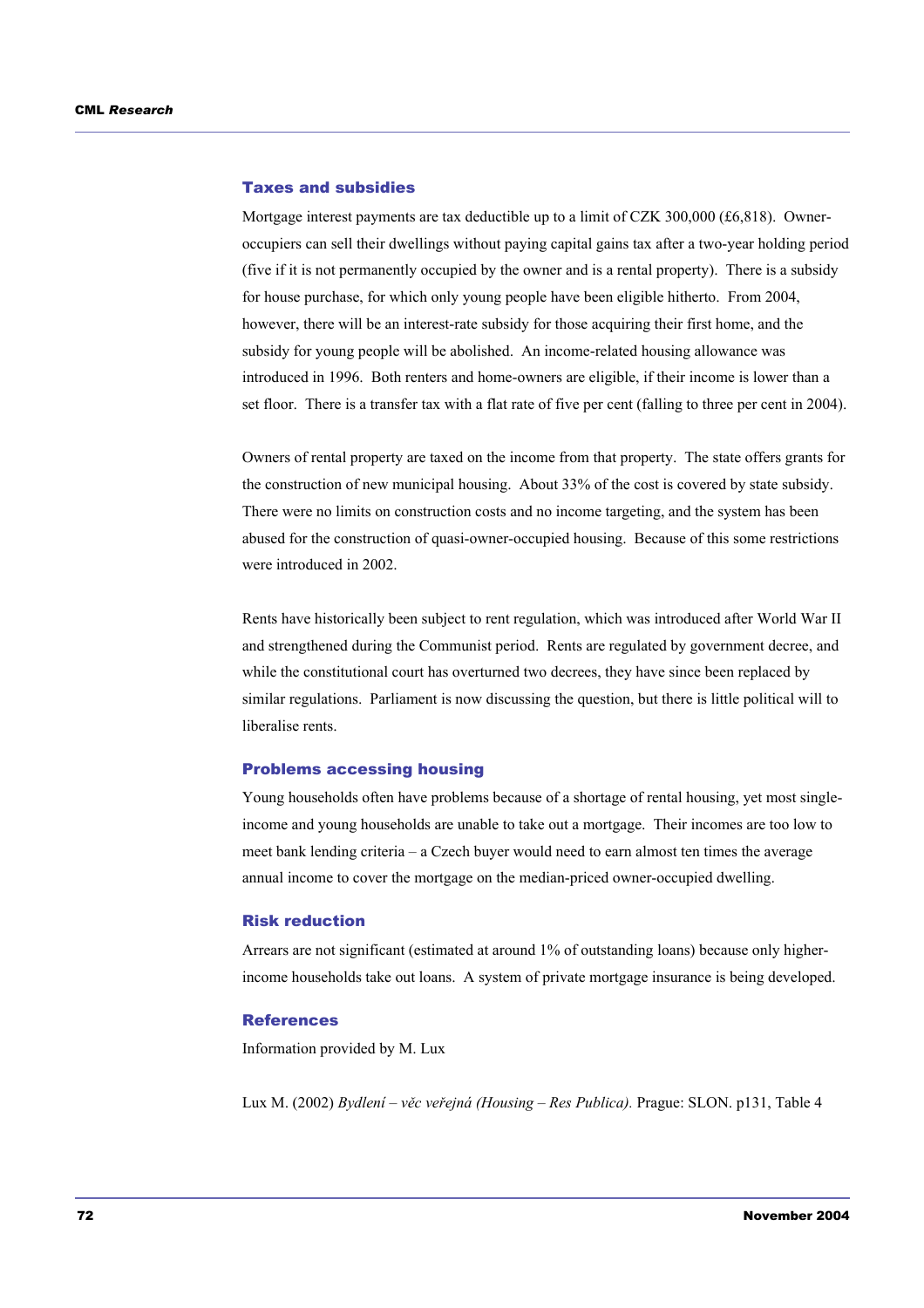# Denmark

#### **Tenure**

Slightly more than half of Danish dwellings house owner-occupiers. Dwellings in social and private rental are almost evenly split, each accounting for slightly less than 20% of all dwellings. Social housing is owned by non-profit, untaxed housing associations. Municipalities do own some housing, but in general it is dedicated housing for people in particular occupational groups (nurses, doctors, army officers). Rental units are on average smaller than owner-occupied dwellings.

Private co-operatives are a minor tenure in Denmark as a whole (6% of all dwellings in 1999), but important in Copenhagen, where they make up 32% of dwellings. A co-operative is a private company formed by a single block or group of houses. The residents are tenants of the company of which they own a part. The percentage that they own is normally the same as the proportion of their dwelling's floor area in relation to the total. This ownership can be sold on, but the market is not free – regulations govern the calculation of prices for co-operatives. The maximum prices for old private co-operatives are only 25-30% of the price for similar owner-occupied flats, although newer co-operatives sell for closer to market rates. The tenure has an advantage over standard owner-occupation in that owners do not have to pay the new property tax (see below). In the last ten years there has been a trend towards transforming private rental dwellings into private co-operative units. In addition, the municipality of Copenhagen has sold about 20,000 dwellings, most of which have become private co-operatives.

|                                  |      | All dwellings |      | <b>Young Entrants</b> |      | Mid-Life |
|----------------------------------|------|---------------|------|-----------------------|------|----------|
|                                  | 1990 | 1999          | 1990 | 1999                  | 1993 | 1999     |
| Owner-occupation                 | 55   | 53            | 23   | 20                    | 68   | 64       |
| Social renting                   | 18   | 19            |      |                       |      |          |
| Private renting                  | 19   | 18            |      |                       |      |          |
| Other:<br>private co-operatives, |      | 6             | 77   | 80                    | 32   | 36       |
| public authorities, other        | 4    | 3             |      |                       |      |          |

Table 1: Dwellings/households by tenure, %

Source: All households calculated from Statistic Denmark figures on dwellings, ownership and tenure Young Entrant and Mid-Life households from press release by Okonomiministeriet, entitled "Opdatering af tal vedr.

andelen af familier med ejerandele", 13 June 2001.

Notes: Young Entrants: All households whose oldest member is under 30 years of age. Mid-Life: All households whose oldest member is aged 40-49 years

Levels of owner-occupation for Young Entrant and Mid-Life households fell slightly in the period 1990 –1999, and even more markedly since 1987. In 1987 27% of households headed by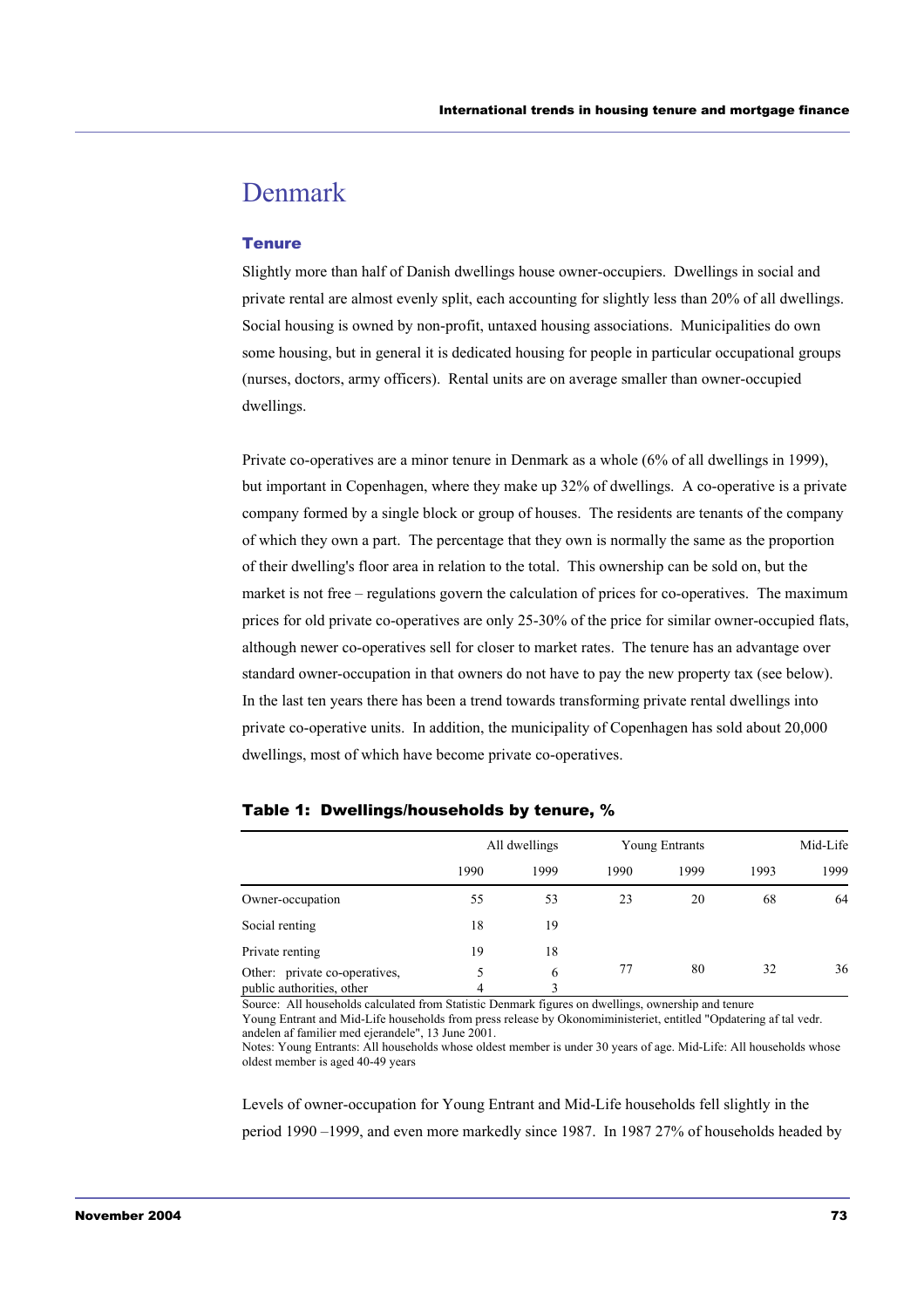someone under 30 were owner-occupiers; this had fallen to 20% by 1999. In 1987 69% of households headed by someone aged 40-49 were owner-occupiers, but by 1999 this was down to 64%. Given that the overall rate of owner-occupation remained almost level (53% in 1987, 52% in 1999), it follows that there were corresponding increases in the rate of owner-occupation in other age groups; the overall rate is maintained because of the aging of Danish society. In fact all age groups under the age of 49 witnessed a decrease in the rate of owner-occupation after 1987, while the rate for households headed by someone aged 50 or over increased.

Last year the government announced proposals (which have been heavily debated) to begin selling social housing units to tenants. In October 2003 it was announced that pilot projects would run for tenants of a number of municipalities and housing associations. Rent and other conditions will remain unchanged for those tenants who do not buy. Experts expect that few, if any, social dwellings will in fact be sold.

A typical housing career for an owner-occupier might involve the purchase of a freehold flat between the ages of 20 and 30, and a house between 30 and 40. There are no statistics about the proportion of owner-occupiers with a mortgage. At exchange rate of  $1\text{ DKK} = 0.1345\text{ euros}$ 

#### Housing costs

There is little information available about housing expenditure by owner-occupiers. The average house price in the first half of 2002 was DKK 1,146,423. The average price was highest in Frederiksberg, in Copenhagen (DKK 3,436,091) and lowest in Bornholm at DKK 557,908 (Told & Skat, 2003). Real housing expenditures have in general increased during the last ten years, as the fall in interest rates has been more than offset by a remarkable increase in house prices. The highest price rises have been for flats in Copenhagen and other cities.

Social rents, on the other hand, are cost-based, and have hardly changed in real terms over the past decade.

#### Mortgage system

Specialist mortgage banks have 90% of the mortgage market in Denmark; the other 10% belongs to universal banks (Hypostat, 2003). The most common form of mortgage has until recently been a fixed-interest annuity loan with a term of 30 (or occasionally 20) years. Such loans generally carry no prepayment penalties; this is virtually unique in Europe, and is possible because the loans are funded via callable bonds (Mercer Oliver Wyman, 2003). In recent years, though, long-term fixed-rate mortgages have not dominated the market as they once did.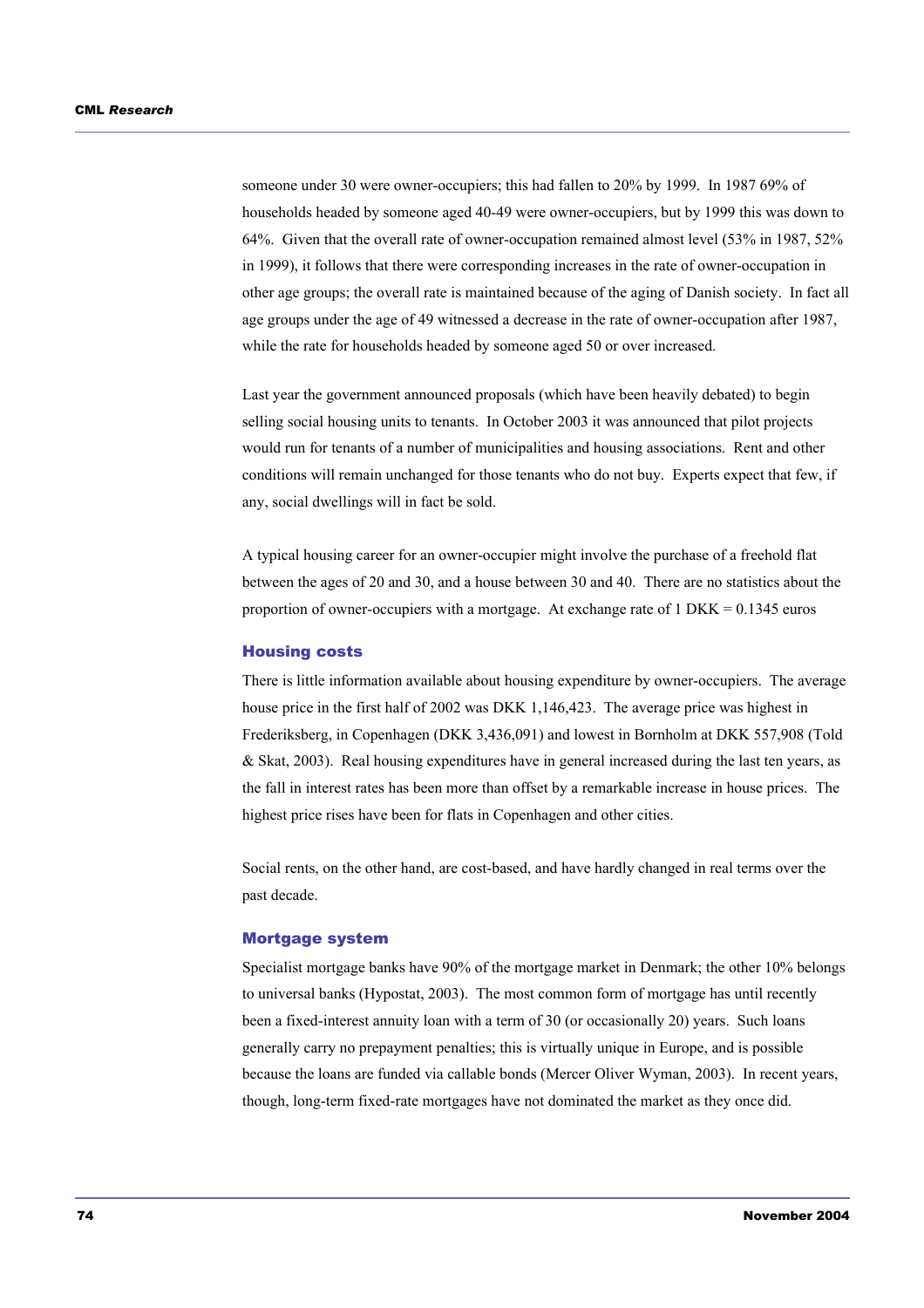The maximum legal loan-to-value ratio for principal residences is 80% (or 60% for summer cottages), and loans for most first-time buyers have high LTVs. Purchasers who need to borrower a higher percentage of the property price can get a normal commercial bank loan or a private mortgage (a loan directly from the old owner to the new owner, which can then be sold on).

In 1996 'interest-adjusted' loans were introduced. The interest rate on such loans changes periodically (every six months to five years). The new interest rate is determined by the sale of bonds on the open capital market on a certain day, which is announced in advance. There is generally no prepayment option for this type of loan, which accounted for about 28% of total mortgage lending in 2002.

Recent product innovations include loans with interest-rate caps and a new loan type known as BoligXloans. The interest rate on BoligXloans is adjusted every six months with reference to the ten-day average of CIBOR (Copenhagen Interbank Offer Rate), so they carry an even lower interest rate than annually adjusted loans when the yield curve is increasing. In 2003 laws were passed allowing for the introduction of interest-only loans. These will allow the borrower to choose at any time during the term of the loan to pay only interest for a period of up to ten years. There has also been a rise in the number of foreign-currency loans since Denmark rejected Euro membership in 2000.

For social housing, the 84% of financing costs can come from mortgage banks. The municipality where the property is situated contributes 14%, and the tenants make up the last two per cent (but can get a loan from the municipality to cover this).

#### Taxes and subsidies

#### Owner-occupiers

Until 1998, the Danish government taxed the imputed rental income of owner-occupiers. With the so-called "Whitsun package" of tax reforms in 1998 (which took effect in 2000), this was replaced by a property tax set at one per cent of the dwelling's assessed value. At current (low) assessed values, this new tax is a few percent higher than the tax on imputed rental income. Those who were owners before 1 July 1998 receive a discount of 20%. When imputed rental income was taxed, owner-occupiers over 67 years old received a 50% discount. Under the new system this discount is available only for low-income pensioners; those with average and higher incomes pay the full property tax. In November 2001 the government decreed a tax freeze, fixing both property tax and rateable values at 2001 levels.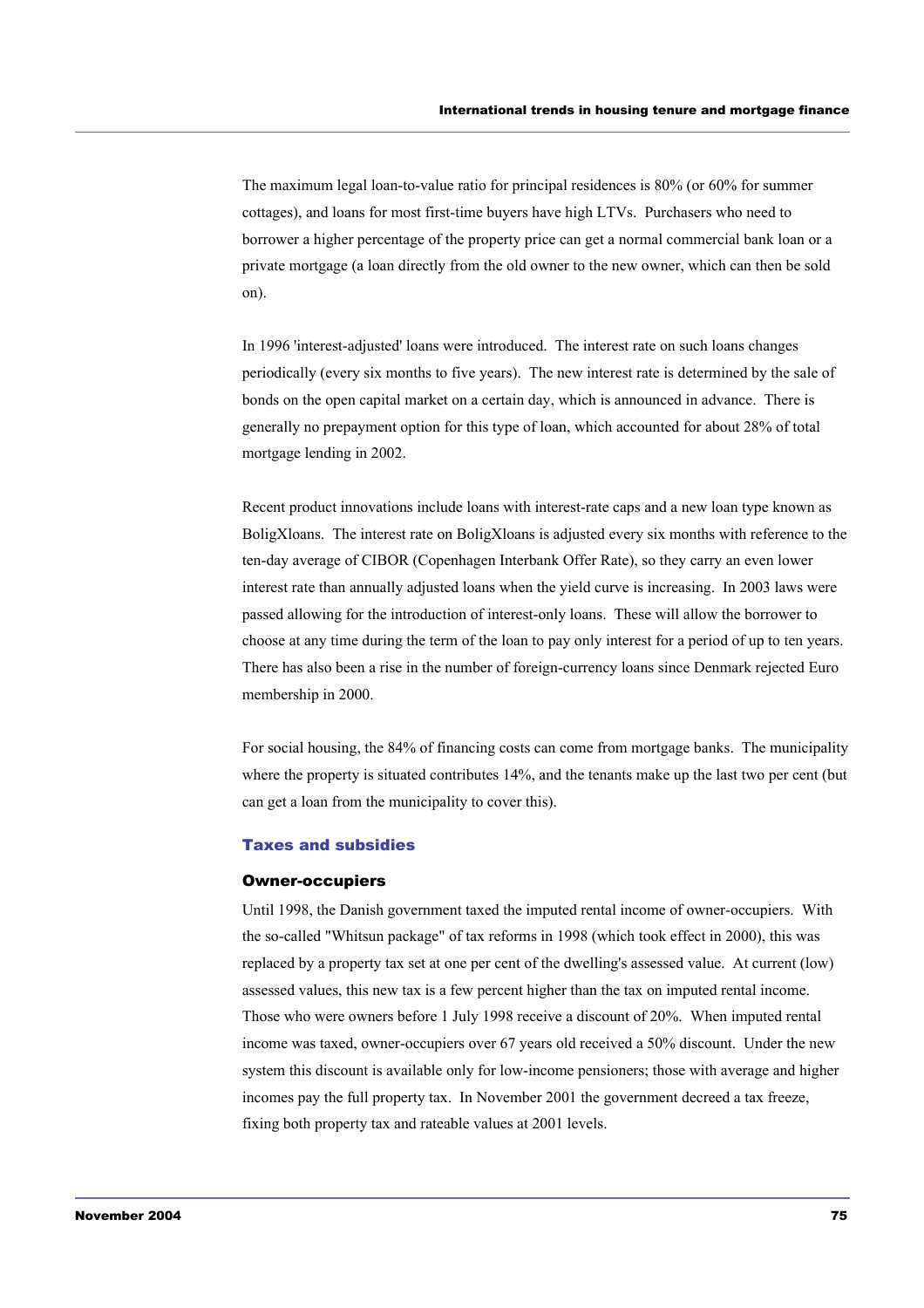Mortgage interest, like other private interest expenditures, is tax deductible in Denmark but this so-called 'negative capital income' is not deductible at the taxpayer's marginal rate. The 1998 tax-reform package reduced the rate at which interest could be deducted from an average of 46% to 32-33%, while tax rates for positive capital income were nearly unchanged. Sale of owneroccupied property is free from capital gains tax, except for the first-time sale of a formerly rented dwelling and a very few owner-occupied houses (on big plots). Overall the changes increased the tax burden for owner-occupiers significantly.

## **Tenants**

In the rental sector, a small programme of grants for construction of private rental dwellings was started in 2003. The government subsidises the building of and guarantees mortgages on social housing. Housing benefits for renters go to around 20% of households, including 58% of social tenants and 32% of those renting privately (Ball, 2003). Private rents are controlled, except for dwellings built after 1991. There is increasing pressure for reform of rent control.

#### Problems accessing housing

There are no government programmes to assist first-time buyers or other discrete groups. Young households are increasingly depending on their parents (whose equity, if they are owneroccupiers, has increased because of house-price inflation) to help them purchase a dwelling. Estate agents have promoted the idea of parents buying small flats for their children.

## Risk reduction

Foreclosures and arrears are currently stable at a low level. The number of foreclosures in the worst year (1990) approached 20,300 properties, of which about two-thirds were owneroccupied; by 1999 the total number was 2,400. Arrears in 1990 were near 2.75%, but this figure fell to 0.23% in 1999.

Danish mortgage credit institutions are restricted by law (the balance principle) to funding their lending activities by issuing mortgage bonds with a profile matching the repayment profile of the loan portfolio ... (This) and the structure of the market restrict mortgage lenders' risk to credit risk only. These risks have been very low historically and every mortgage bond has been fully paid off. Borrower defaults run at very low levels  $\dots$  and in most cases the collateral will cover any losses (Mercer Oliver Wyman, 2003).

Danish mortgage bonds are callable, so that if borrowers pre-pay their loans the credit institutions can repay bond investors, limiting prepayment risk.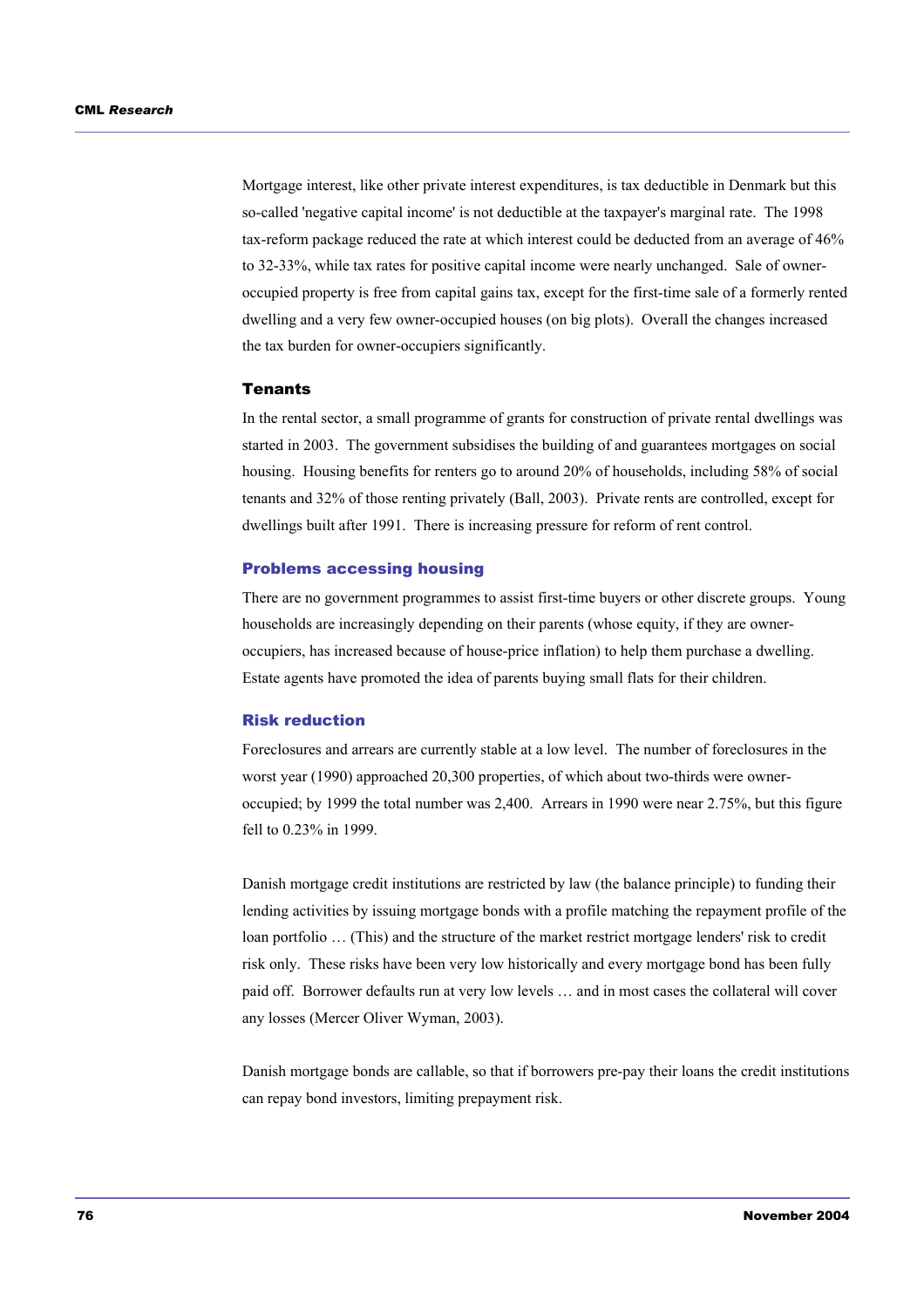Unemployed borrowers do not receive state benefits to cover mortgage payments. It is possible to purchase life insurance that would cover mortgage payments for a short period, but this is not usual. Some experts feel that the current situation, with highly leveraged owner-occupiers facing possible house-price falls, could be a precursor of real problems in the financial system.

## **References**

Information provided by J. Lunde

Ball, Michael (2003) *RICS European Housing Review 2003* RICS, London EMF (2003) *Hypostat 1992-2002,* European Mortgage Federation Brussels. EMF (2003) *Country fact sheet 2002,* European Mortgage Federation Brussels Mercer Oliver Wyman (2003) *Study on the Financial Integration of European Mortgage Markets* European Mortgage Federation, Brussels. Miles D. (2003) *The UK Mortgage Market: Taking a Longer-Term View - Interim Report* HMSO, London.

Told & Skat: *Ejendomssalg 1. halvar 2002* January 2003, Tables 2 and 15.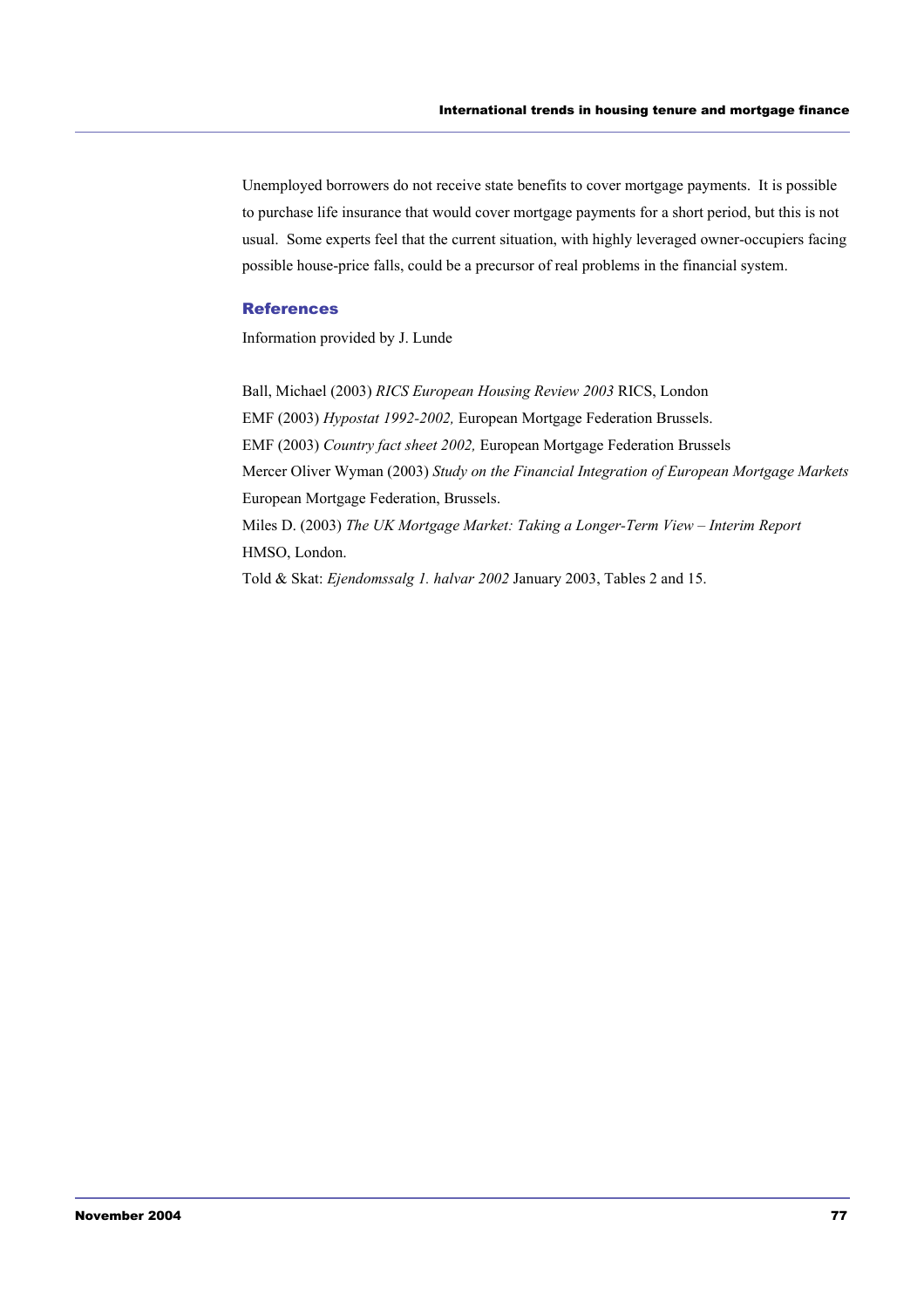# Finland

#### **Tenure**

As Table 1 shows, owner-occupation in Finland has fallen from 71% in 1992 to a level of 64% in 2001, below the average for European countries. This change was due to a historically severe recession, with a large increase in unemployment and foreclosures. The trend is now towards an increase in owner-occupation, with low interest rates, longer loan periods and rents that are high in comparison to loan costs

|                         |      | All households |      | Young Entrant |      | Mid-Life |
|-------------------------|------|----------------|------|---------------|------|----------|
|                         | 1992 | 2001           | 1992 | 1995          | 1992 | 1995     |
| Owner-occupation        | 71   | 64             | 41   | 39            | 79   | 85       |
| Social renting          | 15   | 17             | 27   | 20            | 11   | 6        |
| Private renting         | 11   | 15             | 27   | 37            | 9    | 7        |
| Shared ownership/equity |      |                |      |               |      |          |
| Other/unknown           | 2    | 3              | 3    | 4             |      | 2        |

## Table 1: Households by tenure, %

Source: 1992: Census - Housing 1994:4, Statistics Finland; 2001: Statistics Finland, end 2001, unpublished; 1995: "Toimivatko tulorajat", Jukka Hirvonen, ymparisto *208* 

Notes: Young Entrants: 1992: couples of all income levels with children, where the main respondent is under 30. 1995: couples under 35 without children. Mid-Life: 1992: All couples with two children from all age groups and income levels. 1995: Couples of all ages where youngest child is between 7 and 17 years old.

While the data on the overall tenure split allow us to look at developments over about 10 years, data for Young Entrant and Mid-Life households are not as recent. They do show that in the three years from 1992 to 1995 there was a fall in the percentage of Young Entrant households who were owner-occupiers, from 41% to 39%. Over the same period there was a fall in the percentage of social renters and a rise in private renting.

For settled Mid-Life households the change was in the opposite direction  $-$  a rise in the percentage of owner-occupiers from 79% to 85%. This may, however, simply reflect the somewhat different definitions of Mid-Life households that were used in the two years. The households covered by the 1995 definition (couples of all ages where youngest child is between seven and 17 years old) would on average be older than those covered by the 1992 definition (all couples with two children, from all age groups and income levels), and we would therefore expect a higher percentage of owner-occupiers in the 1995 group.

In the 1990s, a hybrid ownership rental tenure emerged, using a model first devised in Sweden. In a 'right of occupancy' dwelling, the inhabitant initially pays 10-15% of the market value of the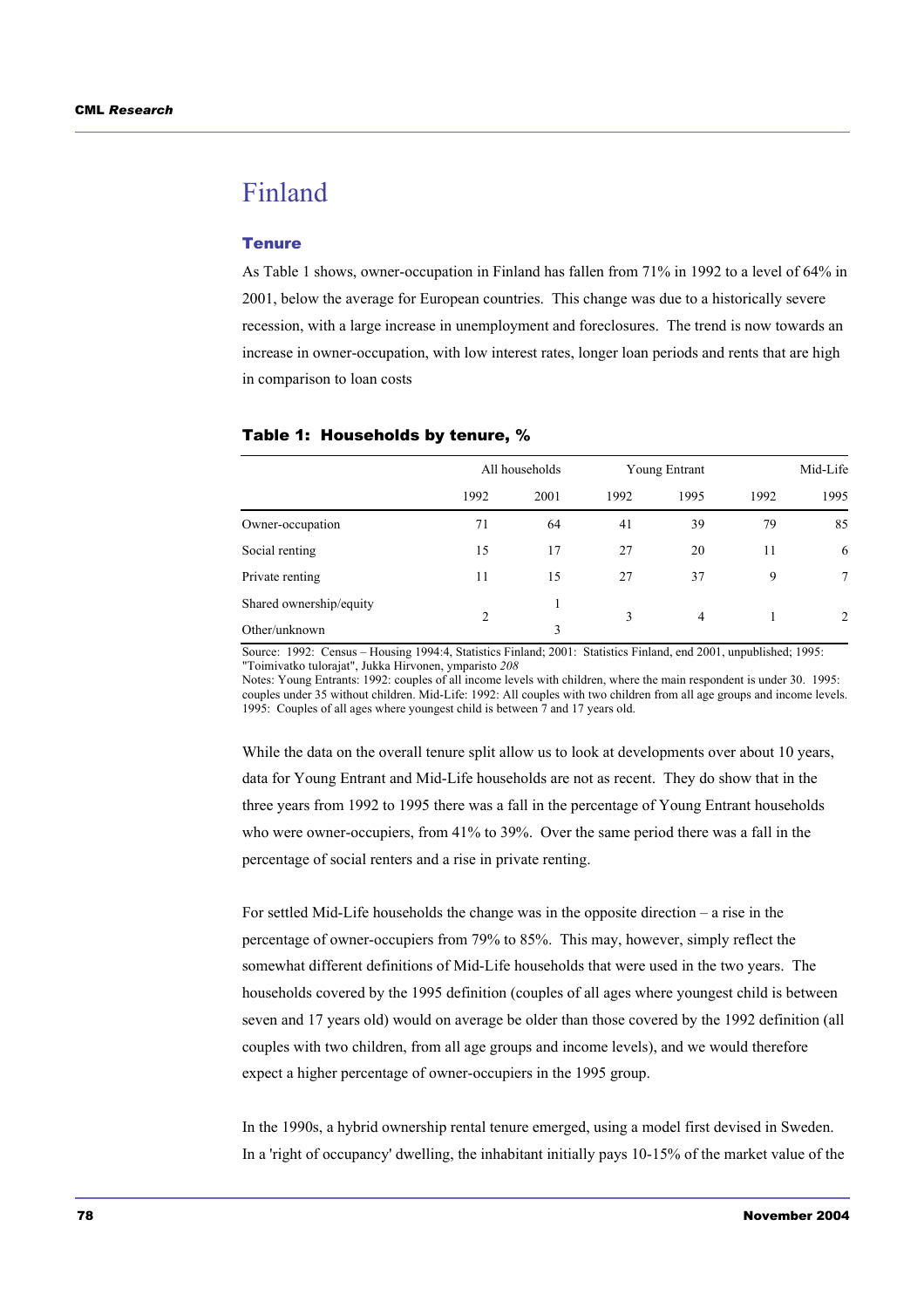dwelling and then a monthly 'charge for use', covering capital and maintenance costs. The basic idea is that as long as you meet your obligations the owner cannot give you notice to quit. The construction of such dwellings is state subsidised  $\ldots$ . The 'right of occupancy' can be sold to a third party at a regulated price determined by construction costs (Ball, 2003).

Renting is split roughly equally between the private and social rented sectors. It is clear from the table that renting  $-$  both social and private  $-$  is in general a tenure choice of the young. Some 57% of Young Entrant households were renters in 1995, but only 13% of Mid-Life households. The difference was slightly greater for private renting than for social renting.

#### Housing costs

Finnish housing expenditure data are not available for the exact household types that were specified in our questionnaire. Expenditures for owner-occupiers approximating to both Young Entrant and Mid-Life households were obtained. For Young Entrant households, data refer to couples aged below 35 years of age without children. For Mid-Life households, data refer to couples whose youngest child is over seven.

## Table 2: Actual expenditures on housing, Euros/month

|                |      | Young Entrant |      |      |
|----------------|------|---------------|------|------|
|                | 1990 | 2001          | 1990 | 2001 |
| Owner-occupier | 623  | 570           | 561  | 544  |
| Tenant         | 286  | 362           | 340  | 526  |

Source: "Household Budget Survey", Statistics Finland

Note: Figures include all mortgage and rent payments, repairs, and utilities. Young Entrant 2001: Data include all housing expenditures (eg, interest payments, amortisation, repairs, water, electricity, heating, waste disposal, etc.), net of housing subsidies.

|  |  | Table 3: Relative expenditures on housing (owner-occupation = 100%) |  |
|--|--|---------------------------------------------------------------------|--|
|  |  |                                                                     |  |

|             | Young Entrant |      |      | Mid-Life |  |
|-------------|---------------|------|------|----------|--|
|             | 1990          | 2001 | 1990 | 2001     |  |
| All tenants | 45.9          | 63.5 | 60.6 | 96.7     |  |

Source: Authors' calculations

Tables 2 and 3 show that in 2001 owner-occupation was the most expensive tenure in Finland, as it was in 1990. Since 1990, the cost of renting in Finland has risen relative to the cost of owning a home. In 1990, the cost of renting for Young Entrant tenants was 46% of the cost of owneroccupation. By 2001 the cost of renting (average of social and private) was 64% of the cost of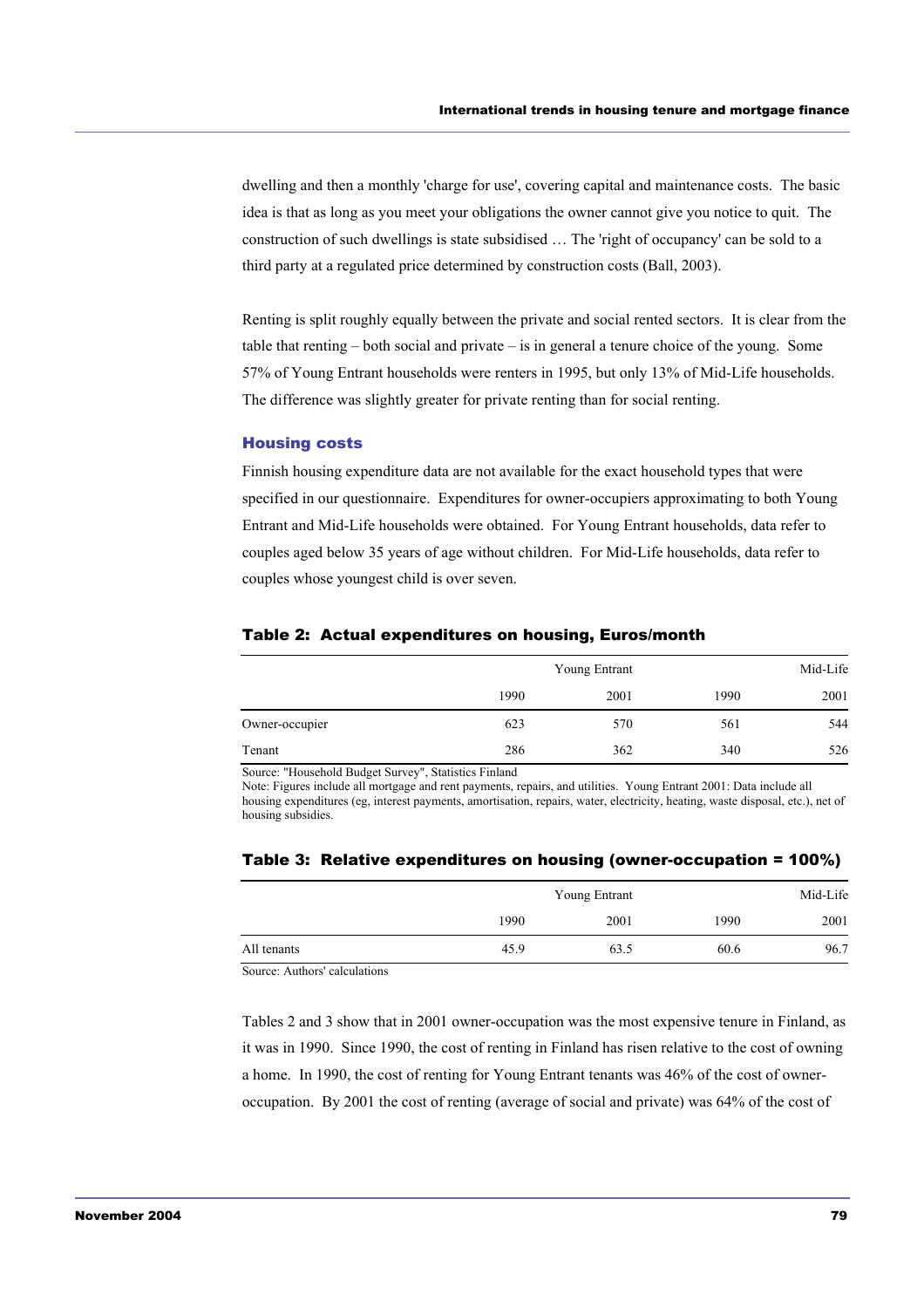owner-occupation for Young Entrant households. For Mid-Life households, the cost of renting had risen so much that by 2001 average rents were 97% of average costs for owner-occupation.

|                | Young Entrant |       |       | Mid-Life |
|----------------|---------------|-------|-------|----------|
|                | 1990          | 2001  | 1990  | 2001     |
| Owner-occupier | 2,634         | 2,852 | 3,185 | 3,396    |
| Tenant         | 2,097         | 1,908 | 3,148 | 2,534    |

Table 4: Household disposable incomes in 2001 currency, Euros/month

Source: "Household Budget Survey", Statistics Finland.

It is notable that over the period 1990-2001, the disposable incomes of owner-occupiers rose (by eight per cent for Young Entrant households and seven per cent for Mid-Life households), while the incomes of tenants fell (by 9% for Young Entrant households and 20% for Mid-Life households). This suggests that the composition of the groups of owner-occupiers and tenants changed over the period.

#### Mortgage system

The typical form of mortgage is a variable-rate loan where the monthly payment remains the same and, when the interest rate varies, the loan term varies accordingly. There has been a rapid increase in house prices in Finland in recent years, coupled with a decline in interest rates, leading to a lengthening of loan terms. The typical term is 15-20 years. Practically all housing loans have variable interest rates, tied to Euribor or to banks' prime rates, and mortgage interest rates change quickly.

Mortgages generally cover up to 70% of the market value of the house. It is possible to get a loan covering up to 85% of the value of the house by taking out a state guarantee (see below). All households are eligible for this guarantee, which costs 2.5% of the guaranteed amount. Lenders will also give loans with higher loan-to-value ratios if, for example, parents guarantee their children's loans or other additional collateral is offered.

The key change in the mortgage system has been the continuous decline in the interest rate since 1995. There has also been a significant decrease in the margins of housing loans (both loans to households and commercial loans for social housing), a lengthening of terms for mortgages (in the early 1990s the average was ten years), and the introduction of the state guarantee for mortgages. The net result has been a lowering of repayments for any given loan size, allowing households to take on larger mortgages. The increase in house prices has, however, diluted these gains. In the social sector, borrowers have benefited from lower interest rates and margins.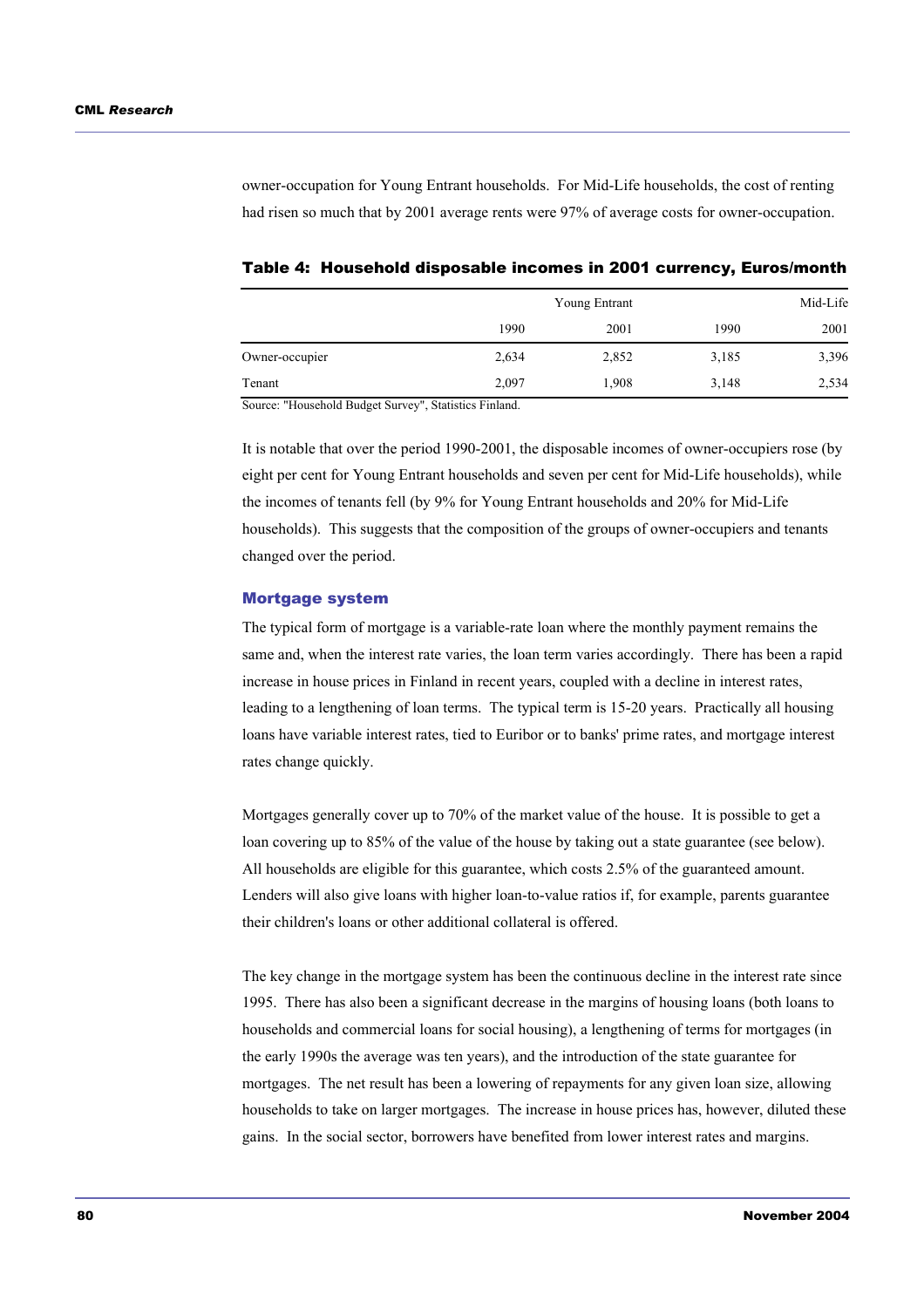#### Taxes and subsidies

#### Owner-occupation

Housing is treated as a consumption good for tax purposes, and is thus favoured over other investment goods. Housing investor's pay no capital gains tax if the house has been owned for more than two years, and imputed rental income from owner-occupation is not included in a household's taxable income. Property taxes are low.

Owner-occupiers receive mortgage tax relief. Some 29% of interest payments (up from 25% in 1995) can be deducted from tax payable subject to certain limits, which rarely bite at the current low interest levels. First-time buyers receive a slightly higher deduction of 30%. The average subsidy for a Young Entrant household in 1998 was  $\epsilon$ 50/month. There will be a minor change in tax relief in 2005, when the general deduction is lowered to 28%. The first-time buyers' deduction will remain in 30%, and the limits for deductions for families with children will be increased.

In the 1990s owner-occupiers were eligible for the ARAVA programme, which provided housing loans at interest rates subsidised by the state, subject to household size and income criteria. Demand for these loans, which were allocated by the municipalities, was low. They were replaced by an interest-subsidy scheme for buyers of new single-family homes. Purchasers can apply to their municipalities for these loans, which are allocated on social criteria. There are just under 1,000 new loans annually. Subsidy is paid on that part of the interest rate above 4.5%. During the first five years the rate of subsidy is 70%, falling to 50% in the next five years. In a low-interest environment the value of such a programme can be negligible  $-$  in May 2003 the average mortgage rate in Finland was 4.04%, and this programme currently pays no subsidy at interest rates below 4.5%.

A separate savings scheme operates for young people buying their first home. The ASP programme is for people between 18 and 30 who do not own a home. They must save at least 15% of the acquisition price over a period of at least two years. The interest paid on the savings, which is tax free, consists of a basic rate of one per cent, plus an additional two to four per cent agreed with the bank. Interest on the ASP loan is subsidised by the state during the first six years. The subsidy is 70% of the interest rate over 4.5%. The loan is eligible for the mortgage interest tax deduction. The loan amount is subject to a maximum; the country is split into four geographical sectors for this purpose.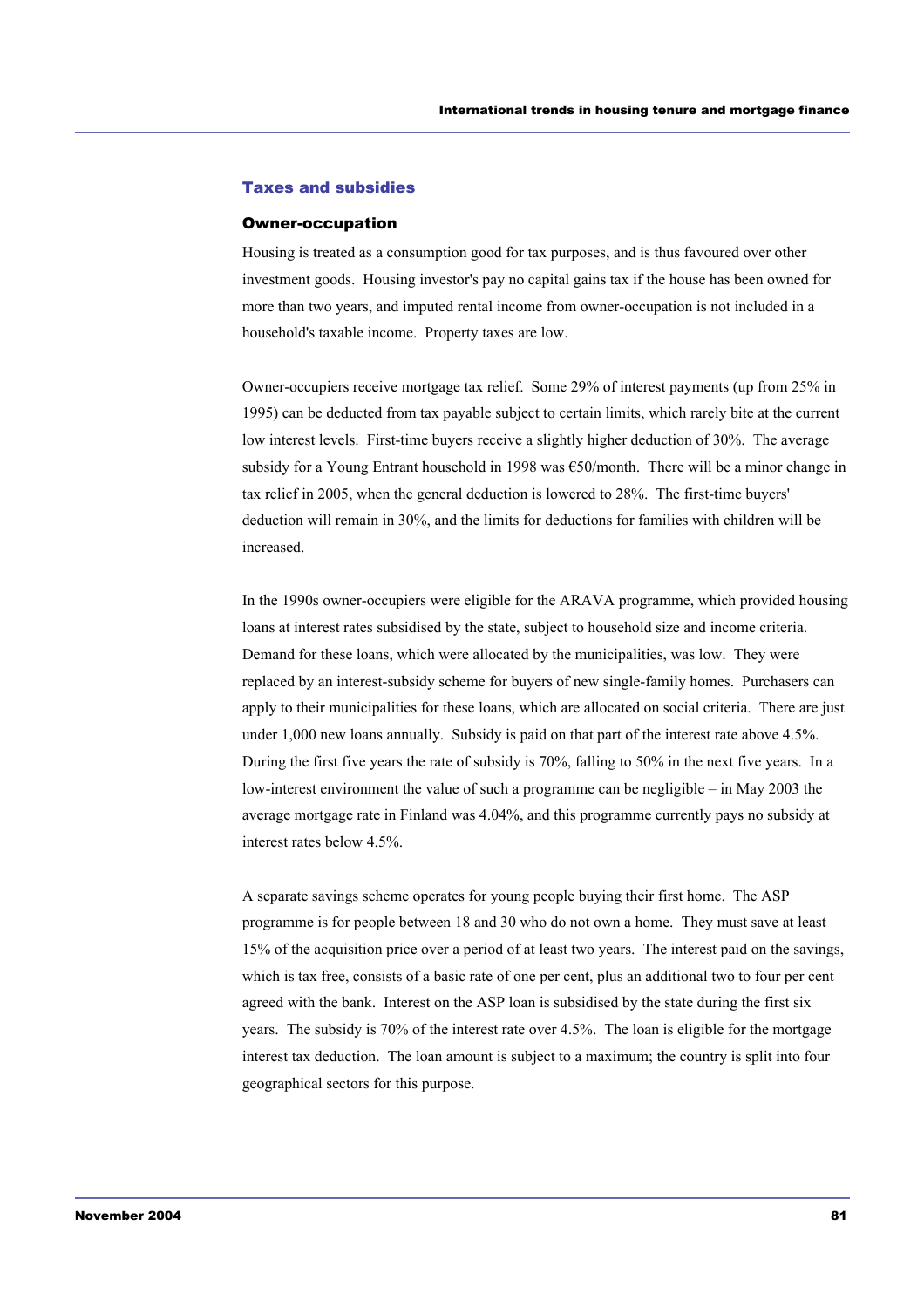Owner-occupiers who meet certain income and family-size criteria are eligible to receive housing allowance, though about 85% of these allowances go to tenants. Many of those eligible are pensioners.

## Rental sector

Private rents were controlled until the early 1990s, when this control was gradually lifted. Private landlords must pay capital income tax (income streams deriving from investments and labour income are taxed separately), but they can deduct interest payments and other costs from their taxable income. They pay no capital gains tax. Private-sector tenants are eligible for housing allowances. The tax treatment of owner-occupiers and landlords and tenants in the private sector is thus very similar. However, private landlords in Finland receive no depreciation allowances.

Non-profit housing companies are taxed in the same way as other limited companies, but because all expenses can be deducted, in practice they rarely pay taxes. They pay no capital gains tax, are eligible for the ARAVA loan scheme (which still exists for social housing) and their tenants are eligible for housing allowance. Unlike private-sector landlords they do receive depreciation allowances, as do other limited companies.

There are two systems for social housing production. Originally those dwellings financed with state loans had cost rents, while those financed with commercial loans did not. In the beginning of 2002, cost rents were applied to all new projects in the social rental sector.

#### Risk mitigation

A partial state guarantee for loans for owner-occupied housing was introduced in spring 1996, with the aim of eliminating the need for personal sureties (typically, parents guaranteeing their children's loans). The state guarantees housing loans granted to private persons for the construction or purchase of a single-family house, or for the purchase of shares or an interest conferring possession of an apartment. There is no application procedure, only a requirement that the general conditions for the guarantee are fulfilled. If the lender forecloses and the property is sold at auction for less than the outstanding amount of the loan, the state will make up the difference (up to 20% of the outstanding loan value).

The loan can cover no more than 85% of the purchase price. The guarantee covers a maximum of 20%, to a limit of  $\epsilon$ 25,250, of the outstanding principal. The primary collateral consists of the dwelling or other real collateral providing equivalent security. A fee of 2.5% of the amount guaranteed is paid to the state. No fee is paid if the loan receives an interest subsidy from the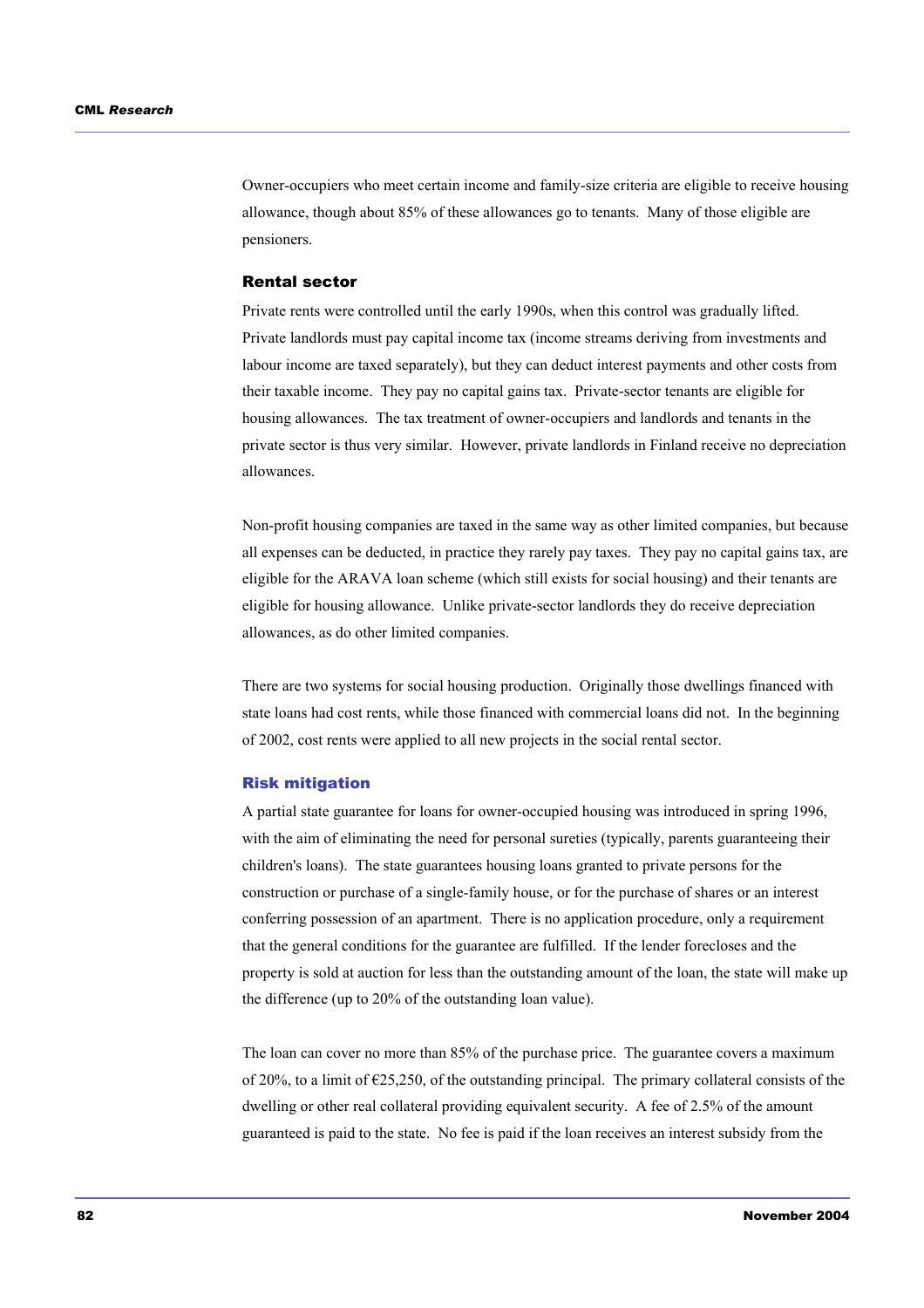state. This guarantee currently applies to 25% of new mortgages; the stock is about 120,000 guarantees. In the six years of the programme's existence there have been only 20 defaults.

Commercial mortgage insurance policies for borrowers have been very popular in recent years. Unlike the state programme, which offers no protection against the borrower losing his house, commercial insurance will service the mortgage for a limited period of time (typically a year or two) if the borrower falls ill, lose his job, etc.

In addition, home-owners who become unemployed may become eligible for means-tested housing allowance if their income falls below a certain level. However, the means-testing procedure also includes assessment of household wealth, and few owner-occupiers would be likely to qualify. The allowance covers 55% of loan interest or, in the case of pensioners, 100%.

A compulsory arbitration system is in force for all debt problems:

For any kinds of debt problems, not only those caused by housing loans, there is a debt adjustment system that has been operating since  $1993$ . This is  $\dots$  a legally enforced system through which the creditor and debtor can negotiate a payment plan by which the debt is paid. If the parties concerned cannot agree on the plan, the court can make a decision about it. Between 1993 and 1998 42,000 payment plans have been confirmed ... Only two per cent of the cases are due to problems caused by housings (Ruonavaara, 2003).

### References

Information provided by T. Tahtinen

Ball, Michael (2003) *RICS European Housing Review 2003* RICS, London Freeman A, Holmans A, and Whitehead CME (1996) *Is the UK Different? International Comparisons of Tenure Patterns* Council of Mortgage Lenders, London Ruonavaara H (2003) 'Finland', in *Globalisation and Home-ownership* (Doling, J. and Ford, J., eds); Delft University Press, Delft.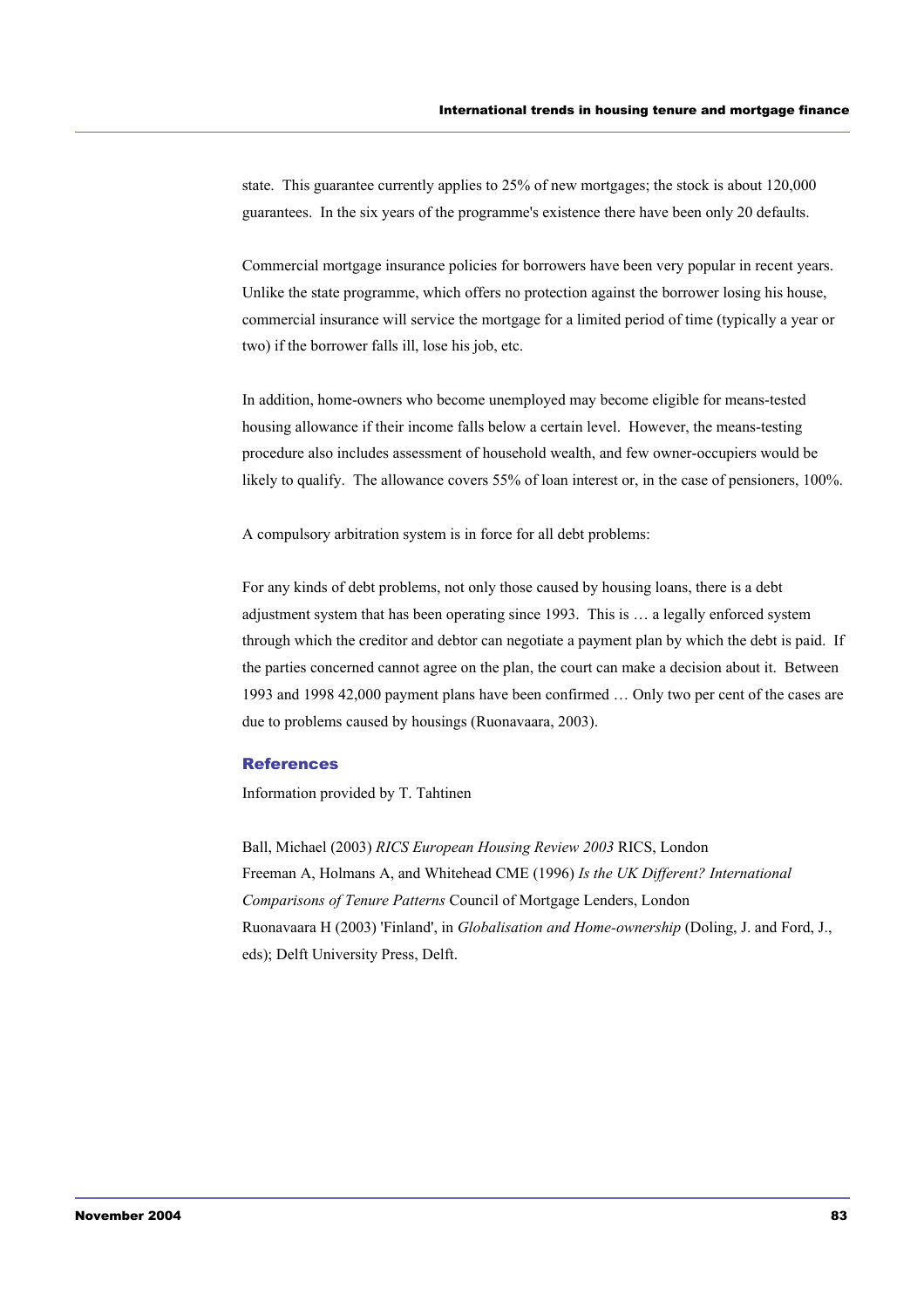## France

#### **Tenure**

The proportion of all households that were owner-occupiers in 2002 was, at 56%, slightly higher than in 1992 and eleven percentage points higher than in 1970. The social rented sector (predominantly *organismes d'habitations à loyer modéré*, or HLMs – some of which are similar to housing associations, and some to council housing) accommodated 17% of households in 2002, up from 15% in 1990. Over the same period, private renting fell from 25% of households in 1990 to 21% in 2002.

A high proportion of owner-occupiers - some 63% - are outright owners. This figure has risen from 56% in 1992. The high proportion is explained primarily by the age structure of owneroccupiers, of whom nearly 60% were aged 50 or over in 1992 (as compared with 47% of all households).

In terms of Young Entrant and Mid-Life households, the tenure pattern in 2002 was broadly similar to the position twelve years earlier. Young households were most likely to be renting privately (53%), and the proportion of young owner-occupiers had fallen from 21% to 17%.

|                         |      | All households |      | Young Entrant |                | Mid-Life       |
|-------------------------|------|----------------|------|---------------|----------------|----------------|
|                         | 1990 | 2002           | 1990 | 2002          | 1990           | 2002           |
| Owner-occupation        | 54   | 56.0           | 21   | 17.2          | 73             | 71.1           |
| Social renting          | 15   | 17.2           | 20   | 23.1          | 9              | 14.5           |
| Private renting         | 25   | 20.7           | 52   | 53.3          | 14             | 11.2           |
| Shared ownership/equity | 6    | $\Omega$       | 7    | $\theta$      | $\overline{4}$ | $\overline{0}$ |
| Other                   |      | 6.1            |      | 6.4           |                | 3.2            |

## Table 1: Households by tenure, %

Source: 1990: Recensement de la Population de 1990: Logements – Inmeubles, Table 43; 2002 data: Bessiere (2003): table 3. Insee-Premiere, No 880 http://www.insee.fr/fr/ffc/docs\_ffc/IP880.pdf ; unpublished data from 2002 French Housing Survey

Notes: Young Entrant: 1990: Couples where the main respondent is less than 40 years of age with no children; 2002: Couples with no children, where head of household is under 30 and not a student. Mid-Life: 1990: Couples where the main respondent is aged 40-64 with 1 or 2 children; 2002: Couples with at least one child, where head of household is between 30 and 39. Other: Sub-renting, furnished accommodation, hotels, tenant farming and sharecropping

Mature households with children were predominantly owner-occupiers (71%). Both household types were somewhat more likely to be in the social rented sector in 2002 than in 1990. In 1997, 55% of rental units were privately rented at market rates; just two per cent were subject to rent control. Municipalities owned 21% of all rental dwellings, while other social landlords (basically HLMs) owned 22%.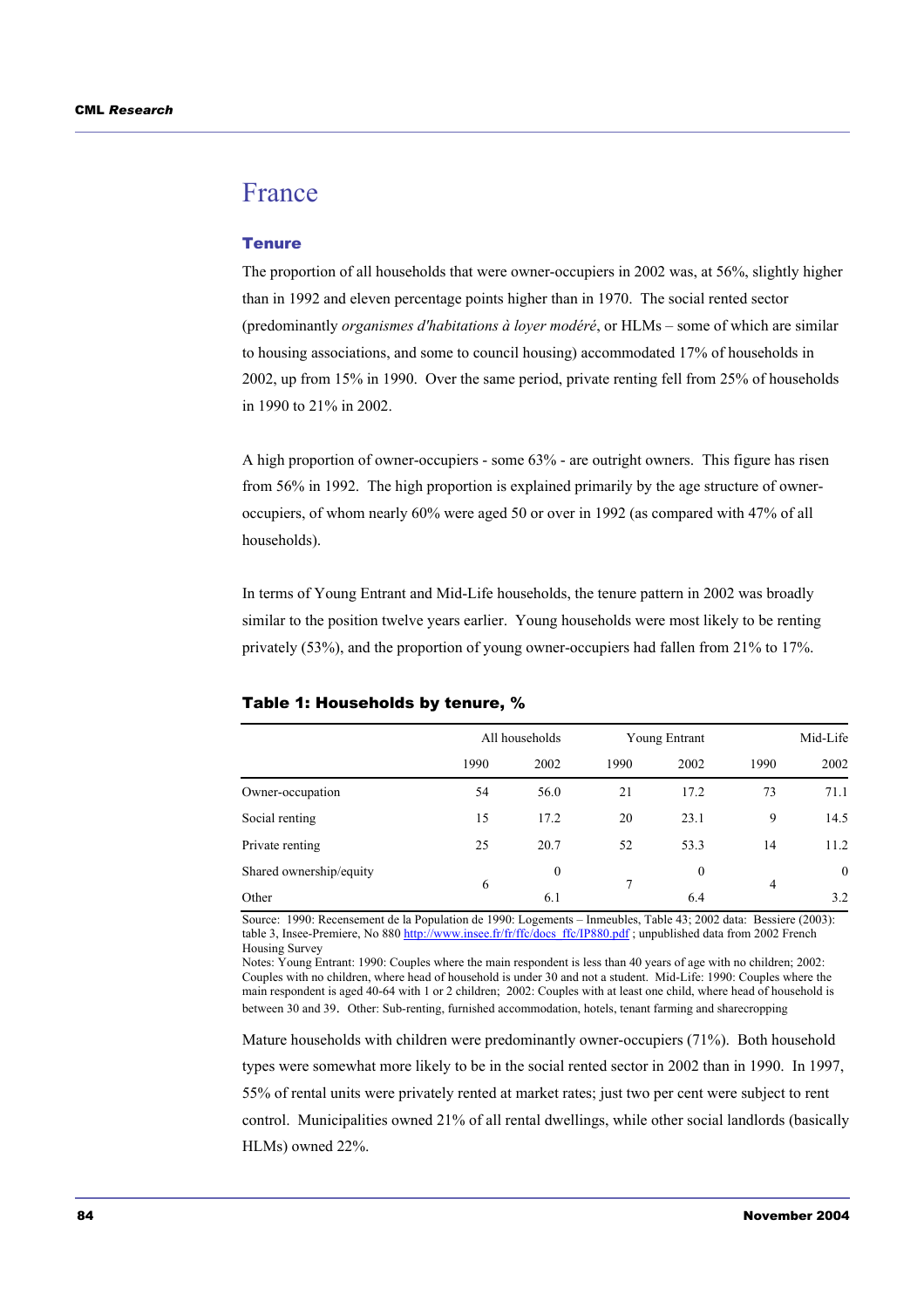#### Housing costs

Figures on housing expenditure were compiled on a different basis in 2002 than in 1992, so the data shown in Tables 2 and 3 are not directly comparable. The 1992 data on housing costs were taken from the 1992 housing survey, from which data were published by age of reference person and by household type, but not by both. The age-group classifications were used, rather than household type. The 1992 figures for housing costs included mortgage payments or rent excluding service charges, but before deducting income-related assistance with housing costs (available to both tenants and owner-occupiers in France). The 2002 figures, however, do include expenses on utilities (which would increase the figures, compared to 1992) but are net of housing subsidies (which would decrease them). It is, therefore, not very meaningful to compare the absolute expenditure figures from 1992 and 2002. The relative figures, however, can be compared, and tell an interesting story.

What is striking about the relative cost of housing in 2002 is that the costs of both rental tenures have become closer to the cost of owner-occupation. Indeed, for Mid-Life households, private renting is now more expensive than owner-occupation. This change may result partly from the fall in interest rates since 1992, which resulted in lower mortgage payments for owner-occupiers. However, as real interest rates have dropped, new owner-occupiers of all ages have borrowed larger amounts. As a proportion of household income, mortgage repayments remained roughly stable over the 1990s.

|                |      | Young Entrant |      |      |
|----------------|------|---------------|------|------|
|                | 1992 | 2002          | 1992 | 2002 |
| Owner-occupier | 483  | 549           | 479  | 604  |
| Social tenant  | 205  | 359           | 226  | 431  |
| Private tenant | 311  | 482           | 414  | 655  |

#### Table 2: Actual expenditures on housing-Euros / month

Source: 1992: Depenses de Logement et Comportements Residentiels en 1988 et 1992, INSEE, Table 407; 2002: unpublished data from 2002 French Housing Survey

Notes: Figures include mortgage and rent payments and utilities; net of housing subsidies

1992 figures in French francs converted to Euros at official rate of FF 6.55957 = 1 Euro.

#### Table 3: Relative expenditures on housing (owner-occupation = 100%)

| Household type |      | Mid-Life |      |      |
|----------------|------|----------|------|------|
| Tenure         | 1992 | 2002     | 1992 | 2002 |
| Social tenant  | 43   | 65       | 47   | 71   |
| Private tenant | 65   | 88       | 87   | 108  |

Source: Authors' calculations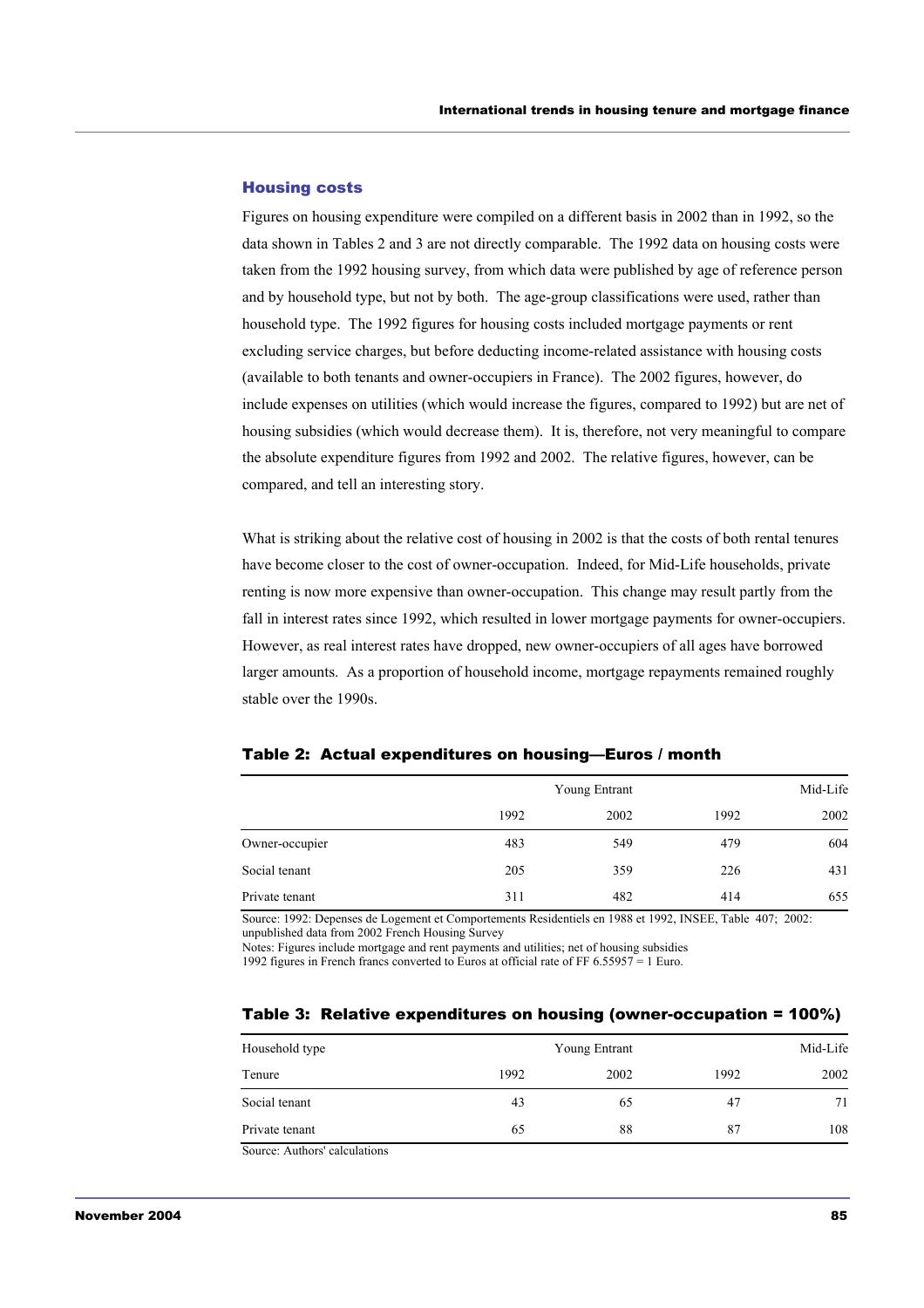Both Young Entrant and Mid-Life households are normally dual-income (71% for Young Entrant; 70% for Mid-Life). Average income for Young Entrant households in 2002 was  $E$ 2204/month, while Mid-Life average household income was  $E$ 3368/month. (These figures include income from salaries or self-employment, pensions, minimum income support schemes, unemployment benefits, and the yields on stocks and bonds. Housing subsidies are not included.)

|                                       | Young Entrant | Mid-Life  |
|---------------------------------------|---------------|-----------|
| Average house price                   | 88,471        | 150,887   |
| Average down payment on a<br>mortgage | 16,591        | 56,045    |
| Average mortgage payment              | $490/m$ onth  | 648/month |
|                                       |               |           |

## Table 4: Housing costs for owner-occupiers in 2002, Euros

Source: Local experts' estimates

Table 4 gives information on average house prices and mortgage payments for owner-occupiers. Caution must be exercised in interpreting figures for Young Entrant households, because they were computed on a very small sample size since most households under 30 years of age are not owner-occupiers.

Real estate prices fell in the early 1990s in the main cities, then have risen since 1997. Outside of the cities house prices rose throughout the 1990s. In the last five years of the 1990s the house prices rose by 23%, but the price of flats went up only 12%.

### Mortgage system

The purchase of a house in France is not necessarily funded by a mortgage strictly defined – that is, by a loan secured on the property:

For purchasing housing, the traditional mortgage in France is a personal loan. The lender is interested in the ability of the borrower to repay, rather than in the value of the mortgaged property. As a rule, the price of the property being purchased is not estimated, and a mortgage is not necessarily demanded, it can be replaced by a mutual guarantee. This sort of guarantee is more advantageous than a mortgage for the lender, because the risk of loss is then covered by the guarantor. It is less costly for the borrower - particularly for those who repay the loan quickly. But it depends on acceptance by one of the guarantors whose selection criteria are more stringent than those of lenders (Bosvieux and Vorms, 2003).

The principal guarantor is Credit Foncier, of which the state owns most of the equity. For a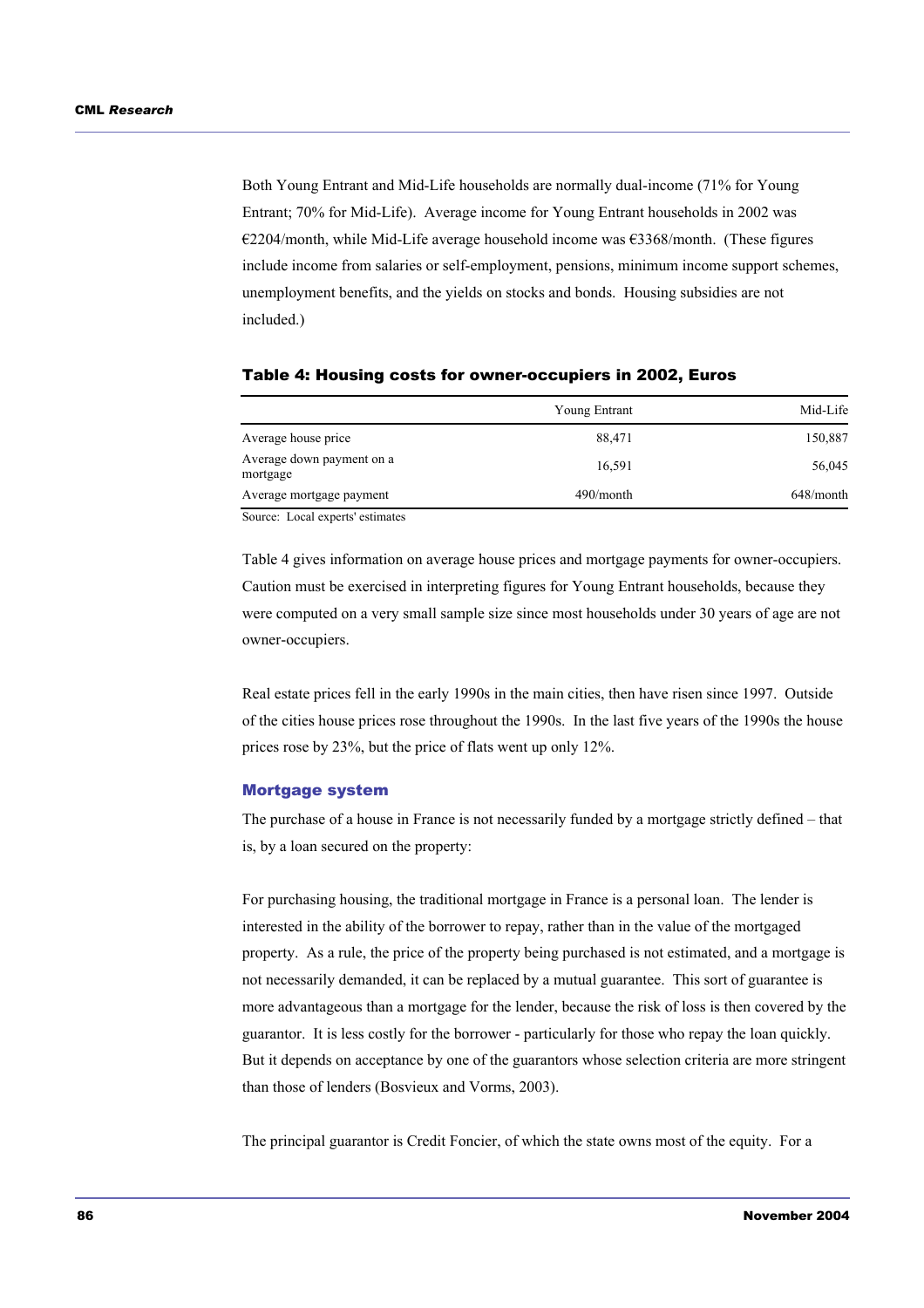one-off payment of about two per cent of the insured amount, Credit Foncier will insure the loan against 100% of any default-related losses. The insurance is used as an alternative to registering a claim on the property, which in France is a costly and time-consuming process.

Borrowers usually get a housing loan from the bank they already save with; this is often accompanied by a requirement that they move all their other accounts to that bank.

In France the mortgage generally runs for a term of 15 to 20 years at a fixed rate of interest. There is evidence that mortgage terms fell in the 1990s, but have been increasing since 2000 as they have in other countries. By law variable-rate products must be indexed to underlying interest rates. The usual form is a constant annuity with progressive amortisation; interest-only mortgages with separate repayment vehicles are rarely used. Lenders normally require a down payment of 20% of the purchase price and calculate affordability on the basis that mortgage payments should make up no more than 30% of the household's disposable income. Most buyers, though, have a much larger down payment, as the average loan-to-value ratio is 60%. The average income multiple in 1999 was 3.05.

The typical mortgage interest rate paid by Mid-Life owner-occupiers in 2002 was 6.39%, somewhat higher than the 5.34% paid by Young Entrant owner-occupiers. This reflects the fact that Mid-Life owner-occupiers were more likely to have arranged their mortgage some years ago, when rates were higher, and are now locked into these higher rates despite subsequent falls in interest rates; they are also less likely to have benefited from PTZ (see below). For example, the fixed mortgage rate in December 1994 was 9.07%.

There is a state-backed scheme, the *pret pour l'accession sociale* (PAS), to allow low-income households to borrow at reasonable cost (see below), but take-up has been low. Most financial institutions are reluctant to suggest it to buyers because of its rigorous regulation.

Specialist lenders and retail banks accounted for 97% of mortgages to households in 1999; the rest were loans financed by a compulsory contribution of employers to construction. Most social rented housing was financed by the state-owned *Caisse des Depots et Consignations*.

#### Taxes, subsidies, and regulations

The tax system is biased in favour of owner-occupation, because imputed rent is exempt from income tax, whereas landlords pay income tax on their property revenue. (The bias is less strong than it was, though, because of the abolition of tax relief for owner-occupiers—see below.) Capital gains tax is not charged on the main residence and there is a general exemption after 15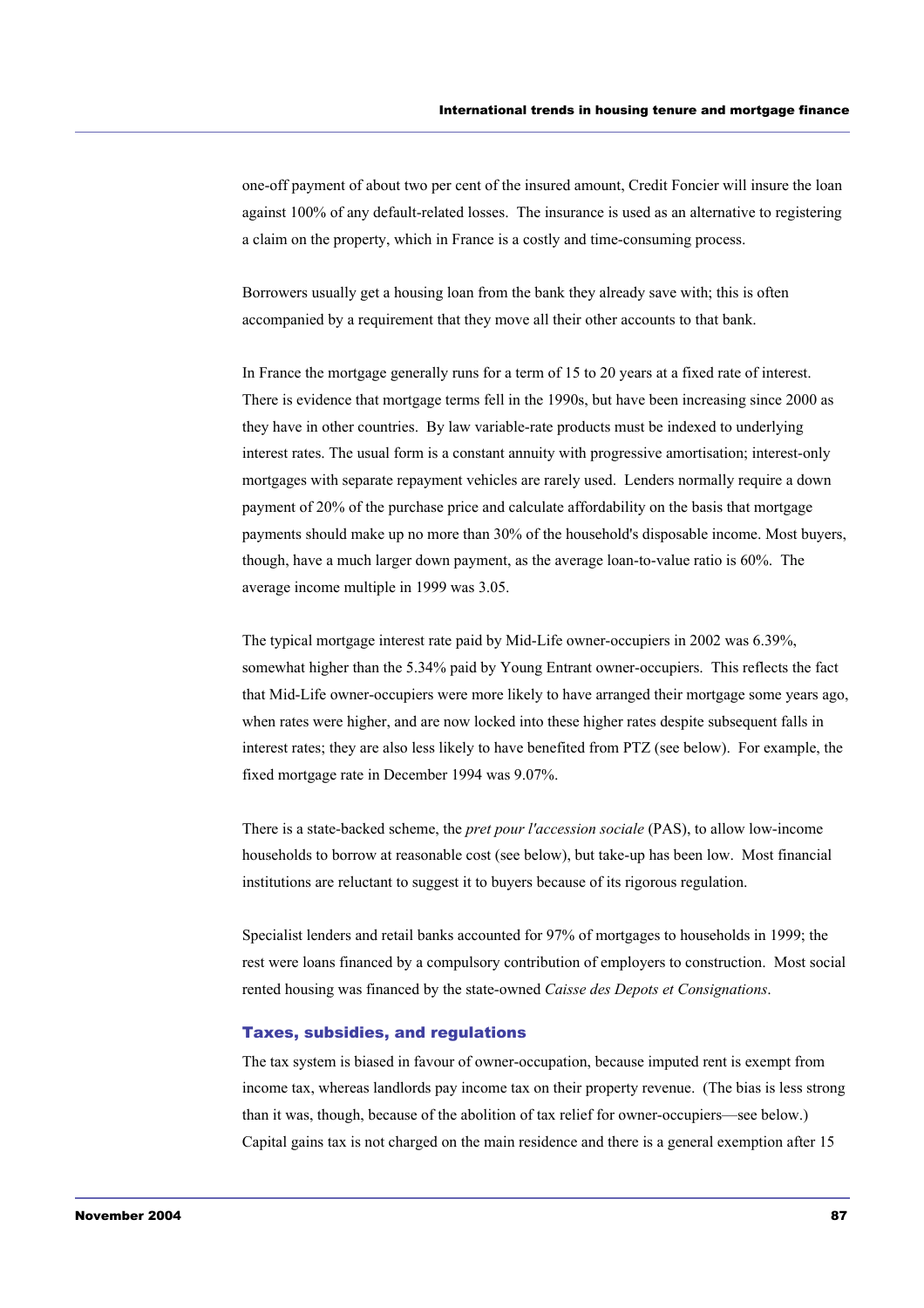years. There is an additional capital tax, "*Impot sur la Fortune"* (IGF), which is levied on any capital of more than  $\epsilon$  600,000, in which housing is included whether it is the main residence or not.

## Tax relief on mortgages

Tax relief on mortgages for owner-occupiers ended in 1997-98 (it is still available for owners of rental property). Previously, owner-occupiers with mortgages received a tax credit equal to 25% of the interest paid on the mortgage. There was a ceiling on this credit, which varied according to the size of the family and was significantly higher for newly constructed dwellings. If household income was below a certain level, the taxpayer could choose between a zero-interest loan (see below) and tax deductibility.

The *Pret d'Accession a la Propriete* (PAP) was a programme administered by a single statelinked institution, through which low-income households could finance the purchase of a newly built home at below-market rates. It was replaced in 1995 by the *Pret a Taux Zero* (PTZ), available through all financial institutions, which is an interest-free mortgage covering up to 20% of the price of a new house. Only first-time buyers are eligible; income ceilings are higher than for the PAP. This zero-interest-rate loan can be combined with more traditional mortgages, and effectively reduces the average interest rate paid by the beneficiaries by 1.23%. This PTZ can be combined with housing benefit.

Limiting such assistance to new houses distorts the market:

'Assisted' purchases are the first in line when it comes to loss of value, because of the difference in treatment between new and old properties. The priority attribution of public aid to new construction has a perverse effect: first-time buyers on modest incomes being pushed towards new housing that is too expensive for them; a sharp drop in price when subsidised housing is sold on for the first time; and lack of market fluidity. This comes about because, when these properties are resold, they can no longer be bought under the special conditions that are attributed to their initial purchase. What is more, such properties are often found in undesirable areas, where land is cheap, and can be difficult to sell (Bosvieux and Vorms, 2003).

#### House purchase savings plan

The state also has a house-purchase savings plan, known as the *Plan d'Epargne Logement* (PEL). Every month, for a period of 4-10 years, the household saves a certain amount. The interest paid by the bank includes a government-financed enhancement. At the end of the savings period, the household qualifies for a subsidised-rate mortgage the amount of which is calculated using a ratio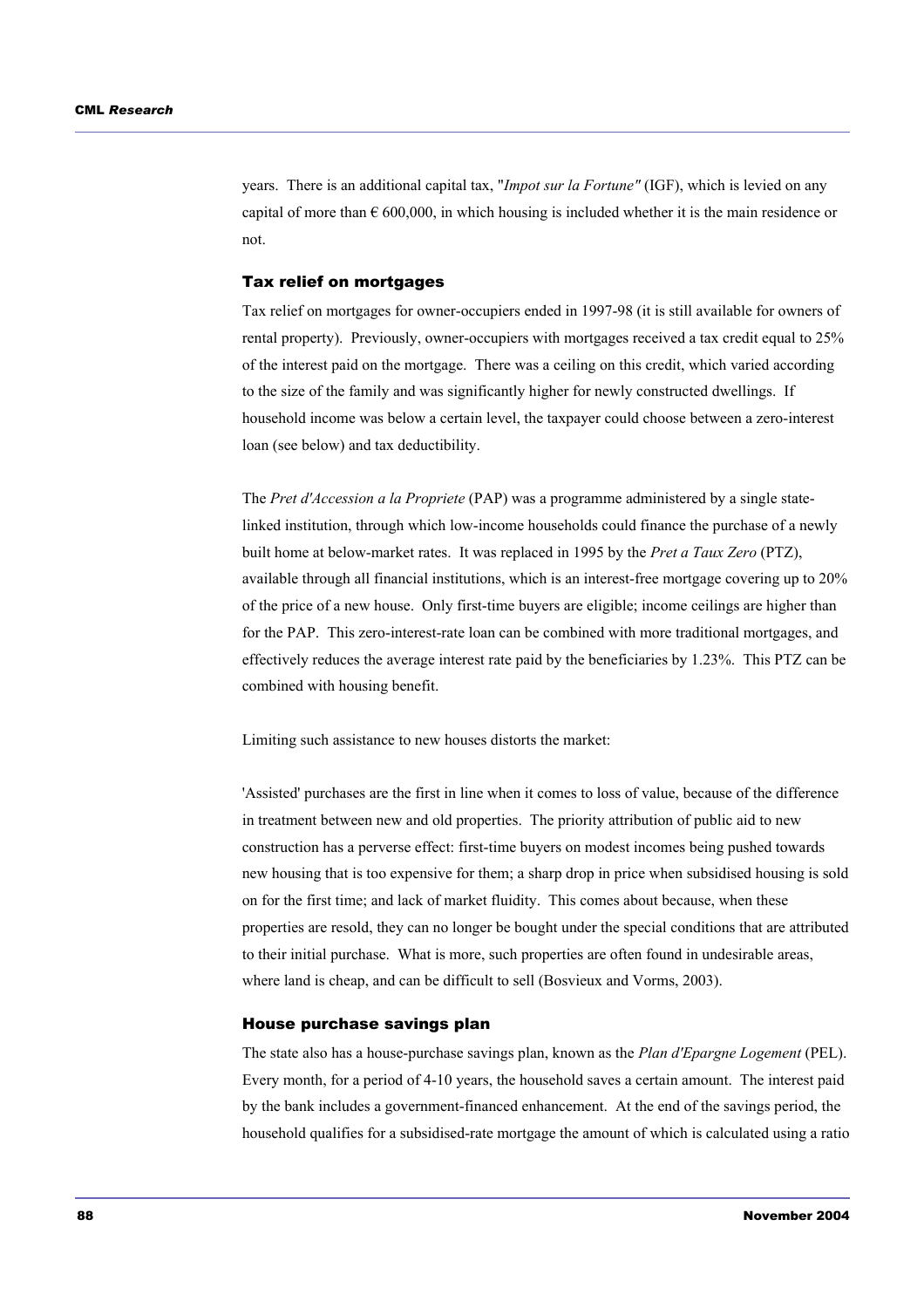of 2.5 between the amount of interest received on the savings and paid on the loan. The interest on the savings, and the mortgage rate, are those in force when the account is opened. Its attractiveness depends on the relative level of interest rates. Its appeal is low at the moment, because market rates are low. In 2003 this programme was modified so that the state-financed enhancement will now be paid only to those households that buy a home at the end of the savings period.

#### Rental property

Turning to rental property, private rents may be freely agreed for new and renovated dwellings, but subsequent rent increases are tied to the construction price index. Rents for existing dwellings are regulated. Income tax is charged on the rental income of private landlords, net of expenses (including loan interest) and a depreciation allowance. Landlords may deduct from their taxable income up to 65% of the purchase price of a newly constructed home over fifteen years. Rents could not exceed certain limits. The scheme was recently reviewed by the government. Previously, there was a requirement that the dwelling be rented to a low-income household for at least nine years. After the review, the government removed income ceilings on tenants, and raised the rent limits. If expenses are greater than rental income the deficit may be offset against income from other sources, as long as interest costs are not greater than gross rental income and the deficit is below a set limit. If the deficit exceeds this amount, the difference can be deducted from rental income over the following five years.

#### Means tested housing subsidy

As in most countries, renters are entitled to a means-tested housing subsidy. Since 2001, this allowance has been computed using the same formula for social-sector and private sector tenants. In France, owner-occupiers with mortgages also can qualify for housing subsidy. The amount depends on household income, household size, and the household's housing expenditure. There are maximum reckonable amounts of rent or mortgage interest, which vary with geographical area. The proportion of rent or mortgage interest met from assistance at the margin is always less than 100%, and substantially so except for those on very low incomes. Owner-occupiers purchasing a newly constructed home are entitled to a larger housing subsidy than renters, and renters are entitled to a higher subsidy than owner-occupiers purchasing an existing dwelling.

HLM organisations in the social rented sector are financed by subsidised loans known as PLUS's. These are part grant, and part low-interest loan from *Caisse des depots*, funded by dedicated savings institutions. Construction and renovation works also benefit from a reduced rate of VAT (5.5%) and newly built social housing is exempt from property tax for 15 years (rather than two). Grants are also made towards the cost of improvements to existing dwellings.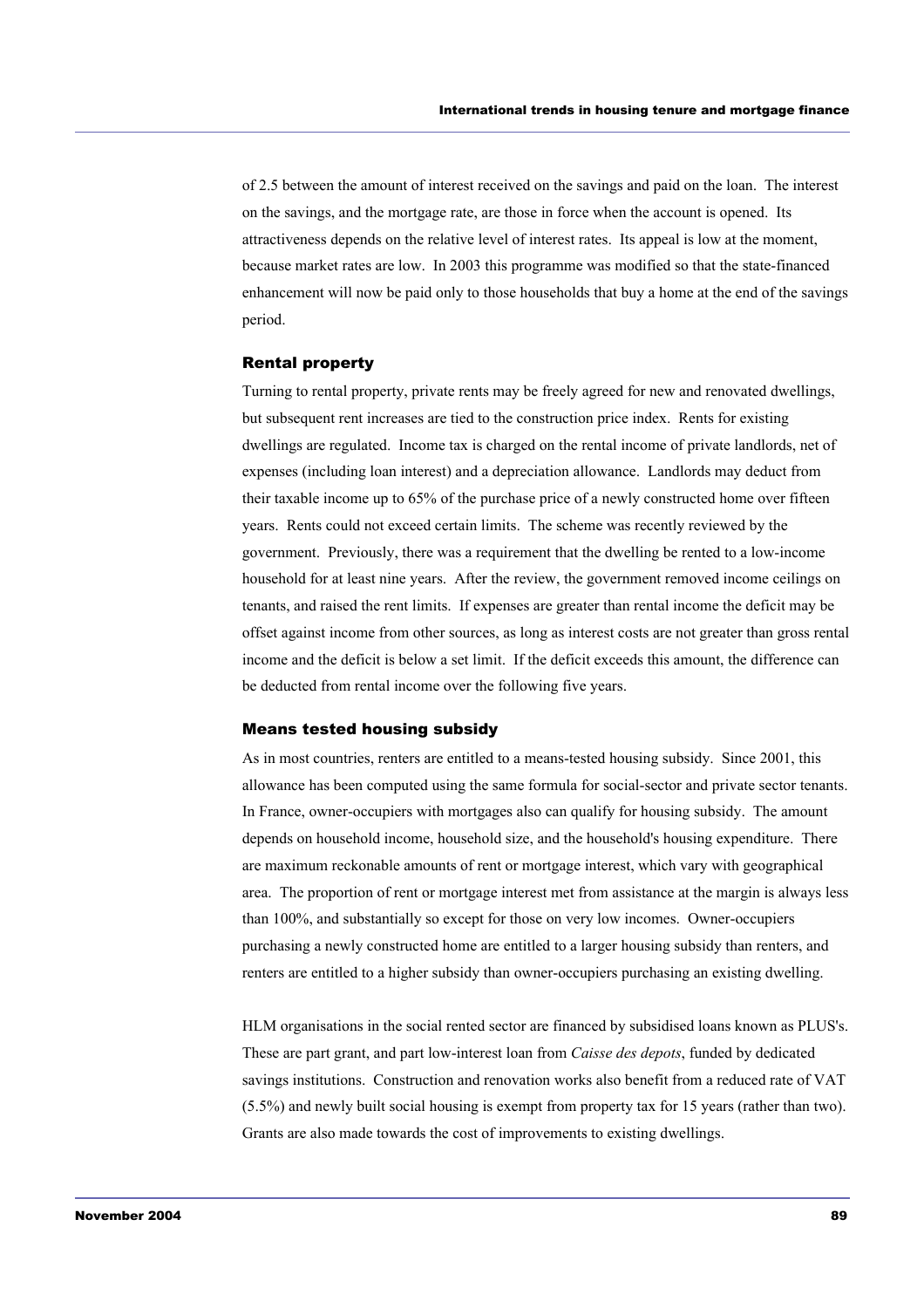#### Risk reduction

The PAS, or social access mortgage, was set up in 1993 to allow low-income households to borrow at a reasonable interest rate. Mortgages are guaranteed through a fund paid for by the state and the credit institutions that participate in the scheme. If a borrower defaults, the fund covers principal and interest as well as fees owed to the lender. In 1999 the guarantees were broadened to cover the involuntary loss of the main or co-borrower's job. The PAS mortgage has a very small market share.

Lenders generally ask borrowers to take out insurance against death, accident, and sickness, but rarely against loss of employment. This insurance is often issued by a company suggested by the lender, so the mortgagor has no choice. Low-income borrowers are also eligible for housing subsidies, which is a form of implicit mortgage insurance.

## **References**

Information provided by A. Jacquot and C. Taffin

Ball Michael (2003) *RICS European Housing Review 2003* RICS, London Blood R (1998) *A Brief Overview of Mortgage Insurance in Other Countries* prepared for US Agency for International Development, Washington DC: www.usaid.gov/locations/europe\_ eurasia/ dem\_gov/local\_gov/pdf\_docs/annexc.pdf Bessiere, Sabine (2003) *La proportion de logements vacants la plus faible depuis trente ans* Bosvieux, J. and Vorms, B. (2003) 'France', in *Globalisation and Home-ownership* (Doling, J. and Ford, J., eds); Delft University Press, Delft Freeman A, Holmans A, and Whitehead, CME (1996) *Is the UK Different? International Comparisons of Tenure Patterns* Council of Mortgage Lenders, London Mercer Oliver Wyman (2003) *Study on the Financial Integration of European Mortgage Markets*, European Mortgage Federation, Brussels.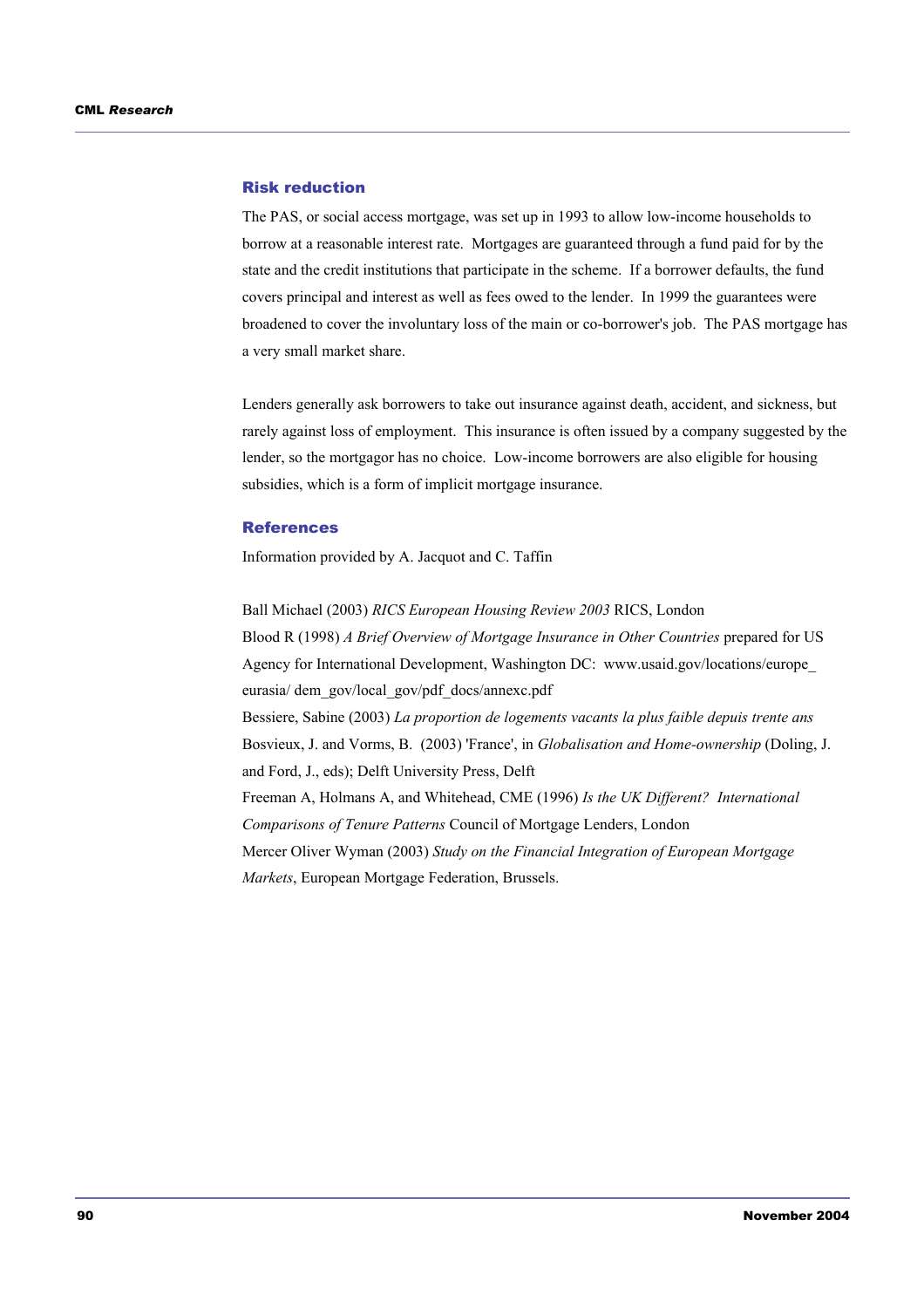## **Germany**

## **Tenure**

Although German tenure statistics are available from about a decade ago (1987 and 1993) and more recently (2001), one must exercise great care when comparing them. Table 1, therefore, splits out 1987 and 1993 data for the former West Germany only. A minority 38% of households in the former West Germany were owner-occupiers in 1987, although owner-occupation was the majority tenure amongst Mid-Life households. (These were defined as four-person households with net incomes of between DM5,000 and DM10,000 per month; average household income in 1993 was well below DM5,000/month, so the figures are for a small sample of upper middleclass households.)

Amongst Young Entrant households, however (defined as all those below the age of 35 years regardless of household type), only 17% were in owner-occupation in 1993.

In former West Germany, 58% of all households were tenants in 1987, 43% in the private rental sector and 15% in social renting. The proportion of tenants in the private rented sector was higher for Mid-Life than for Young Entrant households.

|                                                | All households | Young Entrants <sup>1</sup> | $Mid-Life2$ |  |
|------------------------------------------------|----------------|-----------------------------|-------------|--|
|                                                | 1987           | 1993                        | 1993        |  |
| Owner-occupation                               | 38             | 17                          | 77          |  |
| Social renting                                 | 15             | 17                          | 9           |  |
| Private renting                                | 43             | 66                          | 14          |  |
| Shared ownership/equity<br>"Genossenschaften"* | 4              | $\theta$                    | $\theta$    |  |
| Other                                          |                |                             |             |  |

## Table 1: Households by tenure, former West Germany 1987 & 1993, %

Source: Census 1987, Table 1.1; Income and Expenditure Survey 1993, Table 1

Note: 1 - All those below the age of 35 regardless of household type; 2 - Four-person households of all age groups with net incomes of  $DM5,000 - 10,000/$ month

The 2001 figures are for all Germany. Former West Germany accounts for about 80% of the population of the reunited country. These figures are panel data, rather than census data.

From 1987 to 2001 there was a five per cent rise in owner-occupation in the area of former West Germany. The figure for the entire country was, at 41%, somewhat higher in 2001 than the 38% registered in West Germany in 1987.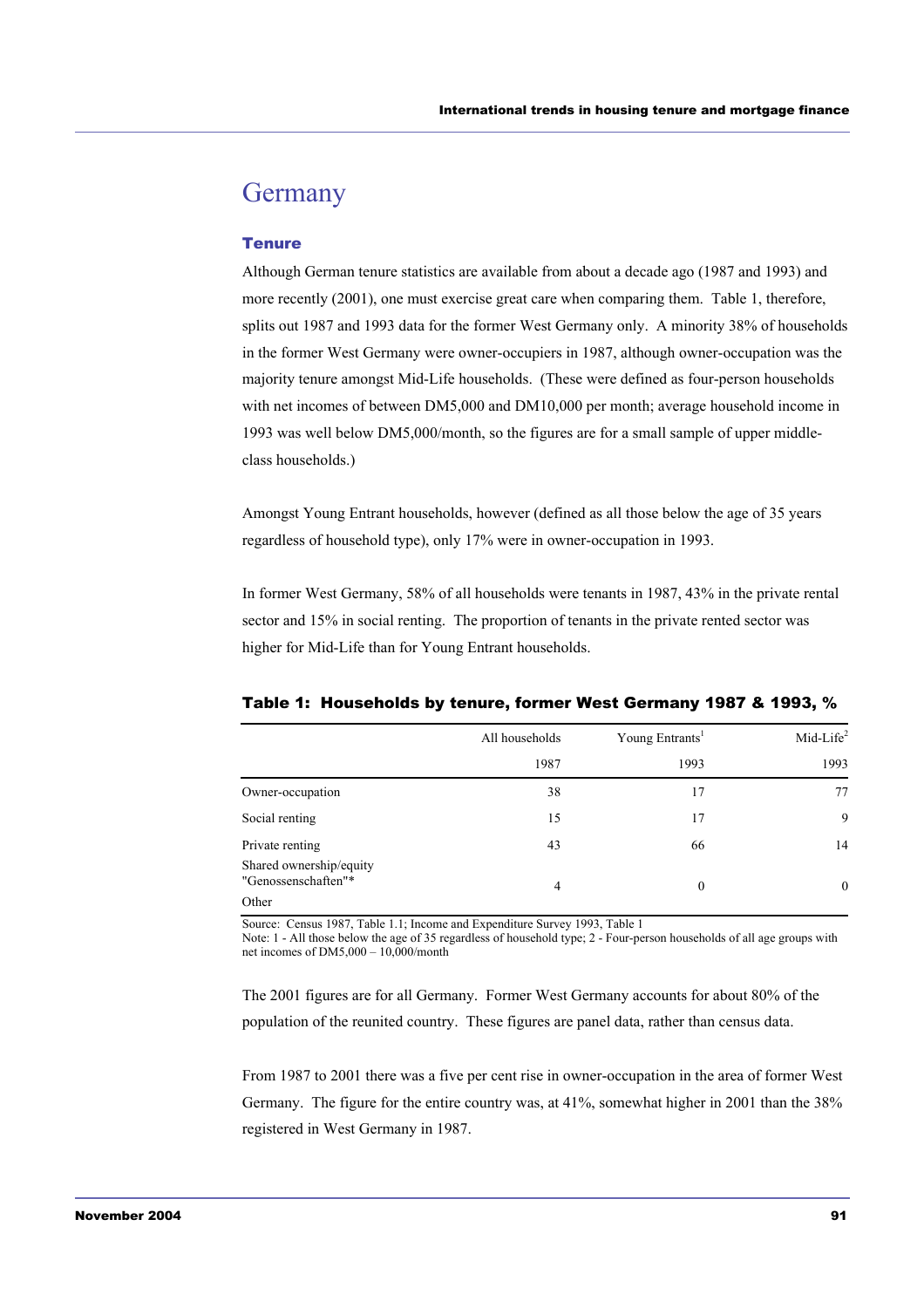#### Tenure by household type

The breakdown by household type for all Germany in Table 2 shows an owner-occupation rate for Young Entrants of 49%. This is significantly higher than the figure for West Germany alone in 1993, although the data are not strictly comparable. This apparent increase may be partly explained by a fall in the availability of social housing, and by the introduction of a generous grant for first-time homebuyers in 1996 (the *Eigenheim-Zulage*, described below).

|                                             |                 | All households | Young Entrants <sup>1</sup> | Mid-Life <sup>2</sup> |
|---------------------------------------------|-----------------|----------------|-----------------------------|-----------------------|
| Owner-occupation                            | <b>West: 43</b> | East: 31       | 49                          | 49                    |
|                                             |                 | 41             |                             |                       |
| Social renting                              |                 | 6              | 5                           | 7                     |
| Private renting                             |                 | 49             | 45                          | 44                    |
| Shared ownership/equity "Genossenschaften"* |                 | 5              | $\Omega$                    | $\theta$              |
| Other                                       |                 | $\theta$       | 0                           | $\theta$              |

## Table 2: Households by tenure all Germany 2001, %

Source: Federal Office of Statistics; Bundesamt fur Bauwesen und Raumordnung (2001): Wohnungsprognose 2015. Band 10, Bonn. ("BBR 2001"); Bundesverband deutscher Wohnungsunternehmen e.V. (2002: Wohnungswirtschaftliche Daten und Trends 2002/2003, Berlin ("GdW 2002"); Socio-Economic Panel, Waves M & R (SOEP); calculations based on above

Notes: 1 - Two-adult households without children, adults aged 20-29 years; 2- Two-adult households with children, adults aged 40-49 years

\* Non-profit housing associations which are jointly owned by the "tenants" ("Genossen") who also exert a democratic control of their management.

The 2001 owner-occupation rate for Mid-Life households was 49% for the country as a whole lower than the 77% registered in 1993 for West Germany. But local experts agree that the Mid-Life owner-occupation rate has risen in Germany since 1993, not fallen. The decline that Tables 1 and 2 indicate seems to stem entirely from non-comparability of the data  $\overline{\phantom{a}}$  in particular from the fact that the earlier data referred to higher-income households.

Also, the incorporation of former East Germany has had a huge effect on the statistics. Without detailed analysis, though, it is impossible to know to what extent the dramatic differences in the two sets of figures represent real changes in tenure patterns in former West Germany, or simply the incorporation of statistics for former East Germany.

The typical homebuyer in Germany in 1994 was 38 years old (Expert Commission on Housing , 1994). Owner-occupiers typically build their own homes on plots they purchase, with the intention of living there for a long time. The introduction of first-time homebuyer grants in 1996 reduced the financial burden for the first-time buyer and presumably the average age of first-time buyers has fallen since then, though no figures are available.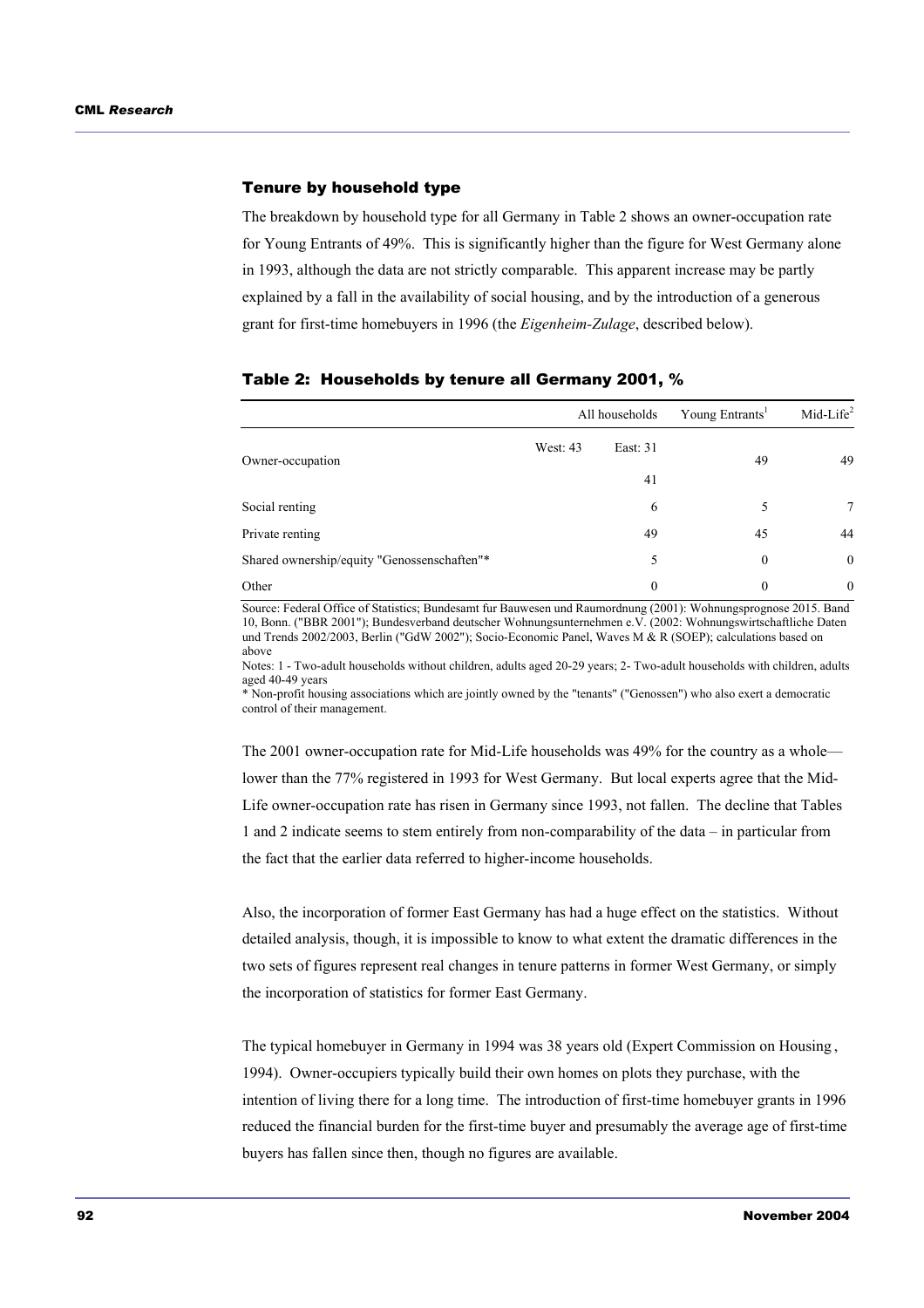#### Social and private renting

There has been a marked decrease in social renting, particularly for younger households, because of the expiration of social housing programmes, which are not replaced at the same rate. Social housing built in the 1980s was funded by subsidised loans, in return for which housing providers were required to set low rents. When the loans were repaid the housing providers were free to revert to market rents, so as the terms of these subsidised loans have expired, social rents have increased relative to private rents. Private renting has risen somewhat overall, and in particular for Mid-Life households. In West Germany in 1993 14% of Mid-Life households rented privately; the 2001 figure for all of Germany was 44%. Rent differentials between private and social rental have narrowed in the last ten years.

The population of western Germany has risen in the last decade because of migration from east to west, but also because of immigration from Eastern Europe and the former USSR and the reunification of Turkish families. There is currently a large oversupply of housing in the east. This is partly due to this migration to the west, and partly to suburbanisation and the very generous depreciation allowances that applied pre-1999 for new rental buildings in the former East Germany to stimulate construction. The housing in 'oversupply' is mainly substandard.

The regional *länder* have responsibility for housing policy and, hence, have an important influence on the mix of housing tenures.

#### Housing costs

Given the limitations of the data, we can only make broad generalisations about the patterns of housing cost and tenure in Germany, shown in Tables 3 and 4. In our last survey, private renting was shown to be significantly cheaper than owner-occupation for both Young Entrant and Mid-Life households. (Although figures were not available, it was suggested that costs for social tenants were generally about 20% lower than private rental sector costs.) The 2001 figures suggest that while Mid-Life private renters continue to pay about 56% as much as owneroccupiers, the cost differential has narrowed for Young Entrant households. For these young households private renting now costs about 84% as much as owner-occupation. Social renting is somewhat cheaper, but still costs more relative to owner-occupation than did private renting ten years ago. A large stock of empty dwellings in eastern Germany, and adequate supply elsewhere, keeps prices down. House prices fell in 2001 and were static in 2002, in contrast to other EU countries.

The average income for a Young Entrant household in 2001 was DM4,363 per month net of tax. 59% of Young Entrant households were single-income in 2001, and 41% dual income. The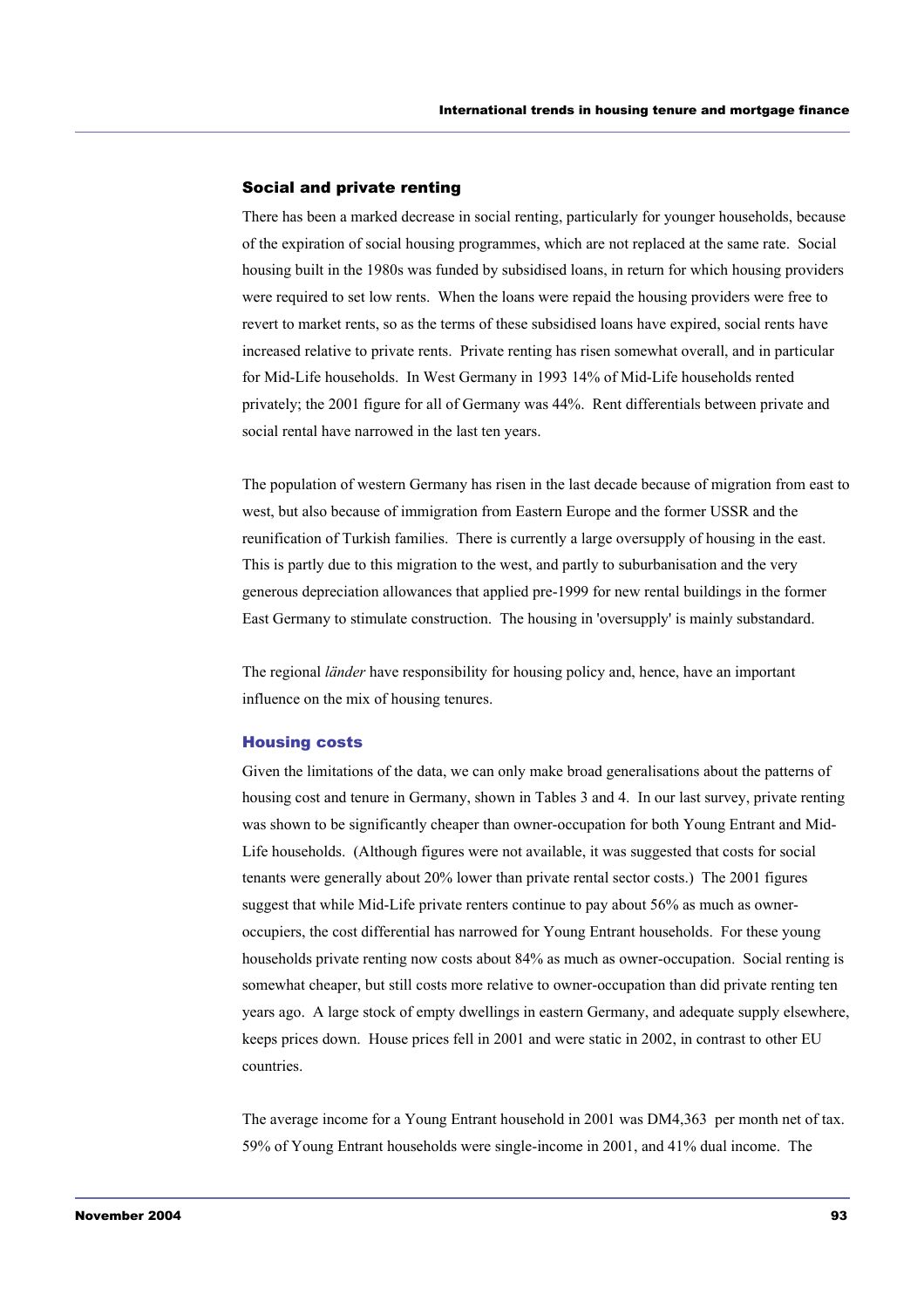average income for a Mid-Life household in 2001 was DM4,972 per month net. The great majority (64%) of Mid-Life households were dual-income.

|                |           | Young Entrant |           | Mid-Life  |
|----------------|-----------|---------------|-----------|-----------|
|                | 1988/1993 | 2001          | 1988/1993 | 2001      |
| Owner-occupier | 669       | 543 (279)     | 753       | 950 (652) |
| Social tenant  | N/A       | 405           | N/A       | 478       |
| Private tenant | 263       | 457           | 424       | 537       |

## Table 3: Actual expenditures on housing–Euros / month<sup>1</sup>

Source: 1988 tenant expenditures from Income and Expenditure Survey 1988(5), Table 4.1.6; 1993 owner-occupier expenditures from Income and Expenditure Survey 1993, unpublished; 2001: SOEP, wave R (2001); calculations based on above.

Notes: 1 - Calculated at the official exchange rate of DM1.95583 =  $E1$ 

2001 figures for owner-occupiers include mortgage payments, heating, maintenance and management; Numbers in parentheses exclude maintenance and management. 2001 figures for tenants include rent, heating, and hot water

#### Table 4: Relative expenditures on housing (owner-occupation = 100%)

|                |      | Young Entrant |      |      |
|----------------|------|---------------|------|------|
|                | 1988 | 2001          | 1988 | 2001 |
| Social tenant  | N/A  | 75            | N/A  | 50   |
| Private tenant | 39   | 84            | 56   | 57   |

Source: Authors' calculations

Figures for average house price and down payment were unavailable. In 2001, the average mortgage payment for a Young Entrant household was  $\epsilon$ 196 per month (SOEP, wave R, 2001). while the average for a Mid-Life household was  $E$ 577 per month. The effective interest rate for a ten-year mortgage was in the range of 4.8 to 5.6%.

#### Mortgage system

Mortgage banks and savings banks together account for over half of outstanding loans. The loanto-value ratio of *Hypothekenbanken* first-loan mortgages is limited by law to 60%, because they are funded by low-cost covered bonds (*Pfandbriefe*), which are traded on the secondary market as no-risk assets. The average LTV for non-*Pfandbriefe* backed loans is 70-80%.

Some nine per cent of German mortgage lending is accounted for by *Bauparkassen* loans, which carry a lower interest rate than conventional mortgages (although recent falls in market rates have meant that these differentials have narrowed or even been reversed). The *Bauspar* system is a closed system, in which savers contract for a certain saving period (normally seven years) before *Bauspar* loan is granted. It achieves a high turnover rate of means by quick repayment, so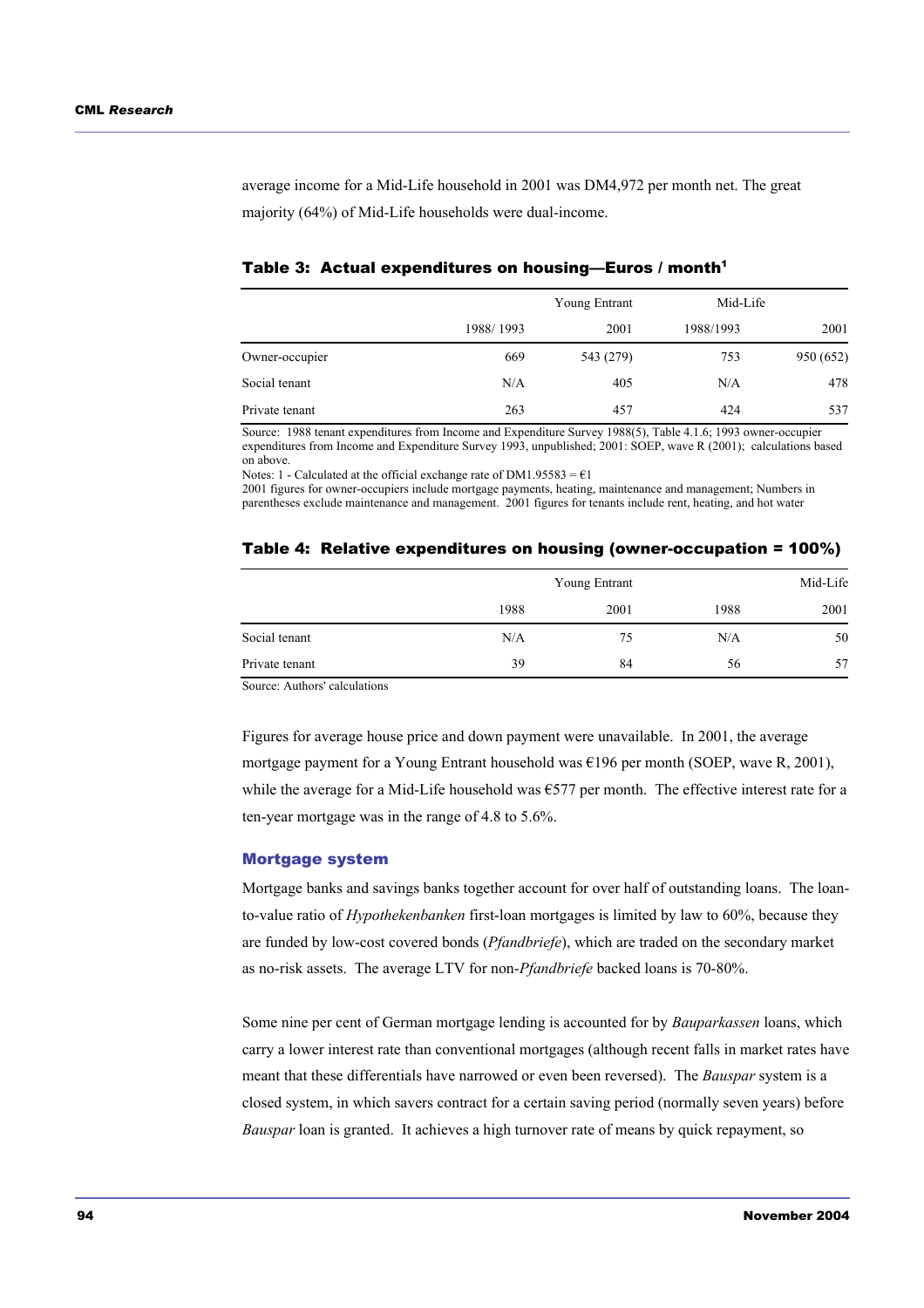although the interest rate is fixed and may be low compared to market rates, the repayment rate of the loan is high and borrowers are affected by liquidity constraints. About 80% of new mortgages have a five- to fifteen-year period of fixed interest, which is then renegotiated. The typical term is 20-30 years.

#### Taxes, subsidies and regulations

#### Home-ownership

Housing is treated as a consumption good in Germany. Owner-occupiers and landlords are not taxed on capital gains as long as the property has been owned for more than ten years (increased from two in 1998), but they receive no tax relief on mortgage payments. They may deduct a percentage of the house price from their taxable income for the first eight years as depreciation, subject to certain limits. One-time taxes include a transactions tax of 3.5% of value.

The *Eigenheimzulage* grant scheme was introduced in 1996, replacing a depreciation allowance. The grant is paid to first-time buyers during the first eight years after purchase, and amounts to  $\epsilon$ 1,250 per year for new construction or for purchase of an existing dwelling. In addition, family grants of  $\epsilon$ 800 per year, per child, are paid over the same period. The income ceiling is generous  $(\text{\textsterling}70,000$  in two years for single people, and  $\text{\textsterling}140,000$  for married couples, plus  $\text{\textsterling}30,000$  per child), and a large majority of home-buyers are therefore eligible. Experts regard the scheme as too expensive and not well targeted. The amount payable under the programme and income ceiling were cut in December 2003 by 30%, effective 2004. (The figures above reflect the new arrangements.)

Individual German states also have programmes to subsidise home-ownership, see box below.

Ten German states support home-ownership within the scope of publicly assisted housing (*Eigenheimforderung im Rahmen des Sozialen Wohnungsbaus).* In contrast to the allowance for home-ownership and building society funding ... there is no right to this kind of subsidy. Individual decisions by state authorities prevail in cases where applications meet all requirements. Depending on the policy and cash balance of each state, several programmes based upon the second housing act ... are offered. In principle, long-term loans with interest rates below the market level are given as well as short-term loans for first-time buyers. Both have the effect of decreasing monthly mortgage repayments. Eligibility is dependent upon household size and income (Pfau, 2003, p107).

## Rent controls

Rents are freely negotiated at the time when a household rents a dwelling. After that, however, rent controls apply which are linked to rent levels in comparable dwellings, which are determined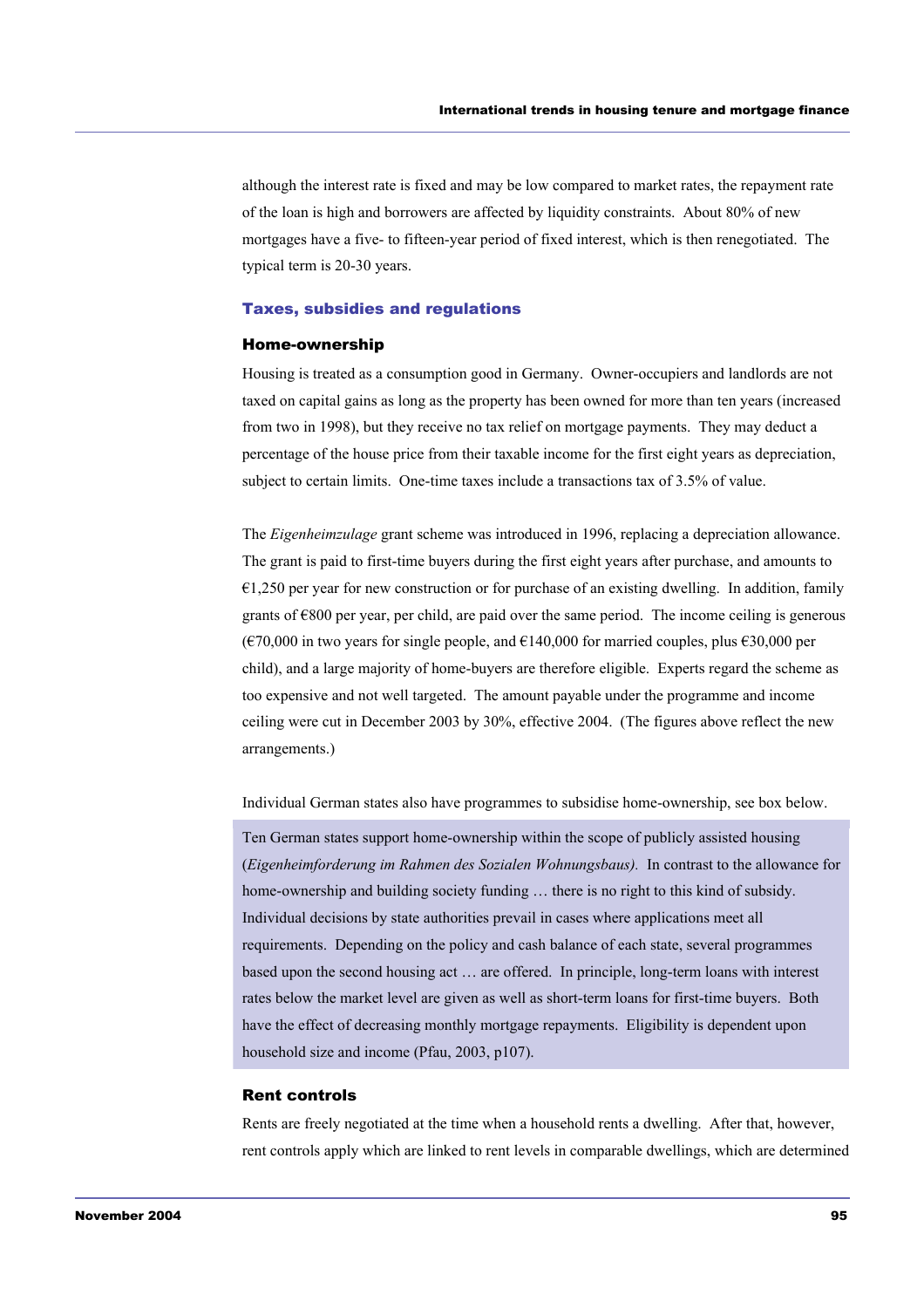by the sheer weight of existing tenancies rather than by the relatively small number of current market transactions. This means that overall rent levels lag way behind current market rents (Ball 2003 p. 55).

Private landlords may deduct their costs from taxable income, and may set losses from housing against income from other sources. Different depreciation rates apply for new and old buildings; landlords can choose straight-line or accelerated depreciation. Until 1998 depreciation rules for private rental housing in eastern Germany were particularly generous, but the allowances (*Sonderabschreibungen*) have now been reduced. The minimum holding period, after which sales of such properties are free of capital-gains tax, has been increased from two to ten years. Owner-occupiers and tenants alike are eligible to receive housing allowance if their income falls below a certain level. This assistance is tenure neutral.

## Risk reduction

Mortgages for first-time buyers can be combined with life insurance; households can also take out private insurance against disability. German banks minimise risk in residential lending through prudent valuation. Also, loan-to-value ratios are low. Pre-payment fees are imposed for early payment of mortgages. These are determined by calculating the market cost to the bank of breaking the mortgage contract. In 1996 the government introduced guarantees of mortgage payments for low-income households in former East Germany only.

#### References

Information provided by H. Tomann

Ball, Michael (2003) *RICS European Housing Review 2003* RICS, London EMF (2003) *Hypostat 1992-2002* European Mortgage Federation, Brussels Freeman A, Holmans A, and Whitehead CME (1996) *Is the UK Different? International Comparisons of Tenure Patterns* Council of Mortgage Lenders, London Mercer Oliver Wyman (2003) *Study on the Financial Integration of European Mortgage Markets*, European Mortgage Federation, Brussels. Miles D. (2003) *The UK Mortgage Market: Taking a Longer-Term View – Interim Report* HMSO, London. Pfau J. (2003) 'Germany', in *Globalisation and Home-ownership* (Doling, J. and Ford, J., eds); Delft University Press, Delft. Expert Commission on Housing (1994) *Report to the Federal Government*, 1994, Chapter 7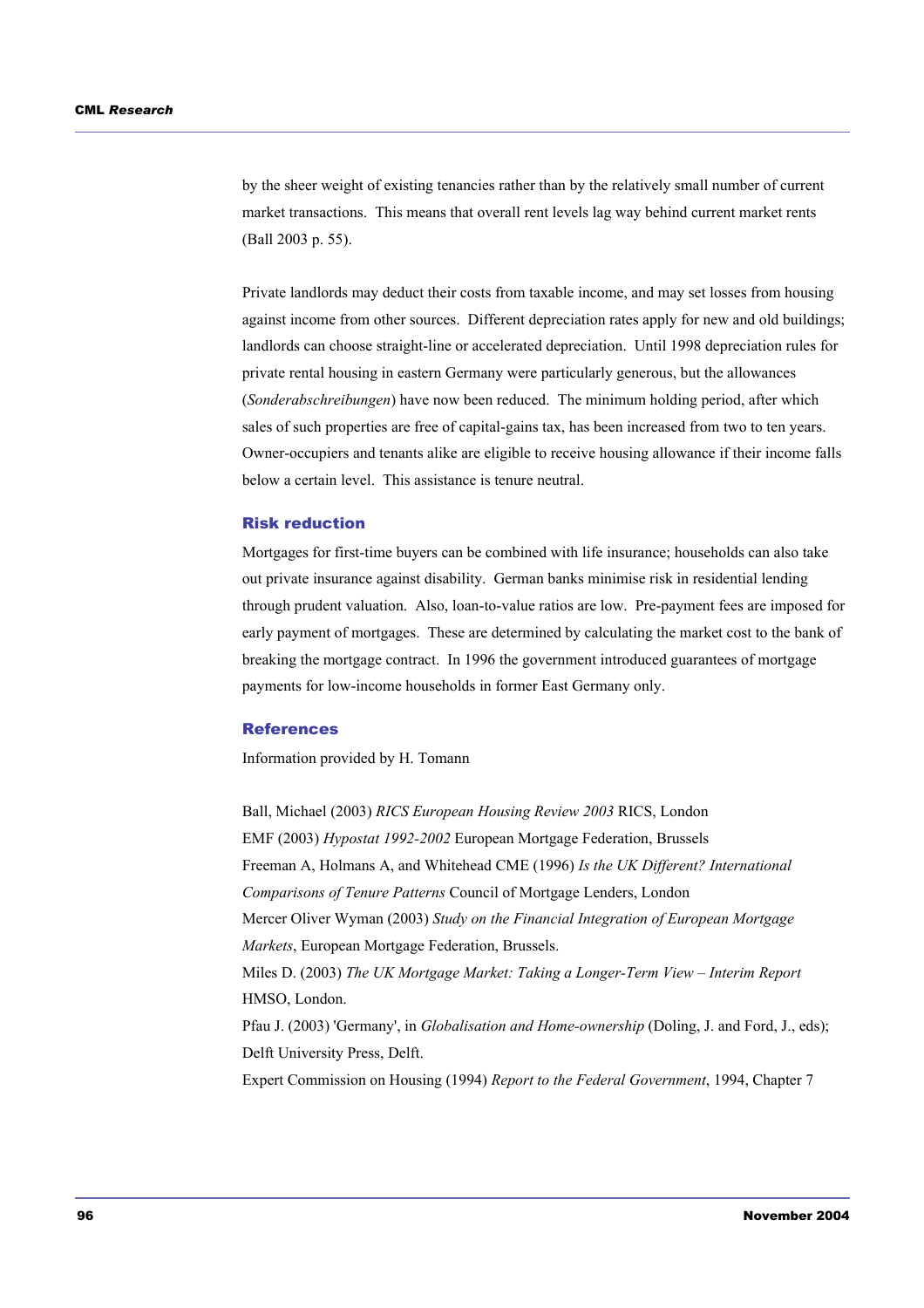## **Greece**

#### **Tenure**

Owner-occupation is the overwhelming tenure in Greece, with a figure of 80% commonly quoted. This is up from about 76% ten years ago. Provisional data from the 2001 census put the percentage as high as 83%, although the numbers on which this figure is based apparently do not include immigrants (approximately 700,000 currently reside in Greece). There is virtually no social rented sector in Greece any longer; ownership of almost all social rented dwellings was transferred to their tenants in the 1990s.

#### Table1: Households by tenure, 2001, %

|                  | All households |
|------------------|----------------|
| Owner-occupation | 80             |
| Social renting   | $\theta$       |
| Private renting  | 20             |
| Other            | $\theta$       |

Source: Economic and Market Analysis, National Bank of Greece, June/July 2003

Most owner-occupiers are outright owners. Reliable figures are not available, but experts estimate that only about  $25\%$  of all households acquired their property with a mortgage – the lowest rate in Europe. Until recently interest rates were very high, and buyers relied on help from their families rather than bank loans. Traditionally, owner-occupiers would build their own houses on plots of land, and live in them for the rest of their lives. This is still how a third of owner-occupiers acquire their properties – more outside big cities.

There are no data that would allow us to look at the tenure split for Young Entrant and Mid-Life households. The average age of the first-time buyer in Greece is significantly higher than our Young Entrant household; according to the National Bank of Greece, the average age of applicants for housing loans is between 40 and 45, and the typical first-time buyer household would have two adults plus one or two children.

#### Housing costs

The only available on housing costs in Greece are estimates that refer to owner-occupiers as a whole, not specifically to Young Entrant or Mid-Life. The average house price is  $€100,000$ , and the average mortgage payment is  $E450$ /month. House prices in urban areas rose 15% in 2001 and 13% in 2002 (Hypostat, 2002), but figures for the first half of 2003 show that price inflation has slowed to 4.5%.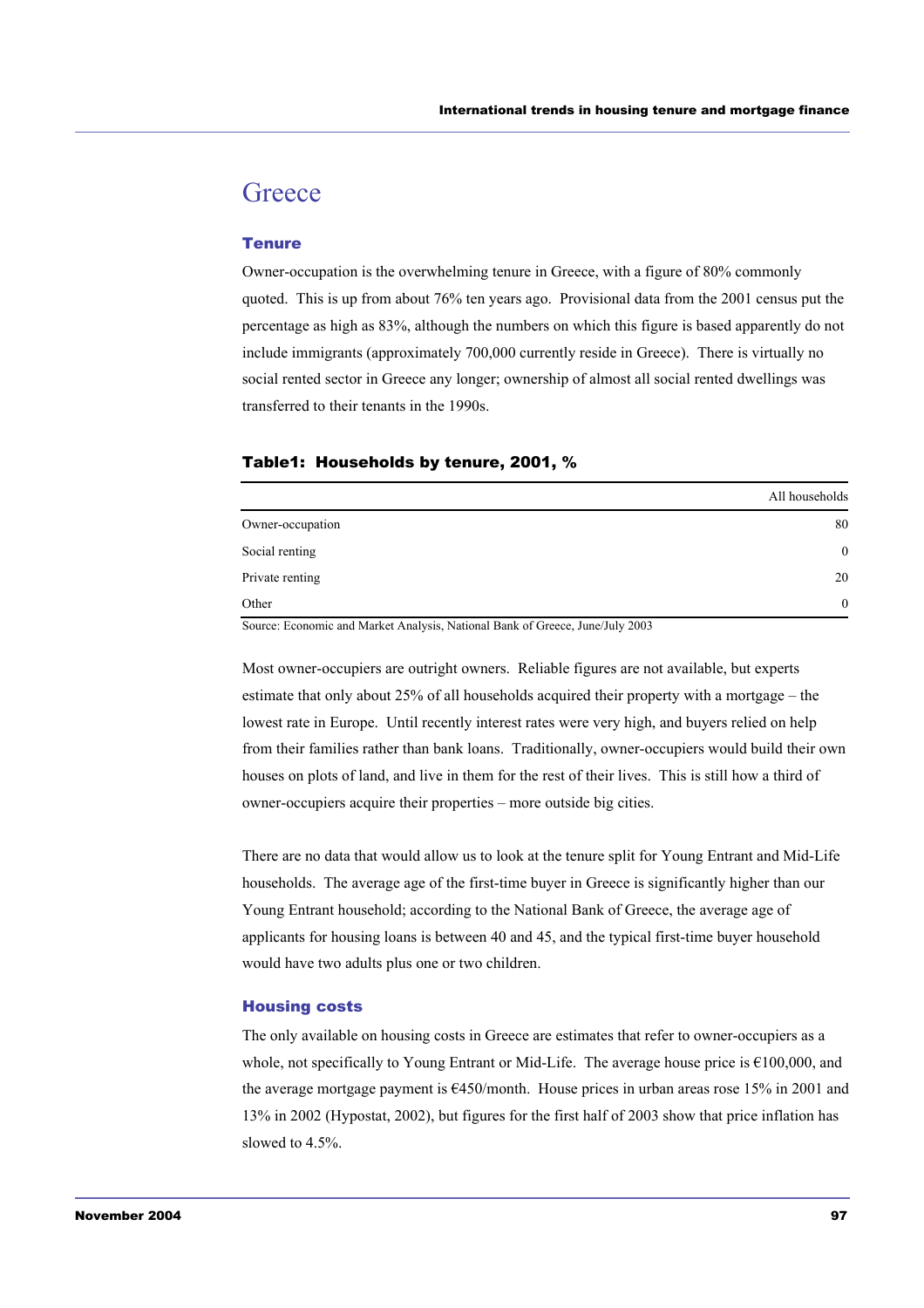#### Mortgage system

Greece is one of the few countries in Europe without specialised mortgage credit institutions. although this is a relatively recent development. Ten years ago there were three institutions through which the government-channelled mortgage-interest subsides, and for that reason they dominated the mortgage market. In the 1990s the rules were changed so that any bank could offer subsidised loans. In consecutive mergers in 1997 and 1998, two of the mortgage banks, the National Housing Bank and the National Mortgage Bank, merged with the National Bank of Greece. Aspis Bank, the last remaining mortgage bank, changed its status to commercial in 2001. Commercial banks have 67% of the mortgage market; the remainder is covered by specialised credit institutions that cater for public-sector employees.

The typical mortgage in Greece is a repayment mortgage with a 15-year term. There are generally penalties for prepayment. There has recently been a spate of innovation in the Greek mortgage market, including the introduction of mortgages with a one-year low fixed rate, which then reverts to variable; 30-year mortgages; and *Euribor* trackers. The current average gross interest rate on a mortgage is 5.5%, down from around 15% in 1998. Some banks offer slightly lower interest rates on mortgage loans to buyers who have held a savings account for at least six months before taking out the loan. The fall in mortgage interest rates and the diversity of products on offer have contributed to a huge increase in mortgage finance, with loan volumes increasing at a rate of over 30% over the past four years as owner-occupiers take out mortgages to cover renovation, etc.

Estimates are that on average, mortgages cover 55% of the market value of the house. Affordability is calculated on the basis of repayments of 40% of family income. Most banks will lend a maximum of 75%. Loan-to-value ratios are low compared to other European countries, partly because purchasers pay a housing sales tax based on the "objective value" of the dwelling. This "objective value" figure is entered in the sales contract, although the market value (and real selling price) is generally 30-40% higher. Because banks cannot lend more than 100% of the value on the contract, this limits LTVs. "Bank of Greece research shows that borrowing is concentrated among the richest households and that the outstanding balance does not exceed annual income, even in the lowest income brackets." (Hypostat, 2002).

#### Taxes and subsidies

#### Home-ownership

In Greece home-ownership is treated as an investment good, with taxation of imputed rental income for properties of a certain size (which depends on the size of the family, but in general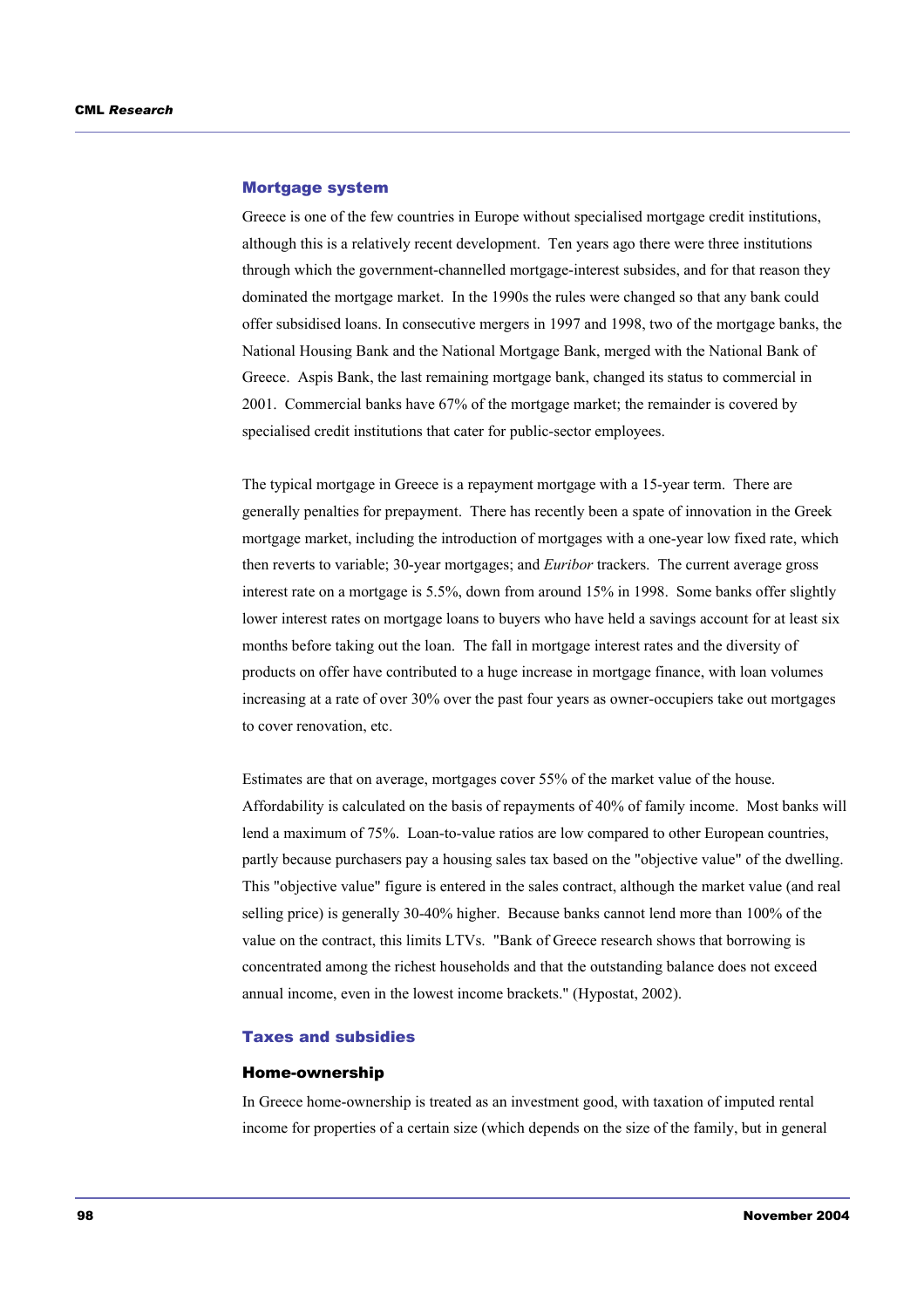only affects very large houses). At the same time, however, there is tax relief on mortgage interest—15% of the interest paid annually is deducted from the homeowner's total tax bill. In 2002 the full relief was limited to houses not exceeding  $120 \text{ m}^2$  (1,292 square feet); for larger properties the amount deducted is  $15\%$  of that fraction of the interest that corresponds to  $120 \text{ m}^2$ of the house. Capital gains tax was introduced in the early nineties for individuals but subsequently changed, and now applies only to the sale of property by companies.

#### Interest subsidy for first-time buyers

There are two types of interest-rate subsidy for first-time buyers. Every individual or family is entitled to a "single" subsidy, provided their annual family income and house purchase price are below certain thresholds (which depend on family size). Subsidies on the loan interest range from 18% for unmarried people to 44% for families with four or more children, and are given for 7.5 years for 15-year loans or eight years for loans with a longer term.

"Double" subsidies are given by the state and the Organisation for Social Housing (OEK), which has an annual quota of beneficiaries. OEK subsidies range from 34% for unmarried people to 56% for families with four or more children; these subsidies are only available for the first nine years of 15-year loans.

Five years ago, when interest rates were high, subsidised loans accounted for about 70% of the mortgage market; now the figure is less than 20% and experts say that such loans are generally only worthwhile for families with more than two children.

Minority groups such as gypsies and repatriated Greeks from former Communist countries benefit from special loan subsidies of 80-100%, as do victims of natural disasters.

Purchasers pay a sales tax of 9% to 11% of the "objective value" of the dwelling. First-time buyers are exempt from this tax on the first  $E15,000$  in value. Property taxes are very low.

## Rental property

Rental property is treated as an investment good, as in most countries. Rental property is taxed, and capital gains tax is payable when it is sold. For tenants, the government provides incomerelated housing allowances and tax relief for renting households. Rent paid can be deducted from taxable income up to Euros 750 annually per family, plus a similar sum per child studying at a Greek university in another town. On balance, tax relief on interest paid by owner-occupiers is probably on average greater than the tax relief provided for renters.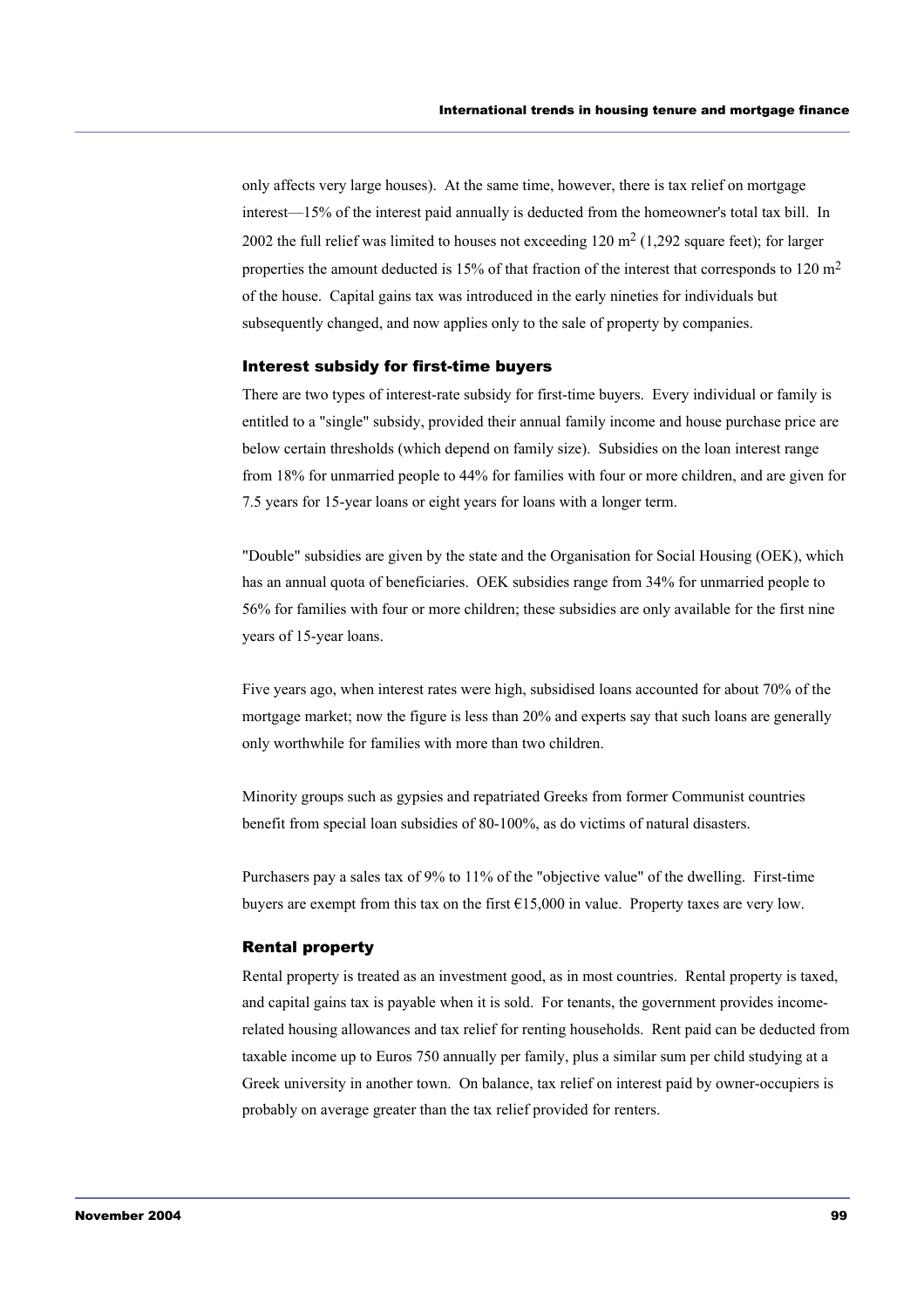## Risk reduction

Experts say that loans are performing better in the last few years than previously, largely because of the downward trend in interest rates. Lenders require owner-occupiers to insure against earthquakes and fire, but all other forms of insurance are optional.

The following categories of loan are covered by a state guarantee for the duration of the loan: loans of up to  $\epsilon$ 60,000 to repatriated Greeks from the former Soviet Union; loans of up to  $€60,000$  to Gypsies, and loans to victims of natural disasters.

## References

Information provided by D. Frangopoulos

Ball, Michael (2003) *RICS European Housing Review 2003* RICS, London EMF(2003)*Country fact sheet 2002* European Mortgage Federation, Brussels EMF (2002) *Hypostat* European Mortgage Federation, Brussels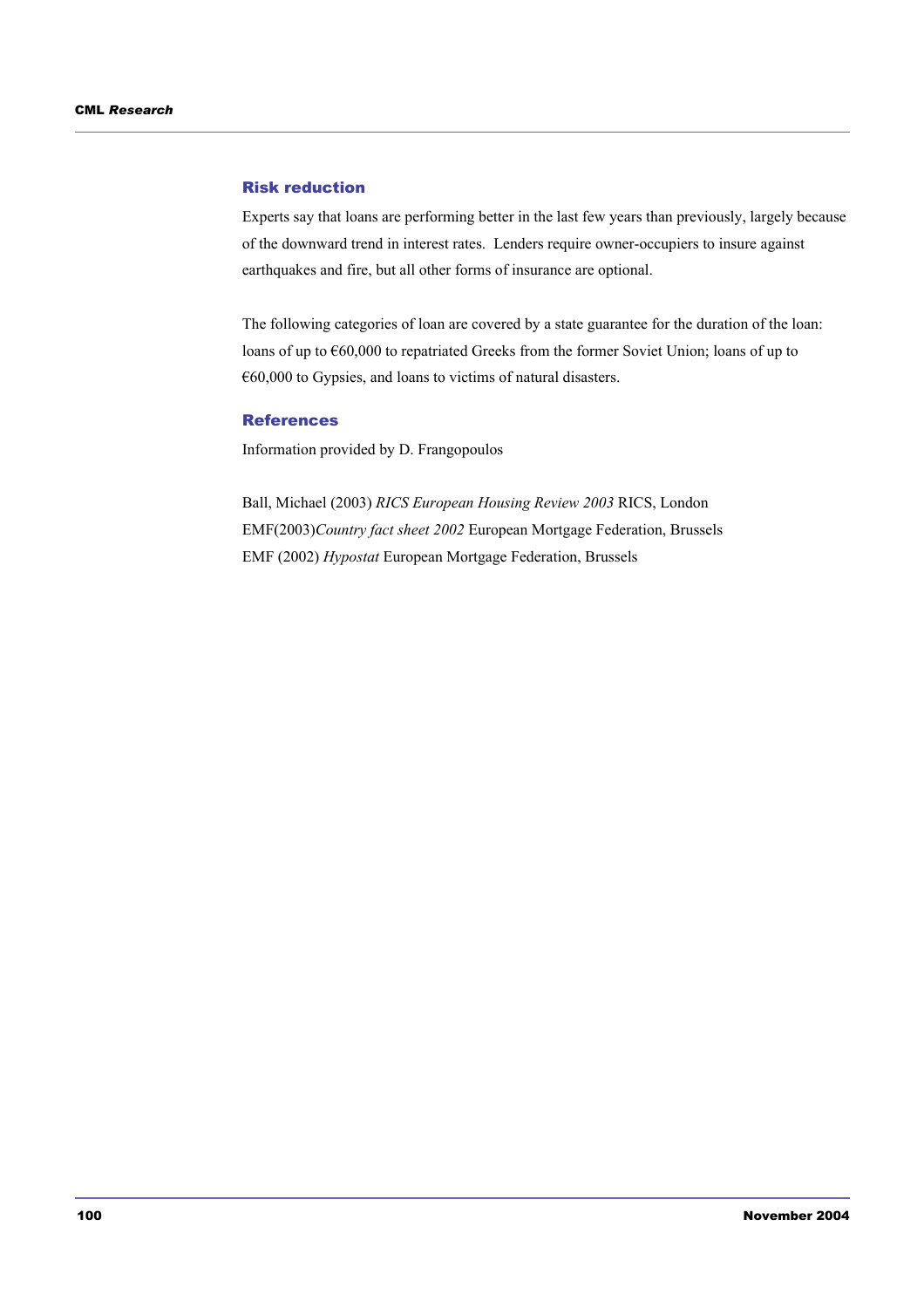## Hungary

#### **Tenure**

In Hungary housing was privatised between 1989 and 1997. During this period 15-20% of the housing stock moved from state ownership (which previously owned 25% of dwellings) to the owner-occupied sector. This change was most important in urban areas, where privatisation caused a dramatic change in the tenure structure. The privatisation was basically a give-away, where households paid prices of only 10-15% of market value. As a consequence, in 2000 the estimated share of the rental sector was eight per cent, of which five per cent was public. By 2003 this had fallen still further, to 3.9%. In the period between 1996 and 2003, 36% of purchases or construction of dwellings were partly financed by loans, while 65% used no loan.

Because of the recent housing privatisation, even Young Entrant households are very likely to be owner-occupiers – some 95% of Young Entrant households fall into this category. It should be noted, though, that in Hungary people live with their parents for longer than is the norm in the West – the average age upon forming an independent household is 24 years old. The Young Entrant tenure figures in Table 1 show only the tenures of those young people already living in their own households; they do not reflect the tenure of those still living with parents.

|                  | All households | Young Entrant | $Mid-Life2$ |
|------------------|----------------|---------------|-------------|
| Owner-occupation | 92             | 95            | 96          |
| Social renting   |                |               | 3           |
| Private renting  |                |               |             |
| Other            |                |               |             |

Table 1: Households by tenure 2003, %

Source: Central Statistical Office Housing Survey 2003 (unpublished in this form) Notes: 1 - Household whose head is aged between 18 and 35, individual or couple; 2 - Couples with children where the head of household is aged between 36 and 50.

Housing mobility is generally low in Hungary. Of Young Entrant households, 32% moved in the seven years up to 2003; this is higher than the overall rate of 20%. Currently the share of the rental sector in the Hungarian housing market is tiny. The government has launched a programme to try to increase the size of the public rented sector, but it has had little effect so far.

#### Housing costs

Young Entrant households enjoy an average income of  $\epsilon$ 558/month, 10% higher than the overall average. Young Entrant owner-occupiers spend about 20% of their household income on housing (which includes electricity, gas, water, maintenance, heating, garbage collection, and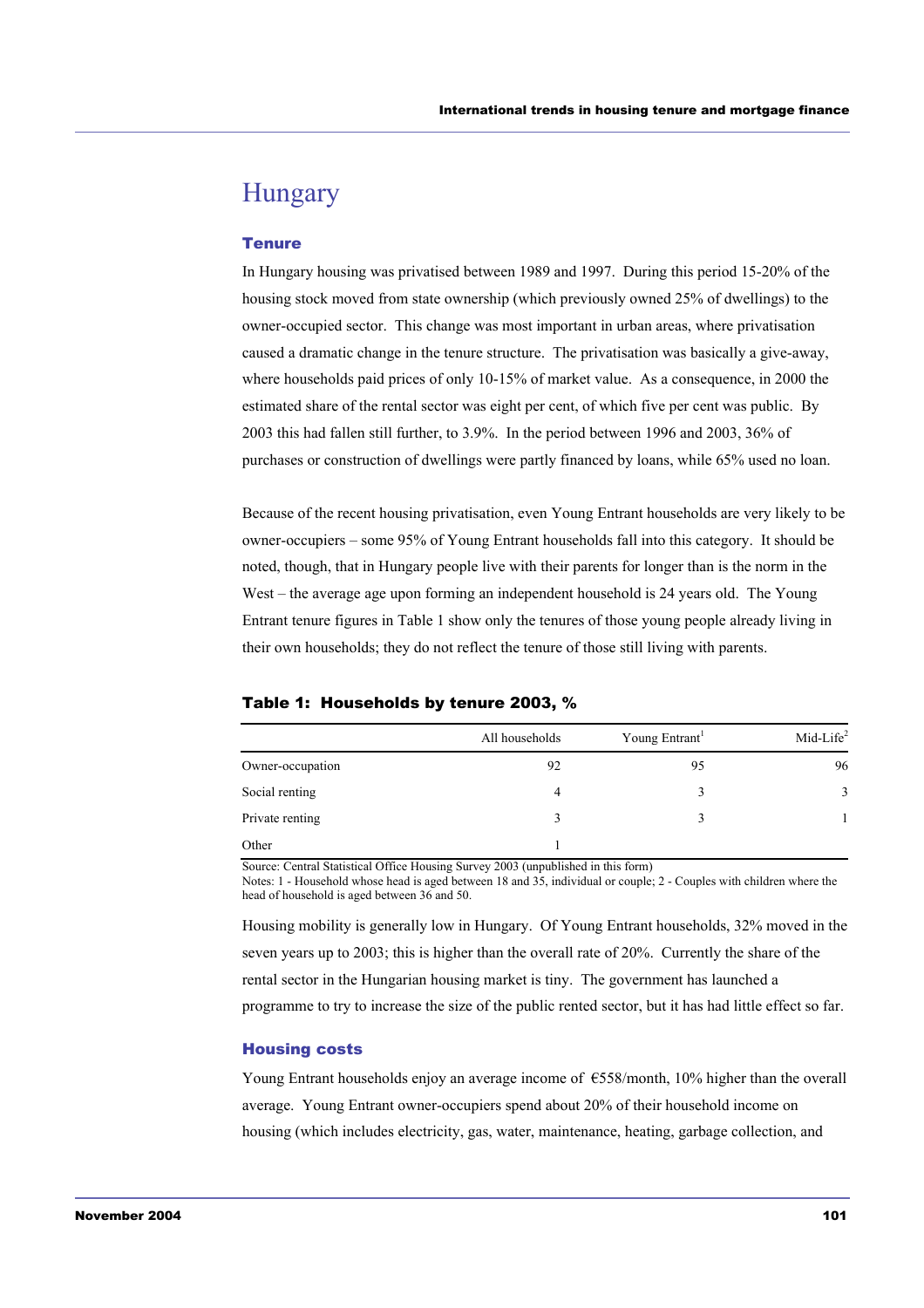insurance, as well as payments on housing loans).

Mid-Life households have an average income of  $\epsilon$ 708/month, 33% higher than the overall average. In 90% of these households the head of household is an active earner. As Table 2 shows, average expenditures on housing vary little by tenure. Data were not available for Young Entrant renters, but data for Mid-Life renters show that social tenants pay a little less than owneroccupiers, while private tenants pay slightly more—but the differences are small.

## Table 2: Actual expenditures on housing, Euros / month

|                             | Young Entrant | Mid-Life |
|-----------------------------|---------------|----------|
| Owner-occupier              | 114           | 114      |
| Social tenant               | n.a.          | 108      |
| Private tenant              | n.a.          | 118      |
| Source: Housing Survey 2003 |               |          |

Note: Figures include mortgage and rent payments, heat, utilities, maintenance, garbage collection & insurance

|  |  | Table 3: Relative expenditure on housing (owner-occupation = 100) |  |  |  |  |  |
|--|--|-------------------------------------------------------------------|--|--|--|--|--|
|--|--|-------------------------------------------------------------------|--|--|--|--|--|

|                                                                                                                                                                                                                                                                                                                                                                                                                                    | Young Entrant | Mid-Life |
|------------------------------------------------------------------------------------------------------------------------------------------------------------------------------------------------------------------------------------------------------------------------------------------------------------------------------------------------------------------------------------------------------------------------------------|---------------|----------|
| Social tenant                                                                                                                                                                                                                                                                                                                                                                                                                      | n.a.          | 95       |
| Private tenant                                                                                                                                                                                                                                                                                                                                                                                                                     | n.a.          | 104      |
| $\sim$<br>$\mathbf{A} = \mathbf{A} \mathbf{A} + \mathbf{A} \mathbf{A} + \mathbf{A} \mathbf{A} + \mathbf{A} \mathbf{A} + \mathbf{A} \mathbf{A} + \mathbf{A} \mathbf{A} + \mathbf{A} \mathbf{A} + \mathbf{A} \mathbf{A} + \mathbf{A} \mathbf{A} + \mathbf{A} \mathbf{A} + \mathbf{A} \mathbf{A} + \mathbf{A} \mathbf{A} + \mathbf{A} \mathbf{A} + \mathbf{A} \mathbf{A} + \mathbf{A} \mathbf{A} + \mathbf{A} \mathbf{A} + \mathbf{A$ |               |          |

Source: Authors'calculations

The average price paid by a current Young Entrant owner-occupier for his dwelling was  $\epsilon$ 30,000 to  $\epsilon$ 35,000, while Mid-Life owner-occupiers paid  $\epsilon$ 42,000 to  $\epsilon$ 46,000. Prices have been rising though, and those who have moved in the last few years have paid more – the current overall average price is estimated at around  $€50,000$ .

## Table 4: Housing costs for owner-occupiers in 2003, Euros

|                                       | Young Entrant      | Mid-Life           |
|---------------------------------------|--------------------|--------------------|
| Average house price                   | $32,000 - 35,000$  | $42,000 - 46,000$  |
| Average down payment on a<br>mortgage | $20,000 - 25,000$  | $20,000 - 25,000$  |
| Average mortgage payment              | $800 - 850$ /month | $800 - 850$ /month |

Source: Experts' estimates

#### Mortgage system

The mortgage market continues to be dominated by the National Savings and Commercial Bank, the country's largest financial institution, which has over half of the mortgage market. Loan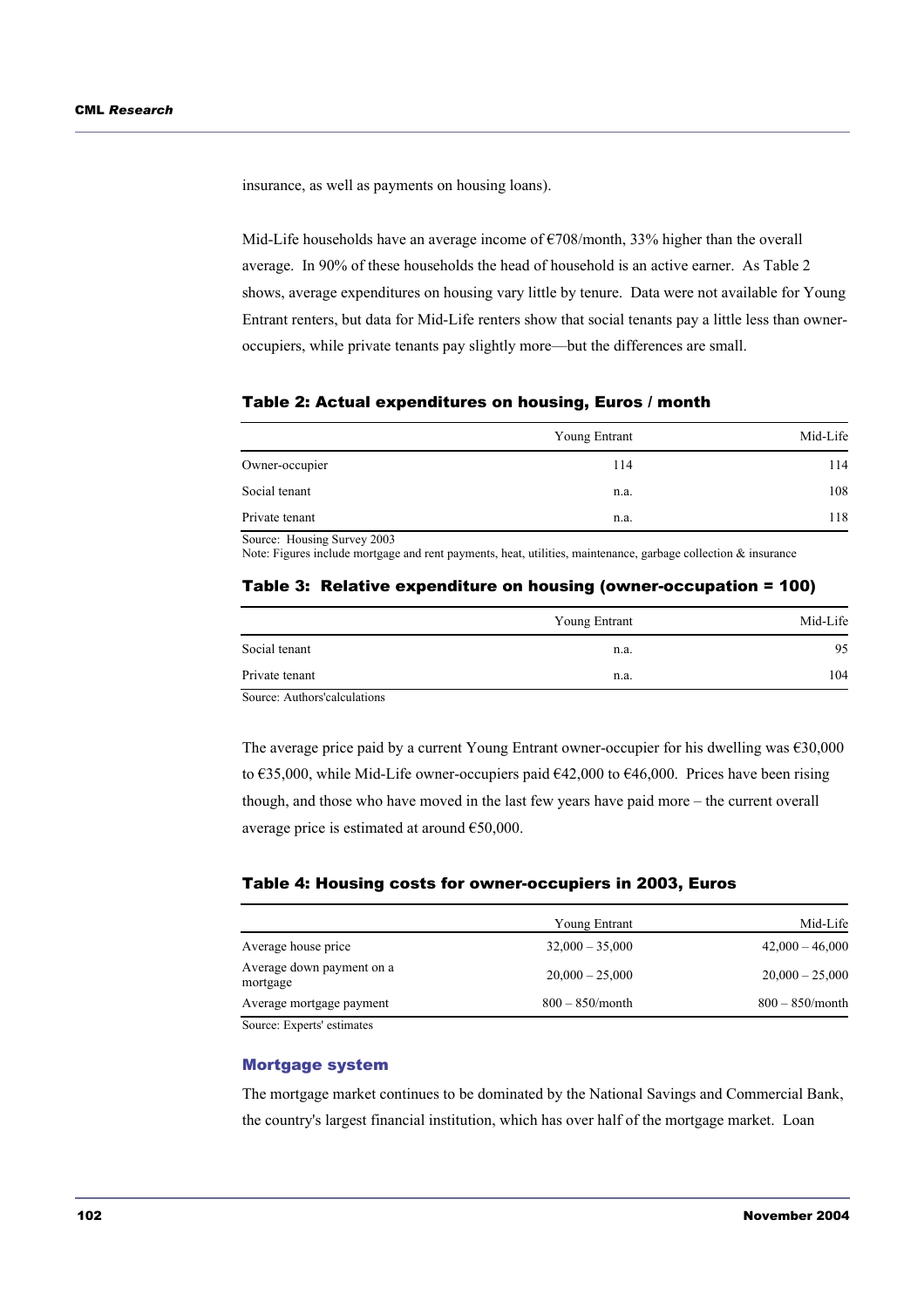terms are generally short (under 10 years), as nominal interest rates are high. The maximum loan-to-value ratio is 70%.

## Taxes and subsidies

Mortgage interest tax relief was introduced in 1994. Some 20% of the total mortgage payment (amortisation plus interest) could be deducted from personal income tax payable, up to a limit of 35,000 for ints/year (245 for ints =  $E$ 1). Only mortgages for new construction were eligible. In 2001 the amount deductible was increased to 40% of total mortgage payments, up to a total of 240,000 forints. In 2002, eligibility was widened to include mortgages on existing properties.

In 1996, the government introduced a scheme to subsidise contract savings, modelled on the German *Bausparen* scheme. This replaced a tax allowance for housing savings that started in 1988. The subsidy was 30% of the amount saved, which was added annually to the saver's account, up to a maximum of 36,000 forints ( $E$ 147) per year. The ceiling was increased in 2002 to 72,000 forints ( $E$ 294). Savings must be used for housing purposes, and each household member is allowed to have a separate account. The total amount of savings contracts stood at about 787,000 in 2001, and the size of the average contract was 671,000 forints ( $\epsilon$ 2,739).

#### Risk reduction

For borrowers in receipt of housing construction subsidies, the state guarantees up to 80% of the amount of new construction loans. Only families with children are eligible for the subsidies (and thus for the loan guarantee). The cost of this is met from the budget.

## **References**

Information provided by J. Hegedus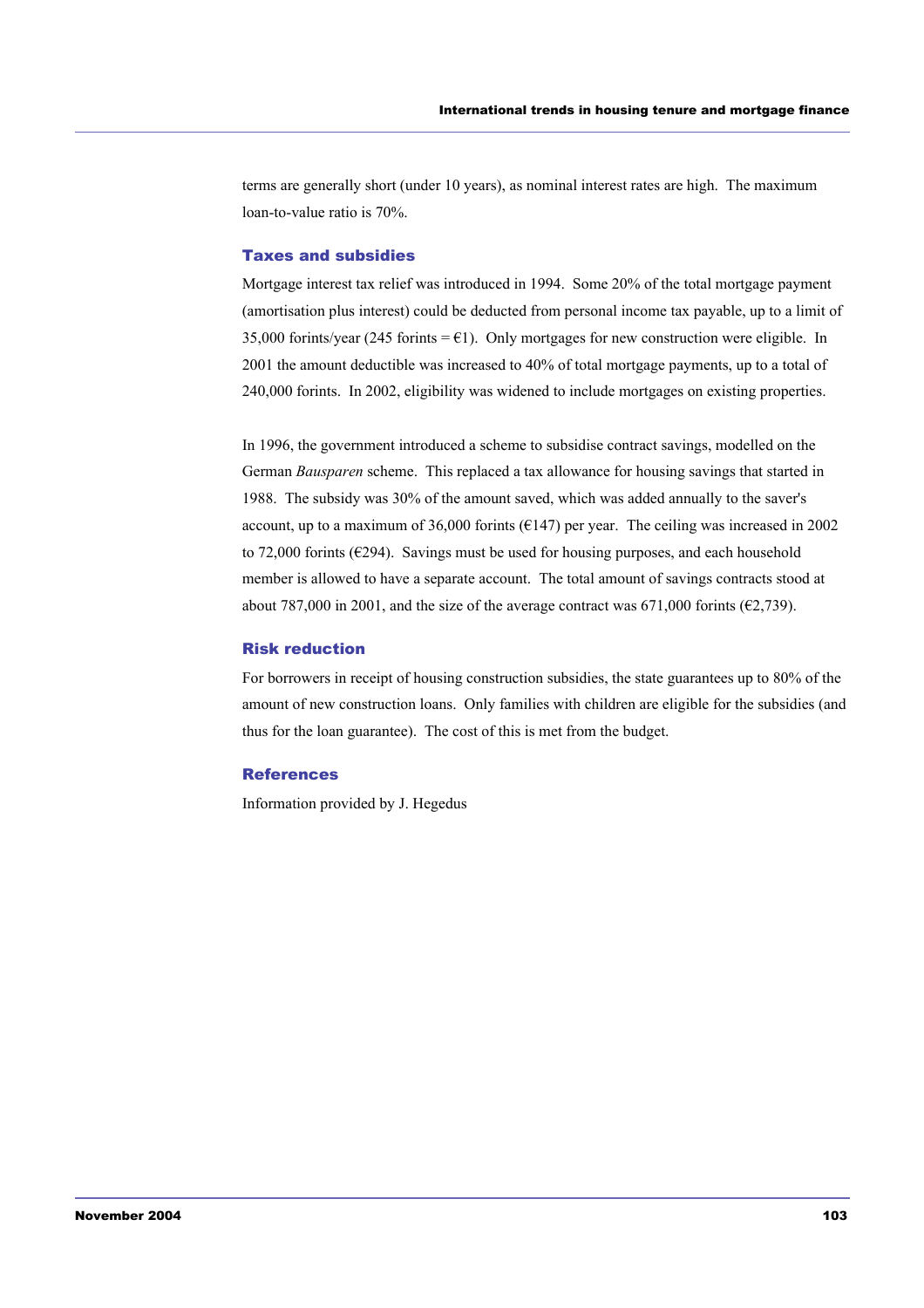# Iceland

#### **Tenure**

Iceland is overwhelmingly a land of home-owners, with an owner-occupation rate of about 78% according to a recent Gallup survey. Iceland categorises its social housing into rental and owneroccupied stock. The Gallup figures show social rental is minimal, housing less than two per cent of Icelanders, but the survey grossly under-represents social rental housing – experts agree that it makes up about 5% of the housing stock.

Social owner-occupied stock is a legacy of the 1930s working-class movement. Workers were sold flats at cost price, but could not sell them on the open market  $-$  if they wanted to dispose of them they had to sell them to the municipality (which at various times had either the obligation or the right to buy them back). At its highest, the social owner-occupied stock made up about 7% of the entire housing stock. After 1 January 2002, the owners of such flats were allowed to sell them on the free market. This social owner-occupied housing now makes up approximately 5% of the entire housing stock in Iceland, a figure that is falling by about one per cent per annum. All in all, social housing accounts for  $10\%$  of all housing – five per cent rentals and five per cent owner occupied.

The figures in Table 1 are not strictly comparable with other data in this study, as they are based on a Gallup survey of individuals, rather than households. A 1999 survey of the rental market by Statistics Iceland gave the level of home-ownership as 83%, somewhat higher than the figure in Table 1.

|                        | All households | Young Entrants <sup>1</sup> | Mid-Life <sup>2</sup> |
|------------------------|----------------|-----------------------------|-----------------------|
| Owner-occupation       | 78             | 70                          | 90                    |
| Social renting         | 2              | 5                           | 3                     |
| Private renting        | 5              | 10                          | $\overline{4}$        |
| Renting from relatives | 5              |                             |                       |
| Living with parents    | 10             | 10                          |                       |
| Other                  |                | $\overline{4}$              |                       |

#### Table 1: Individuals by tenure, 2003, %

Source: Gallup Survey August-September 2003 for Ministry of Social Affairs

Notes: 1 - All households aged 25-34; 2 - All households aged 45-54

Icelanders tend to live with their parents in their early twenties and buy a home as they approach their thirties. This trend has become more pronounced as more people enter higher education and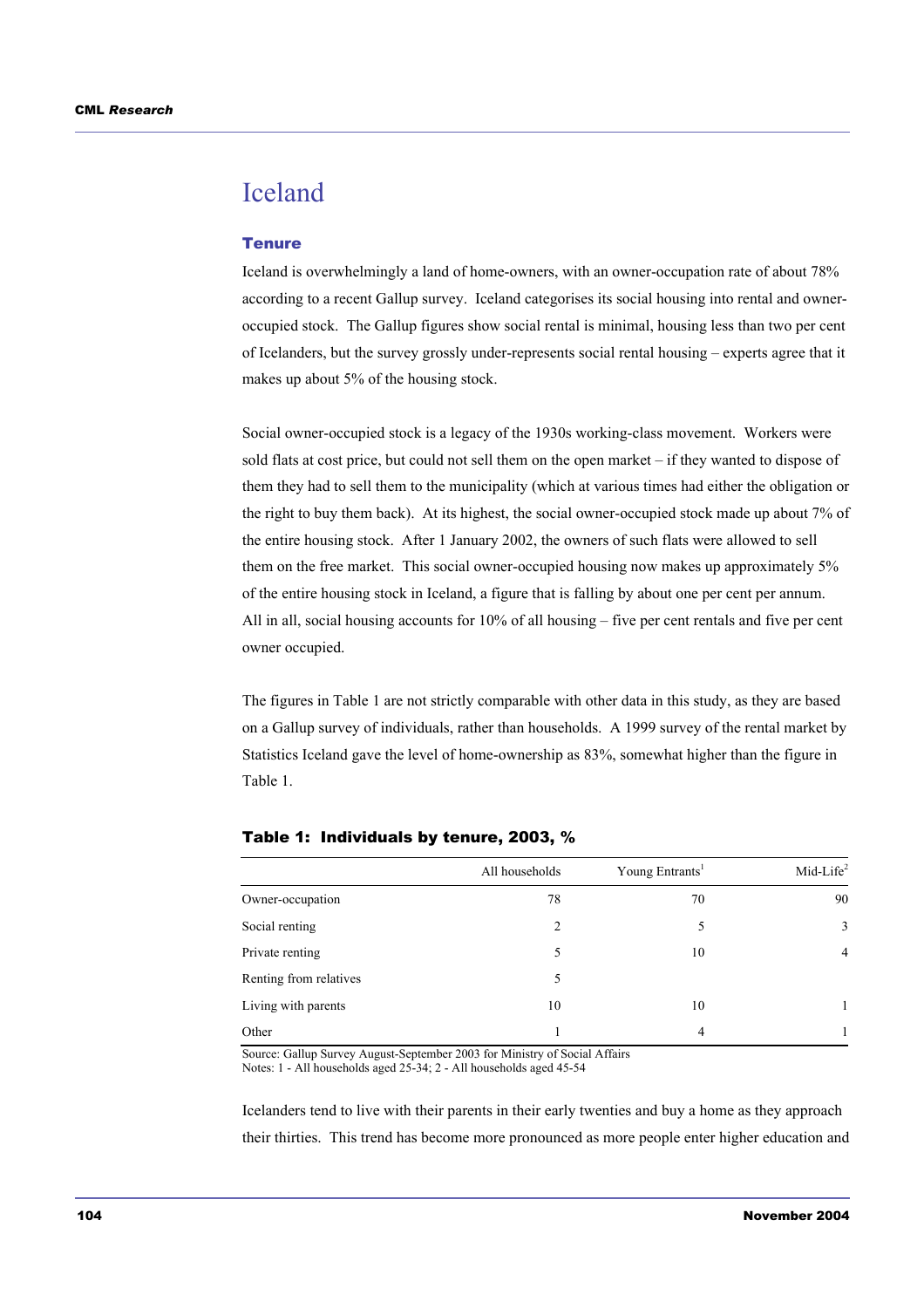property prices rise. According to a Gallup survey carried out in August-September 2003, 53% of individuals aged 20-24 lived with their parents and 25.6% were owner-occupiers. Of those aged  $25-34$ , only  $10.4\%$  lived with their parents and  $70.1\%$  were owner-occupiers—see Table 1. By their late 40s the overwhelming majority of Icelanders are home-owners.

Because of data limitations it is not possible to compare the expenditure of owner-occupiers and tenants within each of our household categories. As in other countries, though, Mid-Life owneroccupiers pay less for housing than Young Entrants (reflecting the fact that on average they purchased some years ago, when prices were lower), and social tenants pay less than private tenants.

#### Table 2: Actual expenditures on housing - krona/month, 2003

|                                                                                 | Young Entrants | Mid-Life                            |
|---------------------------------------------------------------------------------|----------------|-------------------------------------|
| Owner-occupier                                                                  | 53.300         | 38,300                              |
| Social tenant                                                                   |                | 34,934 (average for all age groups) |
| Private tenant                                                                  |                | 53,140 (average for all age groups) |
| Source: Gallup Survey on Icelandic Rental Market for Ministry of Social Affairs |                |                                     |

Notes:  $\epsilon$ 1 = 86.47 krona ; For owner-occupiers: mortgage payments plus heating costs. For renters: Rent (normally inclusive of heating costs) Heat and electricity payments not separated

#### Table 3: Housing costs for owner-occupiers in 2003, krona per m<sup>2</sup>

|                          | Young Entrant | Mid-Life |
|--------------------------|---------------|----------|
| Average house price      | 134.621       | 208,662  |
| Average mortgage payment | 49,000        | 35,300   |

Source: Experts' estimates

The average house price for a Young Entrant in the Reykjavik area is 134,621 krona per  $m^2$ . About 95% of house purchasers take out a mortgage, while 5% are cash buyers. Most households are dual-income, though no precise figures are available.

## Mortgage system

The typical mortgage is an annuity loan from the state-guaranteed Housing Financing Fund. Until recently the normal term was 25 years, but in 1995 the Fund introduced 40-year mortgages, and these now account for the majority of new loans. Until July of this year the HFF operated a bond swap system, through which homebuyers applied for a mortgage bond secured against the property to be bought; however, this system has now been abolished.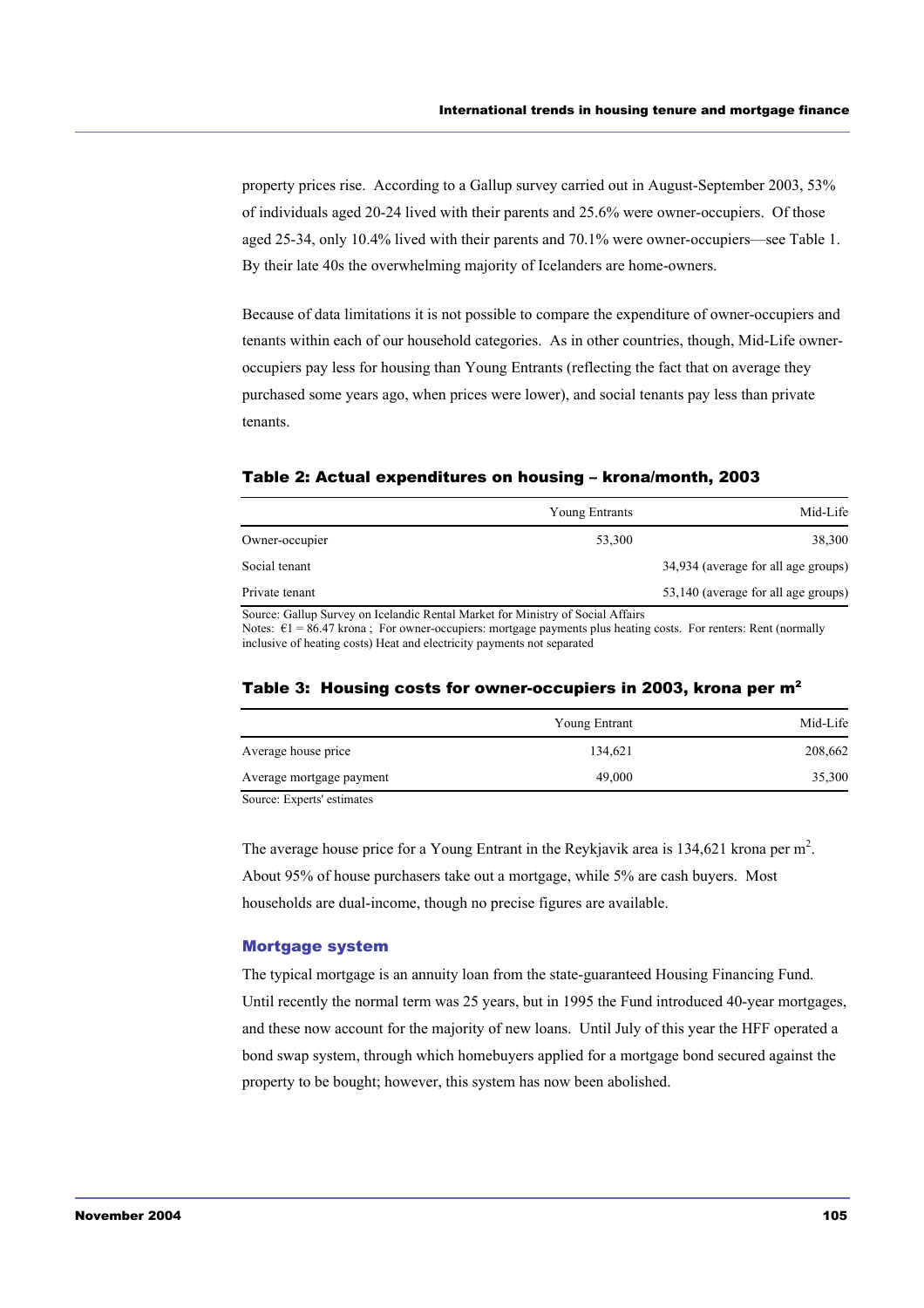The HFF loans up to 70% of purchase price for first-time buyers and 65% for subsequent purchases. Under a separate programme the HFF will lend up to 90% LTV to low-income families. The maximum loan amount is ISK 8 million for older housing and ISK 9 million for new housing. Purchasers who need to borrow more than these amounts (which would not be enough to finance a house in Reykjavik) get top-up loans from banks. Pension funds also lend to their members.

The current government has pledged to increase HFF maximum loan amounts. However, EFTA competition authorities are currently scrutinising the domination of the mortgage market by the HFF, and are expected to report in late 2004. If the report concludes that HFF practices are anticompetitive, the entire system will need to be reformed. As of end-2003, Icelandic government institutions (the HKK and the Student Loan fund) accounted for 60% of the loan market to individuals.

Most mortgages are indexed, generally against the consumer price index. The average interest rate on a Housing Fund mortgage is currently 5.1% plus inflation, while pension fund mortgages are more expensive at 6.1% plus inflation. Although interest rates have fallen, they are high by international standards, and the purchaser has to bear the inflation risk. However, the extremely generous tax treatment of mortgage interest (see below) means that interest costs are effectively capped at six per cent of household income. Nominal interest rates are thus to some extent irrelevant—economists estimate that effective after-tax interest rates are only three to four per cent.

In early 2004 all the Icelandic banks introduced a new mortgage product, denominated in a basket of foreign currencies.

House prices have soared in Iceland in the last five years, but the increased length of mortgages and lower interest rates for top-up bank loans have partly offset this rise, so that owner-occupiers' housing expenditure is largely unchanged. However, first-time buyers do have problems accumulating a down payment in this high-cost housing market.

#### Taxes and subsidies

Through its tax treatment of mortgage interest payments, the Icelandic government basically pays all interest over six per cent of household income. Owner-occupiers list housing-loan interest on their tax returns, and from this amount deduct six per cent of total family income. If the result is positive (that is, if the amount of interest paid is greater than six per cent of household income), the Icelandic tax authorities send the household a cheque for this amount at the end of the tax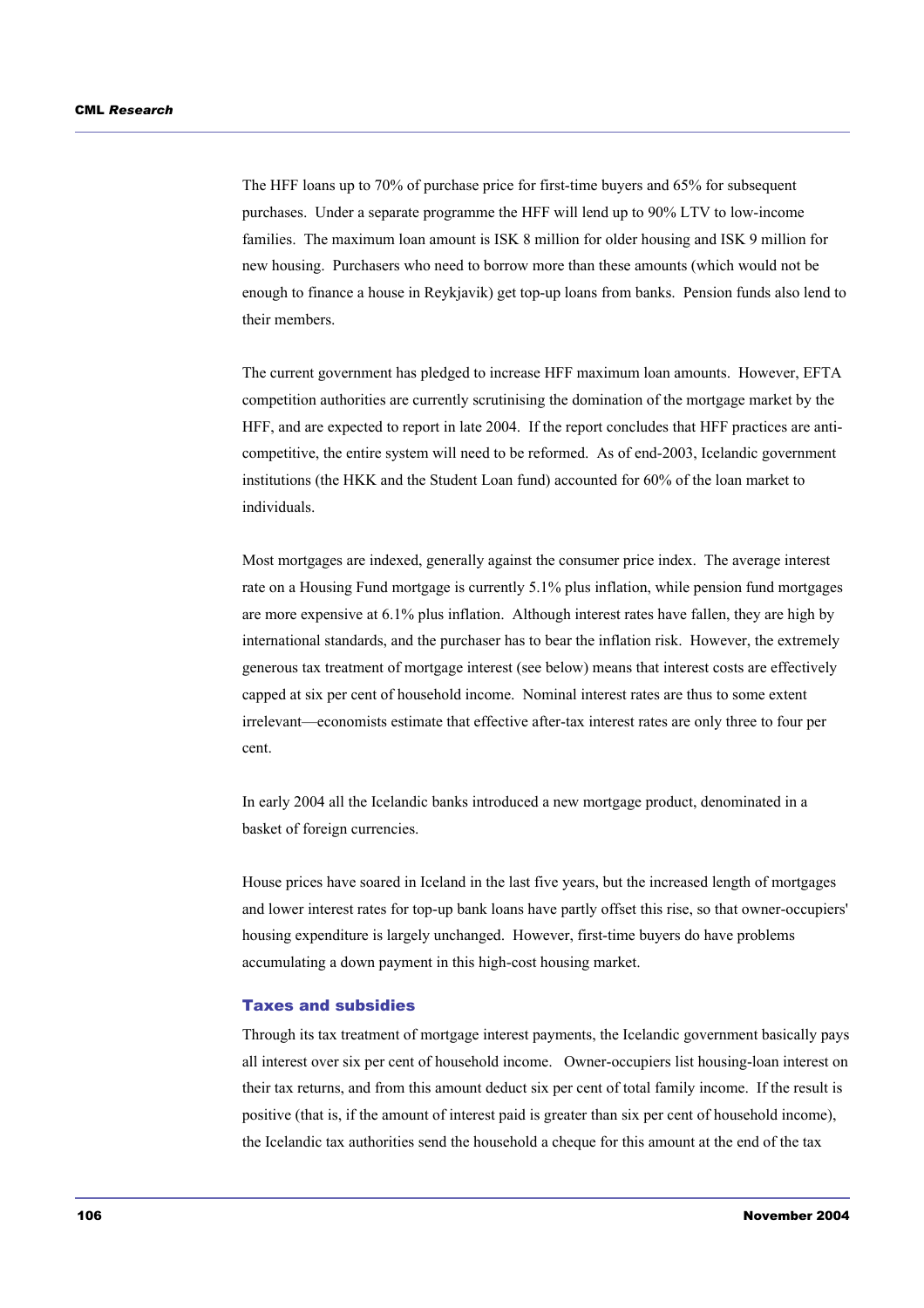year. This very generous tax treatment encourages borrowing, and means that nominal interest rates are not very meaningful.

Sales of owner-occupied properties are free from capital gains tax after two years of ownership. The state gives an implicit interest-rate subsidy through its mortgage guarantee system. Improvement grants are available for older houses. There was a programme for subsidising house-purchase savings, but this was recently abolished.

In the rental market, landlords are taxed on the income from rental property. Private landlords cannot claim depreciation, but social landlords can. Housing benefit for renters is assessed with regard to the claimant's income and assets.

# Risk reduction

The State Housing Fund guarantees mortgages; the default rate is very low. In early 2004 the main banks introduced mortgage insurance. A fairly comprehensive government-run assistance programme for home-buyers in distress operated from 1985 to 1999, when it was replaced with a government-run advisory bureau which helps people re-schedule their debts in co-operation with the banks and the Housing Financing Fund.

# References

Information provided by J R Sveinsson and M A Skulason

Housing Financing Fund website: www.ils.is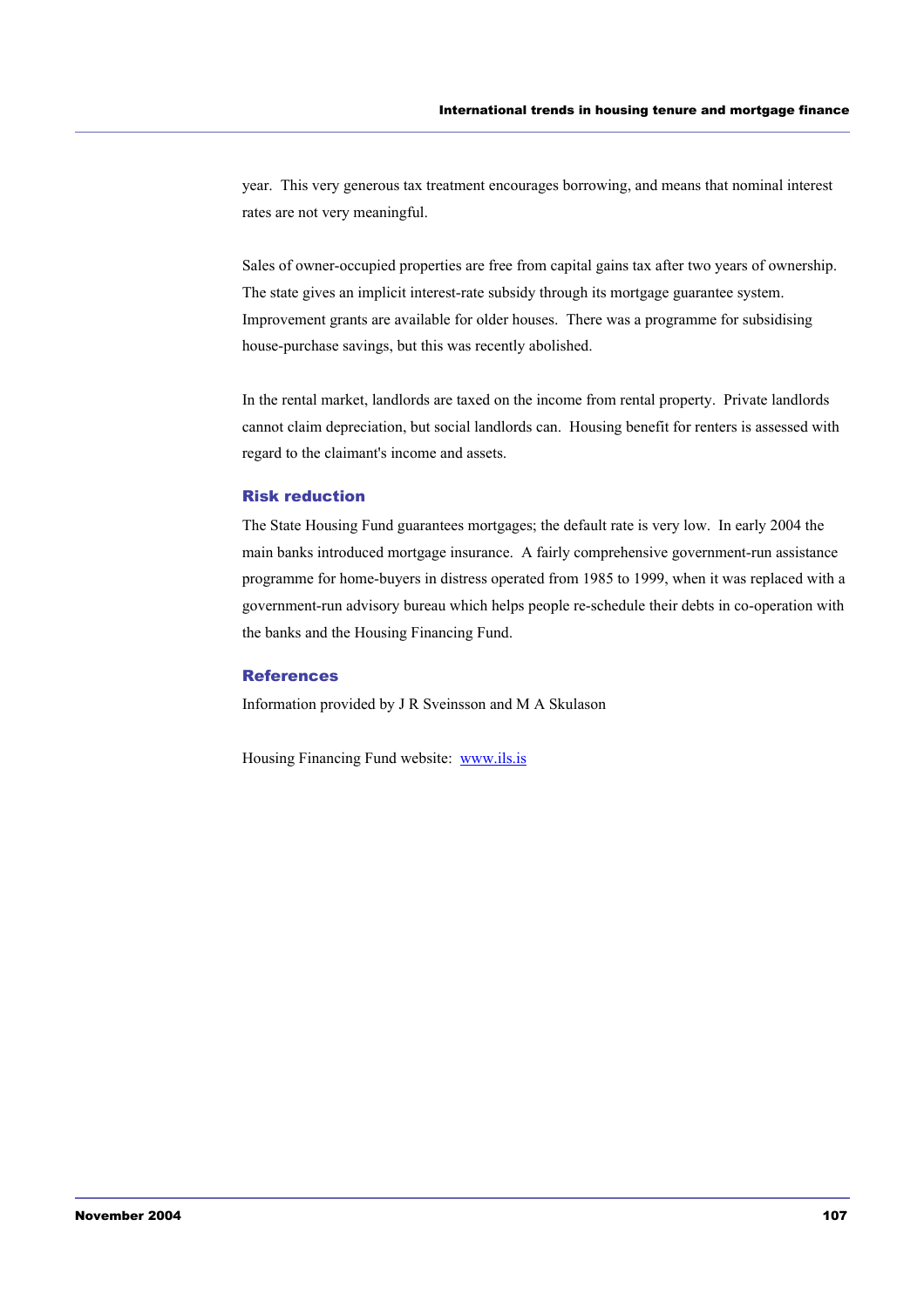# Lithuania

#### **Tenure**

A very high percentage  $-84\% -$  of Lithuanian households are home-owners. The remainder are split fairly equally between social renting, private renting, and rent-free accommodation. (Most rent-free households are probably living with their extended families.) Most housing was privatised in the early 1990s, and since then levels of owner-occupation have remained fairly stable. There may be a small increase in the proportion of private renters in the next five years.

|                  | All households | Young Entrant <sup>1</sup> | Mid-Life <sup>2</sup> |
|------------------|----------------|----------------------------|-----------------------|
| Owner-occupation | 84             | 61                         | 90                    |
| Social renting   | 4              | 9                          | 5                     |
| Private renting  | 5              | 30                         | 5                     |
| Rent-free        | 6              |                            |                       |
| Other            | 2              |                            |                       |

# Table 1: Households by tenure 2002, %

Source: Lee, Michael Lithuanian Housing Strategy Project. Sustainable Housing Program Development: Final Report London, November 2002. Table 3.2; Table 3.1; and Lithuanian Free Market Institute. Lithuanian Housing Strategy Project. A Survey of Lithuanian Households. November 2002

Notes: 1 - All households whose heads are aged between 20 and 29; 2 - All households with heads aged between 40 and 49.

Of owner-occupiers, an estimated 99% are outright owners. Only 20% of new owners are buying with a mortgage, and just six per cent of households have ever taken out a housing loan (Diamond, 2002).

### Housing costs

Most public renter households chose in the early 1990s to receive ownership of their dwellings at very little cost, using government vouchers (each individual received an allocation, the amount depending on their age). The current cost of home-ownership for existing owner-occupiers is therefore very low. Utilities, on the other hand, account for a large (and increasing) percentage of household expenditure, and many families qualify for utility subsidies (see below). Young Entrant households as a whole (that is, including renters) spend 3% of monthly expenditure on rent and loan repayments, but 24% on water, electricity, heating and other utilities. Mid-Life households spend somewhat more on utilities, with 3% of expenditure on rent and loan repayments and 28% on utilities. The percentage figures for expenditure on rent and mortgage payments are very low because they reflect the high percentage of households that own their own dwellings outright. For those who do make mortgage payments, a household with an average income would spend about 25% of its income making payments on an average mortgage.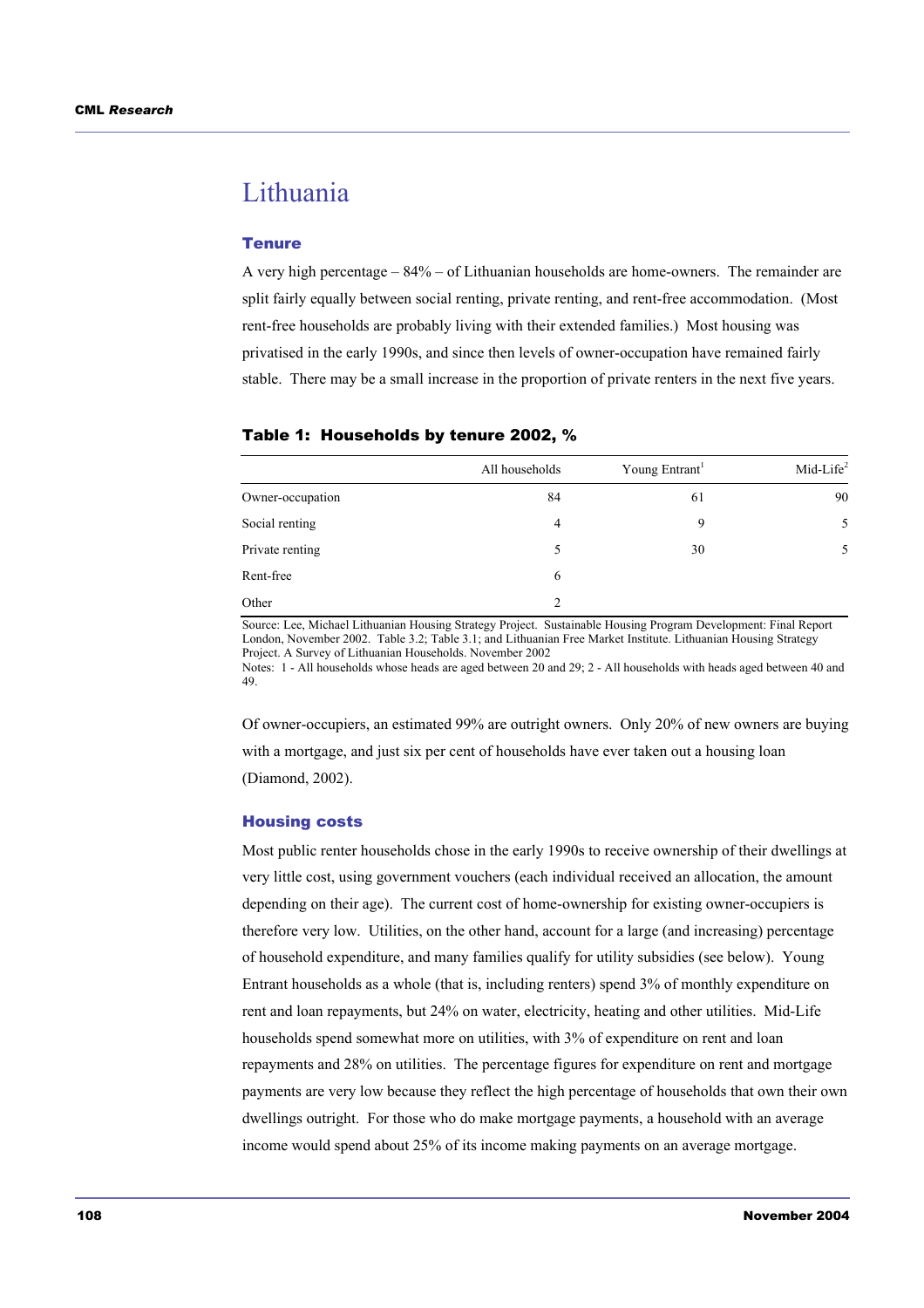Average monthly income for Young Entrant households is  $\epsilon$ 490/month (Lt 1,700,  $\omega$ Lt3.45 =  $€1$ ). Mid-Life household income is somewhat lower at  $€460/$ month.

Most Young Entrant owner-occupiers have inherited their dwelling. The average cost of a newly constructed starter flat in the Vilnius suburbs is  $\epsilon$ 20,000. Existing housing, especially in smaller towns, is cheaper (eg, in Kaunas a one-room apartment in a Soviet-built block is  $\epsilon$ 7,000 to 11,000). For Mid-Life owner-occupiers, a newly constructed four-room family-sized flat in Vilnius costs up to  $\epsilon$  70,000.

## Table 2: Housing costs for owner-occupiers in 2002

| Average house price                                                                                  | $\epsilon$ 20,000 - 70,000                                     |
|------------------------------------------------------------------------------------------------------|----------------------------------------------------------------|
| Average down payment on a mortgage                                                                   | 5% with mortgage insurance; 15-30% without                     |
| Average gross interest rate on mortgage                                                              | $4.52\%*$                                                      |
| Average mortgage payment                                                                             | $\epsilon$ 130/month (on $\epsilon$ 19,000 loan over 20 years) |
| $N_{i+1}$ , * $i = 0$ $N_{i+1}$ , $2002$ on $1$ on $m_i$ , $i = 0$ $n_i$ , $n_i$ and $n_i$ and $n_i$ |                                                                |

Note: \* As of July 2003 on loan with term of five years or more

### Mortgage system

The Lithuanian mortgage system, in its infancy in the mid-1990s, has developed rapidly since about 1998. Strong competition now ensures low interest rates and a choice of mortgage products. Some 7,000 loans were made in 2002, compared with 3,000 in the year 2000. The most usual form of mortgage is a variable-rate repayment mortgage with a 20- to 25-year term. The typical term has increased substantially since the late 1990s, when ten-year terms were common. The loan-to-value ratio is 70-85% without a mortgage guarantee, or 95% with one.

### Taxes and subsidies

Since January 2003 mortgage interest payments have been tax deductible for all taxpayers. The deduction cannot exceed 25% of taxable income.

*Bustas* loan subsidies ended 31 December 2002. This programme, in existence since 1992, had since 1998 been focused on helping the poor, young families, and those living in overcrowded accommodation to buy their own dwellings by deeply subsidising mortgage rates. It was administered by commercial banks, with the state providing an interest-rate subsidy.

This programme was replaced in 2003 by tax relief on mortgages and more tightly targeted grants for a limited group of "needy" families. Families with children where the head of household is 35 or younger, and any family with more than three children, may apply for a grant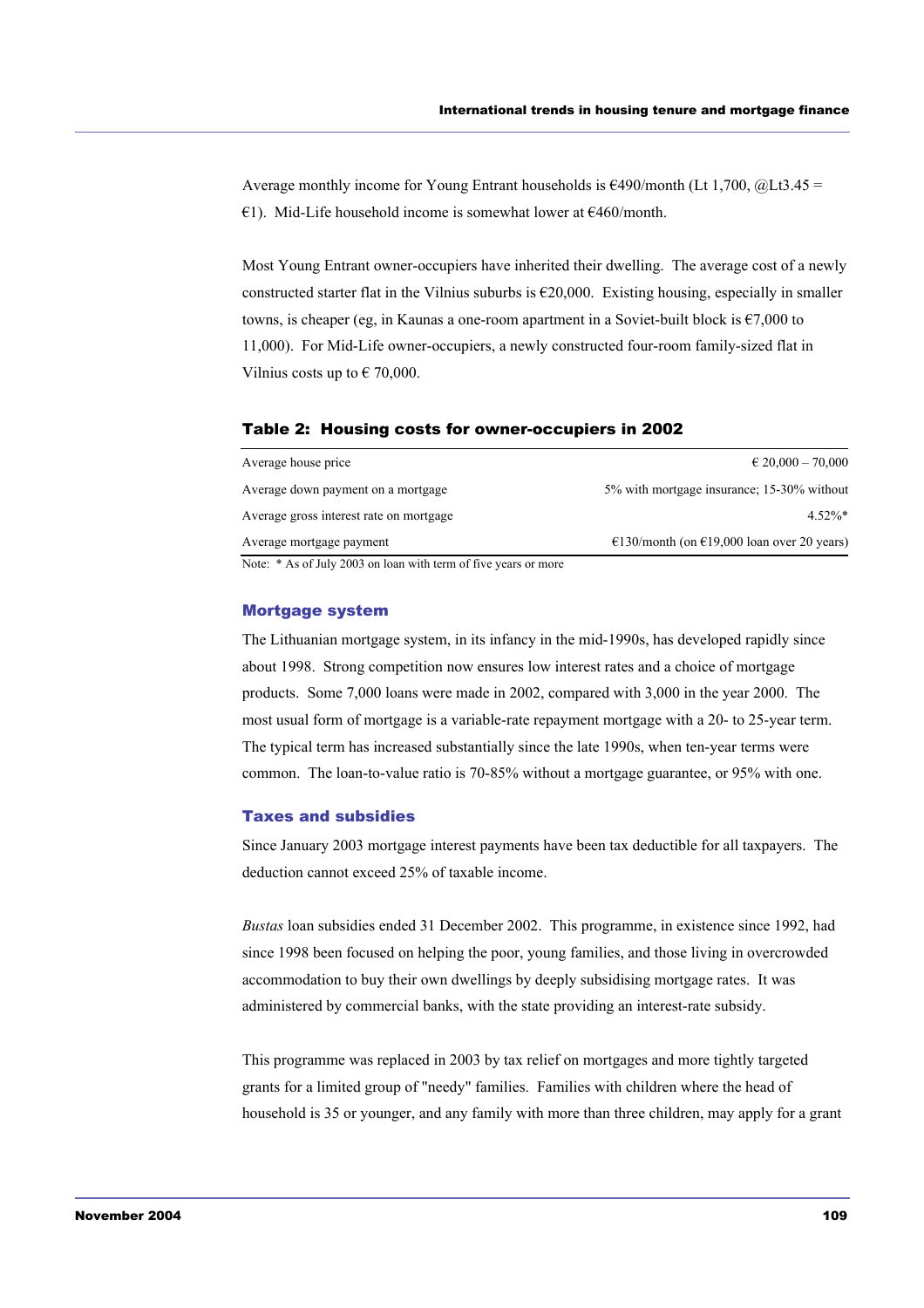that covers 10% of the mortgage principal. Orphans up to 35 years old and certain disabled people qualify for a 20% grant. Certain income and house-price restrictions apply.

Improvement loans and grants for owners were introduced as a component of the World Bankfunded Energy Efficiency for Housing Pilot Project in 1997. These were given to homeowner associations for the improvement of space heating of multi-family apartment buildings. Members of such associations tend to have higher incomes and live in better quality accommodation than non-members.

Because the main component of housing cost for most Lithuanians is utility payments, the extensive Utilities Compensation programme can be seen as a form of housing allowance.

It subsidises the cost of heat, hot water, cold water, and sewage, and is one of two main meanstested benefit programs available to low-income households. The UC program is large and expensive. About 13.5% of the country's population (470,100 people) benefited from the UC program in 2001 ... One of the oft-mentioned criticisms of the UC program is that the benefit is structured in a way that discourages conservation for consumption up to, but not exceeding, the established norms. A household must pay the full price of any consumption beyond the norms, but as long as it does not exceed the norms, it only pays a fixed share of its income regardless of how much it consumes (Urban Institute and Lithuanian Free Market Institute, 2002).

#### Problems accessing housing

Affordability is low for first-time buyers, the supply of affordable housing is heavily constrained, and the housing market itself is relatively newly established outside the capital.

#### Risk reduction

Mortgage insurance is available through the Lithuania Mortgage Insurance Company (LMIC).

"LMIC is government-owned... but is operated on a commercial basis without government guarantees. The insurance covers a variety of losses including: up to 25 per cent of the principal; up to four months of lost interest; and the cost of property insurance, the appraisal, and the financed portion of the insurance premium. The main goal of the insurance is to improve housing affordability by making low down payments possible (as low as five percent instead of the typical thirty percent demanded by banks). Banks are willing to make loans that they normally would not consider because some of the risk is shifted to the insurer. Affordability also improves because most lenders offer an interest rate discount on insured loans. [There is a subsidy] that covers up to 50% of the MIP.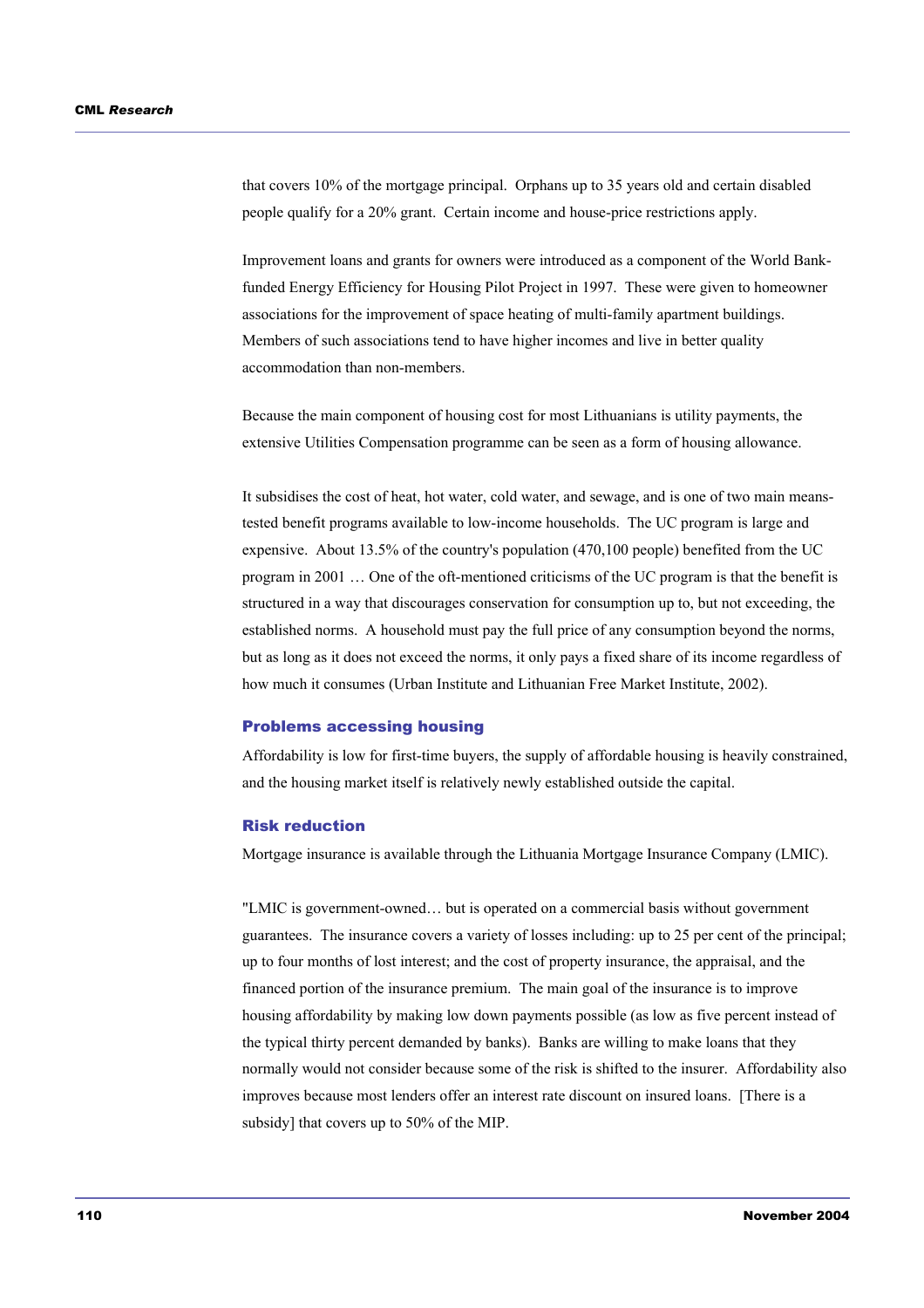"The MIP subsidy [has been] available to all borrowers who meet the general criteria for state housing support (i.e., no previous ownership, or occupy a unit that is overcrowded, dilapidated, or improperly equipped for the disabled). At the moment it is not clear who among these will be able to take advantage of the [new] MIP subsidy. The new law introduces maximum income and property limits for the first time..." (Urban Institute and Lithuanian Free Market Institute, 2002).

Unemployed borrowers are not eligible for benefits to cover mortgage payments outside the mortgage insurance program.

# References

Information provided by M. Lee and E. Kazakevicius

Diamond, D.B. (2002) *Lithuanian Housing Strategy Project. Contemplated Programs Project: Final Report*.

Urban Institute and Lithuanian Free Market Institute (2002), *Lithuanian Housing Strategy Project, Program Evaluation and Redevelopment Study* Vilnius.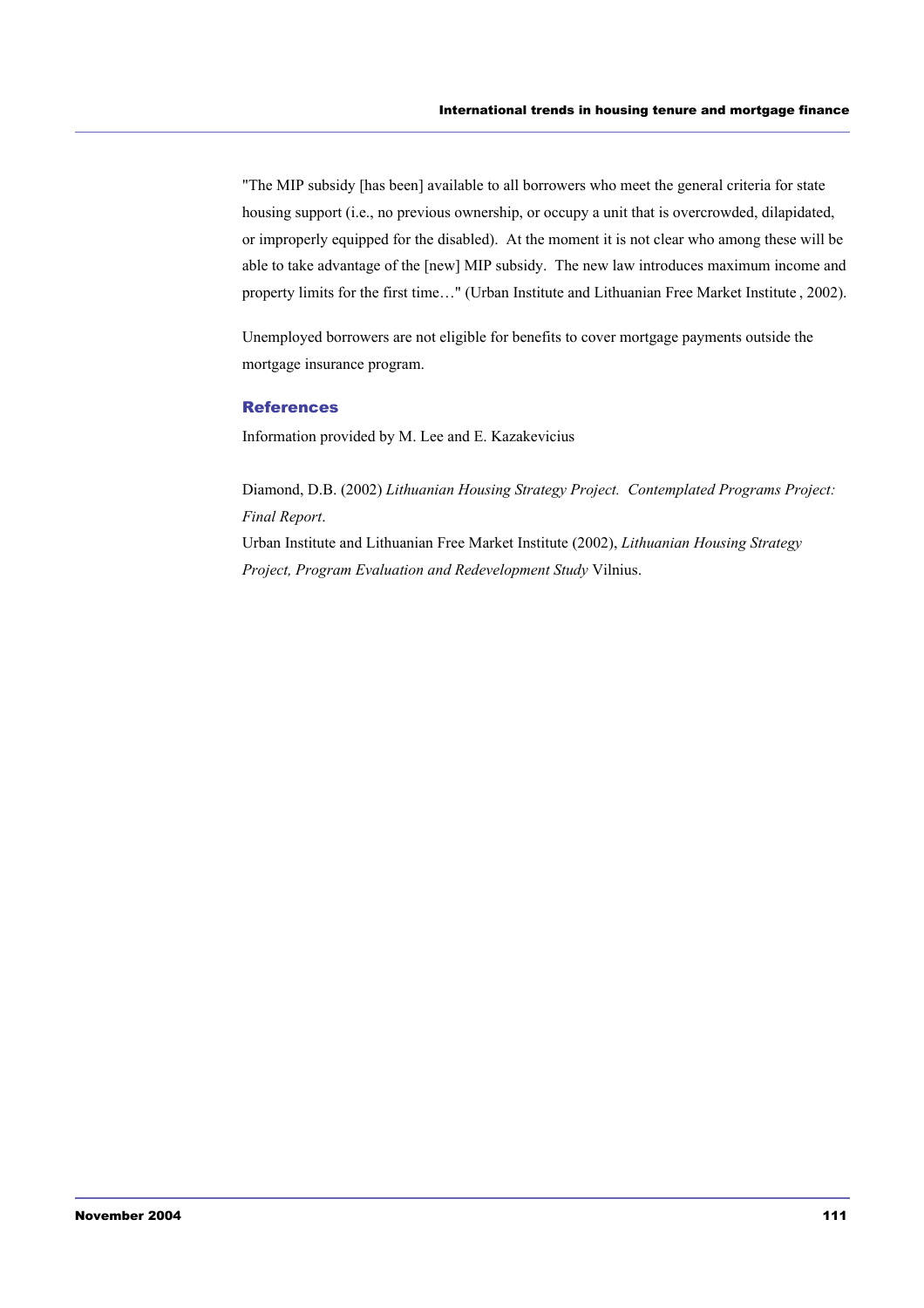# Netherlands

#### **Tenure**

The overall level of owner-occupation rose in the Netherlands from 47% in 1993 to 53% in 1998—a rise of nearly six percentage points in only five years. This proportion has been rising continuously since the end of the Second World War, when only 28% of households were owneroccupiers. The rise in owner-occupation in the 1990s was matched by a decline in social renting, partly as a result of the sale of some social rented dwellings. Levels of private renting have further declined since the 1998 housing needs survey (from which the information in Table 1 is drawn) to 10% of households.

The tenure pattern for Young Entrant households changed little over the period, but Mid-Life households were more likely to be in owner-occupation in 1998 (77%) than in 1993 (68%). Some of the increase in owner-occupation may also be attributed to changes in government policy towards social housing. The European Mortgage Federation explains:

In the mid 1990s the involvement of the government in social housing decreased ... production subsidies were abolished, housing associations became financially independent, etc. The loss of production subsidies resulted in a strong increase in the rent for new dwellings. Although rent subsidies were maintained, it became more expensive to live in new social housing. This development made it attractive for the middle-income groups to purchase an owner occupied dwelling (EMF Country factsheets 2002, p.26).

In the Netherlands social renting used to be a viable tenure choice for middle-class households. Now, though, most such households prefer to buy their own homes, and government policy has allowed the sale of up to 50,000 housing association units per annum to private owners (although in fact from 1998 to 2002 not more than 15,000 dwellings annually were sold). Before 1998, associations sold some of their higher priced stock because of lack of demand by renters. The top end of the rental market then revived due to high price increases in owner occupied stock, and more households who normally would buy turned to renting. Because of this increase in demand, associations became reluctant to sell.

Some 70% of new homes are now destined for owner-occupation; until 1995 this figure was only about 30%. The social rented sector is shrinking in size as increasingly strict income limits are imposed and is now becoming the tenure of low-income households. In 1998 the average firsttime buyer was 34 years old. Of first-time buyers, 65% had two incomes, while 35% had one.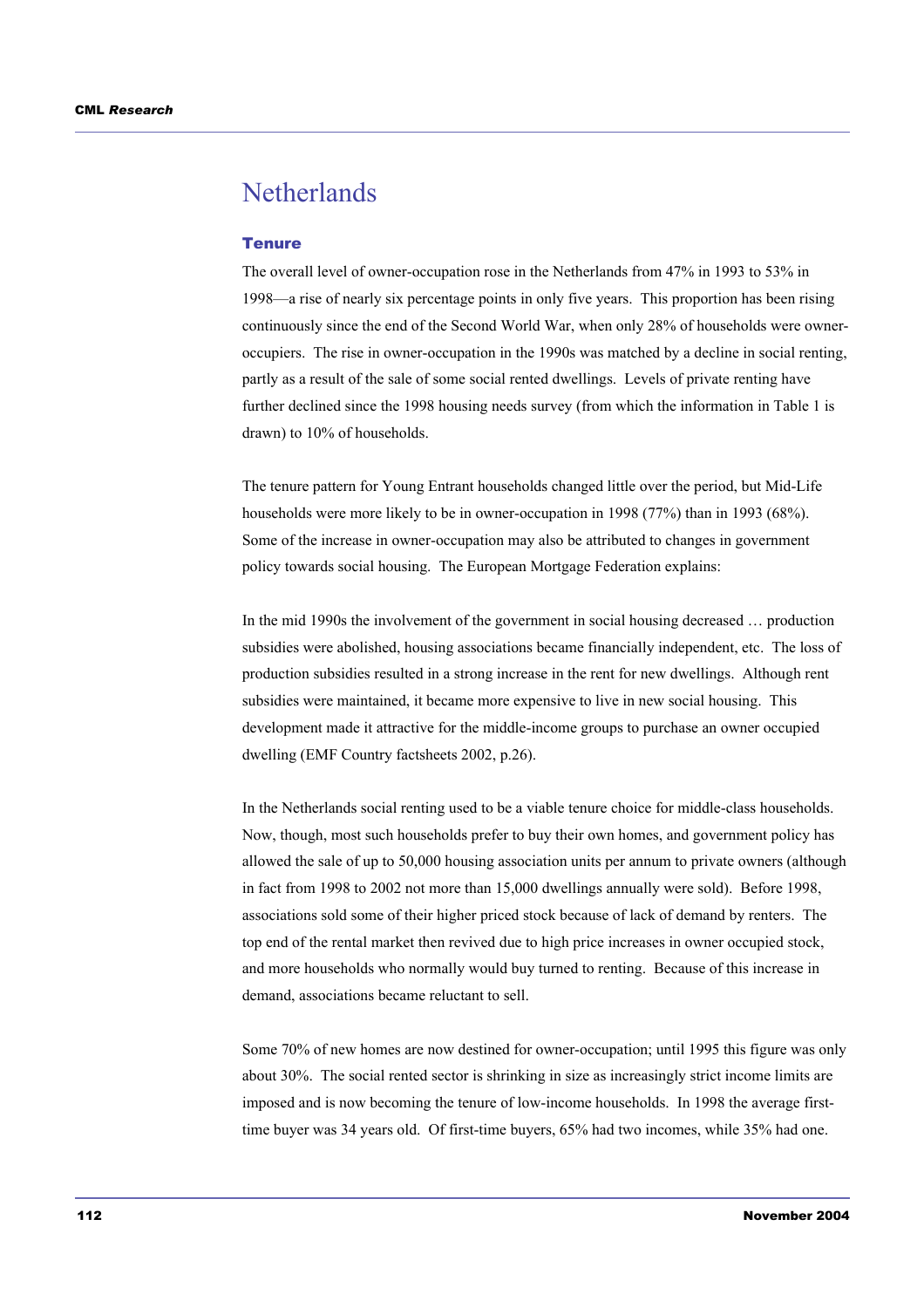|                         |      | All households |      | Young Entrant <sup>1</sup> |      | $Mid-Life2$ |
|-------------------------|------|----------------|------|----------------------------|------|-------------|
|                         | 1993 | 1998           | 1993 | 1998                       | 1993 | 1998        |
| Owner-occupation        | 47   | 53             | 43   | 44                         | 68   | 77          |
| Social renting          | 40   | 35             | 40   | 41                         | 23   | 20          |
| Private renting         | 11   | 12             | 15   | 16                         | 5    | 3           |
| Shared ownership/equity |      |                |      |                            |      |             |
| Other                   |      |                | 2    |                            | 4    |             |

### Table 1: Households by tenure, %

Source: 1993: Housing Need Survey 1993/94; 1998: Housing Need Survey 1998; Ministry of Housing and Central Statistics Bureau

Notes: 1 - 1993: Couples of average income with no children, where main respondent between 20 and 30 yrs 1998: Households with incomes within 10% of the average, where main respondent between 20 and 30 yrs.

2 - 1993: Couples of average income with children, where the main respondent between 40 and 50 yrs.

1998: Households whose income is within 10% of the average, where the main respondent between 40 and 50 yrs.

## Housing costs

In the 1990s, and particularly after 1998, house prices rose sharply in the Netherlands, making it much harder for Young Entrant households (who made up about 27% of all households in the 1998 housing demand survey) to buy a dwelling. Average dwelling prices in 2000 were 2.5 times the level of 1990. As a result, pressure on the rental market has risen. Social dwellings are mostly rented to lower income groups; so the private rental market (which is more expensive) is often the only tenure option for Young Entrant households. As Table 3 shows, owner-occupation in 1998 was half again as expensive as social or private tenancy, whereas in 1993 the difference was much smaller. A recent survey (OTB, 2003) showed that of young households (aged 18 to 30) with an above-average income, more than 90% wanted to buy (although many may not actually do so because of high prices). Parents are increasingly helping their children gain a foothold in the housing market.

Expenditure figures in Table 2 do not include utility payments, and are net of housing allowance.

## Table 2: Actual expenditures on housing, Euros / month

|                |      | Young Entrant |      | Mid-Life |  |
|----------------|------|---------------|------|----------|--|
|                | 1993 | 1998          | 1993 | 1998     |  |
| Owner-occupier | 318  | 424           | 294  | 358      |  |
| Social tenant  | 256  | 279           | 275  | 339      |  |
| Private tenant | 296  | 283           | 366  | 374      |  |

Source: 1993: Housing Need Survey 1993/94; 1998: Housing Need Survey 1998; Ministry of Housing and Central Statistics Bureau

Note: Figures exclude utilities and do not include housing allowance.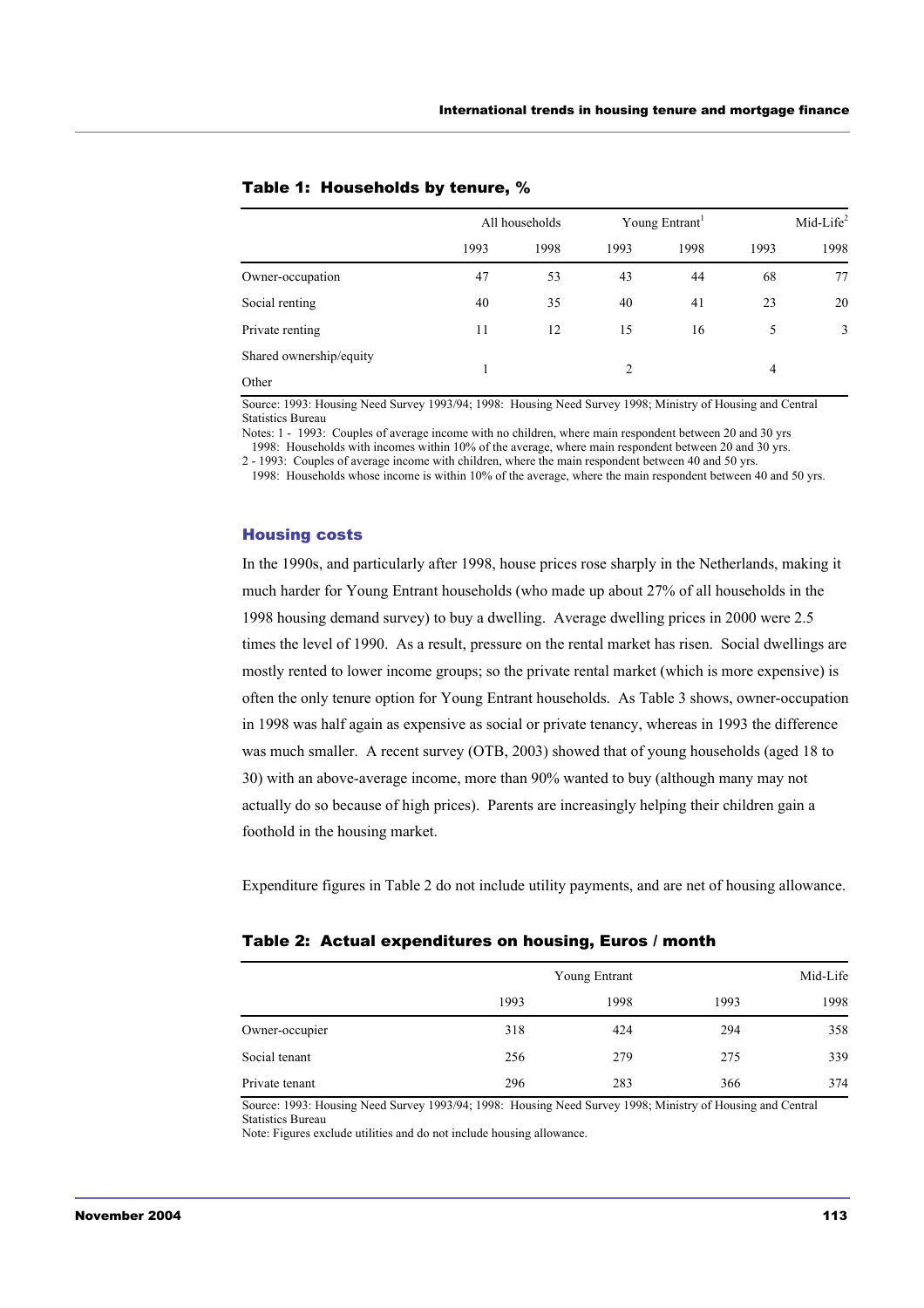|                | Young Entrant |      | Mid-Life |      |
|----------------|---------------|------|----------|------|
|                | 1993          | 1998 | 1993     | 1998 |
| Social tenant  | 81            | 66   | 94       | 95   |
| Private tenant | 93            | 67   | 125      | 104  |

#### Table 3: Relative expenditures on housing (owner-occupation = 100%)

Source: Authors' calculations

For Mid-Life households in 1993, the cost of private renting was nearly 25% higher than that of owner-occupation. By 1998 the difference had narrowed to only four per cent.

# Table 4: Housing costs for owner-occupiers in 1998

|                                                                    | Young Entrant                                | Mid-Life                                     |
|--------------------------------------------------------------------|----------------------------------------------|----------------------------------------------|
| Average house price                                                | €110,000                                     | €149,000                                     |
| Average mortgage interest rate                                     | 6.3%                                         | $6.7\%$                                      |
| Average mortgage payment (per<br>month)                            | $\epsilon$ 577 (interest 442; principal 135) | $\epsilon$ 523 (interest 371; principal 152) |
|                                                                    | €1.574                                       | E2.156                                       |
| Average disposable income<br>(monthly)<br>Course Experte ostimator |                                              |                                              |

Source: Experts' estimates

# Mortgage system

Of owner-occupiers, 85% have a mortgage. This rises to about 99% for Young Entrant households and 95% for Mid-Life owner-occupiers.

# Table 5: Type of mortgage in Netherlands, 1998, %

|                         | Proportion of mortgages |
|-------------------------|-------------------------|
| Linear repayment        | 8                       |
| Annuity                 | 18                      |
| Spaar (saving)          | 35                      |
| Life insurance (equity) | 15                      |
| Interest only           | 18                      |
| Other                   | 6                       |

Source: Housing Demand Survey 1998

The typical mortgage term is 30 years. In the past interest rates were generally fixed for five years but recently, because interest rates are low, buyers prefer a ten-year fixed rate. Purchasers may choose a fixed rate that lasts up to the full 30 years, however very few choose to do so. Variable rates are rarely used. In the Netherlands, as in Britain, lenders offer a variety of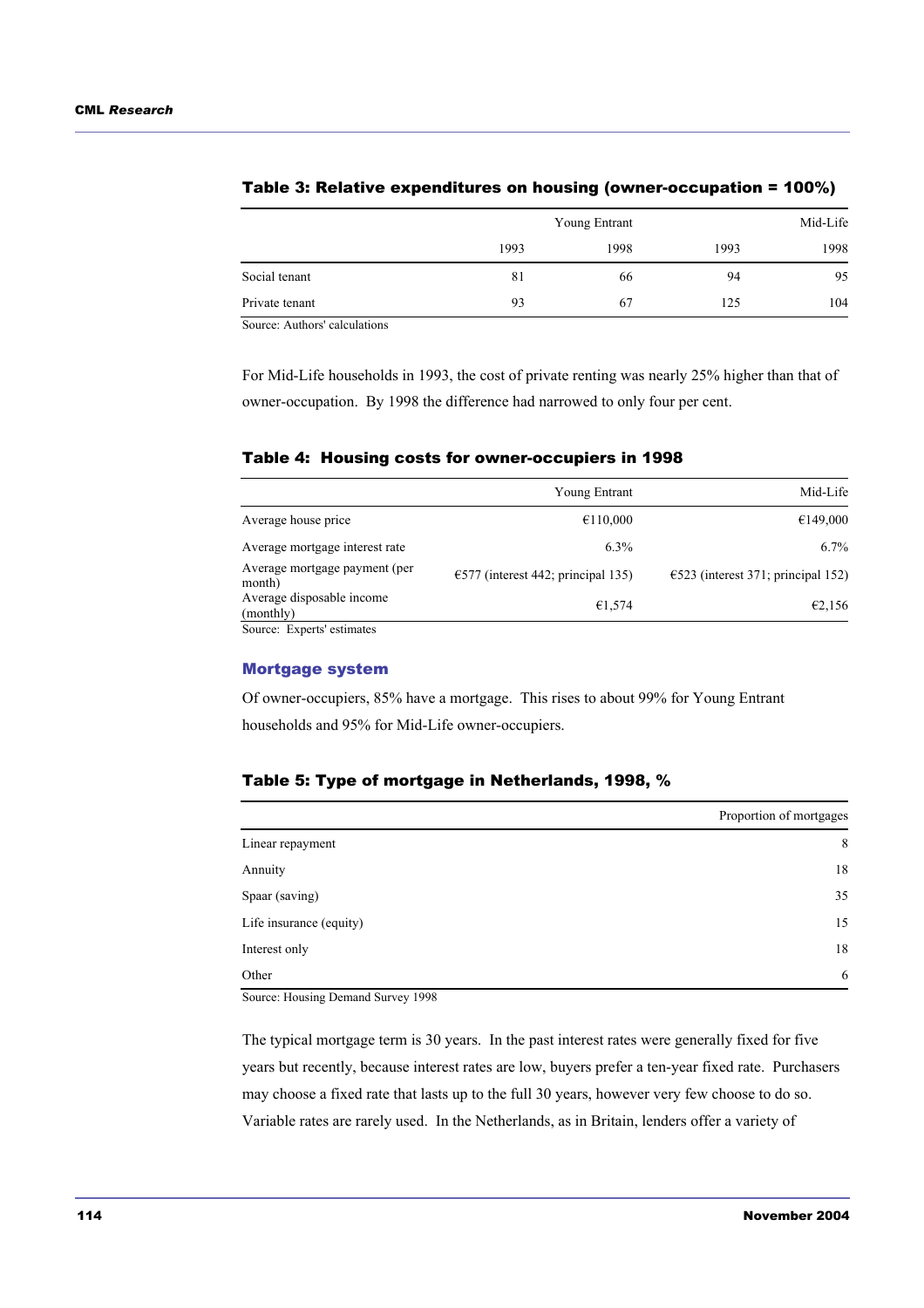mortgage types – the product range is one of the broadest in Europe, reflecting the strong competition in the mortgage market, see Table 5. In the 1990s a variety of loan types were developed to take maximum advantage of the fact that mortgage-interest payments are fully tax deductible in the Netherlands, and most new issuances are savings or equity mortgages. The savings mortgage, a type introduced about ten years ago, accounted for about a third of new mortgages in 1998. With such a mortgage, part of the buyer's monthly payment covers the interest on the loan, and part goes into a fixed-interest savings account. The interest rate paid on this account is the same as the rate charged on the loan; no tax is charged on this interest. After 30 years there is enough in the savings account to repay the mortgage.

A similar mortgage type is the equity-based mortgage, where the second part of the monthly payment is invested in a stock-market-linked investment vehicle designed to pay off the mortgage principal after 30 years. It may or may not be associated with life insurance. In 1998 this accounted for 14.5% of mortgages.

Interest-only mortgages are also significant. The borrower pays interest on the mortgage until the house is sold, when the principal is repaid. Again, this allows borrowers to take maximum advantage of the tax deductibility of mortgage-interest payments. Mortgage types can be mixed–for instance, 50% savings mortgage and 50% interest-only.

The average loan-to-value ratio for households with mortgage guarantees (see below) was about 87% over the period 1995-2001, but in the first quarter of 2001 the average LTV for new homeowners was 104% (Ball, 2003). There are no official or unofficial limits on LTV; mortgages of over 100% LTV may cover costs such as stamp duty (six per cent), estate agents' fees (three per cent), and one or two per cent for the notary. Income multiples have risen from about 3.5% in 1995 to about 4.2% in 2002; some banks will lend up to six times gross income. Since the 1990s lenders have taken into account both incomes of dual-income households.

# Taxes and subsidies

#### Home-owners

In the Netherlands, housing is nominally treated as an investment good, with taxation of imputed rental income. Such taxation is, however, minimal – the home-owner must add a small percentage of the value of his home to his taxable income each year (0.3% for houses worth less than  $E$ 25,000, rising in steps to 0.8% for houses worth more than  $E$ 75,000). However, capital gains from housing, unlike those from other investment goods, are not taxed for owner-occupiers.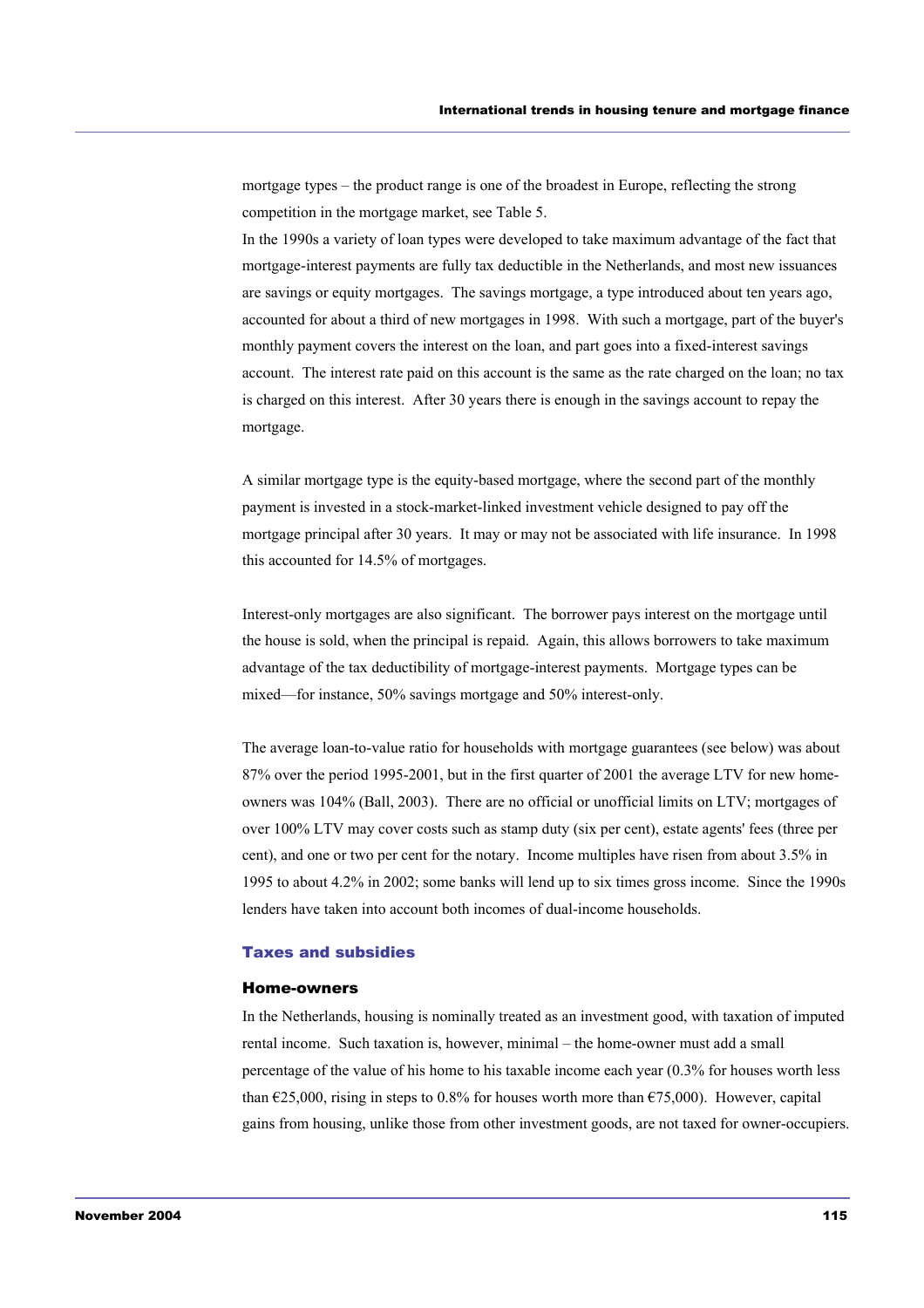This means that housing is favoured relative to other investment goods where capital gains are taxed.

Mortgage interest is fully deductible at the taxpayer's marginal rate  $-$  on average, owneroccupiers can deduct 35% (maximum 52%). There has recently been some discussion about modifying this very generous tax treatment of mortgage interest, but making changes to this system is would be politically unpopular. Tax relief for second homes was abolished in 2001, and deductibility is limited to a 30-year period.

In addition, there is no tax on capital gains on endowment insurance contracts linked to mortgage loans. The proceeds from such contracts must be used to repay the mortgage. The exemption is limited to  $£121,000$  per person.

Recent changes in the tax and subsidy regime include the W*et bevordering eigen Woningbezit*  (Law for the Promotion of Home-ownership), passed in 2001. This programme, known as BEW, is an income-related housing allowance for owner-occupiers which lasts for the full period of the loan (up to 30 years). Households with income and assets below a certain level (between  $\epsilon$ 12,225 and  $\epsilon$ 16,275 in income and  $\epsilon$ 19,875 and  $\epsilon$ 36,292 in assets, depending on household size) can apply. The dwelling price may not exceed  $E115,000$ , and the mortgage must be below  $£103,000$ ; the mortgage itself must be an annuity or savings mortgage (that is, not equity linked) with a fixed interest rate for 15 years. Although policymakers were hoping that about 20,000 households would qualify for the subsidy annually, in fact fewer than 1,000 have been granted. This is in part due to the shortage of suitable properties. In addition, though, there may be a lack of enthusiasm on the part of the banks--the Dutch Association of Home-owners recently conducted a survey in which they sent people who would qualify for the subsidy to several banks. Most banks said they did not know about the subsidy, or offered other types of loans. It now appears likely that this programme will be abolished, because of these factors and because other loan types with lower monthly costs, such as interest-only mortgages or investment vehicles, are more attractive to both banks and customers.

#### Rental property

Until the early 1990s, central government gave large subsidies for the construction of rental dwellings (mainly for social rental), as well as annual operating subsidies to reduce rents. In 1992 the government gave a lump-sum compensation to recipients in exchange for the cessation of such subsidies, paying an estimated  $E13.5$  billion to Dutch housing associations. As part of this reform package, the housing allowance scheme has been improved.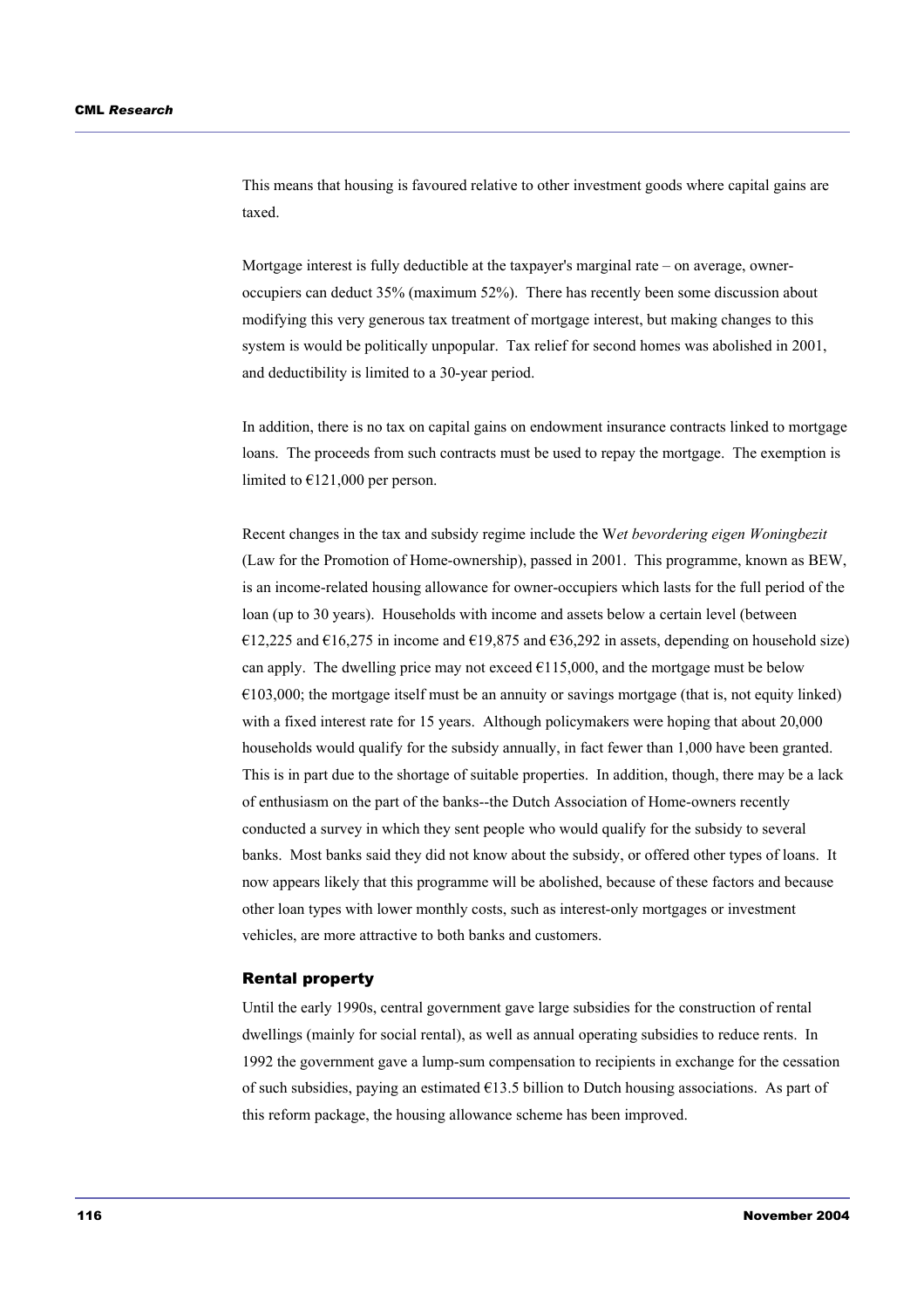#### Problems accessing housing

First-time buyers face a general problem accessing owner-occupation because of the level of house prices. The problems are larger, of course, for those on single incomes than dual incomes. More affluent parents may step in to help, either with outright gifts or by providing surety for loans. Banks have recently begun to promote these options.

#### Risk reduction

In the Netherlands, according to Mercer Oliver Wyman, prepayment risk can result in considerable additional cost for lenders. This is because only a proportion of yield maintenance fees are recovered in practice due to waiving of fees by banks and pressure from consumer groups accompanied by some consumer-friendly rulings. In addition 15% of the loan may be repaid without charge each year (by law) and prepayment due to moving home is also exempt from charge (Mercer Oliver Wyman, 2003, pp. A43-44).

Normally lenders require that the life of the purchasers be insured. Insurance is also available against loss of income because of accident or sickness, and in the last five years it has been possible to ensure against loss of employment, but these policies cover only one or two years, not the full term of the mortgage. Such insurance, particularly against loss of employment, is not common.

Both lenders and buyers could until 1995 make use of the so-called local authority mortgage guarantee scheme. This was targeted at dwellings below a certain price limit (approximately the median house price). Under this scheme, loans held no risk for the financial institution. Their interest rates could thus be about 20 basis points below the market rate. Any losses from the scheme were shared equally between local and central government.

## National insurance scheme

In 1995, this scheme was replaced by a national insurance scheme known as the National Mortgage Guarantee (NHG). The NHG is administered by a private non-profit organisation called the *De Stichting Waarborgfonds Eigen-woningbezit* (Home-ownership Insurance Fund). This organisation receives no state subsidy, but central and local governments will provide an interest-free loan if it gets into financial problems. Representatives of central and local government meet each year to set conditions for what mortgages they will cover.

The borrower pays 0.3% of the mortgage amount for the NHG guarantee. This money goes into a fund to meet potential losses. Under its terms, the NHG will pay if the borrower should be unable to meet interest and repayment obligations. (If the borrower is at fault for defaulting, he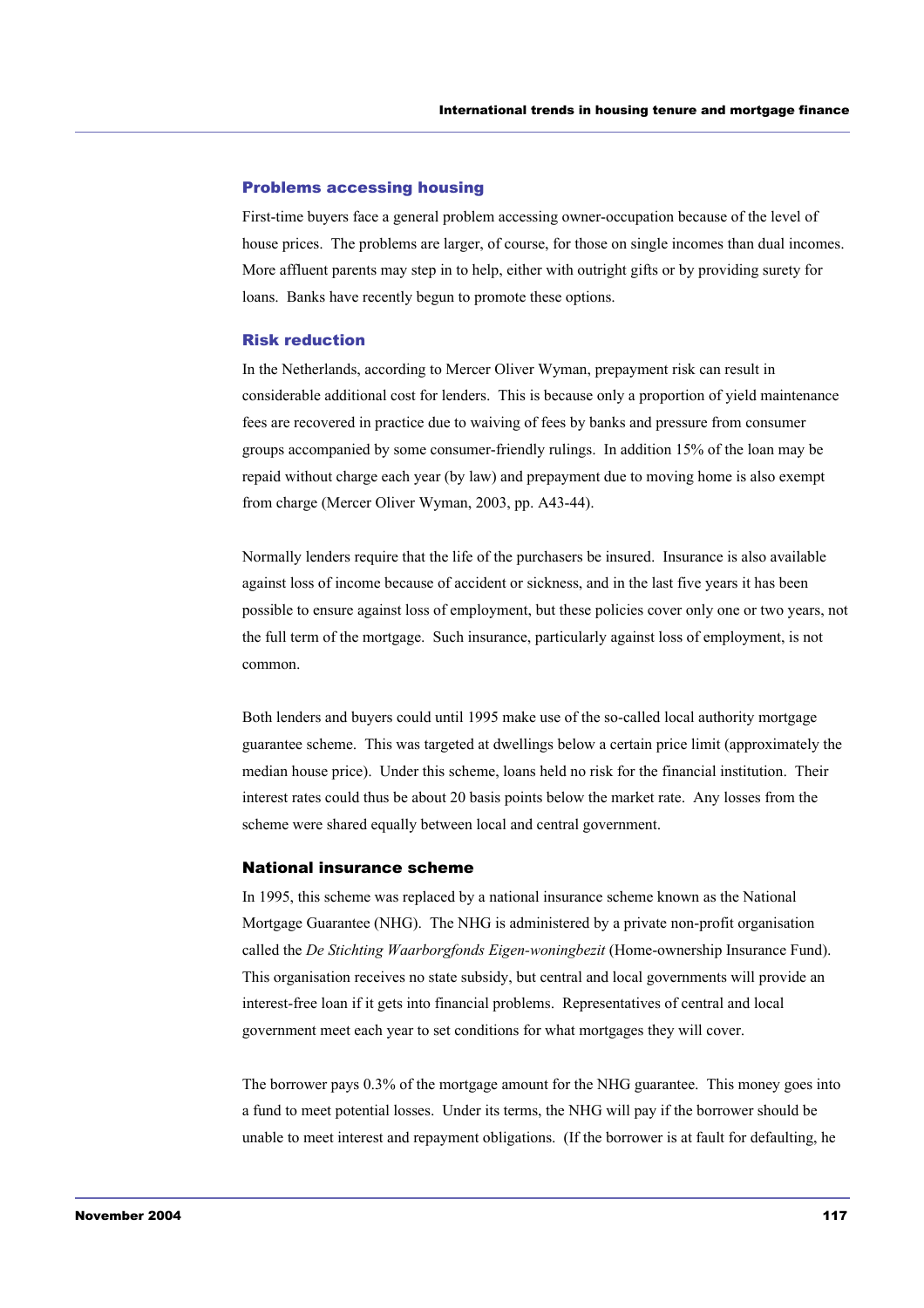or she then owes this sum to NHG.) Moreover, the borrower receives a discount of 20 to 50 basis points on the market interest rate, because the credit risk for banks of NHG loans is practically nil. The mortgage supplier provides a top-up mortgage, which covers transaction costs (about 10% of the sale price). From 2000, only mortgages up to a maximum of *f* 420,000 ( $€190,500$ ) were eligible; the purchase price was limited to  $f375,000$  ( $€170,200$ ) for existing buildings or  $f$  388,800 ( $E$ 176,500) for new dwellings. The mortgage therefore can exceed the value of the house, because it may cover transactions costs as well.

In addition to indemnifying the lender against default by the borrower, since 1998 the NHG also insures purchasers against a fall in house prices: if the borrower is forced to sell the house by long-term illness, unemployment, divorce, etc., the NHG will make up the difference of the debt.

As of 31 December 2003, NHG had a fund of  $\epsilon$ 275m; the value of all loans covered was  $\epsilon$ 50bn. Figures for all forced sales are not available, but the number of forced sales with a loss was 59 in 2001, 80 in 2002, and 178 in 2003. So far the fund has been able to meet its obligations without any problem, but its resilience has not been fully tested yet because house prices have been rising (so few forced sales have resulted in losses) and a strong economy has meant few people have lost their jobs.

If owner-occupiers get into arrears with their mortgage payments they can get a means-tested temporary subsidy from the municipality to cover their housing costs. Recipients are obliged to move within a certain time (generally a year) to cheaper accommodation (normally rented).

## References

Information provided by K. Dol

Ball, M. (2003) *RICS European Housing Review 2003* RICS, London Boelhouwer, P. and Neuteboom, P. (2003) 'Netherlands', in *Globalisation and Home-ownership*  (Doling, J. and Ford, J., eds); Delft University Press, Delft. EMF (2003) *Country fact sheets 2002* European Mortgage Federation, Brussels EMF(2003)*Hypostat 1992-2002* European Mortgage Federation, Brussels Freeman A, Holmans A, and Whitehead CME (1996) *Is the UK Different? International Comparisons of Tenure Patterns* Council of Mortgage Lenders, London Mercer Oliver Wyman (2003) *Study on the Financial Integration of European Mortgage Markets*, European Mortgage Federation, Brussels. OTB (2003) *Homebuyers in Profile 1995 – 2002*, OTB Research Institute for Housing, Urban and Mobility Studies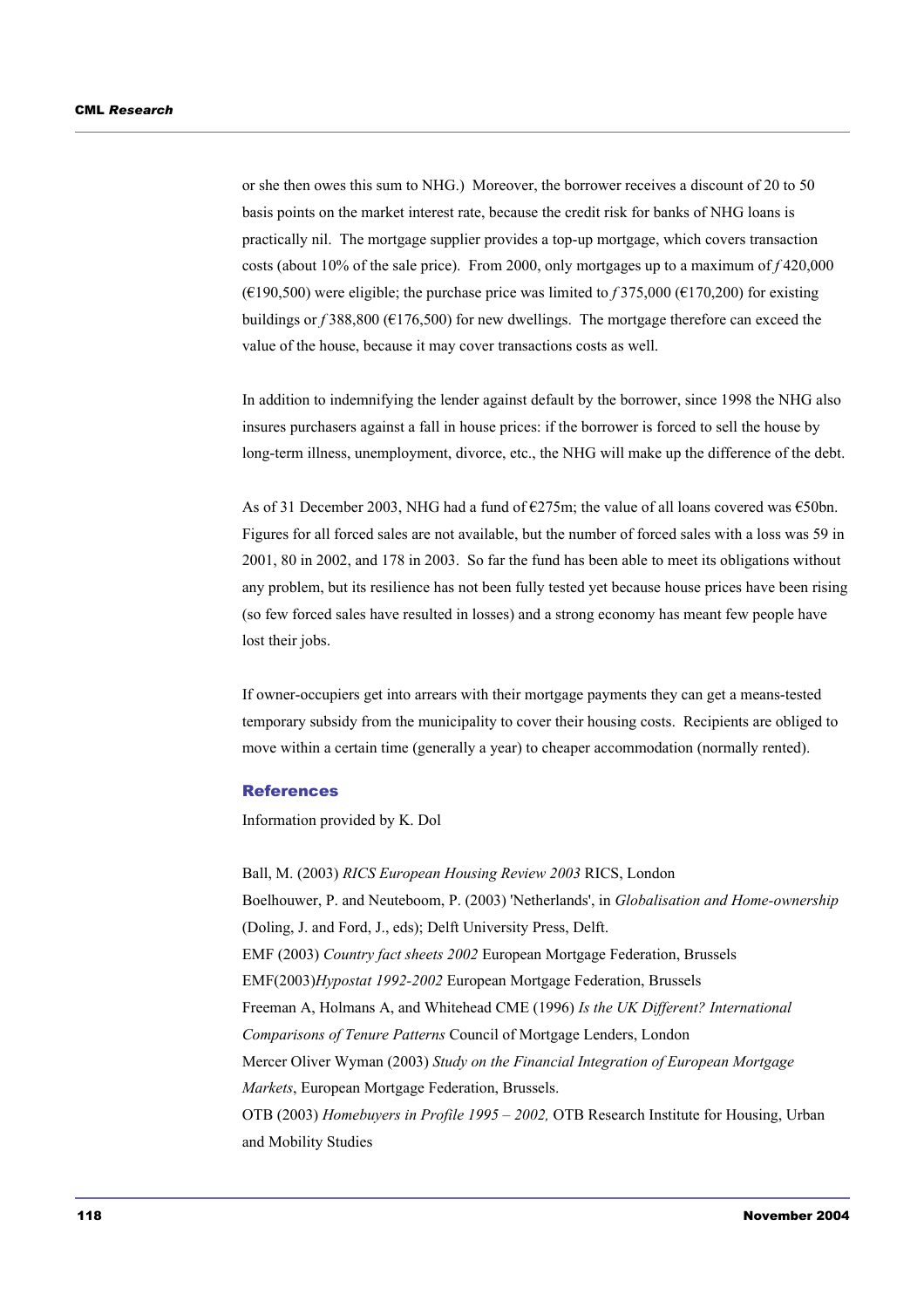# Portugal

#### **Tenure**

Portugal has always had a relatively high rate of owner-occupation for cultural reasons and because historically there have been few alternative investments. A history of rent control also meant that ownership of rental property was often unprofitable. A typical household would buy or build a house after marriage, often with the help of the extended family. The rate of owneroccupation rose from 66% in 1991 to 76% in 1999 because of the fall in mortgage interest rates and the introduction of important tax benefits for owner-occupiers, including tax deductibility of mortgage interest.

There are no published data on the tenure choices of Young Entrant and Mid-Life households, though experts estimate that about 40% of Young Entrant households are owner-occupiers. The average first-time buyer is 25-30 years old.

# All households Owner-occupation 76 Social renting 7 Private renting 15 Shared ownership/equity 1 Other 1 and 1 and 2 and 2 and 2 and 2 and 2 and 2 and 2 and 2 and 2 and 2 and 2 and 2 and 2 and 2 and 2 and 2 and 2 and 2 and 2 and 2 and 2 and 2 and 2 and 2 and 2 and 2 and 2 and 2 and 2 and 2 and 2 and 2 and 2 and 2 and

Table 1: Households by tenure, %

Source: All household data from INE, Estatísticas da Construção de Edifícios 1993- 1999

Owners built much of the new owner-occupied housing in the 1970s during the rural exodus to Lisbon. Current construction is predominantly in the formal sector. The rate of housing construction is high by European standards – up to end  $2000$ , the building rate averaged 11 dwellings per 1,000 inhabitants/year, more than double the EU norm (Carvalho, 2003, p156).

Although stocks of social housing are low, and heavily concentrated in the two main cities (Lisbon and Oporto), there is a trend for municipalities to sell off their social dwellings. The government has a programme to re-house households living in shanty towns, partly by rehabilitating existing vacant buildings.

# Housing costs

Owner-occupiers pay, on average, 45 to 55% of household gross income (the bank ceiling for borrowing) for their mortgages. There is a serious indebtedness problem and some owner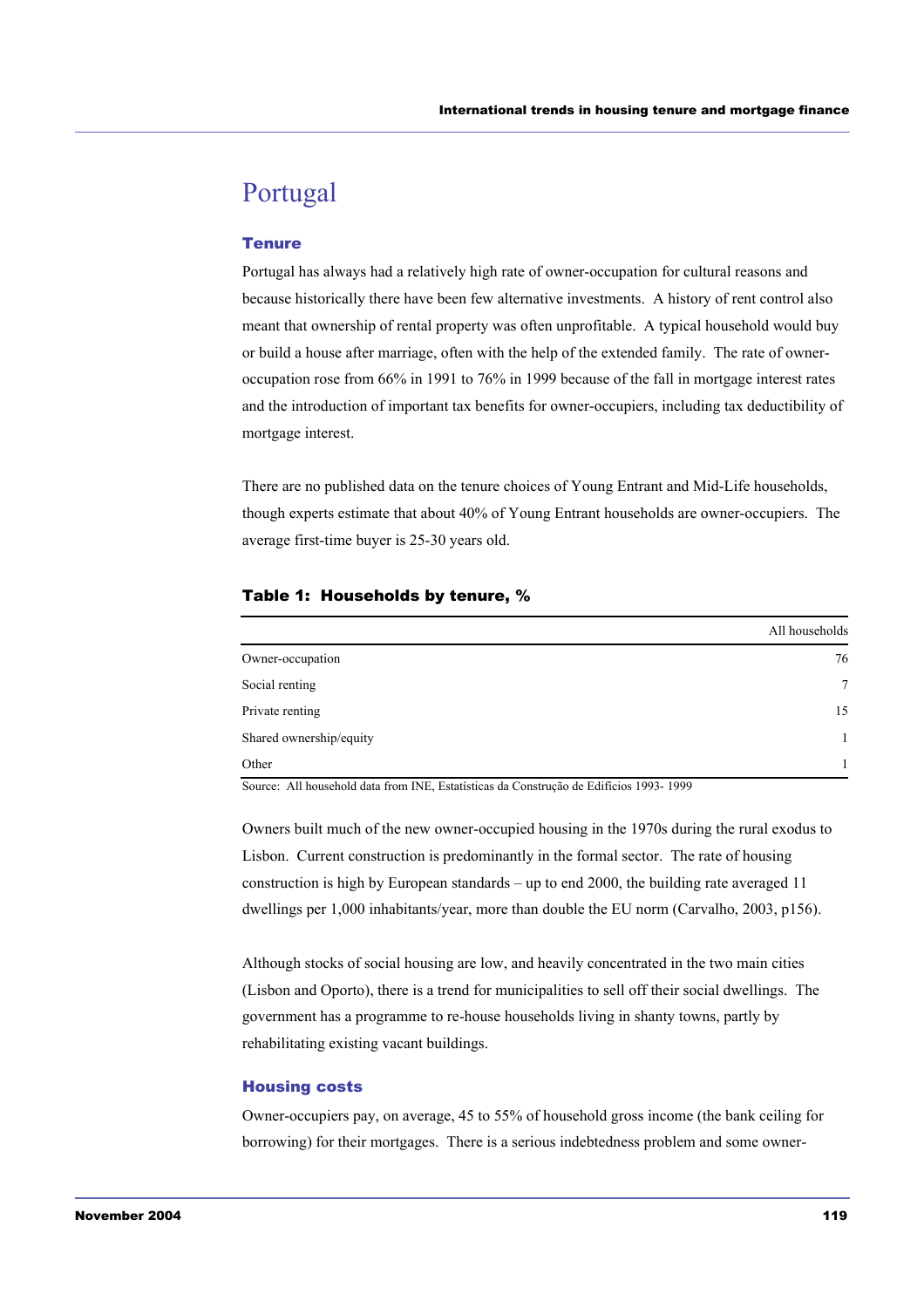occupiers are selling their homes to reduce debt. Social rents are usually set as a percentage of household income.

# Table 2: Expenditures on housing in the Central Region, Euros / month

|                                                                          | Expenditure |
|--------------------------------------------------------------------------|-------------|
| Owner-occupier                                                           | $350 - 600$ |
| Social tenant                                                            | $50 - 300$  |
| Private tenant                                                           | $250 - 750$ |
| Source: Social tenant: Municipality of Covilhã; others: unpublished data |             |

House prices rose significantly in the early 1990s but have since stabilised. They are much higher in Lisbon and the Algarve than in interior areas.

## Mortgage system

Most owner-occupiers in Portugal have a mortgage. This is a fairly recent development, because commercial banks (which dominate the market) began to supply credit only in 1992, after the National Bank stopped credit rationing in 1990. New loans in 2000 stood at more than five times the level of 1990 (Carvalho, 2003).

The normal mortgage period is 15-20 years (legal maximum 40 years), and there was until recently a rule that the mortgage had to be paid off by the time the borrower was 65 years old. In the last year the banks and the government have permitted loans to run until the borrower is 70 years old, though the borrower is not covered by life insurance after the age of 65.

# Carvalho writes that:

Today, mortgage finance is provided by commercial banks and the state bank (the CGD). There are no specialist mortgage finance organisations (other than *Instituto Nacional de Habitação* support for special programmes). There is a strong belief (but no research evidence) that informal financial support to housing remains substantial and very important (Carvalho, 2003).

Most loans have variable rates, which must by law be indexed to underlying interest rates. The standard mortgage interest rate at the moment is about 4.25% plus a further percentage (0.8% to two per cent) that depends on credit insurance, income and age. Interest rates are higher for younger, poorer borrowers with riskier jobs. The typical loan-to-value ratio is around 90%, though it is not uncommon for borrowers to mis-state the price of the house in order to secure 100% mortgages. There is some evidence that owner-occupiers are increasing the size of their mortgages in order to fund non-housing consumption.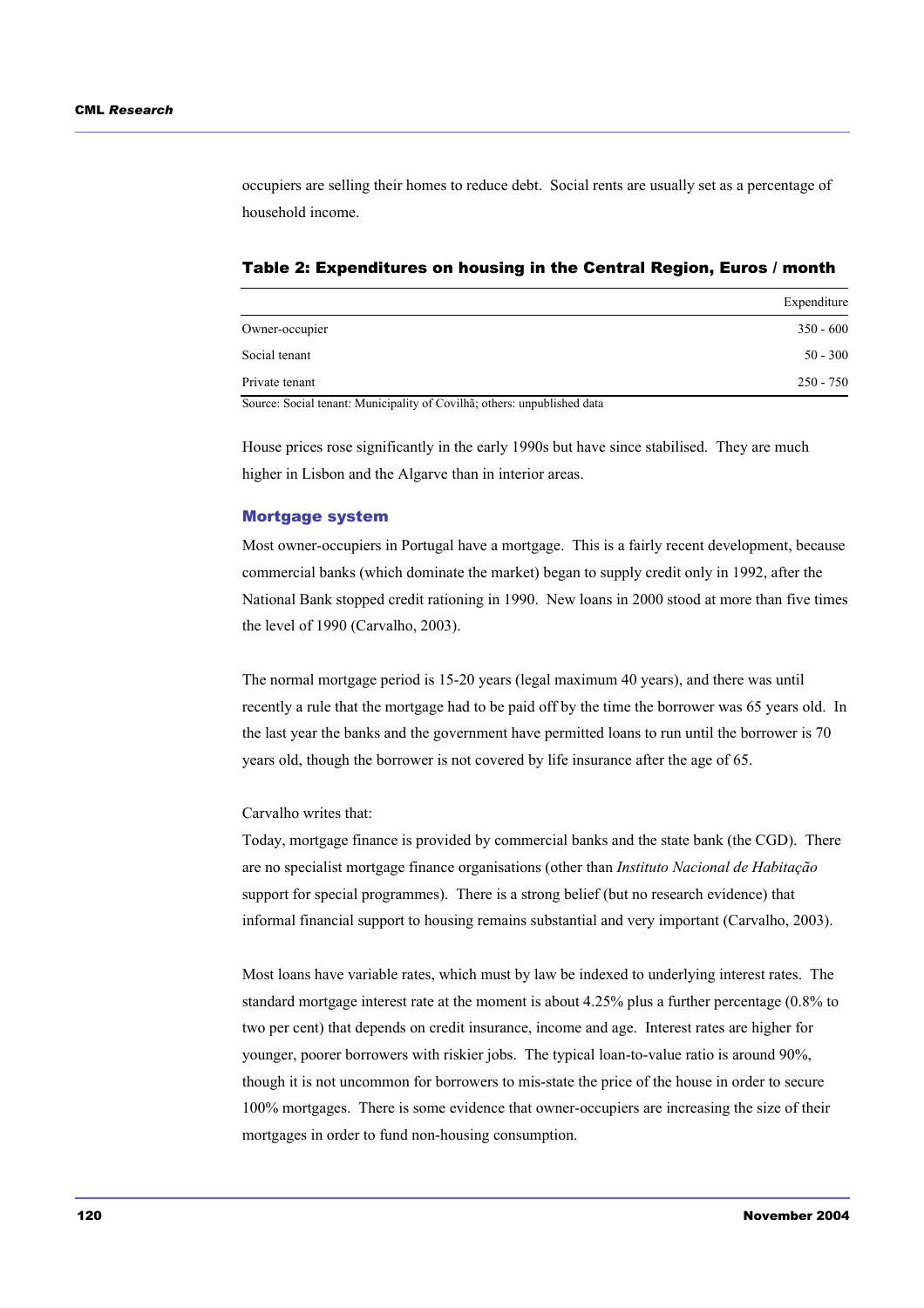In the past, the government subsidised mortgage rates for young people, immigrants and the disabled, but as of September 2002 most of these special provisions were abolished.

# Taxes and subsidies

Mortgage payments are eligible for tax relief in Portugal, and there is no tax on imputed rent. Sales of owner-occupied housing do not attract capital gains tax if the proceeds are reinvested in another residence within two years.

New mortgage loans previously attracted government subsidies, but these were reduced and then eliminated in the 1990s.

## **References**

Information provided by P.G. Carvalho

Carvalho, P.G. (2003) 'Portugal', in *Globalisation and Home-ownership* (Doling, J. and Ford, J., eds); Delft University Press, Delft. European Central Bank (2003) *Structural factors in the EU housing markets*  EMF (2003) *Country factsheets 2002* European Mortgage Federation, Brussels EMF (2003) *Hypostat 1992-2002* European Mortgage Federation, Brussels Mercer Oliver Wyman (2003), *Study on the Financial Integration of European Mortgage Markets*, European Mortgage Federation, Brussels.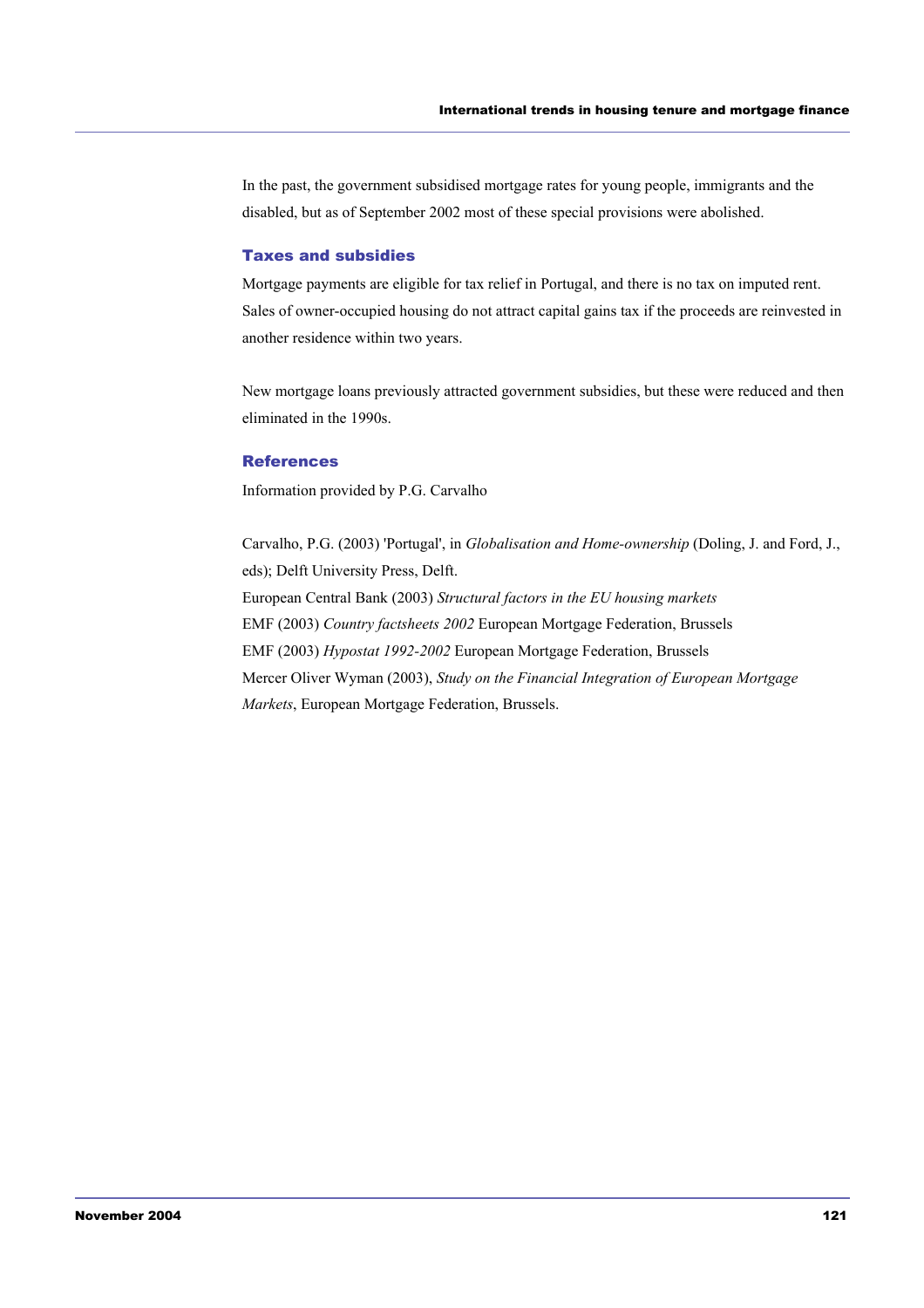# Slovenia

#### **Tenure**

The very high rate of home-ownership in Slovenia is due to the privatisation of housing (ie, the sale of public rented housing from 1991-1994) and the restitution of dwellings to their original owners (or their eligible heirs), which took place from 1991 onwards. The sale of public rented housing (ie, housing owned by employers, local authorities, state institutions, pension and disability funds, etc.,) to sitting tenants at below-market price resulted in one of the highest rates of home-ownership in Europe.

|                               |      | All households | Young Entrant <sup>1</sup> | Mid-Life |
|-------------------------------|------|----------------|----------------------------|----------|
|                               | 1991 | 2002           | 1994                       | 1994     |
| Owner-occupation              | 68   | 82             | 46                         | 78       |
| Social renting                | 31   |                |                            |          |
| Private renting               |      | 3              | 10                         | 10       |
| Living with parents/relatives |      | 8              | 41                         | 10       |
| Other/unknown                 |      |                |                            |          |

# Table 1: Households by tenure, 2002, %

Source: Statistical Office of the Republic of Slovenia; unpublished first report of Census 2002; Level of Living Survey, published in Mandic, S: Housing, Quality of Living and Changes in the Last Decade, Druûboslovne razprave, 15 (1999) Notes: 1 - 25- to 34-year-olds

The average first-time buyer in Slovenia is 30-40 years old, in a two-adult household. Compared to most European countries, a very high percentage of Young Entrant households still live with parents or other relatives. It is common for parents to add a floor to their house to accommodate their children (or even grandchildren). Formation of independent households is delayed by the high price of housing. In 2001 the typical (dual) net income for a Young Entrant household was SIT 300,000 ( $\epsilon$ 1,300) per month. For household Mid-Life the figure was SIT 350,000 ( $\epsilon$ 1,350).

## Housing costs

Because utility payments make up such a high proportion of housing expenditure in Slovenia we have included them in our cost calculations. Social renting is the least expensive tenure for both Young Entrant and Mid-Life households. Owner-occupation is the most expensive tenure for Young Entrants, while for Mid-Life households private renting is more expensive than owneroccupation.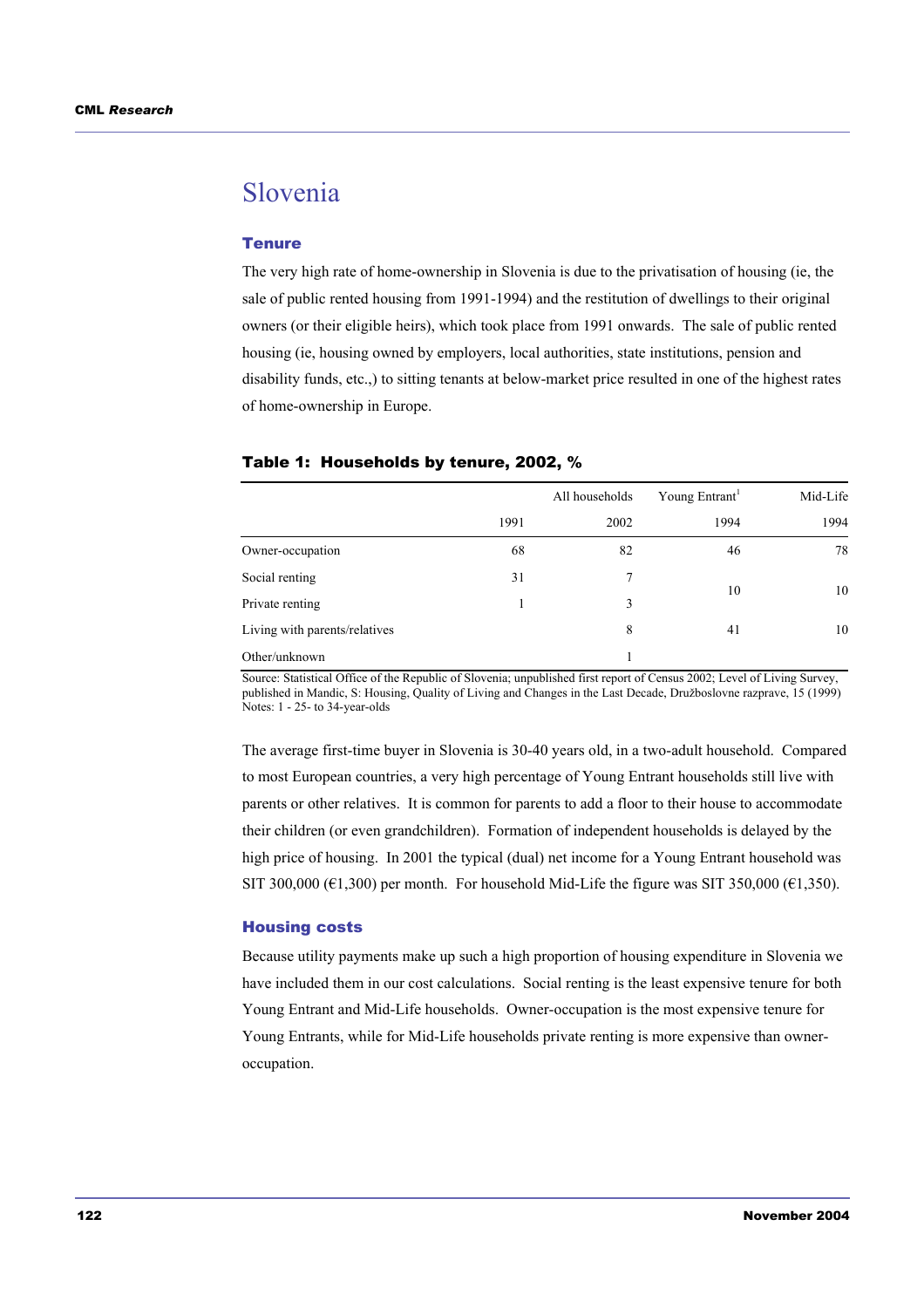|                                                                                                                                           | Young Entrant   | Mid-Life        |
|-------------------------------------------------------------------------------------------------------------------------------------------|-----------------|-----------------|
|                                                                                                                                           | Mortgage 400    | Mortgage 200    |
| Owner-occupier                                                                                                                            | Utils 152       | Utils 217       |
|                                                                                                                                           | <b>Rent 867</b> | <b>Rent 152</b> |
| Social tenant                                                                                                                             | Utils 130       | Utils 174       |
| Private tenant                                                                                                                            | <b>Rent 261</b> | <b>Rent 348</b> |
|                                                                                                                                           | Utils 130       | Utils 174       |
| $\sim$<br>$\mathbf{r}$<br>the contract of the contract of the contract of the contract of the contract of the contract of the contract of |                 |                 |

Table 2: Actual expenditures on housing, 2002, Euros/month

Source: Experts' estimates

# Table 3: Relative expenditures on housing (owner-occupation = 100%)

|                                                                                       | Young Entrant | Mid-Life |
|---------------------------------------------------------------------------------------|---------------|----------|
| Social tenant                                                                         | 39            | 78       |
| Private tenant                                                                        |               | 125      |
| $\sim$<br>$\mathbf{A}$ and $\mathbf{A}$ and $\mathbf{A}$ and $\mathbf{A}$<br>$\cdots$ |               |          |

Source: Authors' calculations

The cost of housing in the owner-occupied sector rose by a real annual rate of three per cent (new dwellings) to five per cent (existing dwellings) over the period 1996-2001. Nevertheless, many of those households with mortgages have experienced falling housing costs, as the real interest rate on housing loans has dropped dramatically, from about 11% in 1996 to about 3.75% in 2003.

Since the collapse in the system of social-housing finance, all additions to the existing housing stock have been owner-occupied. Construction permits are expensive in Slovenia. For example, it costs  $£15-25,000$  to secure the necessary permits for an average house in Ljubljana.

# Table 4: Housing costs for owner-occupiers, 2002, Euros

|                                       | Young Entrant                                                    | Mid-Life                                                          |
|---------------------------------------|------------------------------------------------------------------|-------------------------------------------------------------------|
| Average house price                   | 45,000 for existing housing<br>$45,000 - 67,500$ for new housing | 67,500 for existing housing<br>$60,000 - 150,000$ for new housing |
| Average down payment on a<br>mortgage | 25,000                                                           | 70,000                                                            |
| Average mortgage payment              | 400                                                              | 200                                                               |
| Course Experte of imagine             |                                                                  |                                                                   |

Source: Experts' estimates

#### Mortgage system

Rough estimates are that about 15% of owner-occupiers are buying (or building) a dwelling with a mortgage or other type of dedicated housing loan. About 55% of owner-occupiers are outright owners. Other buyers use loans not secured on the house.

Mortgage lending, in the sense of house-purchase loans secured on the dwellings themselves, was introduced in Slovenia only in 1997. Prior to that, housing loans were secured by guarantors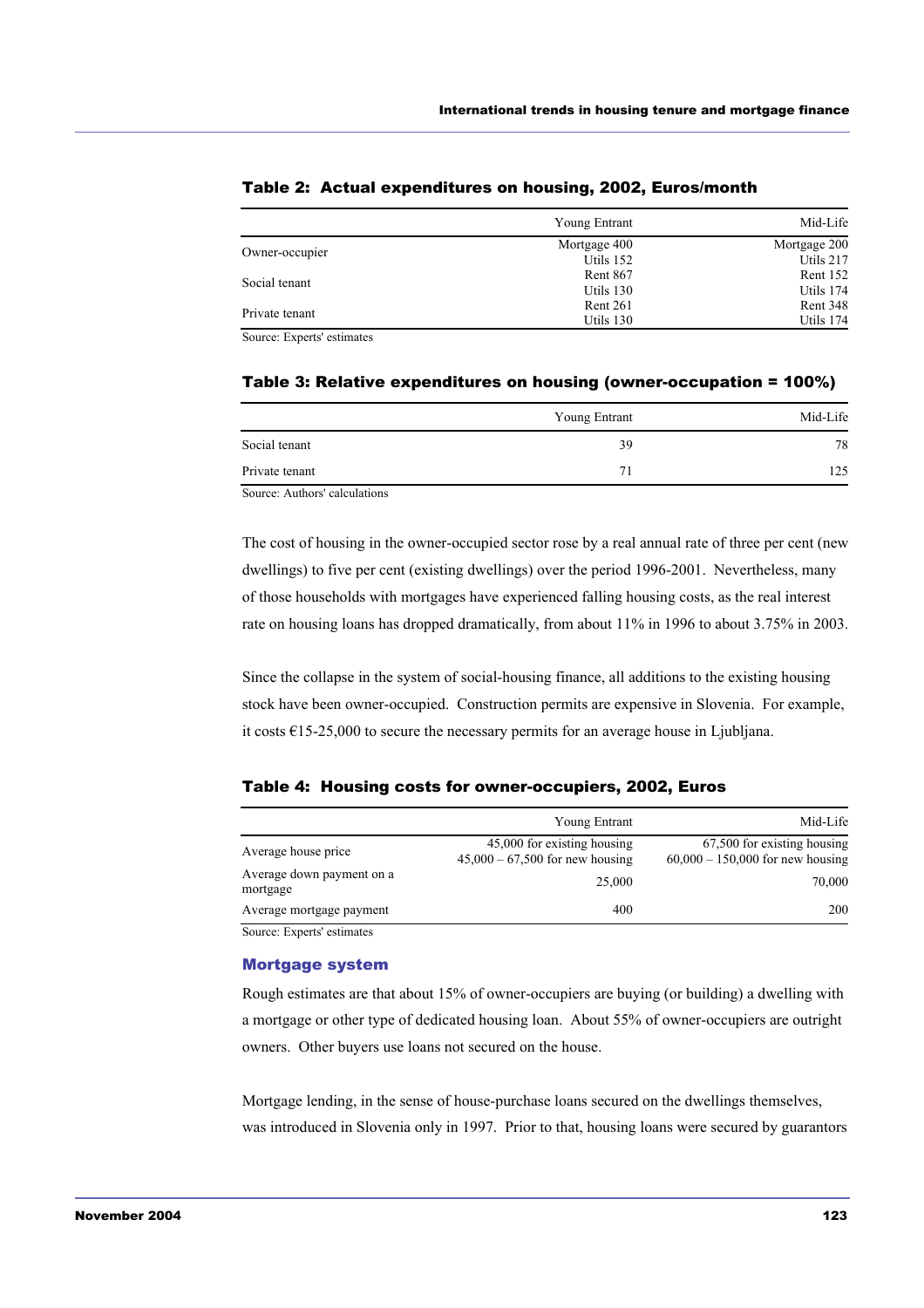or on loan insurance, and the loan period was therefore limited to ten years because insurers would only issue insurance for this period. The mortgage system is still in its infancy, and only about 20% of housing loans are secured on the dwelling; the banks still prefer insurance as collateral, because possession in the case of borrower default is a lengthy, difficult procedure (it takes a minimum of two years and, until recently, if the bank foreclosed the borrower had the legal right to stay in the house as a tenant). This system results in high up-front costs  $-\lambda$  loan closing costs are up to five per cent of the loan amount.

The typical mortgage in Slovenia is a ten-year repayment mortgage. Most have variable interest rates – the longest fixed-rate available is three years. The typical LTV ratio is a very low  $50\%$ , because of the income criteria applied by lenders: affordability is calculated on the basis that the mortgage payment should account for no more than a third of the borrower's disposable income. Because of the country's high housing prices and the affordability ratio, borrowers are rarely in a position to borrow even as much as 50% of the purchase price.

Several foreign-owned banks have either purchased Slovenian banks or entered the Slovenian market, and these foreign-owned banks usually offer Euro-denominated mortgages, while domestic banks offer tolar-denominated mortgages. Mortgages in Euros have a lower interest rate at the moment; the real interest rate on tolar-denominated mortgages has been 4-5%, though it fell in 2003 to around 3.75%; this is in addition to approximately 7.5% inflation. According to the Bank of Slovenia, the average gross interest rate on housing loans (including mortgages) in May 2002 was about 12.9%. This reflects Slovenia's high rate of inflation (currently 7.5%) compared to EU countries. Even at this level, the rate is much lower than it was six years ago in 1996 housing loan real interest rates were about 11%.

### Taxes and subsidies

## Home-ownership

Housing is treated as a consumption good in Slovenia. There is tax relief on mortgage interest payments, with a credit of up to three per cent of income tax payable. Owner-occupiers are exempt from capital gains tax on the sale of dwellings as long as they have owned them for at least three years.

The National Housing Scheme, modelled on the German *Bausparen* system, started in 1999. Under this scheme, savers contract to save a set amount monthly for five or ten years; they are paid below-market interest rates (currently 1.65% for the five-year scheme and three per cent for the ten-year scheme). Participants sign up for coupons, each of which entitles them to save 10,000 tolars/month. The participant's deposits are topped up annually by a state-funded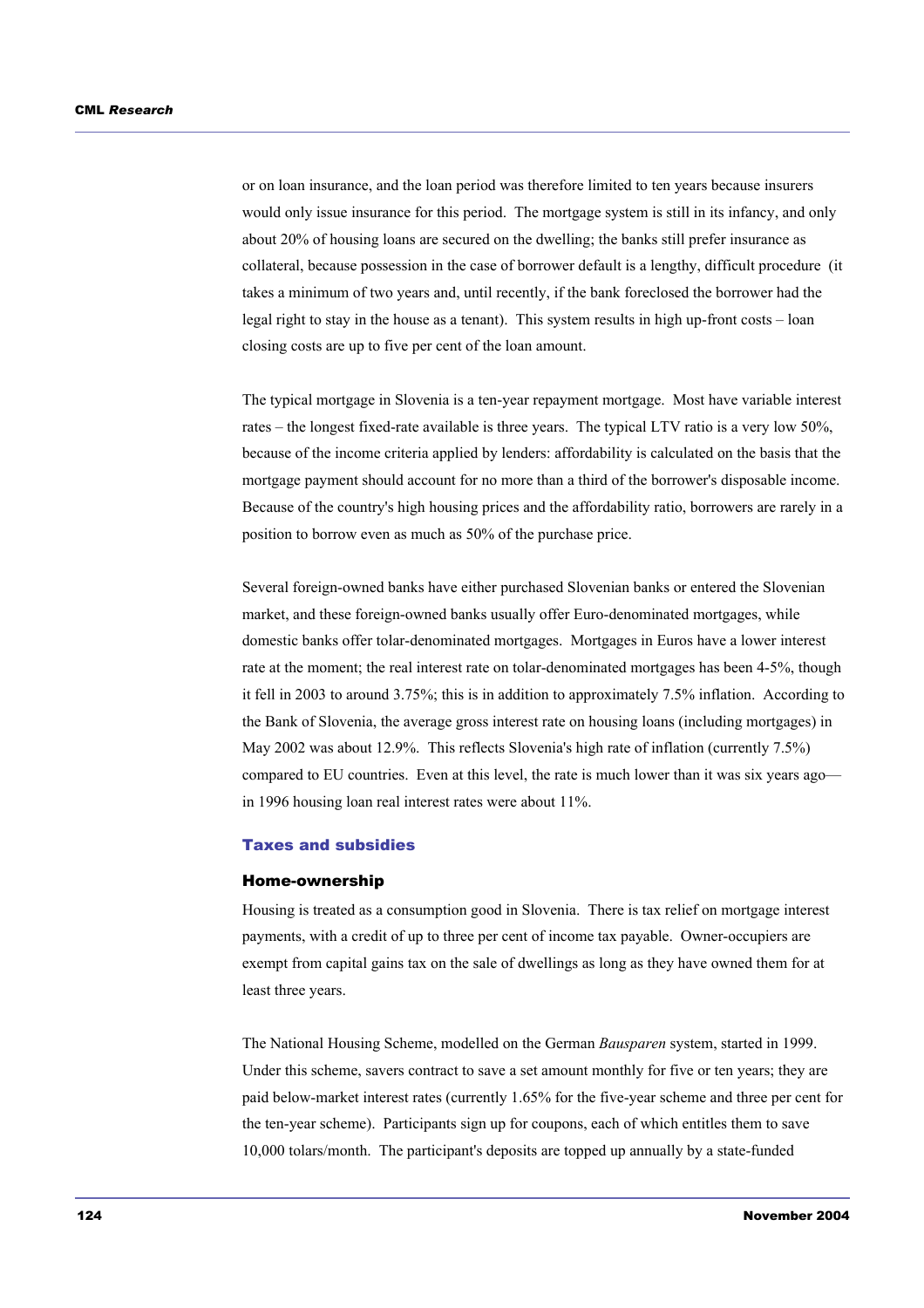premium of 1-1.25 times the monthly amount saved. At the end of the savings period, the saver is entitled to a housing loan with a below-market real interest rate (currently 2.45% on a ten-year mortgage after saving for five years, or 3.8% on a 20-year mortgage after saving for ten). The first annual scheme, worth  $\epsilon$ 0.5bn, sold out in a few days – the interest rate paid to savers including the subsidy was competitive, but the loan rate was half the market rate. Now, though, bank loan interest rates have fallen and are approaching the rate that will be offered under the scheme. No loans have yet been disbursed. In 2004 the first round of the five-year scheme will be completed, and approximately 22,800 savers will be entitled to apply for loans. Loans must be spent on housing, but savings can be used for anything. New savings schemes have been started every year since 1999, and the total number of savers at the end of 2002 was 69,102.

#### Rental property

For landlords, the low property tax and low effective income-tax rate on rental income favour housing against other investments.

Reform of the property tax system is due to take place in 2005. Mass appraisal-based taxation will replace the current administrative system of tax-base estimation, and two subtypes of property taxes will be combined into a single tax.

Mortgage interest payments are tax deductible. First-time homebuyers are exempt from local property taxes during the first 10 years.

## Problems accessing housing

The high cost of housing and the demanding lending criteria adopted by banks mean that many Slovenian households must live with relatives because they cannot access owner-occupied housing. The National Housing Fund, established in 1992, supports first-time buyers in the following categories: "young families" (below 35 years of age), families with many children, the disabled, or families living in poor housing conditions. They are provided with loans at belowmarket interest rates (1.75% for ten-year loans, or 3.5% for 20 years). In the past ten years the NHF has provided more than 30,000 loans.

The city of Ljubjana plans to introduce a shared ownership scheme to coincide with the first tranche of people receiving money from the savings scheme. Many will not be able to afford to buy anything with the proceeds, so the programme will allow them to buy a half-interest in a dwelling, with the municipality owning the other half.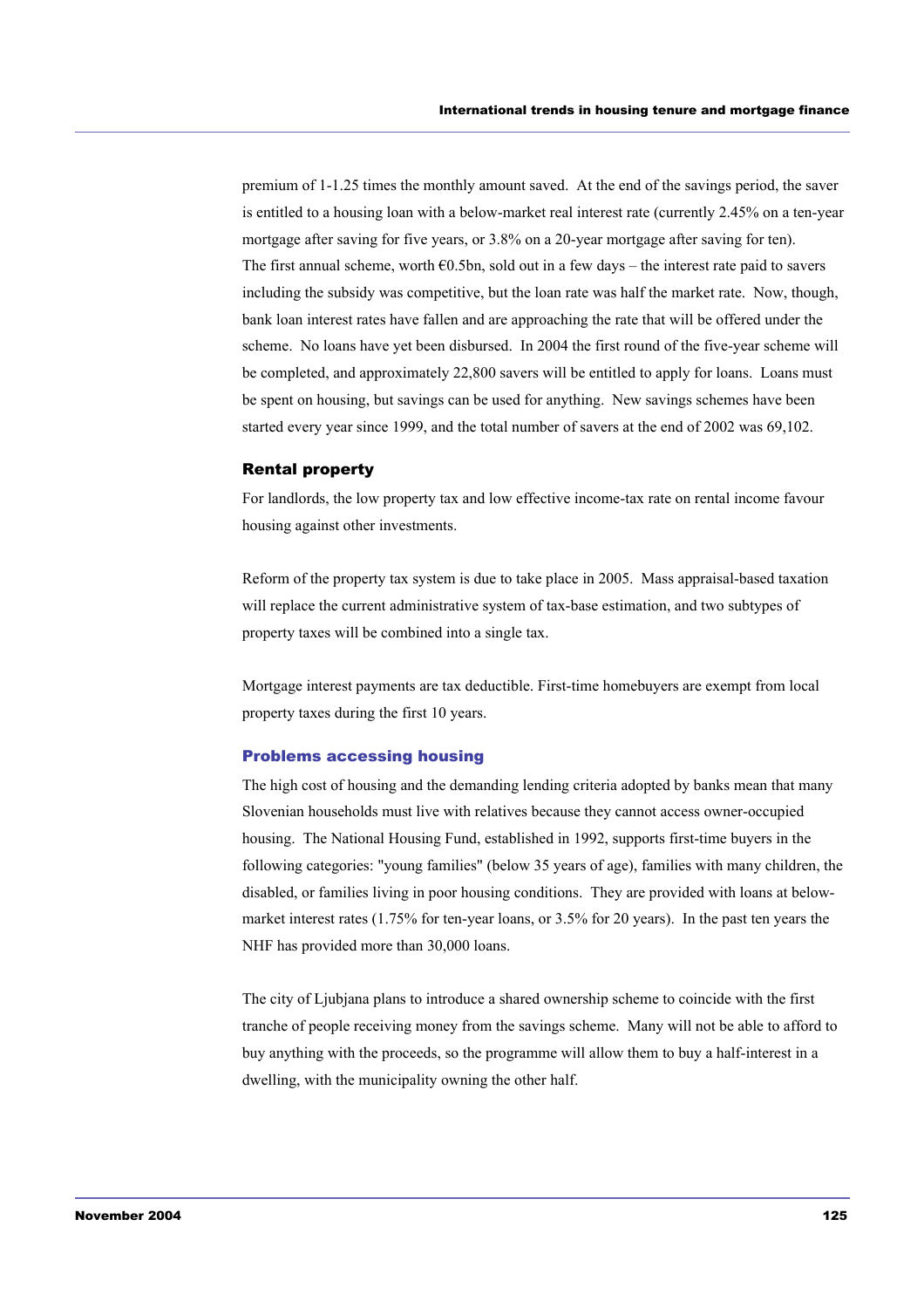Reverse mortgages for the over-65 are also to be introduced in Ljubjana, in a sale/leaseback scheme where the homeowner becomes a non-profit renter until he dies. The municipality will buy the dwelling, paying for it with a monthly annuity out of which the owner pays a non-profit rent.

# Risk reduction

Although there is a growing concern with mortgage default, there is virtually no state support for home-owners who experience problems.

# References

Information provided by N. Pichler-Milanovic and A. Cirman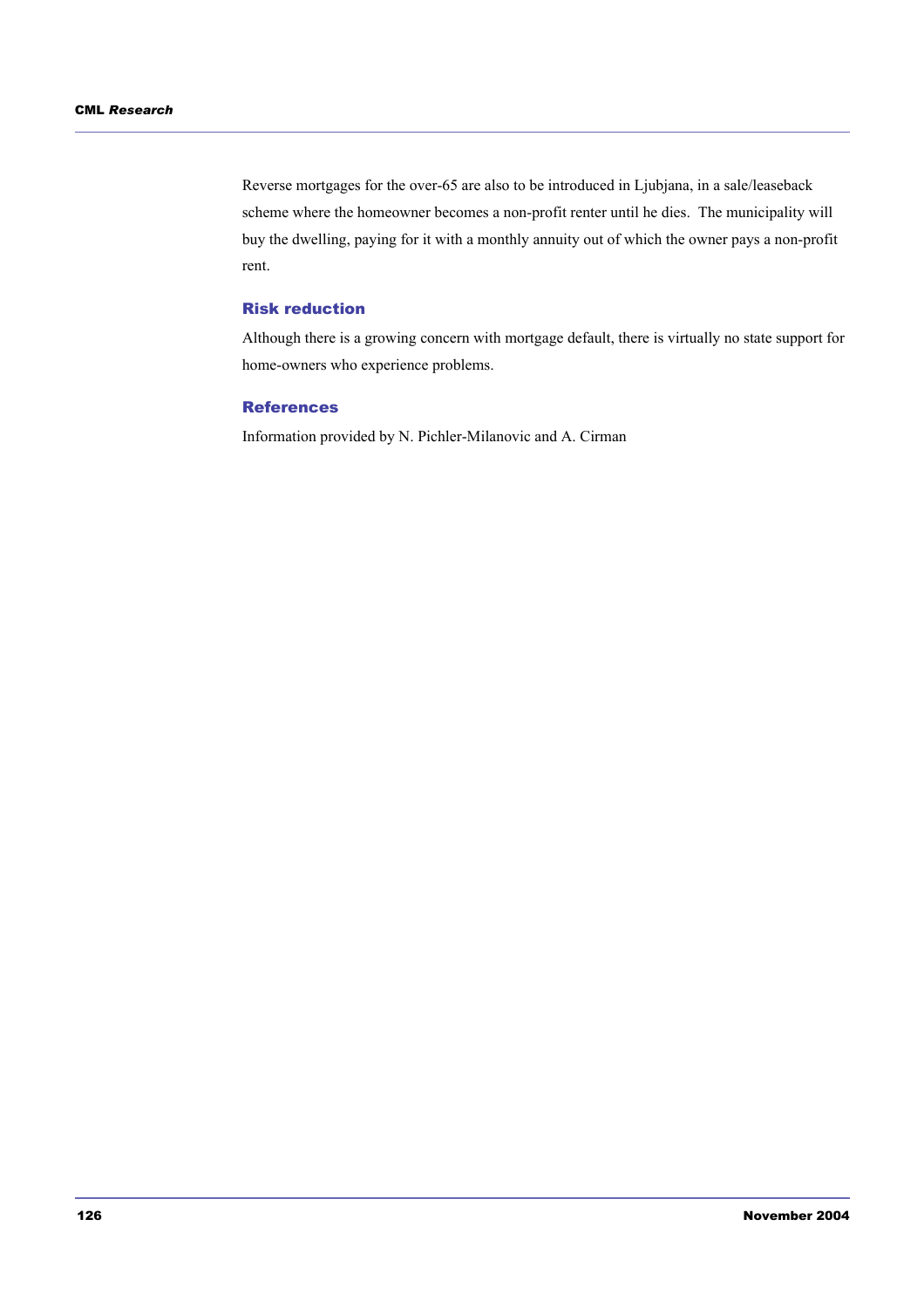# Sweden

#### **Tenure**

Although the overall proportion of owner-occupiers in Sweden is low by European standards, it is definitely the tenure of choice for Mid-Life households. Co-operatives (also known, confusingly, as "tenant co-operatives", though they are a form of owner-occupation) are an important tenure in Sweden. In this tenure the co-operative as a whole owns the flat, while the household owns the right to use the flat and can alter it internally. "Co-operative tenure gave residents a proprietary lease; rights to unlimited use of an apartment; a share in the ownership of common facilities and a say in the decision-making of the co-operative association." (Borgegard, and Dawidson, 2000). For our purposes co-operative ownership can be regarded as a form of owner-occupation, which brings the overall owner-occupation figure to 55%.

Most new construction is being built for owner-occupation; either multifamily housing that will be sold as co-operatives or single-family homes that will be sold for owner-occupation. Municipal dwellings are disappearing faster than new ones are being built. Some have been sold off by municipalities to compensate for the decline in housing subsidies (though sales are limited to 25% of the municipality's stock); others have been demolished. As of 2000, some six per cent of the total municipal housing stock was scheduled for demolition by 2010 (Borgegard, and Dawidson, 2000). Municipal housing has been converted to co-operatives, particularly in inner areas of Stockholm and Gothenburg. One reason for their disappearance is that municipal housing no longer enjoys preferential tax treatment.

|                             | All households |      | Young Entrant |      | $Mid-Life2$ |        |
|-----------------------------|----------------|------|---------------|------|-------------|--------|
|                             | 1991           | 1997 | 1991          | 1997 | 1991        | 1997   |
| Owner-occupation            | 55             | 55   | 45            | 46   | 91          | 85     |
| (1a. of which co-operative) | (15)           | (16) | (33)          | (20) | (5)         | (8)    |
| Renting from municipalities | 22             | 21   | 33            | 39   | 6           | 8      |
| Private renting             | 23             | 24   | 22            | 15   |             | $\tau$ |

# Table 1: Households by tenure, %

Source: Housing and Rent Survey 1991, 1997

Notes: 1 - Couples with no children where the main respondent is aged between 23 and 27 years; 2 - Couples with children where the main respondent is aged between 43 and 47 years.

There is no real difference between the municipally-owned and private rented sectors in terms of which types of households are eligible, or of rent levels. Municipal housing is not allocated administratively and Sweden therefore has *no* "social rented housing" according to our definition ("accommodation that is allocated administratively rather than through the market"). Municipal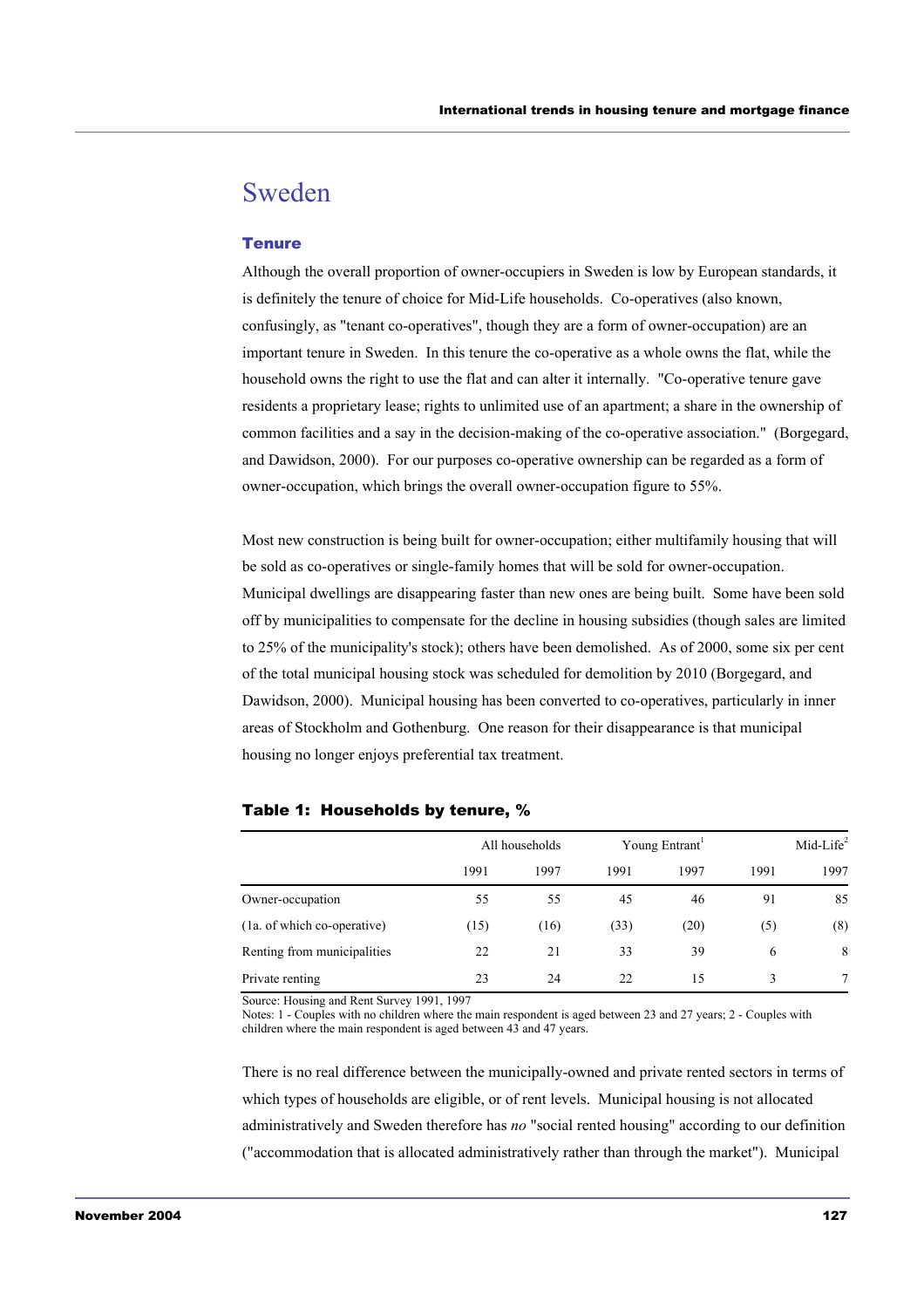housing is built and owned by municipal companies, and is let on a non-profit basis to anyone. This cost-based rent system means that rents can be well below market levels, particularly in attractive areas. This has led to significant windfall gains for those lucky enough to rent these dwellings.

Of all owner-occupiers, 80% have a mortgage, while 93% of households that bought their house during the last five years have a mortgage.

## Housing costs

Swedish housing has traditionally been the recipient of generous subsidies. The aim was to provide decent but cheap housing, and rents were set at 20-25% of average disposable income. In the 1990s housing subsidies were cut, and households' housing expenditure increased. Nevertheless, figures for 1997 show that Young Entrant and Mid-Life owner-occupiers spent 25% of their income on housing, and renters spent from 18-23% - still within the range targeted.

# Table 2: Actual expenditures on housing, SEK / month

|                     |       | Young Entrant |       |       |
|---------------------|-------|---------------|-------|-------|
|                     | 1991  | 1997          | 1991  | 1997  |
| Owner-occupier      | 6,850 | 5,500         | 6,450 | 6,500 |
| Municipality tenant | 3,050 | 4,100         | 4,100 | 5,150 |
| Private tenant      | 3,250 | 4,000         | 4,000 | 5,850 |

Source: Housing and Rent Survey 1991, 1997

Notes: Figures include mortgage and rent payments, water and electricity; not adjusted for housing allowances. The average (dual) income for a Young Entrant household was 21,900 SEK/month in 1997. The average (dual) income for Mid-Life households was 25,600 SEK/month; this was also a dual income.

|                     | Young Entrant |      |      | Mid-Life |
|---------------------|---------------|------|------|----------|
|                     | 1991          | 1997 | 1991 | 1997     |
| Municipality tenant | 45            | 75   | 64   | 79       |
| Private tenant      | 47            | 73   | 62   | 90       |

Table 3: Relative expenditures on housing (owner-occupation = 100%)

Source: Authors' calculations

In 1997 the cost of owner-occupation was higher than the cost of renting for both Young Entrant and Mid-Life households, as it was in 1991. However, Young Entrant households in 1997 were on average paying more for owner-occupation than older, Mid-Life households; this was a reversal of the 1991 situation.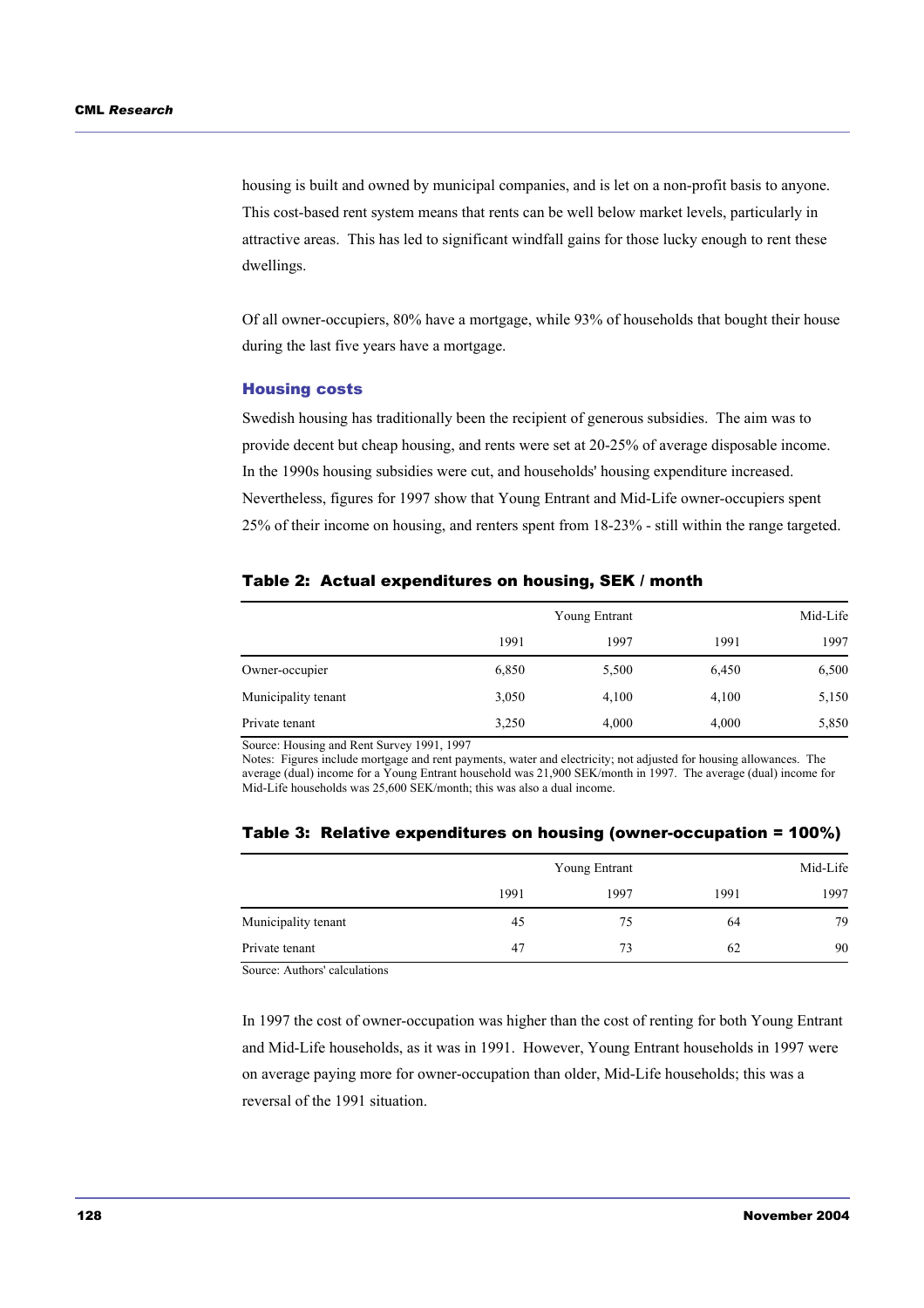In both years there was virtually no difference between the cost of renting privately and that of renting from the municipality, because private rents are set with reference to average local rents—which are generally determined in the social sector.

| Table 4: Housing costs for owner-occupiers in 1997, SEK |  |  |
|---------------------------------------------------------|--|--|
|---------------------------------------------------------|--|--|

|                                       | Young Entrant | Mid-Life |
|---------------------------------------|---------------|----------|
| Average house price                   | 626,000       | 742,000  |
| Average down payment on a<br>mortgage | 174,000       | 314,000  |
| Average monthly mortgage payment      | 1167          | 883      |

Source: Calculations from Housing and Rent Survey and database of sales of single-family houses

#### Mortgage system

Some 85% of outstanding loans were granted by Housing Credit Institutions, which issue bonds on the capital market. The market share for banks is around 10%.

The typical mortgage until recently was a repayment mortgage with a fixed rate, which is adjustable every five years, and a 30- to 40-year term. However, variable rates are increasingly popular. In 2000-2002 the share of variable-rate loans was 50-70%; in 2003 it was somewhat lower but is now increasing again. The loan-to-value ratio for a first house purchase is generally about 75%, up from about 60% in the mid-1990s. Lenders require a borrower to be in permanent employment, and calculate maximum loan eligibility as a multiple of income. The average gross interest rate on a mortgage was 5.28% in the second quarter of 2003, according to Riksbank statistics. Mortgage rates reached a high in 1995 of 12% for a five-year fixed rate.

# Taxes and subsidies

#### Home-owners

The aim of Swedish housing policy is to keep the tax and subsidy system tenure-neutral. Since the mid-1990s, government financial assistance for home-owners has decreased significantly. Housing is treated as an investment good for tax purposes, with taxation of capital gains and mortgage-interest tax relief for both owner-occupiers and landlords. In Sweden, tax relief is available for all interest payments, not only for mortgages, and therefore the tax system does not favour housing over other investments. There is a real estate tax of one per cent for single-family houses and 0.7% for multifamily houses. (The state reduced the rate from 1.5% because of rising property values.) The tax is levied on the assessed value of the property (which is roughly 75% of the market value). There is a registration fee of 1.5% of the transaction price.

Owner-occupiers are able to deduct 30% of their mortgage interest payments from their taxable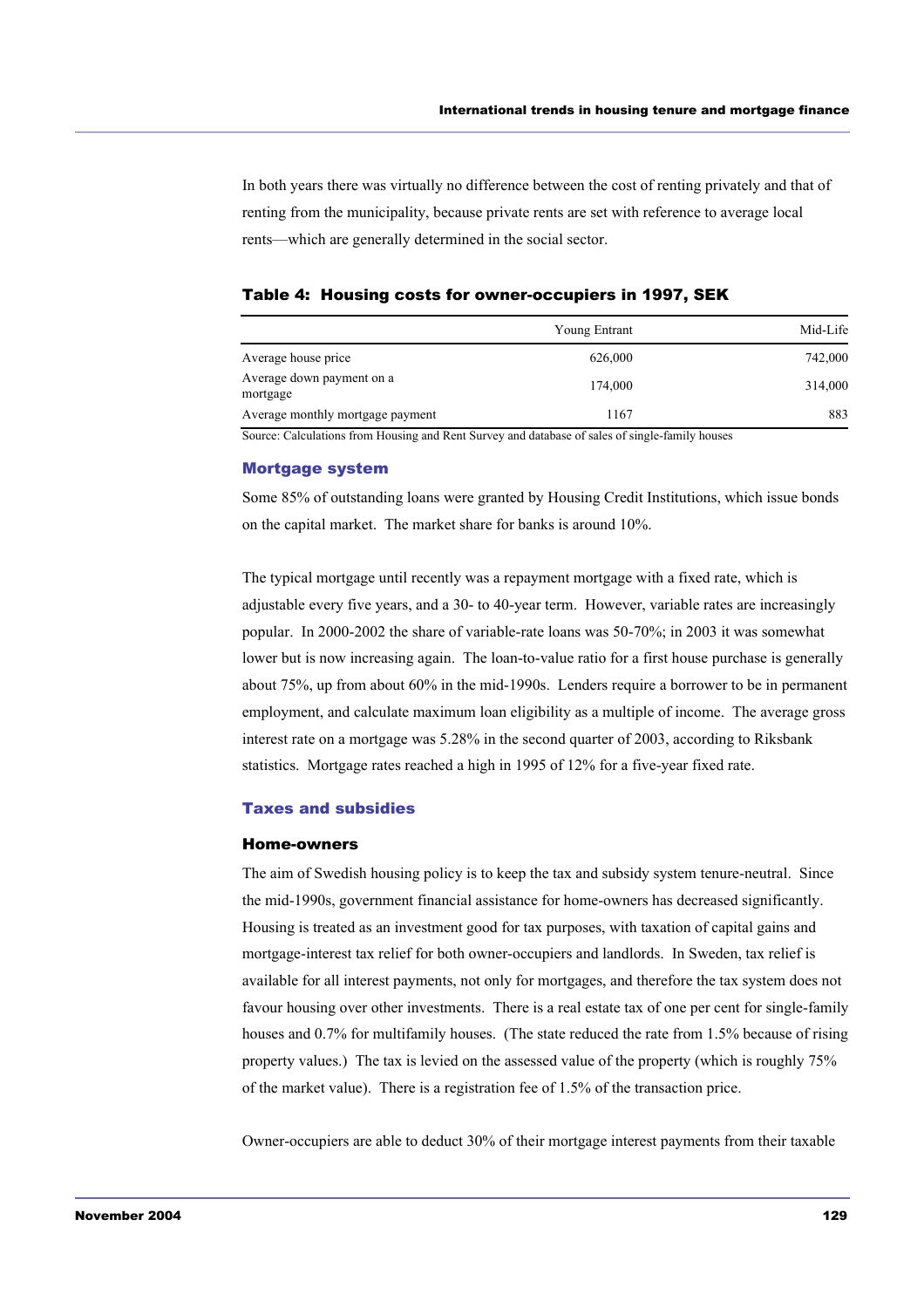income. All realised nominal capital gains are taxed by 30%, but the tax can be rolled over provided the new house is more expensive. There is a stamp duty of 1.5% of the purchase value, and a 'mortgage registration fee' of two per cent of the value of the new mortgage.

If the house was built after 1980 but before 2000, the owners received an interest allowance that went towards payment of the mortgage costs, which provided a considerable benefit to owners of these homes. The Swedish system for financing such construction was deregulated in the early 1990s. Before deregulation, interest allowances for new construction were given to borrowers who had taken out a special type of loan, available only from the state institution. After deregulation, borrowers with such loans from any mortgage lender (or no loan at all) were eligible for the allowance. The state lender then had to compete in the market for this type of loan, and could also compete with other lenders for basic mortgage loans.

The loan that gave interest allowances followed the house, so if the house was sold, the new owners also took over the loan. If they had to borrow more, they could. Older houses that no longer received interest allowances from this system were financed on a free mortgage market. Since 2000, newly constructed owner-occupied houses are no longer eligible for interest allowances.

Low-income owner-occupiers with children receive a housing allowance to help them pay housing costs. The amount of subsidy depends on a formula that takes into account the net value of the owner-occupier's housing equity.

#### Rental property

Private and social landlords are treated alike for tax purposes, and the structure of the tax framework that applies to them is similar to that for owner-occupiers. They can deduct all their costs from their taxable income. They pay capital gains tax at the slightly lower rate of 28% (30% for owner-occupiers). Landlords receive somewhat more generous interest allowances in that they are paid to all households who live in flats, and owners of houses built after 1975 (instead of 1980 as for owner-occupiers). New loans are no longer eligible for interest allowances. The allowances were highest when the house was new and then decreased over time, so there most dwellings no longer carry them. In the past landlords paid a real estate tax of 2.5%, higher than owner-occupiers did, but the rate has now been decreased to 0.7%. Tenants are eligible for the housing allowance in the same way as owner-occupiers.

## Risk reduction

The Swedish social insurance system pays individuals who are unable to work up to 80% of their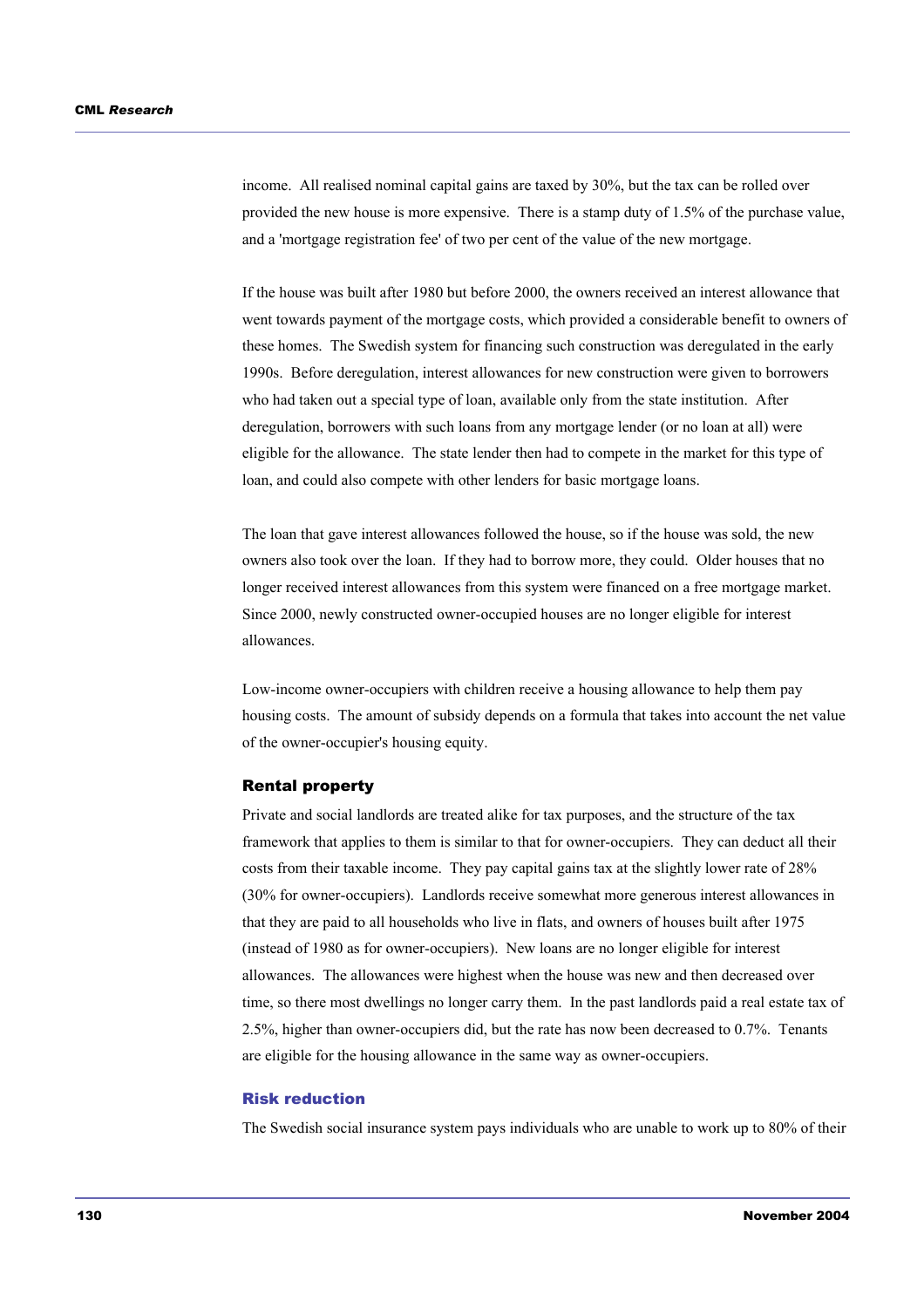normal income, which could normally be expected to cover mortgage obligations. There is some guaranteeing of mortgage loans through a state institution, the National Housing Credit Guarantee Board (BKN), which since 1997 has been self-financing. BKN originally provided guarantees only for state-subsidised loans, but since 1999 has also been able to guarantee unsubsidised loans for owner-occupied housing. BKN's guarantee compensates the lender for losses on a guaranteed loan due to the borrower's inability to service the loan. The annual fee is currently 0.5% of the guaranteed amount.

Changes in Swedish housing policy over the last ten years have shifted risk from the state to the builder, owner, and end user, as subsidies and government assistance have been reduced.

# References

Information provided by T. Berger

Ball, M. (2003) *RICS European Housing Review 2003* RICS, London Borgegard, L.E and Dawidson, K (2000), *The Development of and Prospects for Swedish Housing Policy*, research paper, Institute for Housing Research, Uppsala University European Mortgage Federation *Country factsheets 2002*  Freeman, A, Holmans, A, and Whitehead, CME (1996) *Is the UK Different? International Comparisons of Tenure Patterns* Council of Mortgage Lenders, London National Housing Credit Guarantee Board website: www.bkn.se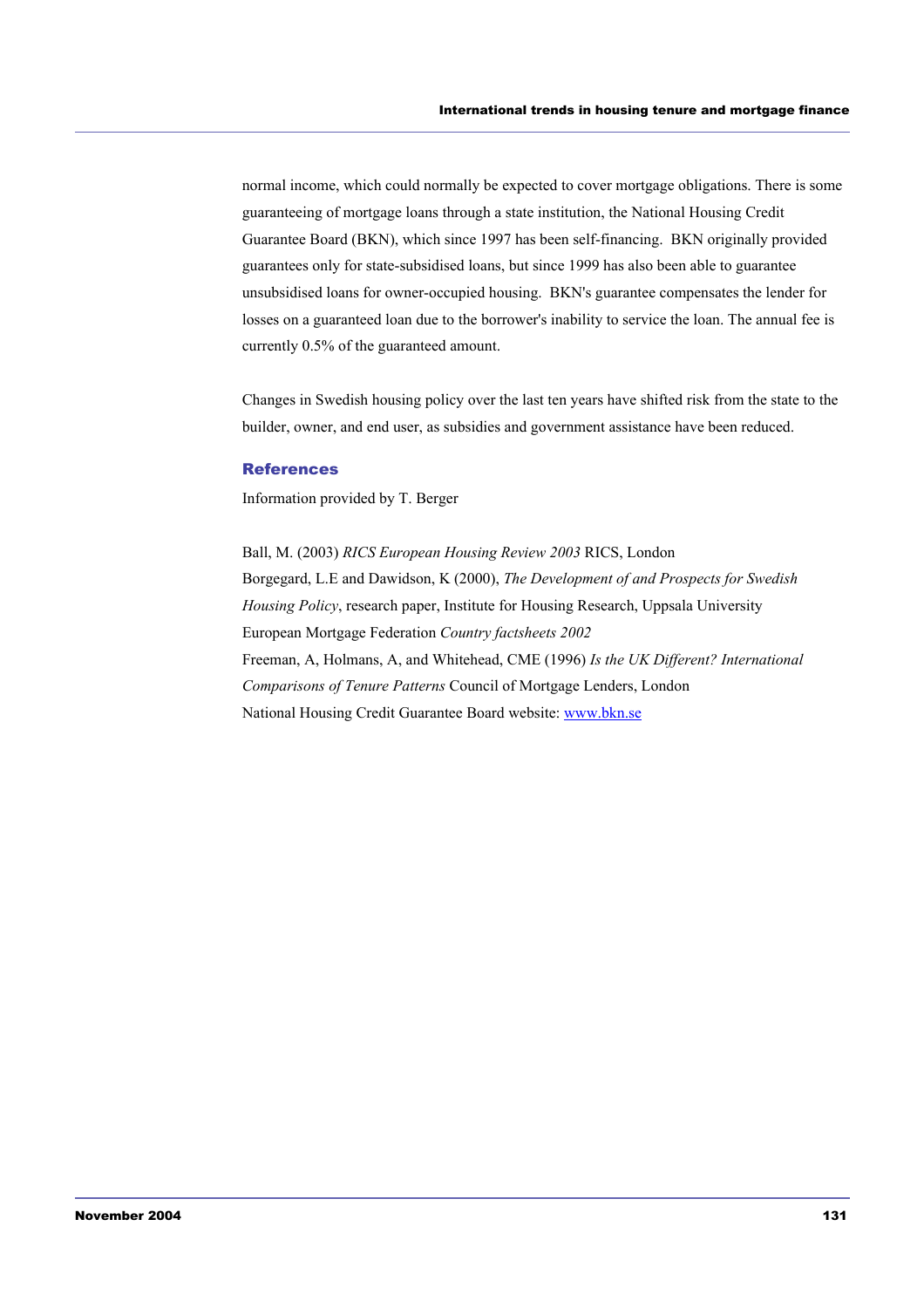# United Kingdom

Separate government departments are responsible for housing policy in the countries of the United Kingdom (England, Wales, Scotland and Northern Ireland). Each conducts its own housing surveys. Survey data are fullest for England, so English data are used except where stated otherwise.

# **Tenure**

In the last ten years the percentage of owner-occupiers in England has increased, as it has every decade since 1950, when it was 29%. The percentage has climbed steadily to its current level at 70% despite fluctuations in property prices.

Overall levels of owner occupation have continued to rise, and Mid-Life owner occupation is holding steady at above 85%. However, there has been a notable fall in owner-occupation levels among Young Entrant households. In 1994/95, nearly at the bottom of a property-price cycle, the percentage of Young Entrant owner-occupiers was higher than the overall percentage. By 2001/02, the owner occupation rate for such households was 11% lower than for the overall population, while the percentage of young households in private rental had increased from 20% to 35%. Steadily rising house prices have brought increasing affordability problems for first-time buyers; recent figures show that the average age of a first-time buyer in England is now 34 (ODPM website). A rise in the age of first-time buyers is not necessarily a bad thing; it may be that some young households are now more satisfied with their options in the rental market than was the case ten years ago, and are less motivated to try to move into owner occupation as early as possible.

|                              | All households   |        |        | Young Entrant |        | $Mid-Life2$ |
|------------------------------|------------------|--------|--------|---------------|--------|-------------|
|                              | 1994/5           | 2001/2 | 1994/5 | 2001/2        | 1994/5 | 2001/2      |
| Owner-occupation             | 67               | 70     | 74     | 59            | 86     | 87          |
| Social renting               | 23               | 20     | 6      | 7             | 10     | 9           |
| (Council)                    | (19)             | (14)   |        | (5)           |        | (6)         |
| (Registered Social Landlord) | $\left(4\right)$ | (6)    |        | (2)           |        | (3)         |
| Private renting              | 10               | 10     | 20     | 35            | 4      | 5           |

### Table 1: Households by tenure, %

Source: 1994/95 Survey of English Housing Table A1.2, Department of Environment; 2001/02 Survey of English Housing online, Table S101, Office of the Deputy Prime Minister; calculations from survey dataset.

Notes: Private rental sector includes all miscellaneous tenures.

1 - 1994/95: Couples with no children where the main respondent is aged between 20-29 years.

2001/02: Couples with no children where the main respondent is aged between 25 and 29 years.

2 - 1994/95: Couples with one or more dependent children where the main respondent is aged between 40 and 49 years. 2001/02: Couples with children where the main respondent is aged between 45 and 64 years.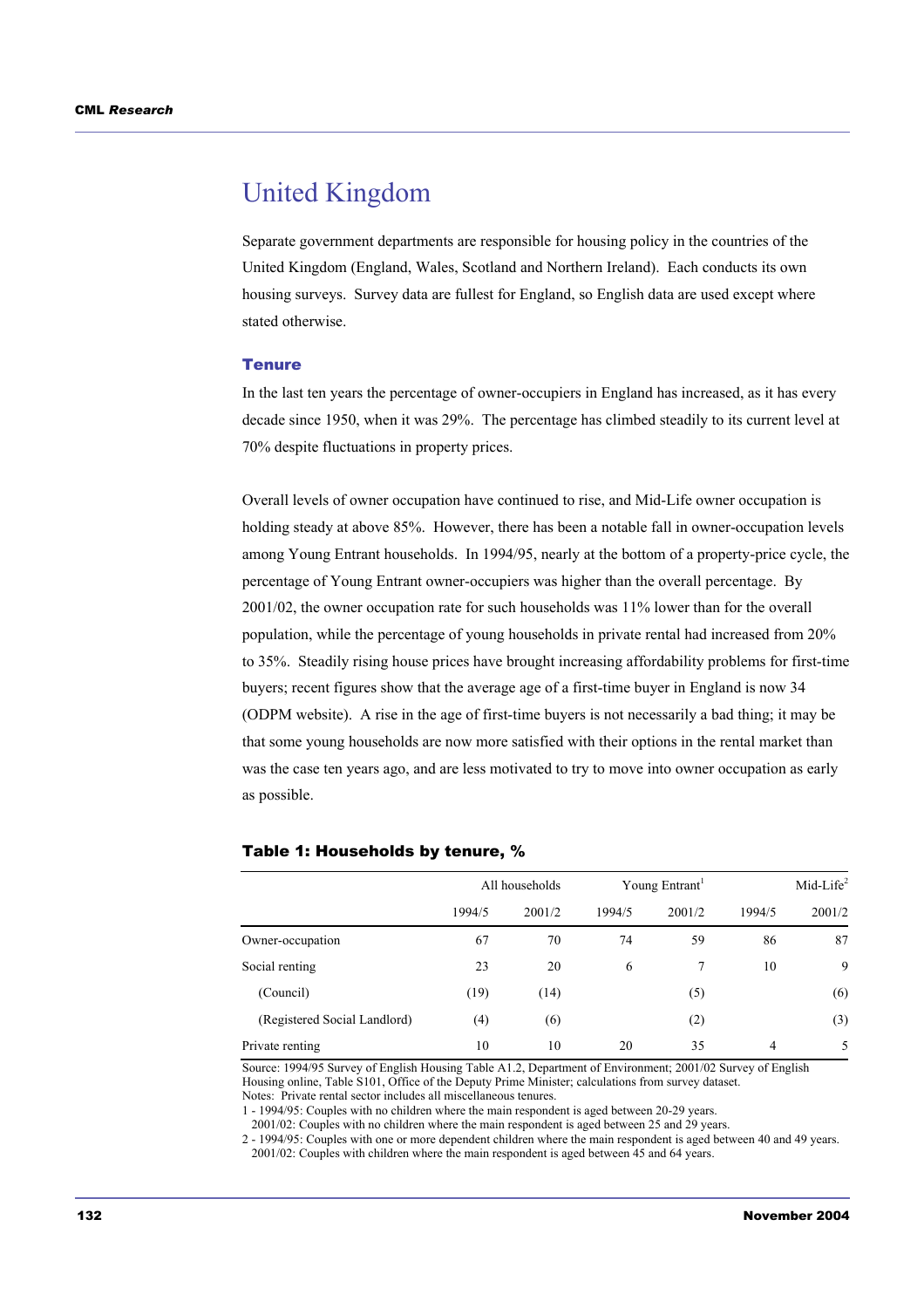Of owner-occupiers, 60% were buying with a mortgage in 2001/02, while 40% were outright owners. The percentage of outright owners has risen since 1993/95, when it stood at 37%.

There has been a shift in ownership of social rented housing away from municipalities to other social landlords, as some local authorities transfer their housing stocks to housing associations, etc. These transfers must be approved by tenants.

# Housing costs

Tables 2 and 3 give data on the cost of housing in different tenures for Young Entrant and Mid-Life households. Household expenditure on owner occupation include mortgage payments as well as endowment payments where applicable. Owner-occupiers will have already made down payments, which are not reflected in these figures. Absolute cost rises over the seven-year period are understated by Table 2, because the 1994/95 data include council tax while the more recent figures do not. The relative expenditure figures in Table 3 are more meaningful.

# Table 2: Actual expenditures on housing, £ / month

|                |         | Mid-Life |         |         |
|----------------|---------|----------|---------|---------|
|                | 1994/95 | 2001/02  | 1994/95 | 2001/02 |
| Owner-occupier | 359     | 408      | 360     | 430     |
| Social tenant  | 178     | 207      | 208     | 276     |
| Private tenant | 384     | 507      | 396     | 449     |

Source: FES 1993/94 and SEH 2001/02; separate calculations for council tax expenditures Note: 1994/95 include council tax payments 2001/02 do no; rents-before housing benefit

For both household types, social renting remains the cheapest tenure option and private renting the most expensive. The relative costs of owner occupation and renting have remained fairly stable since 1994/95, with one exception—the cost of private renting for young entrants has increased relative to the cost of owning. The UK has long been unusual in that young households pay more to rent than to own; this difference has widened over the last decade, and the average cost of renting for Young Entrants is now 124% of the cost of owning. This again reflects the

## Table 3: Relative expenditures on housing (owner-occupation = 100%)

|                |         | Young Entrant |         |         |  |
|----------------|---------|---------------|---------|---------|--|
|                | 1994/95 | 2001/02       | 1994/95 | 2001/02 |  |
| Social tenant  | 50      | 51            | 58      | 64      |  |
| Private tenant | 107     | 124           | 110     | 104     |  |

Source: Authors' calculations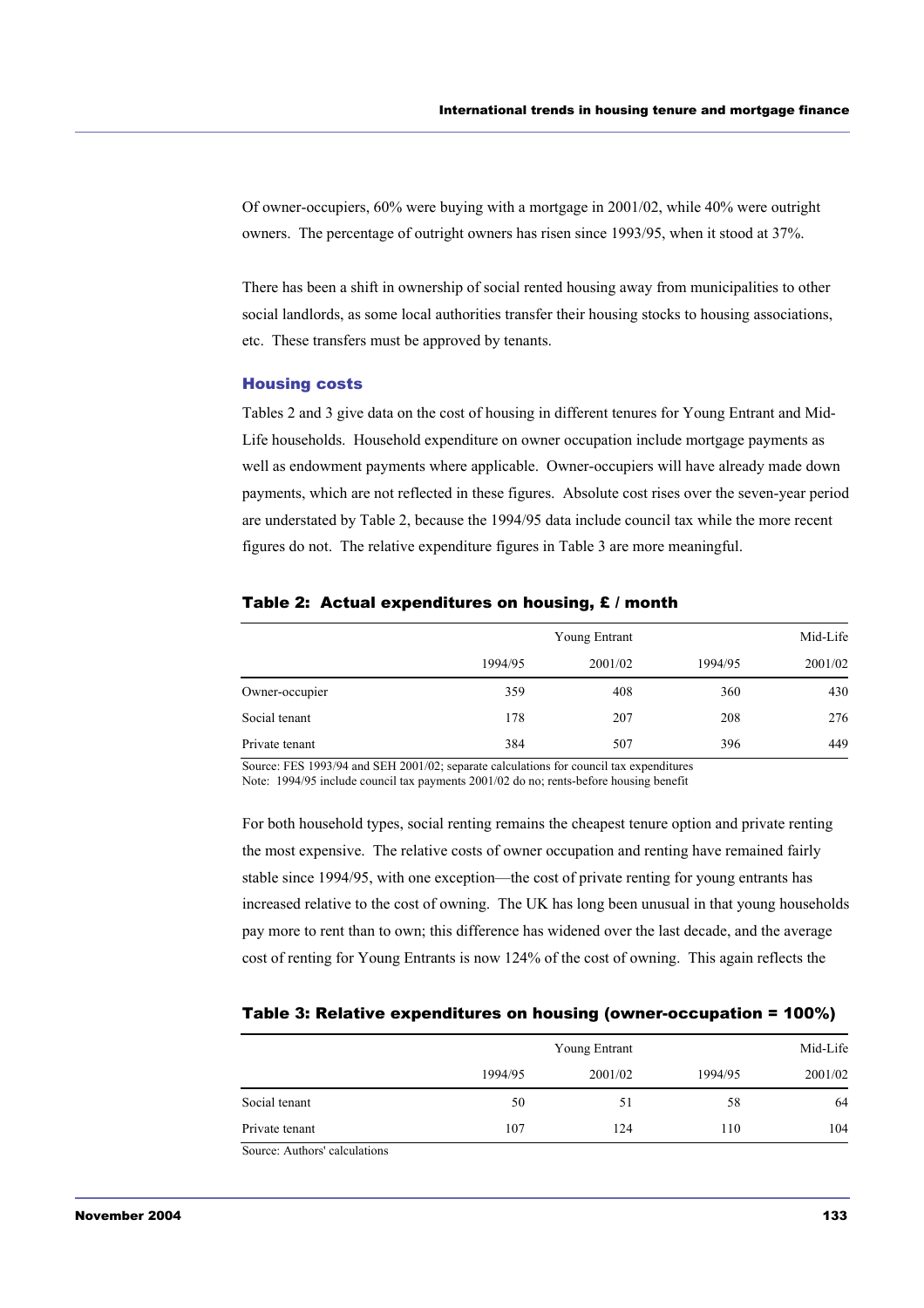affordability problems facing many young households—unable to buy because they have not yet accumulated the necessary deposit, they also pay relatively high rents in the private sector.

|  |  | Table 4: Housing costs for owner-occupiers, 2003, £ |  |
|--|--|-----------------------------------------------------|--|
|--|--|-----------------------------------------------------|--|

|                                               | Young Entrant <sup>1</sup> | $Mid-Life2$         |
|-----------------------------------------------|----------------------------|---------------------|
| Average house price                           | 119,312                    | 189,029             |
| Average down payment on a<br>mortgage         | 20.420                     | 88,464              |
| Average mortgage payment                      | 346 (interest only)        | 344 (interest only) |
| $\sim$<br>$\sim$<br>$\mathbf{a}$ $\mathbf{b}$ |                            |                     |

*S*ource: Council of Mortgage Lenders

Note: 1 - 25-29 yr old FTBs; 2 - 45-54 yr old movers

Table 4 shows average costs for owner-occupiers in 2003. These figures are for all of England. Regional data show a very wide range of house prices, with (in general) lower prices in the north and higher prices in the south-east. According to government figures, the average house price in the county of Cleveland in 2002 was £69,335, while in the London suburban county of Surrey it was £255,565, and in Inner London £288,433 (ODPM website).

#### Mortgage system

The mortgage market is dominated by former building societies that have become banks. The largest five lenders accounted for 63% of new loans in 2002; the largest ten, for 83% (CML website). Of new mortgages in 2002, 37% were remortgages taken out either to benefit from lower interest rates or to withdraw equity (CML website).

Mortgages in the UK normally have a 25-year term. Table 5 shows the split between fixed and variable interest rates. In contrast to usage in most countries, rates set for one year or more are classified as 'fixed'. The government has recently commissioned a study into whether the introduction of long-term fixed rates, as are typical in America, would reduce the volatility of the UK housing market. The final report suggested that long-term fixed rates were probably not feasible on a wide scale in the UK (Miles, 2004).

The UK market has a high level of product innovation. Readily available mortgage types include flexible mortgages, capped rates, discounted variable rates, offset mortgages, and trackers.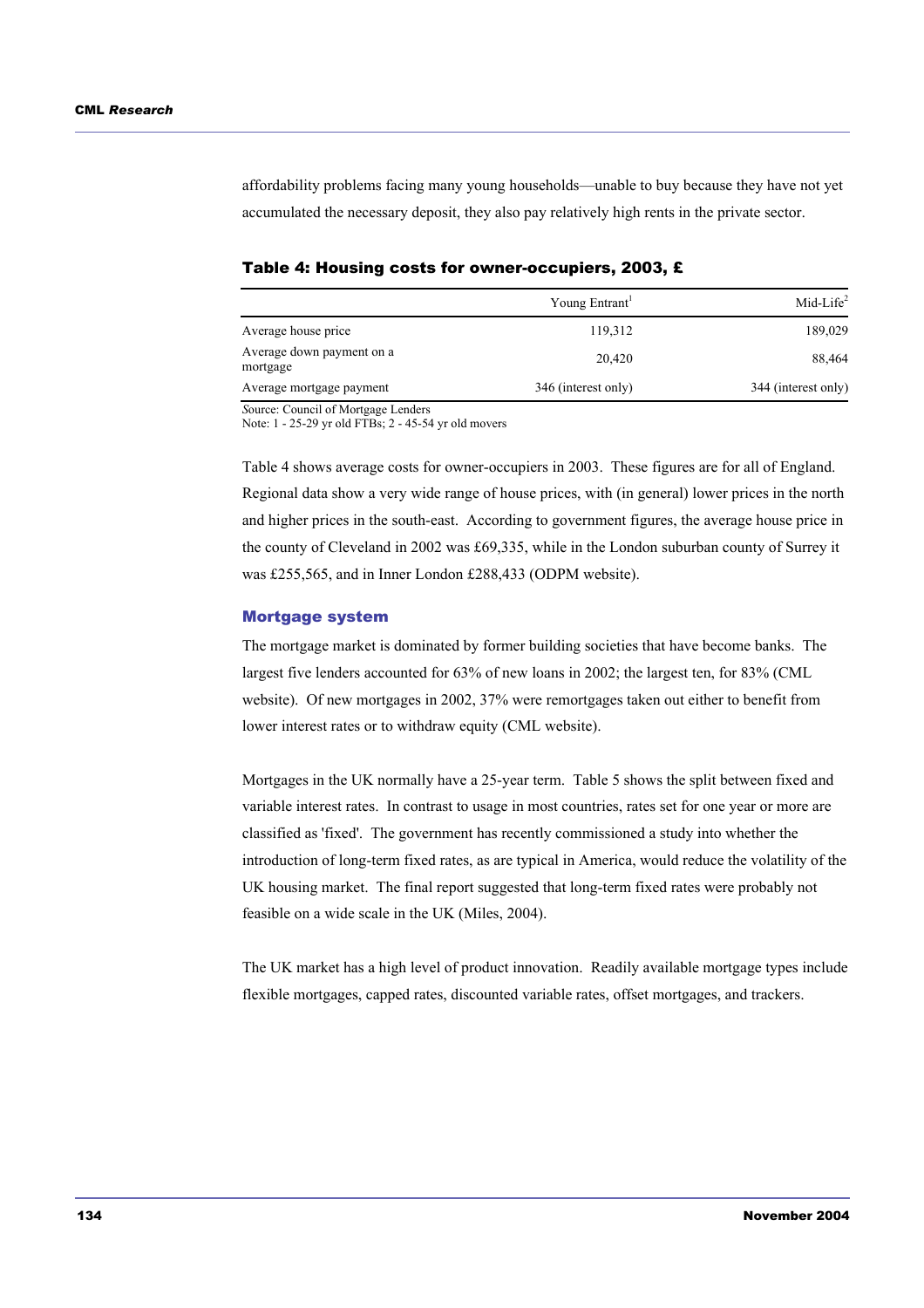| % of all loans | Average rate |
|----------------|--------------|
| 3              | 4.53         |
| 45             | 4.03         |
| 52             | 4.34         |
|                |              |

Table 5: Fixed and variable rate lending, 3Q2003

Source: Council of Mortgage Lenders website, "Fixed and variable rate lending", table PR3

In terms of loan structure, the stock of mortgages outstanding are roughly evenly split between repayment (annuity) and interest-only. However, more recently new take up has become dominated by capital repayment loans as the repayment vehicles backing interest-only have performed badly. Interest-only mortgages usually have repayment vehicles designed to pay off the principal at the end of the mortgage term. There are several types of repayment vehicle, including saving through PEPs or ISAs (tax-advantaged investment funds), pensions, and endowments (insurance funds). The type chosen depends on the borrower's tax position and attitude to risk.

An endowment mortgage, for example, operates as follows. The borrower makes two monthly payments: one to the lender to cover interest and one to an insurance company. Part of the payment to the insurance company goes to life insurance, which will repay the loan if the borrower dies, and part into an investment account (usually stock-market linked) which will, in theory, pay off the mortgage at the end of its term. Given the performance of the stock market in recent years, however, many endowment policies have not grown enough to pay off the mortgage principal, and borrowers have had to increase their payments into the policies or extend the terms of loans.

The median loan-to-value ratios in 2003 were 89% for first-time buyers and 70% for movers, but it is possible to get loans of 100% of the property's value, or even more. Properties are valued on behalf of the banks by surveyors, who base their assessments on recent prices achieved on similar properties in the area.

Loan-to-income ratios have been rising steadily because of the increase in house prices and the fall in interest rates; ten years ago lenders might have offered 2.5 times the main income plus one times the second income, but now many lenders will lend three times joint income or more. The median income multiple for first-time buyers rose from 2.36 in 1996 to 2.91 in 3Q2003 (CML website). Lenders are increasingly supplementing income multiples with a scorecard approach, using affordability models and looking at applicants' credit and debt history, savings, etc.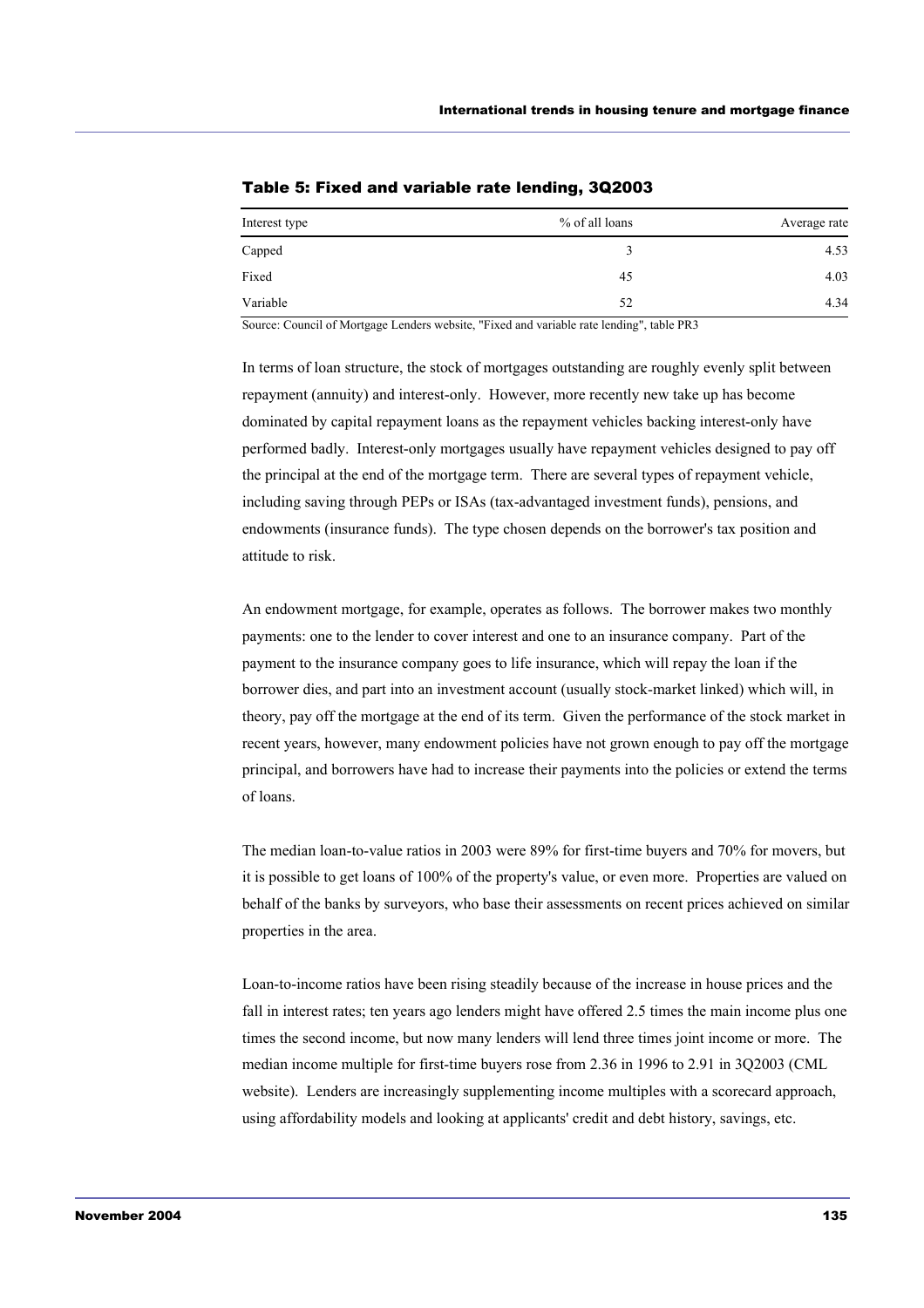#### Taxes and subsidies

#### Owner-occupation

Housing is treated as consumption good for tax purposes, with no taxation of capital gains from principal residences, and exclusion of the imputed rental income from taxable income. Historically mortgage interest payments were tax deductible to a limited extent, but this tax break was progressively decreased in value over the 1990s and finally eliminated in 2000. There is a banded transfer tax, or 'stamp duty' (one per cent for properties worth between £60,000 and £250,000, rising in steps to four per cent on properties worth over £500,000). Stamp duty is not payable on purchases of property in certain designated deprived areas.

Owner-occupation has been favoured in a number of ways. The Right to Buy programme allows council tenants to purchase their homes at a discount. The Cash Incentive Scheme gives council tenants grants to leave their home and purchase on the open market. The Voluntary Purchase scheme and the Tenant Incentive scheme are the equivalent grants for tenants of housing associations. Do-It-Yourself Shared Ownership is a scheme run by local authorities, through which a household can purchase a share in a house with a housing association purchasing the remaining share and charging a rent for it. Its aim is to help lower-income households overcome the entry costs of owner-occupation. The Starter Homes Initiative provides grants to "key workers" (defined as public-sector workers in certain posts, including police, teachers, nurses, and transport) to help them access owner-occupation in expensive areas.

### Rental sector

The private rental sector is at a disadvantage compared to other investments because there are no special depreciation allowances, and losses from private renting cannot be set against income from other sources for tax purposes. The disadvantage is especially marked when house prices are rising, because private landlords have to pay capital gains and income tax.

Low-income households in both rental sectors are eligible for rent rebates or rent allowances (Housing Benefit).

#### Problems accessing housing

The steady increase in the cost of housing, since its nadir in 1996, has made it increasingly difficult for some people to access owner-occupation. The problems are particularly acute in London and south-east England, and for first-time buyers and 'key workers' (public-sector employees whose pay is the same everywhere in the country). The government sponsors some limited schemes to help key workers into owner-occupation, but has rejected the idea of local wage flexibility. Other forms of low cost home-ownership are being considered by government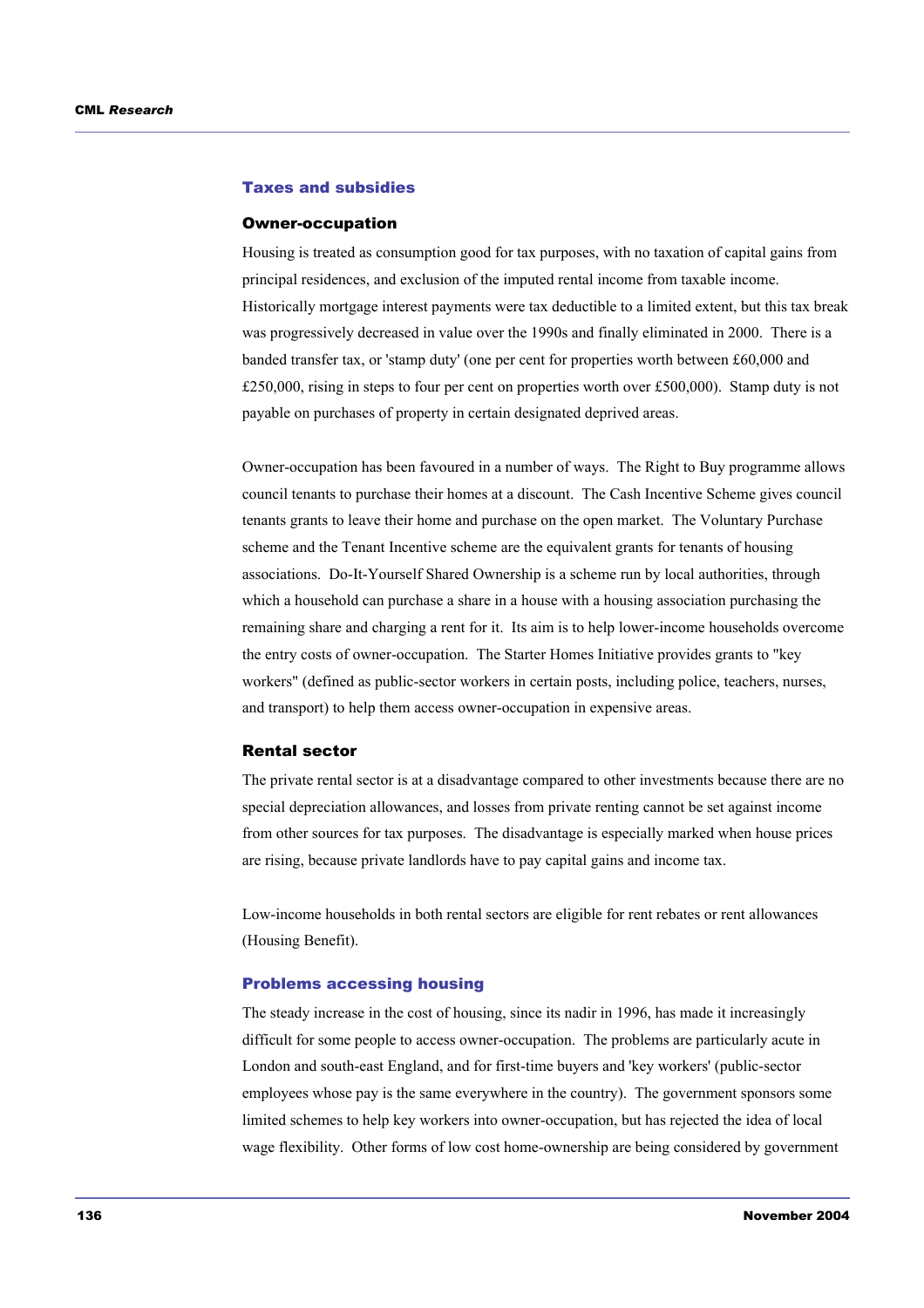and a recent review of housing supply in the UK (Barker 2004), has resulted in a commitment to increase the supply of affordable homes in the UK.

### Risk reduction

UK lenders use a range of risk mitigation strategies to manage high credit risk. These include mortgage indemnity insurance, captives, excess of loss insurance, self-insurance and securitisation. Many high LTV loans (traditionally over 75%, but increasingly now only over 90/95%) will be covered through one of these methods. Mortgage indemnity insurance (MII), which protect the lender against losses arising from foreclosure but are paid for by the borrower, are used less than they have been in the past following problems in paying claims in the recession in the early 1990s. Premiums for these policies vary with the loan-to-value ratio and are usually prepaid. Where lenders do not use MII, loans still need to be covered in some way, which is paid for indirectly via higher mortgage rates and/or cross-subsidies from existing borrowers.

The government provides some support to borrowers who become unemployed, through the Income Support for Mortgage Interest programme. For borrowers with loans taken out before October 1995, there is a waiting period of eight weeks before ISMI is payable. Up to 50% of eligible interest is paid for the following 18 weeks, then full eligible interest is covered by ISMI. For people with mortgages taken out after October 1995, there is a waiting period of 39 weeks. Full eligible interest is payable after this point. ISMI is only paid to those who put in claims for unemployment benefit. The eligible interest payable is paid at a standard rate (which may be less than the actual interest rate payable), and is limited to interest on loans of up to £100,000. Studies have shown that for the majority of recipients the benefit does not cover their full mortgage payment, due to this interest-rate limit (Croucher et al, 2003). According to Ford and Doling, "The failure to meet full payments once the benefit is paid results in half of all those receiving state help experiencing mortgage defaults." (Ford and Doling, 2003). Other income protection insurance available to borrowers that cover mortgage repayments in the case of loss of income includes critical illness, permanent health and unemployment insurance.

Private mortgage protection plans (Mortgage Payment Protection Insurance – MPPIs) are also available, which will cover mortgage payments if the borrower becomes sick or unemployed. As of the second half of 2003, 23.7% of all mortgages outstanding were covered by MPPI policies (CML website), which are paid for by the borrower. Some experts consider these to be poor value, with an average premium of £4.95 per £100 monthly mortgage payment (as at end 2003) compared to an "actuarial premium" of about a third as much.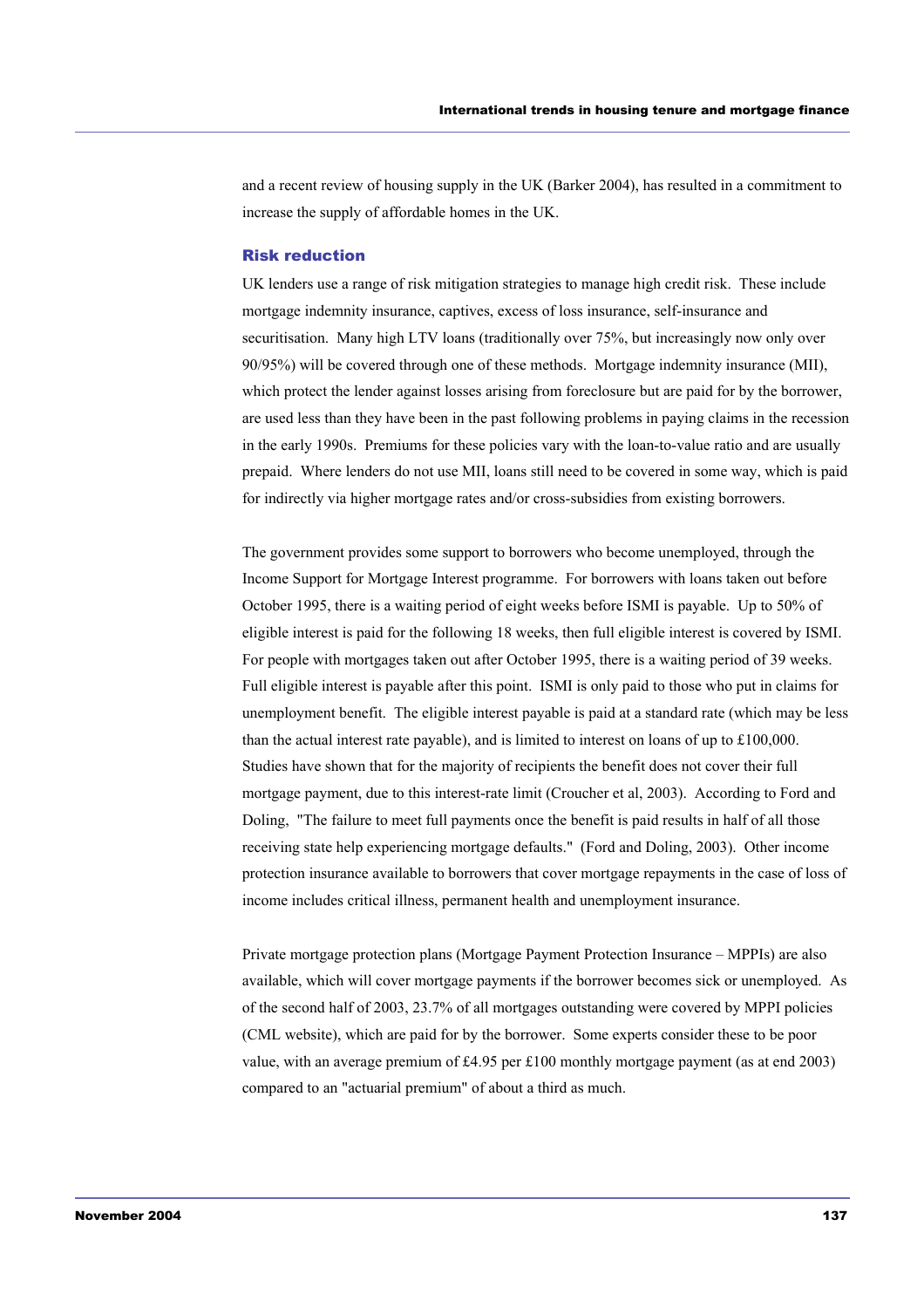## **References**

Ball M. (2003) *RICS European Housing Review 2003* RICS, London Bennett J. (2002) Low cost home-ownership schemes in England and Wales *Housing Finance Winter 2002*, Council of Mortgage Lenders Council of Mortgage Lenders website (*www.cml.org.uk*) Croucher K., Quilgers D., Wallace A., Baldwin S., and Mather L. (2003) *Paying the Mortgage? A Systematic Literature Review of Safety Nets for Home-owners*, Department of Social Policy and Social Work, University of York. *http://www.york.ac.uk/inst/chp/mppireview.pdf* EMF (2003) *Hypostat 1992-2002* European Mortgage Federation, Brussels Ford J. and Doling J. (2003) 'United Kingdom', in *Globalisation and Home-ownership* (Doling, J. and Ford, J., eds); Delft University Press, Delft. Freeman A, Holmans A, and Whitehead CME (1996) *Is the UK Different? International Comparisons of Tenure Patterns* Council of Mortgage Lenders, London Mercer Oliver Wyman (2003) *Study on the Financial Integration of European Mortgage Markets*, European Mortgage Federation, Brussels. Miles D. (2003) *The UK Mortgage Market: Taking a Longer-Term View - Interim Report Information, Incentives and Pricing* HMSO London ODPM website – various data www.odpm.gov.uk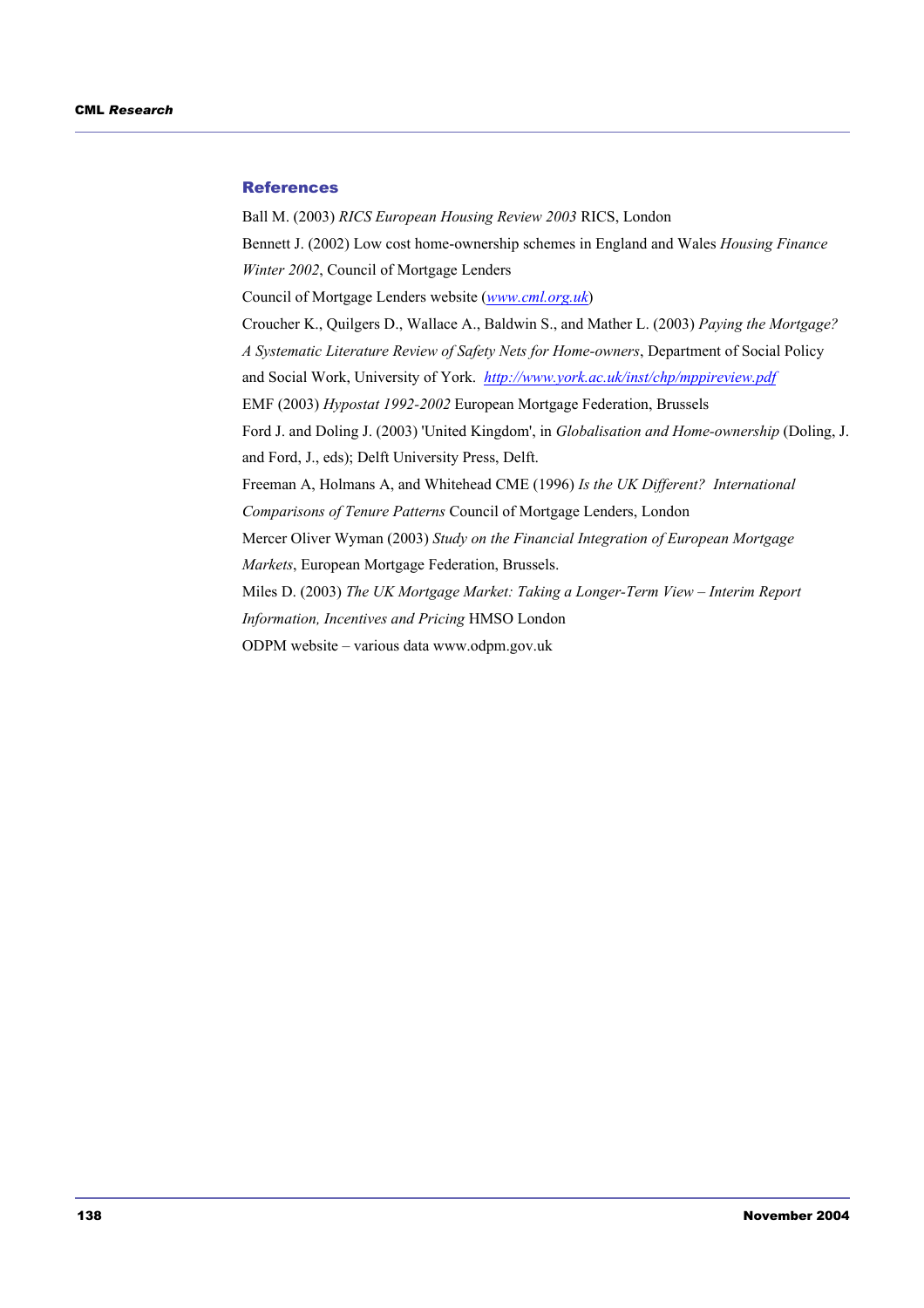# USA

### **Tenure**

The overall rate of owner-occupation in America, which had been stable at 64-65% nationally from 1960 to 1990, has now risen slightly to 68%. Interestingly, this is the opposite of what was predicted in our 1996 report, which noted that in 1994 the rate of owner-occupation where the householder was younger than 55 had been dropping, and that the only age group for which owner-occupation had been increasing was the over-65s. The higher proportion of owneroccupiers comes predominantly from older age cohorts of the population. The rise in homeownership has come about because interest rates are at historically low levels, purchasers expect that house prices will continue to appreciate, real incomes are rising, and new forms of mortgage finance have been developed.

The apparent rise in owner-occupation for Young Entrant households in Table 1 is due largely to the fact that the 1991 figure covered childless couples 20-29 years old, while the 2001 figure covered couples under  $35 -$  thus encompassing the age at which most households purchase their first home. To compare like with like, the home-ownership rate for married couples under 35 was 56% in 1994, growing to 62% in 2001. There has therefore been a substantial increase in the rate of home-ownership amongst younger households over the last decade, but not a doubling. The apparent drop in owner-occupation among Mid-Life households again reflects slightly different definitions – the 1991 figure was for couples with children aged  $40-49$ , while the 1999 figure was for couples with or without children aged 35-44. If we assume that older couples, and couples with children, are more likely to be owner-occupiers then the difference probably disappears.

|                  | All households |           |      | Young Entrant |      | Mid-Life <sup>2</sup> |  |
|------------------|----------------|-----------|------|---------------|------|-----------------------|--|
|                  | 1990           | 1999/2002 | 1991 | 2001          | 1991 | 1999                  |  |
| Owner-occupation | 64             | 68        | 28   | 62            | 86   | 81                    |  |
| Social renting   | $\mathcal{L}$  |           |      |               |      |                       |  |
| Private renting  | 34             | 30        | 71   | 38            | 14   | 19                    |  |

#### Table 1: Occupied homes by tenure, %

Source: 1990 all household figures from 1990 Census of Population and Housing, Summary Tape File 3C; 1991 household Young Entrant Mid-Life figures from 1991 American Housing Survey for the United States. 2002 all household figure from CHP, 2003 Table A-5; 1999 social renting figure derived from American Survey of Housing 1999. 2001 Young Entrant figures from Retsinas and Belsky, 2002; 1999 Mid-Life figures from Simmons 2000 Table 3.31 Notes: 1 - 1991: Couples with no children of average income with the main respondent aged between 20-29 years. 2001: Married couples with or without children, where the main respondent is under 35.

2 - 1991: Couples with children of average income where the main respondent is aged between 40-49 years.

1999: Married couple households with or without children, where main respondent is aged 35-44.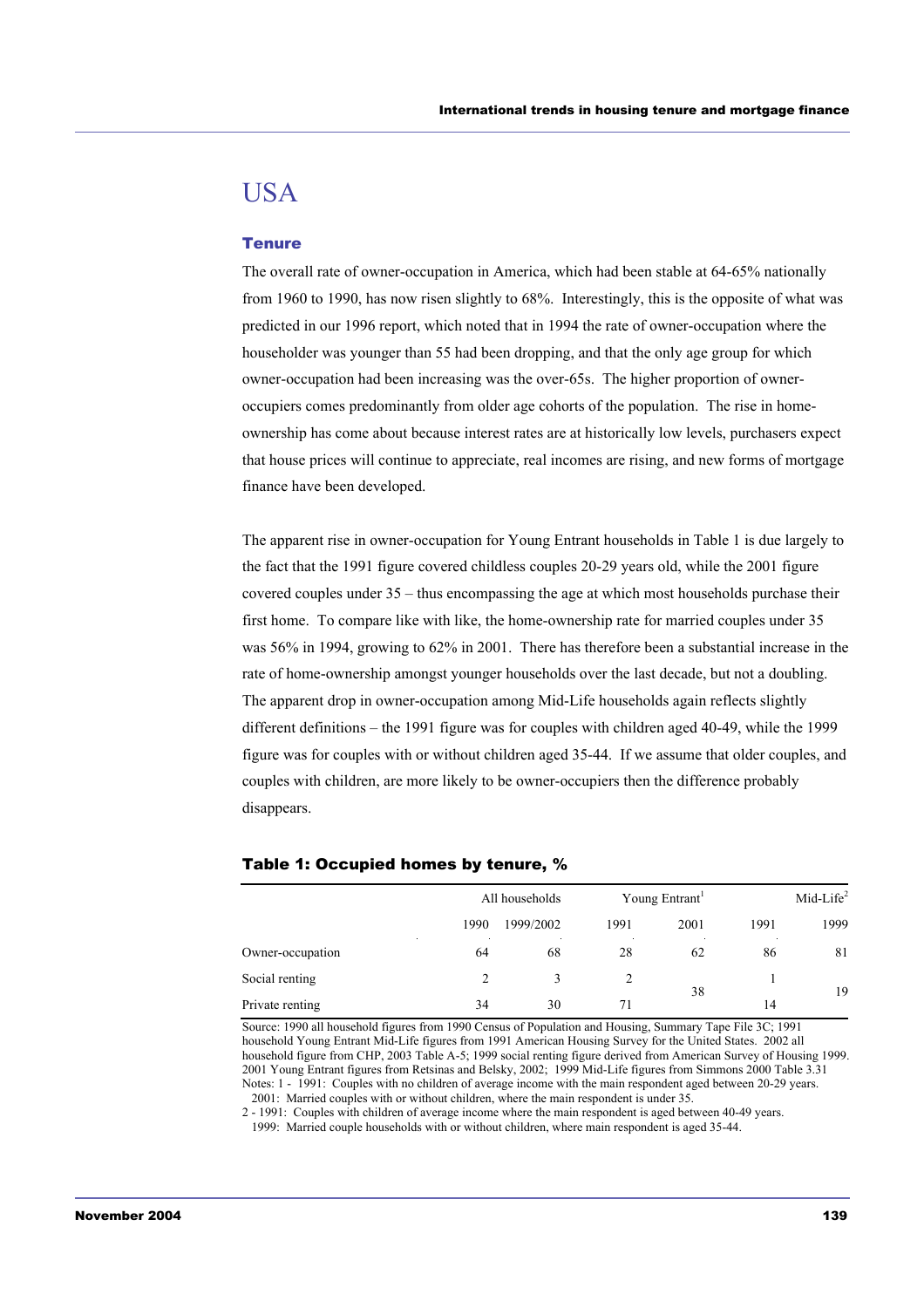The vast majority of married couple households (with or without children) aged 35-54 are in owner-occupation. Those older married couple households who rent have incomes about \$30,000 lower than those who own their homes.

It is striking how low the percentage of dwellings in social renting is compared to most European countries. It is not easy to determine which parts of the US housing system are social housing. Figures from the American Survey of Housing 1999 showed that publicly-owned housing, to which residents are allocated by bureaucratic mechanisms, accounted for 1% of all homes; a further 2% was housing that was privately owned but received public funds (including supported housing and housing for the elderly and disabled), and to which access was bureaucratically controlled. We have included both of these types in the "social housing" category of Table 1. A further 1% of homes are occupied by tenants who receive public support via Section 8 certificates and vouchers – a form of housing benefit. The dwellings themselves, however, are privately owned and managed, and we have not counted such homes as social housing. Because only the poorest people tend to live in social housing in the USA, we would expect the social sector to house very few Young Entrant or Mid-Life households (who are by definition not the poorest). The earlier (1991) data showed that just 2% of Young Entrant households and 1 % of Mid-Life households lived in social housing, but later data were unavailable.

The Centre for Housing Policy predicts that the overall tenure mix will be roughly stable for the next 20 years, and while home-ownership rates may rise slightly, rental demand will be sustained by growing groups in the population: immigrants, minorities (who make up 42% of all renters) and older and younger people (especially the children of the 'baby boomers') (CHP, 2003).

#### Housing costs

In our 1996 report, the US housing-cost data used were not full enough to permit relative-cost calculations for social renting. One striking point that emerges from the latest data is the low average cost of social housing compared to owner-occupation. The data are still imperfect; the housing-expenditure figure for Young Entrant Mid-Life social tenants in Table 2 is the average monthly cost of social housing for all groups (rather than Young Entrants and Mid-Life households specifically). The true Mid-Life figure in particular would certainly be somewhat higher than this (the average difference between Young Entrant Mid-Life costs for other types of housing is 16%, which would imply a Mid-Life social-renting cost of \$241). Despite the limitations of the data, it is clear that social housing is very cheap compared to owneroccupation.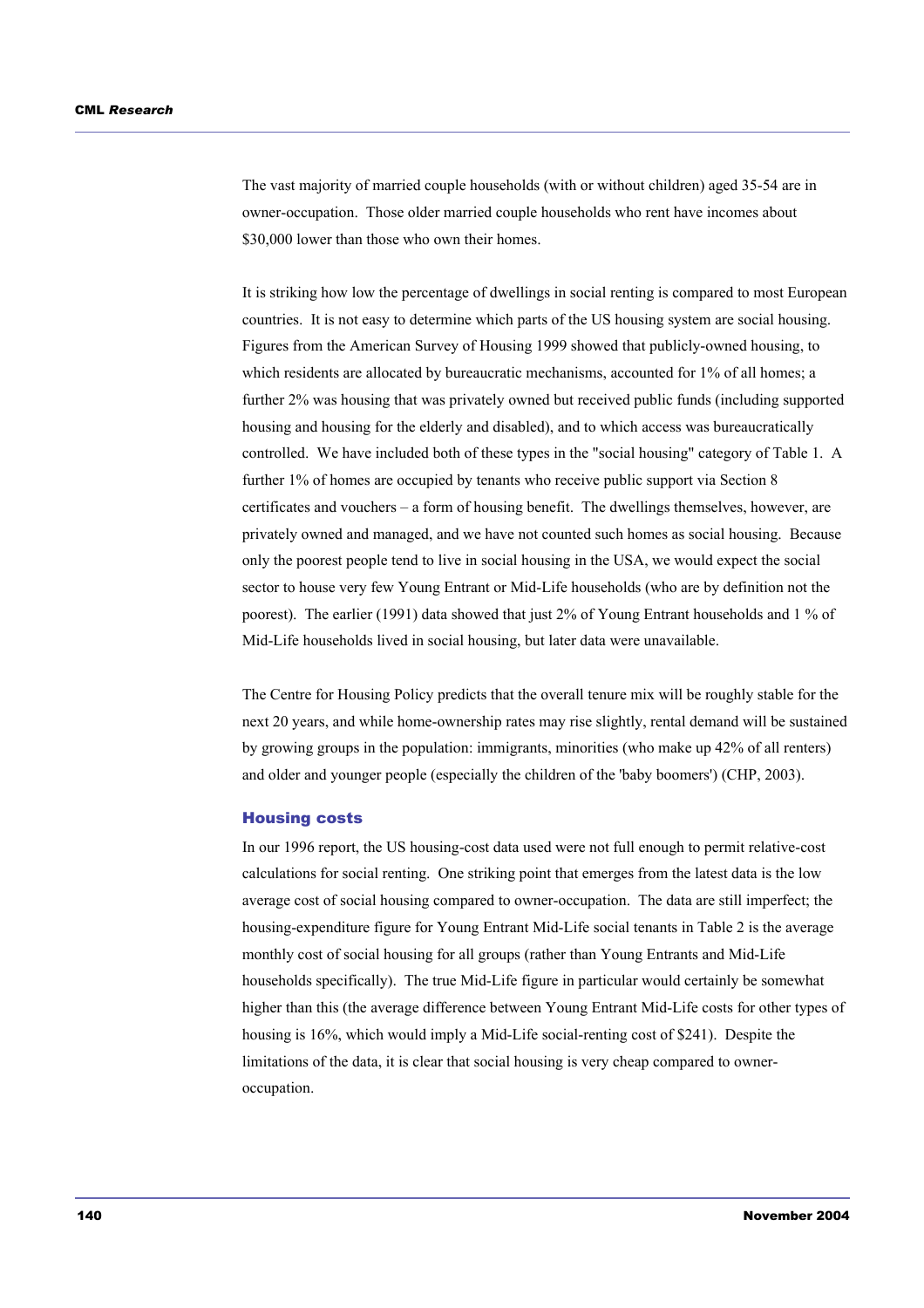|                                                                  |                               | Young Entrant                                       |           | Mid-Life <sup>1</sup>         |  |
|------------------------------------------------------------------|-------------------------------|-----------------------------------------------------|-----------|-------------------------------|--|
|                                                                  | 1991                          | $2001^2$                                            | 1991      | 2001                          |  |
| Owner-occupier                                                   | 638                           | 915                                                 | 781       | 1058                          |  |
| Social tenant                                                    | N/A                           | $208^3$                                             | N/A       | 208                           |  |
| Private tenant                                                   | 522                           | 641                                                 | 580       | 776                           |  |
| $\bullet$<br>$\mathbf{v}$ $\alpha$<br>$\sim$<br>$\sim$<br>$\sim$ | $\mathbf{v}$<br>$\sim$ $\sim$ | $\alpha$ a vertex and $\alpha$<br>$\sim$ 0.0 $\sim$ | 1.0001.01 | $0.000 \text{ m}$ 1.1<br>$-1$ |  |

## Table 2: Actual expenditures on housing, \$ US / month

Source: US Census Bureau American Housing Survey for the United States: 1991 and 2001; Simmons 2000 Table 5.10; Bonette 2003

Notes: 1- Married couple households with or without children, householder aged 35-44. 2 - Married couple households with or without children; householder aged 25-29. 3 - Average monthly housing cost in 1998 (\$193) for all age groups, inflated by US CPI to 2001.

# Table 3: Relative expenditures on housing (owner-occupation = 100%)

|                |      | Young Entrant |      |      |
|----------------|------|---------------|------|------|
|                | 1991 | 2001          | 1991 | 2001 |
| Social tenant  | N/A  | 23            | N/A  | 20   |
| Private tenant | 82   | 70            | 74   | 73   |

Source: Authors' calculations

The cost of private rental relative to the cost of owner-occupation has fallen for young households in the last ten years. In 1991, the average amount paid for rent was 81% of the average expenditure on owner-occupation; by 2001 this had fallen to 70%. For middle-aged households the proportion remained roughly constant at about 75%.

# Table 4: Housing costs for owner-occupiers in 2000, \$ US

|                                              | Young Entrant | Mid-Life |
|----------------------------------------------|---------------|----------|
| Average house price                          | 114,000       | 129,000  |
| Average down payment on a mortgage           | 27,000        | 30,000   |
| Median gross interest rate on first mortgage | $7.5\%$       |          |
| Median monthly cost for first mortgage       | 669           |          |

Source: Bennefield 2003, Federal Housing Board monthly interest rate survey, 2001 American Housing Survey, calculations based on the above.

In 2001, 62% of all owner-occupiers were purchasing with a mortgage and 38% owned outright. According to the Federal Housing Board, the average LTV ratio was 76% in 2001 for conventional mortgages on single-family homes. The down payment figures shown in Table 4 were derived by applying this ratio to the respective average house prices. In fact, however, it is probably reasonable to assume that down payments for Young Entrant are generally lower than the figure shown, and Mid-Life down payments are higher.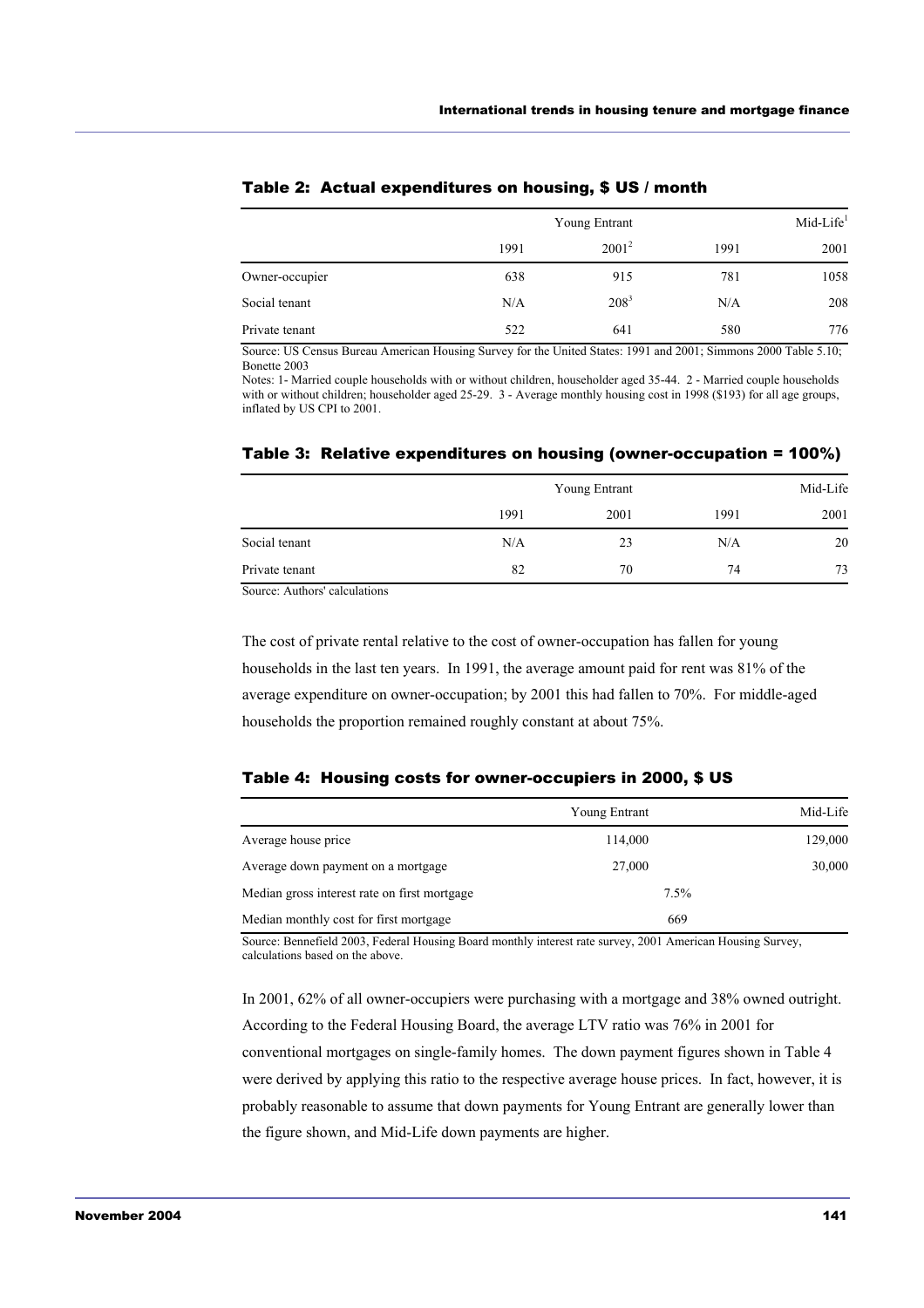#### Mortgage system

Of all first mortgages in existence in 2001, 82% were fixed rate (over the full term) and selfamortising. Small percentages of mortgages took other forms, including variable rate, variable term, graduated payment and "balloon" (a mortgage with a shorter term than that over which the principal and interest are amortised, with options to refinance or repay at the end of that term). In 2001, 63% of first mortgages in existence were for 30 years and about 16% for 15 years, with a range of other terms and a small number of variable terms. There has been a gradual post-war trend for mortgage terms to increase.

The Federal Housing Board's monthly interest rate survey showed that for conventional singlefamily mortgages in 2001, the average loan-to-value (LTV) ratio was 76%, which represented a slight fall since the early 1990s. 21% of loans had an LTV ratio over 90%, which again was a slight fall. One in six borrowers put down five per cent or less. Typical specialised "affordable" loans, such as those provided by Fannie Mae, may require only three per cent down. Lenders usually require additional credit checks if loaning more than 80% of home value, and usually require private mortgage insurance for LTV ratios over 80%. LTVs of over 100% can be found, but usually at higher-than-average rates of interest.

## Taxes and subsidies

There have been few changes in the treatment of housing by the US federal government since our last report. However, states and municipal authorities have their own tax and subsidy systems, which vary enormously.

Housing is treated as a consumption good and receives favourable tax treatment. The imputed rent of owner-occupied housing is not taxed, nor, after a two-year holding period, are capital gains (up to \$250,000 for a single person, or \$500,000 for couples). Owner-occupiers can deduct mortgage interest (on loans of up to \$1,000,000) and real estate taxes from their income for tax purposes, at their marginal tax rate. Rental housing may benefit from accelerated depreciation for tax purposes. However, housing is heavily taxed by local government and is one of the most heavily regulated sectors of the economy.

These tax benefits undoubtedly favour owner-occupation relative to the private rental sector. This is particularly true for higher income households who pay a higher marginal tax rate, and therefore face a lower after-tax cost than do households facing a lower marginal tax rate or households who do not itemise (claim tax deductions individually, rather than applying a standard figure).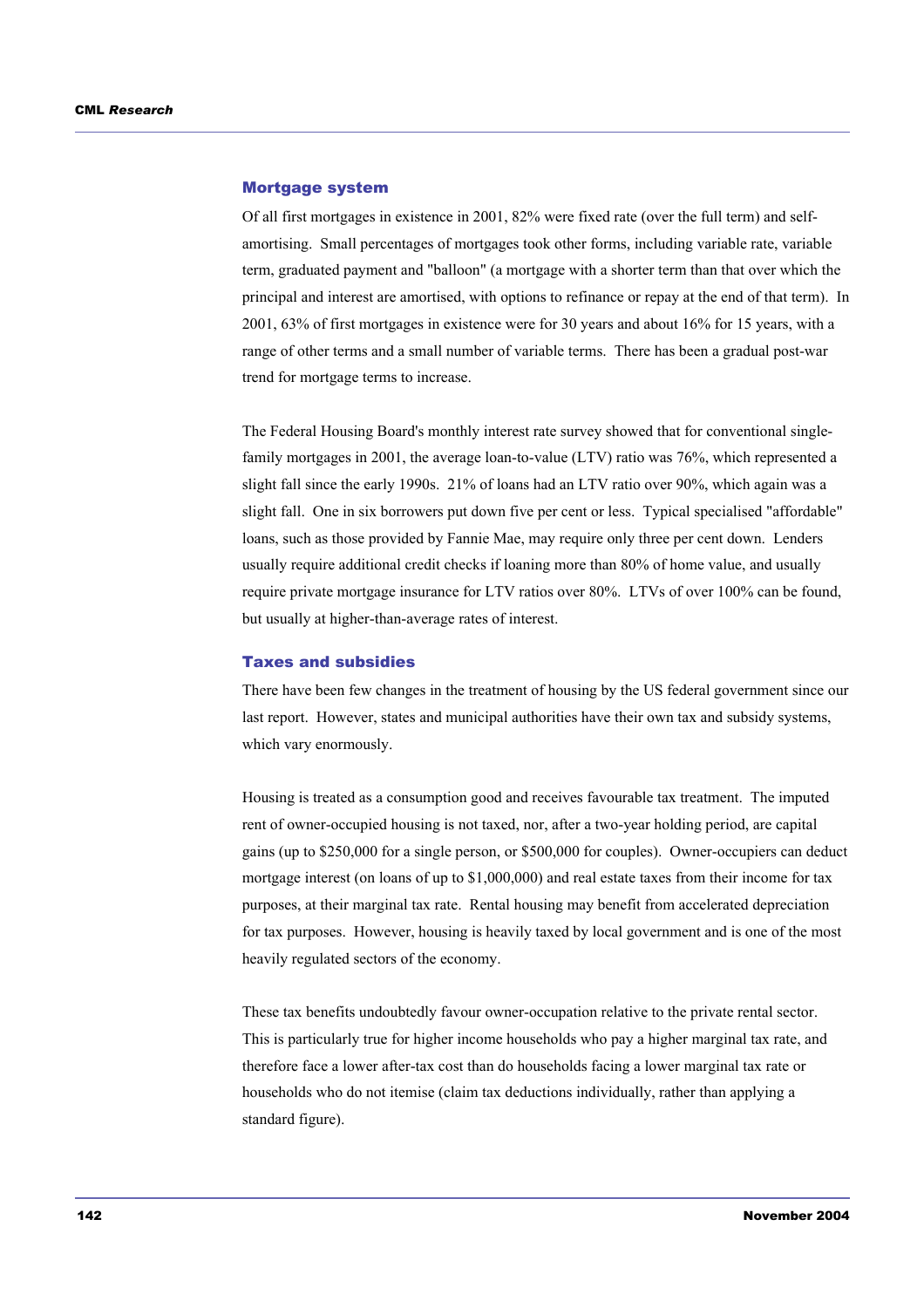Over the 1990s, Fannie Mae and Freddie Mac introduced several new schemes to help first-time buyers and people on incomes up to 80% of area median to buy their own homes. People in "underserved areas" (census tracts with average income below 90% of area median, or average income below 120% of area median and over 30% minority population), veterans, and people in some rural areas are eligible for special assistance.

The recently announced "American Dream Down Payment Programme" will give federal grants to low-income households for down payments on owner occupied homes.

## Problems accessing housing

After a big drop in affordability in the 1980s, home-ownership became more affordable for firsttime-buyer, low-income and minority households in the 1990s, and this partly accounts for its growth. However, price inflation in the late 1990s reduced the number of homes affordable to those on low incomes. The recent bipartisan Millennium Housing Commission argued that "affordability is the single greatest housing challenge facing the nation" (MHC 2002:14).

The total number of households receiving federal assistance with housing rose steadily from the 1950s to the mid-1990s, but then stabilised, although the total number of US households continued to grow. Only about one-third of those eligible for federal assistance receive it. The total number of rental homes affordable to those on moderate incomes (defined as 60-120% of area median) has fallen sharply due to market movements and the expiry of temporary contracts associated with past federal subsidies.

Differences in home-ownership rates between ethnic groups have been a longstanding concern in the US. In 2001, the overall home-ownership rate was 68% of households, but for non-Hispanic whites it was 74%, for blacks 48% and for Hispanics 47%. Minority home-ownership rates have, however, increased faster than overall home-ownership rates over the last 30 years.

## Risk reduction

There is a well-developed market for mortgage insurance in the US. Lenders usually require borrowers to take out private mortgage insurance for LTV ratios over 80%. For mortgages taken out since 1999, PMI is automatically cancelled when the LTV falls to 78%. Unemployed borrowers are not eligible for state benefits to cover mortgage payments.

## **References**

Information provided by R. Tunstall

Archer, W., Ling, D. and McGill, G. (2002) Prepayment risk and lower-income mortgage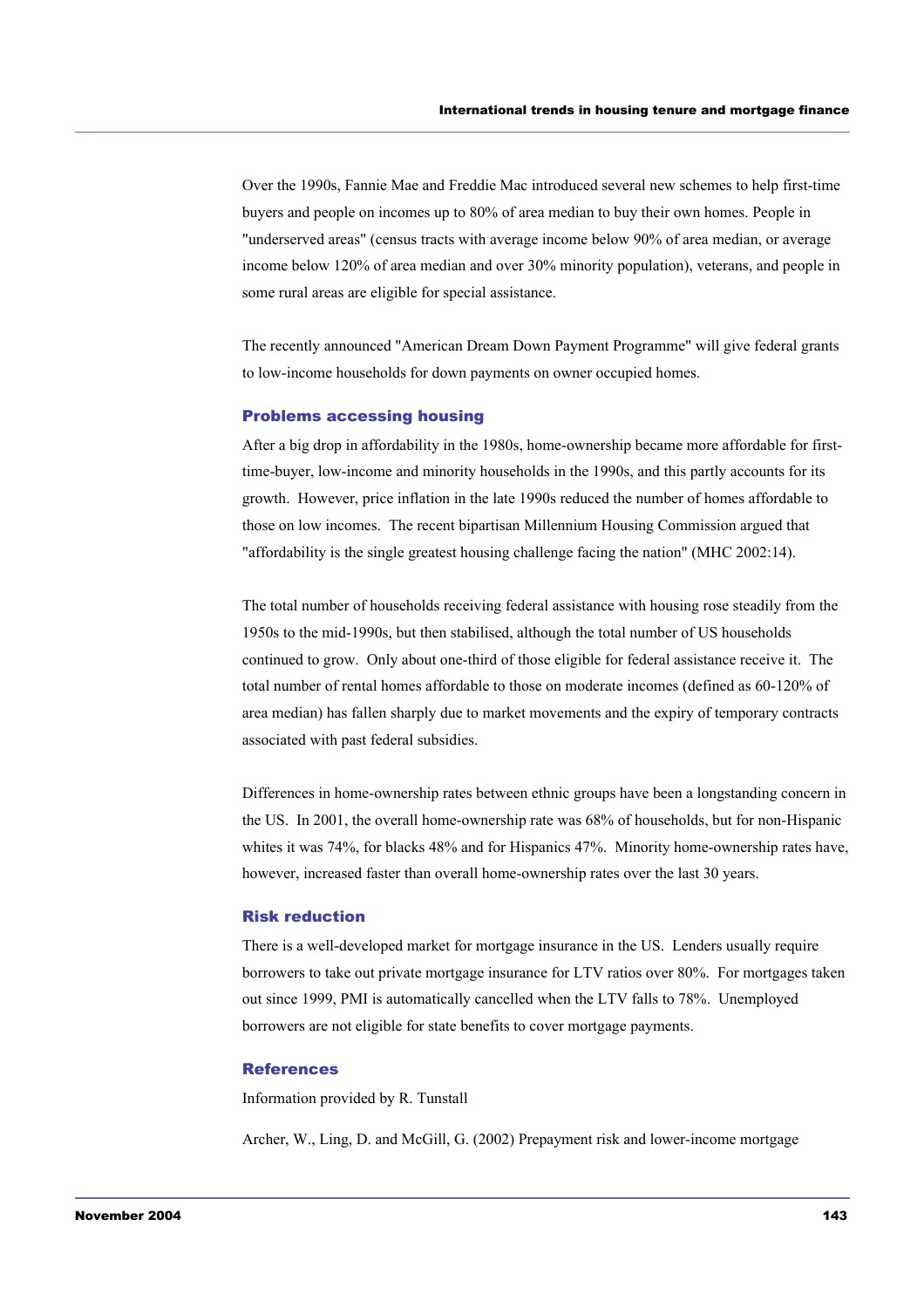providers pp279-321 in eds. Retsinas, NP and Belsky, ES *Low income home-ownership: Examining the unexamined goal* Washington DC: Brookings Institution Bennefield, R. (2003) *Home values: 2000 Census 2000 Brief* Washington, DC: Government Printing Office Bonnette, R. (2003) *Housing costs of renters: 2000 Census* 2000 Brief Washington, DC: Government Printing Office Collins, M; Crowe, D and Carliner, M (2002) Supply side constraints on home-ownership; pp175-199 in eds. Retsinas, NP and Belsky, ES *Low income home-ownership: Examining the unexamined goal* Washington DC: Brookings Institution DeNavas-Walt, C. and Cleveland, R. (2002) *Money income in the United States: 2001* Washington, DC: Government Printing Office Freeman, A, Holmans, A, and Whitehead, CME (1996) *Is the UK Different? International Comparisons of Tenure Patterns* Council of Mortgage Lenders, London Joint Center for Housing of Harvard University (2003) *The state of the nation's housing Harvard*, Conn: Joint Center for Housing of Harvard University Millennial Housing Commission (2002) *Meeting our nation's housing challenges: Report of the bipartisan millennial housing commission appointed by the Congress of the United States* Washington, DC: Government Printing Office National Low-Income Housing Coalition (2003) *2003 Advocates' guide to housing and community development policy* Washington, DC: NLIHC Quercia, R., Stegman, M., Davis,W. and Stein,E. (2002) Performance of community reinvestment loans: Implications for secondary purchasers pp348-380 in eds. Retsinas, NP and Belsky, ES *Low income home-ownership: Examining the unexamined goal* Washington DC: Brookings Institution Retsinas, N. and Belsky, E. (2002) *Low income home-ownership: Examining the unexamined goal* Washington DC: Brookings Institution Simmons, P. ed. (2000) *Housing statistics of the United States 3rd edn*. Washington DC: Bernan Press US Census Bureau (2002a) *American Housing Survey for the United States: 2001* Washington, DC: Government Printing Office US Census Bureau (2002b) *US 2000: Summary population and housing characteristics Part 1* Washington, DC: Government Printing Office US Census Bureau (2002c) *US 2000: Summary social, economic and housing characteristics Part 1* Washington, DC: Government Printing Office

www.fanniemae.com